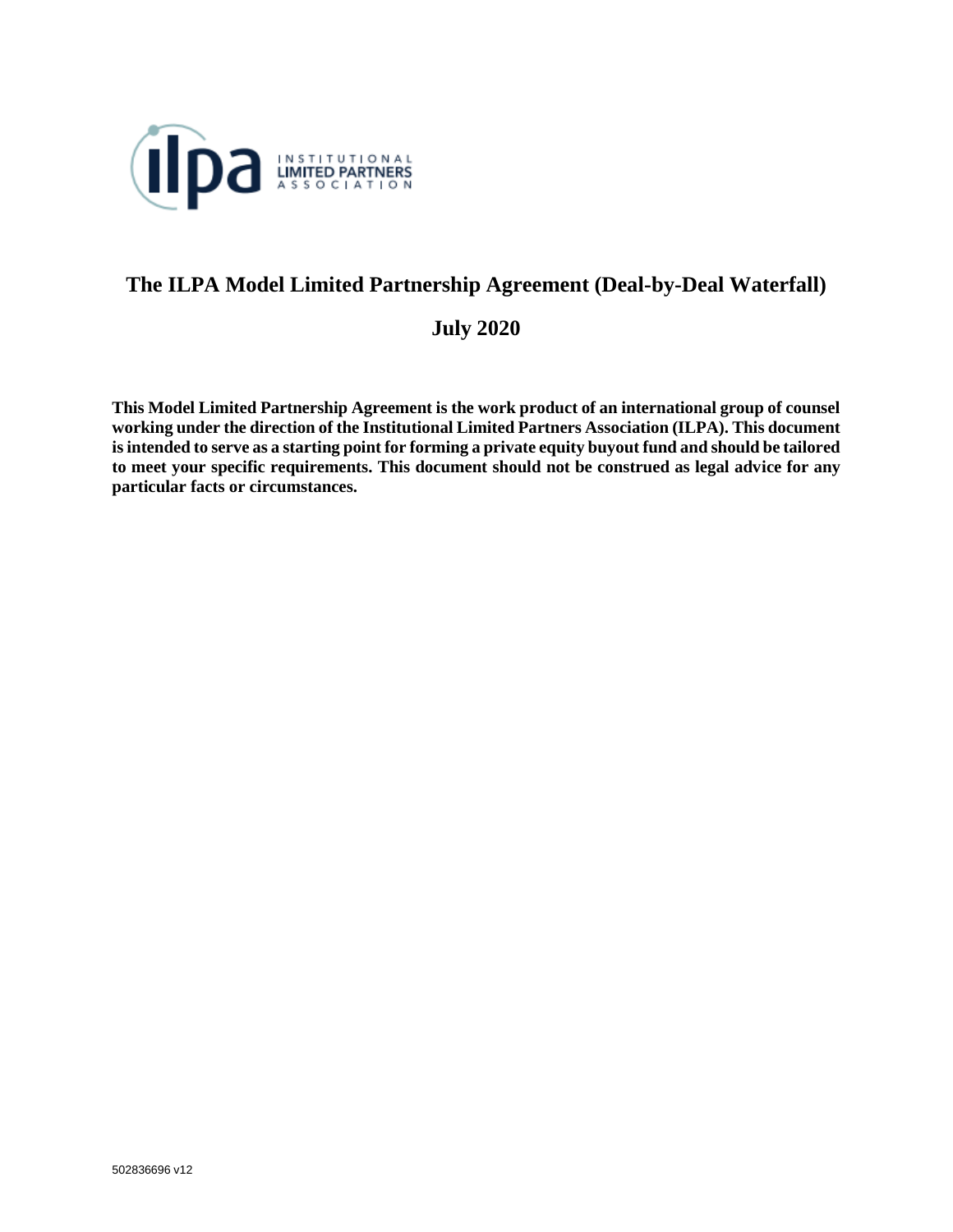#### **AMENDED AND RESTATED AGREEMENT OF LIMITED PARTNERSHIP OF**

**(a Delaware limited partnership)**

**\_\_\_\_\_\_\_\_\_\_\_\_\_\_\_\_\_\_\_\_\_\_\_\_\_\_\_\_\_\_\_\_\_\_\_\_\_\_\_\_\_\_\_\_**

**DATED [\_\_], 20[\_\_]**

**THE LIMITED PARTNERSHIP INTERESTS ("INTERESTS") OF [ HAVE NOT BEEN REGISTERED UNDER THE U.S. SECURITIES ACT OF 1933, AS AMENDED (THE "U.S. SECURITIES ACT"), THE SECURITIES LAWS OF ANY STATE OR ANY OTHER APPLICABLE U.S. OR NON-U.S. SECURITIES LAWS, IN EACH CASE IN RELIANCE UPON EXEMPTIONS FROM THE REGISTRATION REQUIREMENTS OF THE U.S. SECURITIES ACT AND SUCH LAWS. THE INTERESTS MAY BE ACQUIRED FOR INVESTMENT ONLY, AND NEITHER THE INTERESTS NOR ANY PART THEREOF MAY BE OFFERED FOR SALE, PLEDGED, HYPOTHECATED, SOLD, ASSIGNED OR TRANSFERRED AT ANY TIME EXCEPT IN COMPLIANCE WITH: (I) THE U.S. SECURITIES ACT, ANY APPLICABLE STATE SECURITIES LAWS AND ANY OTHER APPLICABLE SECURITIES LAWS AND (II) THE TERMS AND CONDITIONS OF THIS AMENDED AND RESTATED AGREEMENT OF LIMITED PARTNERSHIP. THE INTERESTS WILL NOT BE TRANSFERRED OF RECORD EXCEPT IN COMPLIANCE WITH SUCH LAWS AND THIS AMENDED AND RESTATED AGREEMENT OF LIMITED PARTNERSHIP. THEREFORE, PURCHASERS OF THE INTERESTS WILL BE REQUIRED TO BEAR THE RISK OF THEIR INVESTMENT FOR AN INDEFINITE PERIOD OF TIME.** 

**TO NON-U.S. INVESTORS: IN ADDITION TO THE FOREGOING, BE ADVISED THAT THE INTERESTS HAVE NOT BEEN REGISTERED UNDER THE U.S. SECURITIES ACT AND MAY NOT BE OFFERED OR SOLD IN THE UNITED STATES OR TO U.S. PERSONS (OTHER THAN DISTRIBUTORS) UNLESS THE INTERESTS ARE REGISTERED UNDER THE U.S. SECURITIES ACT, OR AN EXEMPTION FROM THE REGISTRATION REQUIREMENTS OF THE U.S. SECURITIES ACT IS AVAILABLE. HEDGING TRANSACTIONS (WITHIN THE MEANING OF REGULATION S UNDER THE U.S. SECURITIES ACT) INVOLVING THE INTERESTS MAY NOT BE CONDUCTED UNLESS IN COMPLIANCE WITH THE U.S. SECURITIES ACT.**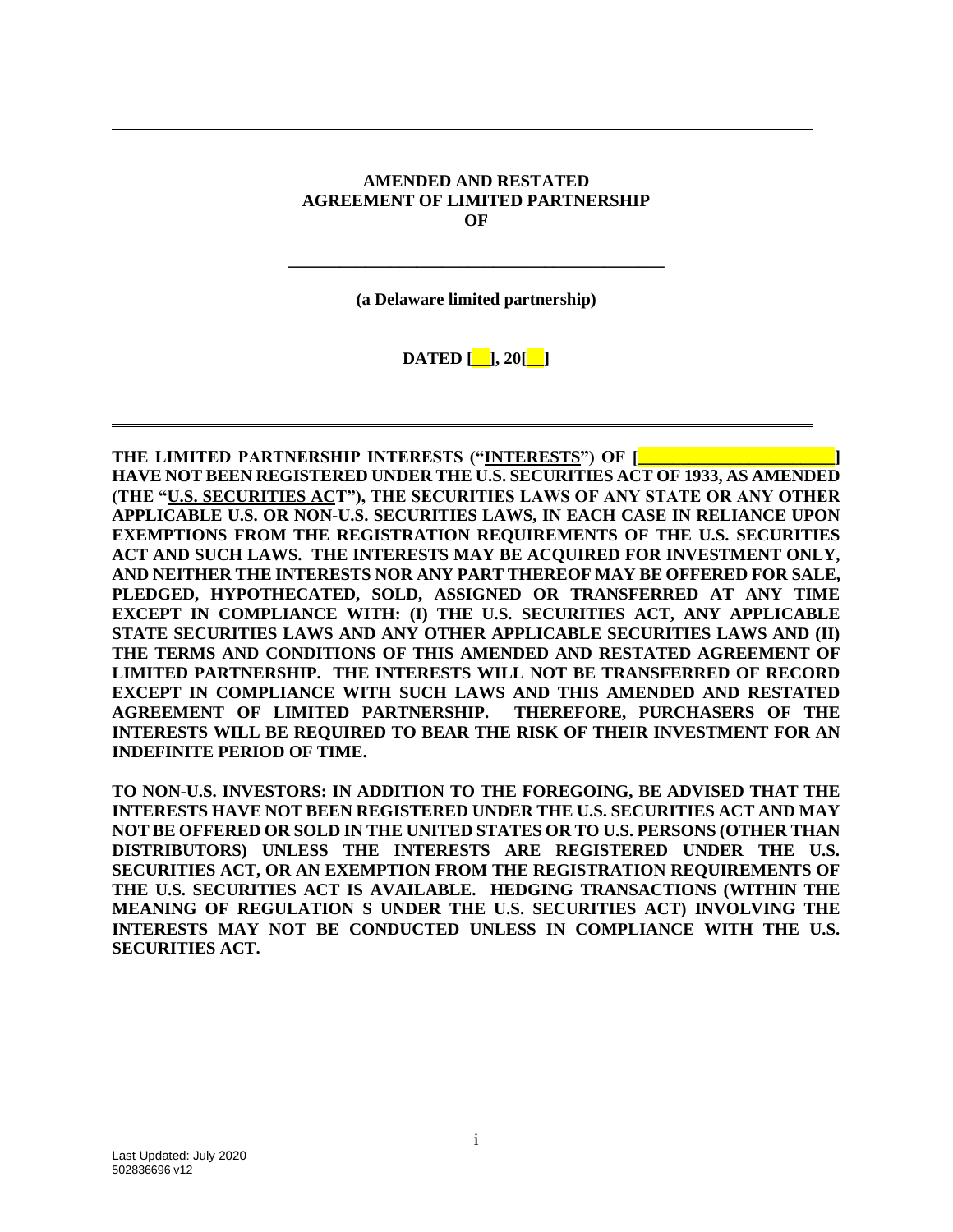# **TABLE OF CONTENTS**

# Page

| 1.                                     |                                                           |  |
|----------------------------------------|-----------------------------------------------------------|--|
| 2.                                     |                                                           |  |
| 3.                                     |                                                           |  |
| $\overline{4}$ .                       |                                                           |  |
| 5.                                     |                                                           |  |
| 6.                                     |                                                           |  |
| 7.                                     |                                                           |  |
| 8.                                     |                                                           |  |
| 9.                                     |                                                           |  |
| 10.                                    | REMOVAL OF THE GENERAL PARTNER; TERMINATION OF THE FUND39 |  |
| 11.                                    |                                                           |  |
| 12.                                    |                                                           |  |
| 13.                                    |                                                           |  |
| 14.                                    |                                                           |  |
| 15.                                    |                                                           |  |
| 16.                                    |                                                           |  |
| 17.                                    |                                                           |  |
| 18.                                    |                                                           |  |
| 19.                                    |                                                           |  |
| 20.                                    |                                                           |  |
| 21.                                    |                                                           |  |
| <b>SCHEDULE 1: PARTNER COMMITMENTS</b> |                                                           |  |
| <b>SCHEDULE 2: INVESTMENT POLICY</b>   |                                                           |  |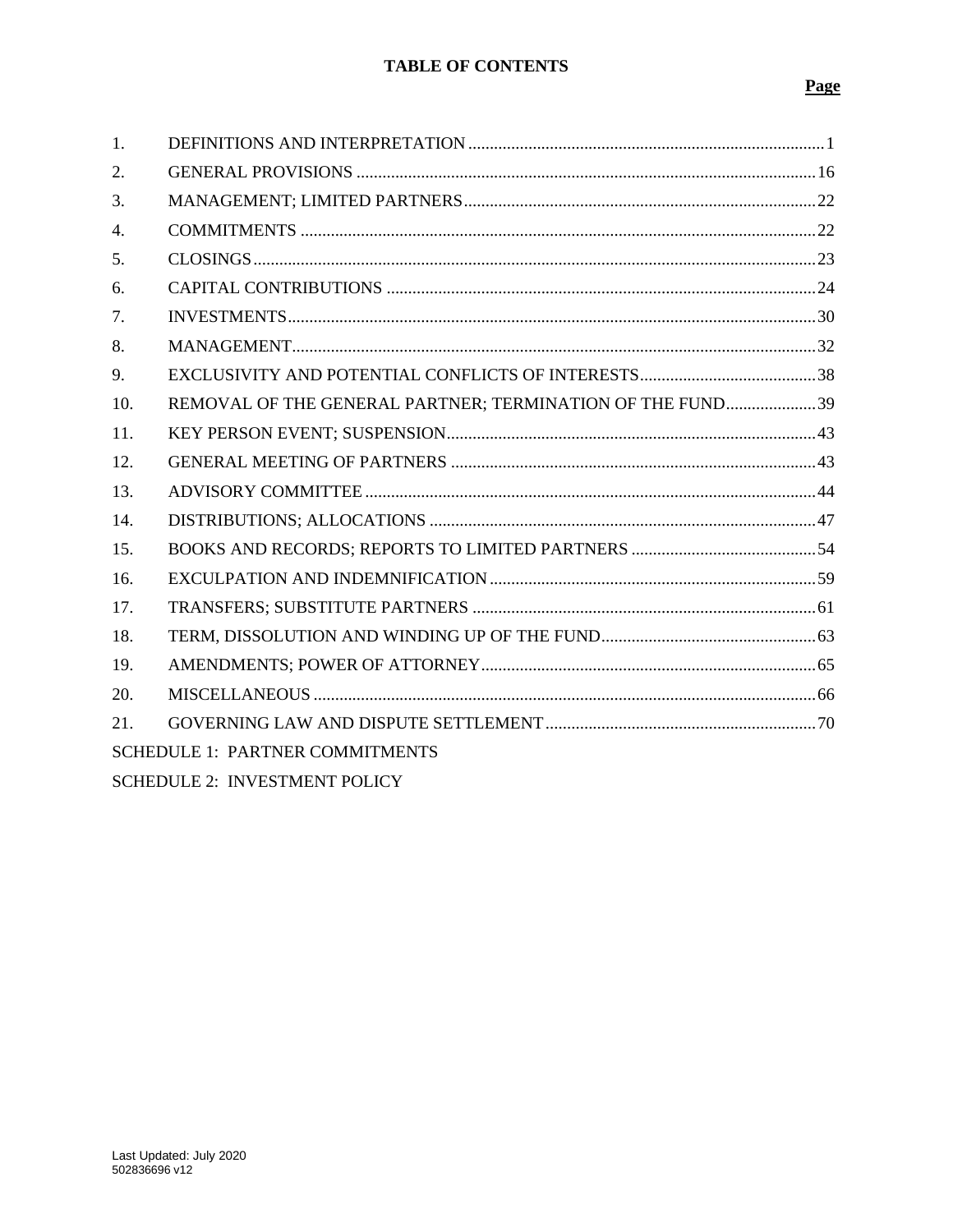**THIS AMENDED AND RESTATED AGREEMENT OF LIMITED PARTNERSHIP of [***name of Fund*] (the "Fund") is made on [1, 20[1] between and among<sup>1</sup> [*name of general partner*], incorporated as a [Delaware limited liability company], (the "**General Partner**"); **[***name of fund manager*], incorporated as a *[Delaware limited liability company]*, (the "**Fund Manager**"); and the *Initial* Limited Partner (as such term is hereinafter defined).

#### **RECITALS:**

WHEREAS, the Fund was formed pursuant to an Agreement of Limited Partnership of **[***name of Fund*, dated [\_\_\_\_\_\_\_\_\_\_\_\_] by and between the General Partner and the Initial Limited Partner (the "**Initial Agreement**"), and the filing of the Certificate of Limited Partnership of the Fund executed by the General Partner and filed in the office of the Secretary of State of the State of Delaware on [\_\_\_\_\_\_\_\_\_\_\_\_\_] (the "**Certificate**");

WHEREAS, the parties hereto desire to amend and restate the Initial Agreement to reflect the withdrawal of the Initial Limited Partner, to admit additional Limited Partners and to make the modifications hereinafter set forth; and

WHEREAS, each Limited Partner (as hereafter defined) has executed a Subscription Agreement providing for, among other things, the commitment of capital by such party to the Fund;

NOW, THEREFORE, in consideration of the mutual promises and agreements herein made and intending to be legally bound hereby, the parties hereto agree to amend and restate the Initial Agreement in its entirety to read as follows:

#### <span id="page-3-0"></span>**1. DEFINITIONS AND INTERPRETATION**

1.1 **Definitions**. In this Agreement (including its recitals and the schedules):

"**AC Covered Person**" means each Person serving, or who has served, as a member of the Advisory Committee (and, with respect to Damages arising out of or relating to such service only, the Limited Partner that such Advisory Committee member represents or has represented, as well as the directors, trustees, officers and employees of such Limited Partner).

"**Acquisition Cost**" means, with respect to a Portfolio Investment, the aggregate amount of Capital Contributions that have been used to fund such Portfolio Investment and any expenses reasonably and properly attributed thereto.

"**Act**" means the Delaware Revised Uniform Limited Partnership Act.

"**Additional Payment**" has the meaning set forth in Section [5.1.4.2.](#page-26-1)

"**Adjusted Capital Account Deficit**" means, with respect to any Partner, the deficit balance, if any, in such Partner's Capital Account as of the end of the relevant Fiscal Year, after giving effect to the following adjustments:

 $<sup>1</sup>$  This will vary depending on the structure of the Fund. In certain structures, there may be a separate carry partner and an adviser</sup> as well as a manager.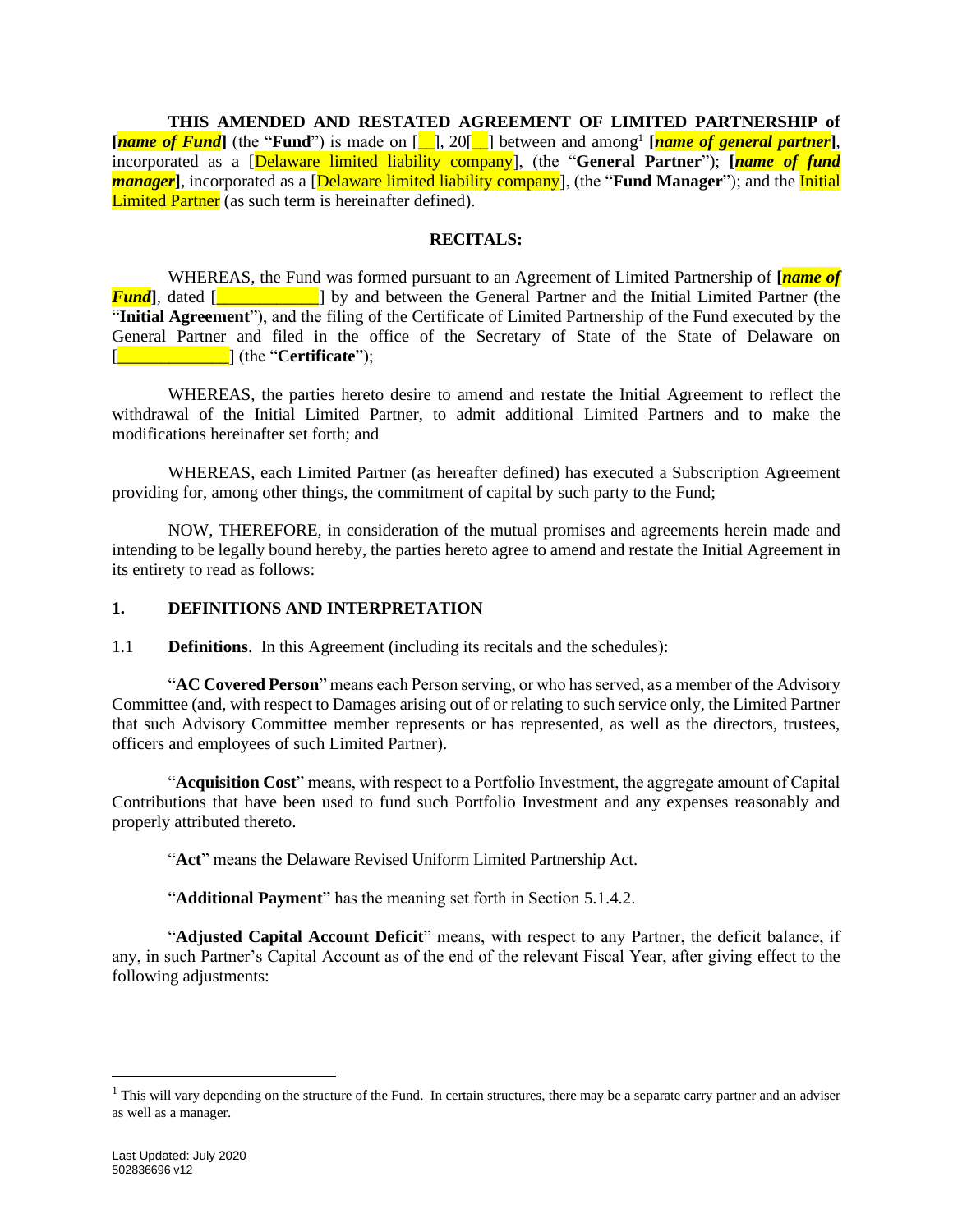(a) credit to such Capital Account any amounts which such Partner is obligated to restore pursuant to any provision of this Agreement or is deemed obligated to restore pursuant to the penultimate sentences of Regulations Sections 1.704-2(g)(1) and 1.704-2(i)(5); and

(b) debit to such Capital Account the items described in Regulations Sections 1.704-  $1(b)(2)(ii)(d)(4)$ ,  $1.704-1(b)(2)(ii)(d)(5)$ , and  $1.704-1(b)(2)(ii)(d)(6)$ .

The foregoing definition of Adjusted Capital Account Deficit is intended to comply with the provisions of Regulations Section 1.704-1(b)(2)(ii)(d) and shall be interpreted consistently therewith.

"**Advisers Act**" means the U.S. Investment Advisers Act of 1940 and the rules and regulations promulgated thereunder.

"**Advisory Committee**" has the meaning set forth in Section [13.1.1.](#page-46-1)

"**Affiliate**" means, with respect to any specified Person, a Person that directly or indirectly, through one or more intermediaries, controls, is controlled by, or is under common control with, the Person specified, provided that (i) Portfolio Companies, Fund Vehicles and Feeder Entities shall not be deemed to be "Affiliates" of the General Partner, the Fund Manager or the Fund, and (ii) each Key Person, the General Partner and the Fund Manager shall be deemed to be an Affiliate of the others. As used in this definition, "control" means the power to direct the management or policies of a Person, directly or indirectly, whether through the holding of Securities, by contract or otherwise<sup>2</sup>.

"**Affiliated Partner**" means any Partner that is an Interested Person.

"**Agreement**" means this Amended and Restated Agreement of Limited Partnership, including all schedules hereto, as amended, restated or supplemented from time to time in accordance with the terms hereof.

"**Alternative Vehicle**" has the meaning set forth in Section [2.9](#page-22-0) (*Alternative Vehicles*).

"**Applicable Law**" means Title I of ERISA, Code § 4975 or any other comparable U.S. federal, state or local law that is substantially similar to Title I of ERISA or Code § 4975.

"**Auditor**" means **[\_\_]** or such other nationally or internationally recognized firm of auditors as may be approved by the Advisory Committee.

"**Benefit Plan Investor**" means (i) an "employee benefit plan" subject to Title I of ERISA, (ii) a "plan" subject to Code §4975 or (iii) an entity whose assets are deemed to include Plan Assets of any such "employee benefit plan" or other "plan."

"**BHCA**" means the U.S. Bank Holding Company Act of 1956 (including any modifications made pursuant to the U.S. Gramm-Leach-Bliley Act), and other similar banking legislation, and the rules and regulations promulgated thereunder.

"**BHCA Interest**" means, as of the date of any determination, that portion of the Commitment or Capital Contributions of a BHCA Partner that exceeds 4.99% (or if modified by the BHCA without regard to Section 4(k) of the BHCA, such modified percentage) of total Commitments or Capital Contributions, respectively, of the Limited Partners (other than BHCA Interests and any other Limited Partner interests

<sup>&</sup>lt;sup>2</sup> Request structure chart covering all entities including operating partners to be provided by General Partner.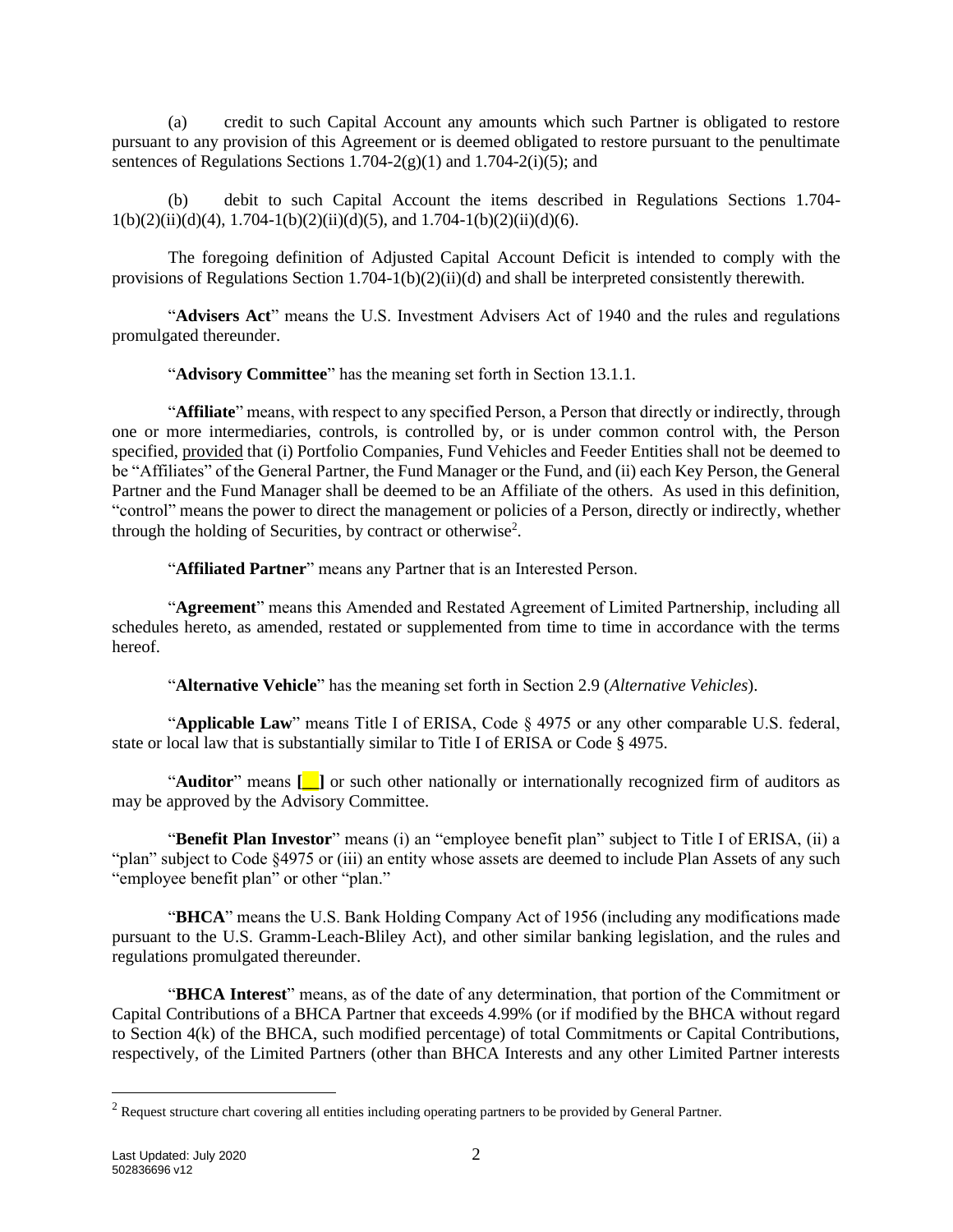that are non-voting) that are not Defaulting Partners. Each BHCA Partner and any Affiliate of such BHCA Partner that itself is a BHCA Partner shall be considered a single BHCA Partner for purposes of determining "BHCA Interest."

"**BHCA Partner**" means, as of the date of any determination, (i) each Limited Partner that (A) is subject to the BHCA and (B) has notified the General Partner in writing of such status at any time prior to such determination (other than a Limited Partner that is investing under Section 4(k) thereof and has delivered a written notice to the General Partner so stating prior to such determination) and (ii) any transferee of such Limited Partner but, with respect to such transferee, only to the extent that the portion of its Commitment or Capital Contribution acquired from such Limited Partner was a BHCA Interest at the time of such acquisition.

"**Book Item**" has the meaning set forth in Section [14.12.1.](#page-55-0)

"**Bridge Investment**" has the meaning set forth in Section [7.5](#page-34-1) (*Bridge Investments*).

"**Business Day**" means any day (other than a Saturday or Sunday) on which banks are open for general business in **[***insert jurisdiction of the fund***] [**and**] [***insert additional jurisdictions if required***]**.

"**Capital Account**" has the meaning set forth in Section [14.8.](#page-54-0)1.

"**Capital Contribution**" means, with respect to each Partner and except as otherwise provided herein, any amount contributed to the Fund or the aggregate amount so contributed (as the context may require) pursuant to the terms of this Agreement.

"**Carried Interest**" means the aggregate distributions received by the General Partner pursuant to Section[s 14.3.3](#page-50-0) an[d 14.3.4](#page-50-1) hereof and any distributions received by the General Partner with respect to such Sections pursuant to Section [14.5](#page-51-0) (*Tax Distributions*).

"**Change of Control**" means any conduct that results directly or indirectly in (i) the Key Persons ceasing to control the General Partner and the Fund Manager, provided that the General Partner shall promptly notify the Limited Partners of any transfer by any of the Key Persons of their control of the General Partner or the Fund Manager, or (ii) the Key Persons together being legally and beneficially entitled to less than **[**75**]**% of the Carried Interest; provided that the General Partner shall promptly notify the Limited Partners of any transfers by any of the Key Persons of any portion of their entitlement to the Carried Interest, and "control" as used in this definition with respect to any Person, means the possession, directly or indirectly, of the power to direct or cause the direction of the conduct, management or policies of such Person, whether through the ownership of securities, by contract, agreement or otherwise.

"**Code**" means the U.S. Internal Revenue Code of 1986.

"**Commitment**" means, with respect to each Partner, the amount that such Partner has committed to contribute to the Fund, as set forth in the Subscription Agreement of such Partner and as accepted by or on behalf of the Fund or, in the case of the General Partner, the amount set out in Section [4.2](#page-24-2) (*General Partner Commitment*), and in each case, the Commitment of each Partner shall be set out opposite its name in Schedule 1 (*Partner Commitments*), as such amount may be increased by such Partner pursuant to Section [5.1](#page-25-1) (*Subsequent Closings*).

"**Commitment Period**" means the period commencing on the Initial Closing Date and ending on the earliest to occur of: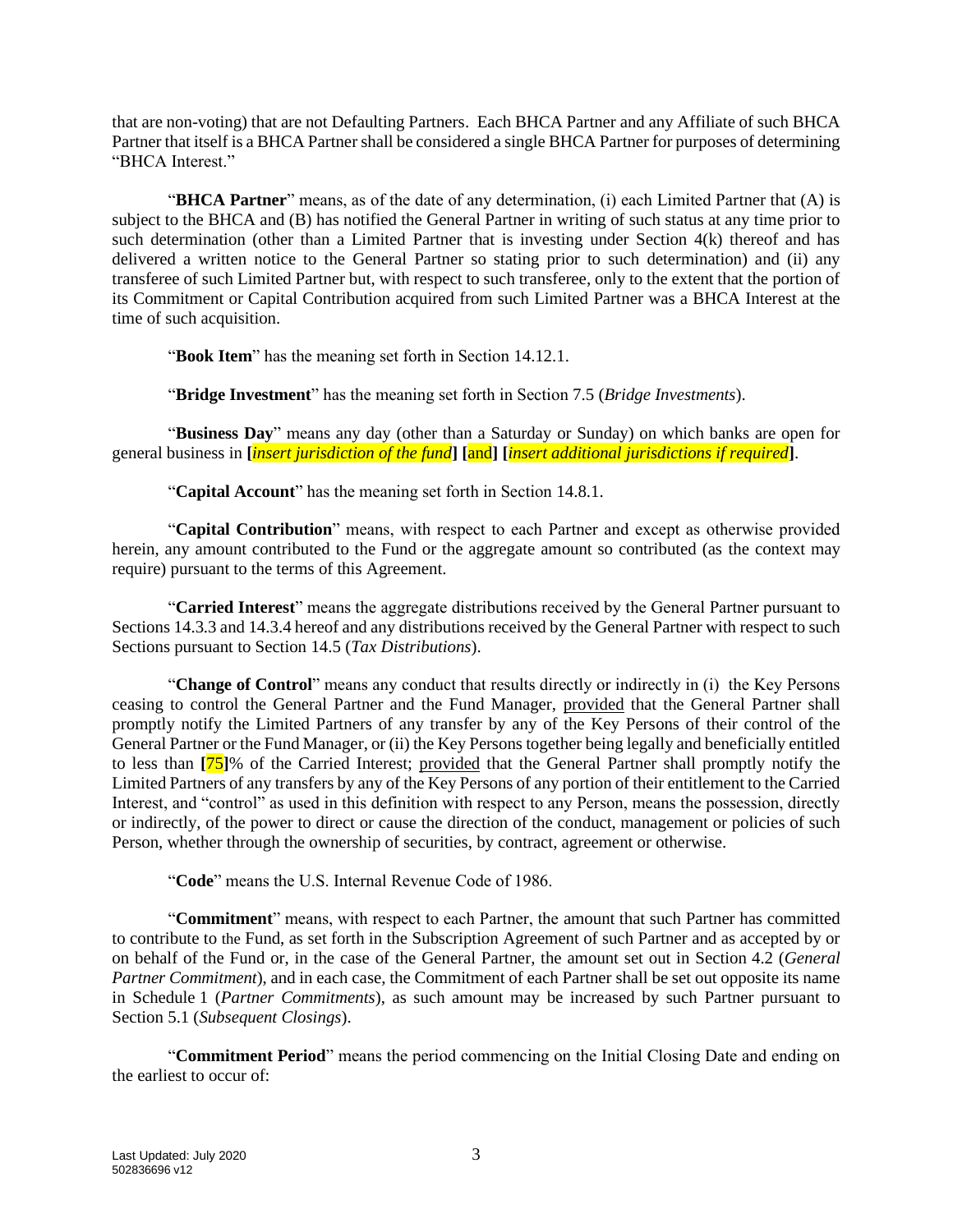(a) the **[**fifth**]** anniversary of the Initial Closing Date, provided that this period may be extended by one (1) year by the General Partner with the prior consent of the Advisory Committee or a Majority in Interest;

(b) the first date on which **[**100**]**% of Commitments have been drawn down and used to fund the Acquisition Cost of Portfolio Investments, reserved for Follow-on Investments or used to create Reserves;

(c) the date of delivery to the General Partner of a written notice approved by **[**75**]**% in Interest to terminate the Commitment Period; and

(d) the date of any early termination of the Commitment Period pursuant to Article [11](#page-45-0) (*Key Person Event; Suspension*).

"**Communications Act**" means the U.S. Communications Act of 1934 and the FCC's rules and regulations promulgated thereunder.

"**Communications Portfolio Investment Period**" means the period during which the Fund directly or indirectly holds a cognizable or attributable interest in an FCC Regulated Entity. For purposes of this definition, the terms "cognizable and attributable" shall mean "determined to be 'cognizable' or 'attributable' under the Communications Act, the FCC Attribution Rules, or the FCC Ownership Rules as then in effect."

"**Covered Person**" means each GP Covered Person and each AC Covered Person.

"**Credit Facility**" has the meaning set forth in Section [7.2.2.](#page-34-2)

"**Damages**" has the meaning set forth in Section [16.1](#page-61-1) (*Exculpation of Covered Persons*).

"**Default**" has the meaning set forth in Section [6.6.1.](#page-28-0)

"**Defaulting Partner**" has the meaning set forth in Section [6.6.1.](#page-28-0)

"**Default Notice**" has the meaning set forth in Section [6.6.1.](#page-28-0)

"**Designated Individual**" has the meaning set forth in Section [15.3.3.1.](#page-58-0)

"**Disposition**" means the sale, exchange, redemption, maturity, or other disposition by the Fund of all or a portion of a Portfolio Investment, including distributions in kind to the Partners. For all purposes of this Agreement, an extraordinary dividend, refinancing, capital restructuring or similar transaction or distribution in connection with a Portfolio Investment shall be considered a "Disposition".

"**Distributable Proceeds**" means, as of any date, the excess of (i) the cash received by the Fund from any Disposition of, or dividends, interest or other income from or with respect to, a Portfolio Investment or otherwise attributable to a Portfolio Investment, or otherwise received by the Fund from any source (other than payments made by the Partners to the Fund pursuant to this Agreement), over (ii) the sum of the amount of such items as is necessary for (A) for the payment of Fund Expenses and (B) the establishment of Reserves.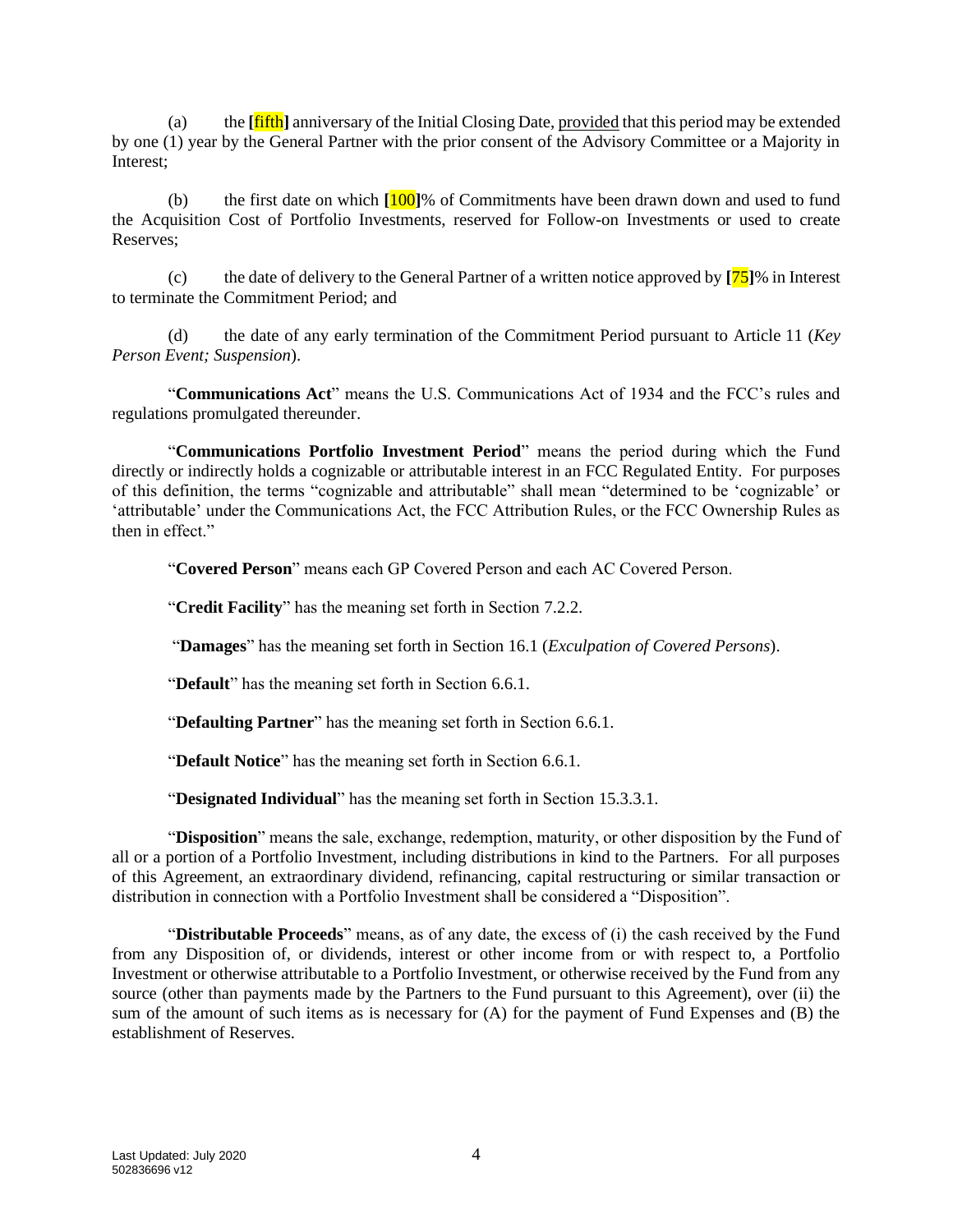"**Drawdown**" means each Capital Contribution made or to be made to the Fund pursuant to Section [6.2](#page-26-2) (*Terms and Conditions; Capital Contributions*) from time to time by the Partners pursuant to a Drawdown Notice.

"**Drawdown Notice**" has the meaning set forth in Section [6.2.1.](#page-27-0)

"**Due Date**" has the meaning set forth in Section [6.2.1.](#page-27-0)

"**ECI**" means (i) "income which is effectively connected with the conduct of a trade or business within the United States" for purposes of Section 864(c) of the Code (disregarding Section 897 of the Code) and (ii) gains which (A) are treated as income described in clause (i) of this definition under Section 897 of the Code and (B) resulted from dispositions of securities of Portfolio Companies which, at the time such securities were acquired by the Fund were securities that the General Partner either reasonably believed constituted "United States real property interests" as defined in Section 897(c) of the Code or reasonably expected to become United States real property interests during the period the Fund holds such securities; provided that the recognition of such income as a result of, or with respect to, (w) any activities of a Limited Partner unrelated to the activities of the Fund, (x) Fee Income, (y) guarantee fees received or deemed received by the Fund or (z) the Fund's lending of money to a Portfolio Company in which the Fund holds a direct or indirect equity interest or an entity in which a Portfolio Company holds a direct or indirect equity interest, shall not constitute a violation of Section [8.5](#page-37-0) (*UBTI; ECI*) or any other provision of this Agreement.

"**Equalization Payment**" has the meaning set forth in Section [5.1.4.1.](#page-26-3)

"**ERISA**" means the U.S. Employee Retirement Income Security Act of 1974 and the rules and regulations promulgated thereunder.

"**ERISA Partner**" means, with respect to any determination hereunder, (i) any Limited Partner that (A) is a Benefit Plan Investor and (B) has notified the General Partner in writing of such status at any time prior to such determination or (ii) any Limited Partner designated as an "ERISA Partner" by the General Partner with such Limited Partner's consent (which designation may be for purposes of any or all provisions of this Agreement).

"**Escrow Account**" has the meaning set forth in Section [14.7.3.](#page-53-0)

"**Exculpation Exclusion Event**" means, with respect to the relevant GP Covered Person, any conduct or lack of conduct in relation to the activities of the Fund that constitutes any of the following:

- (a) fraud, bad faith or willful misconduct;
- (b) gross negligence or reckless disregard;

(c) a breach of any of the terms of this Agreement, including a breach of Section [20.5](#page-70-0) (*Standard of Care*), or any other Fund Document;

(d) a violation of any laws, regulations, judgments, orders or other legally enforceable actions, domestic, foreign or multinational, or any other conduct described in clause (iv) or clause (v) of the definition of "Removal Conduct"; or

(e) any and all matters based upon, arising out of or otherwise with respect to any Proceeding between or among GP Covered Persons or Interested Persons.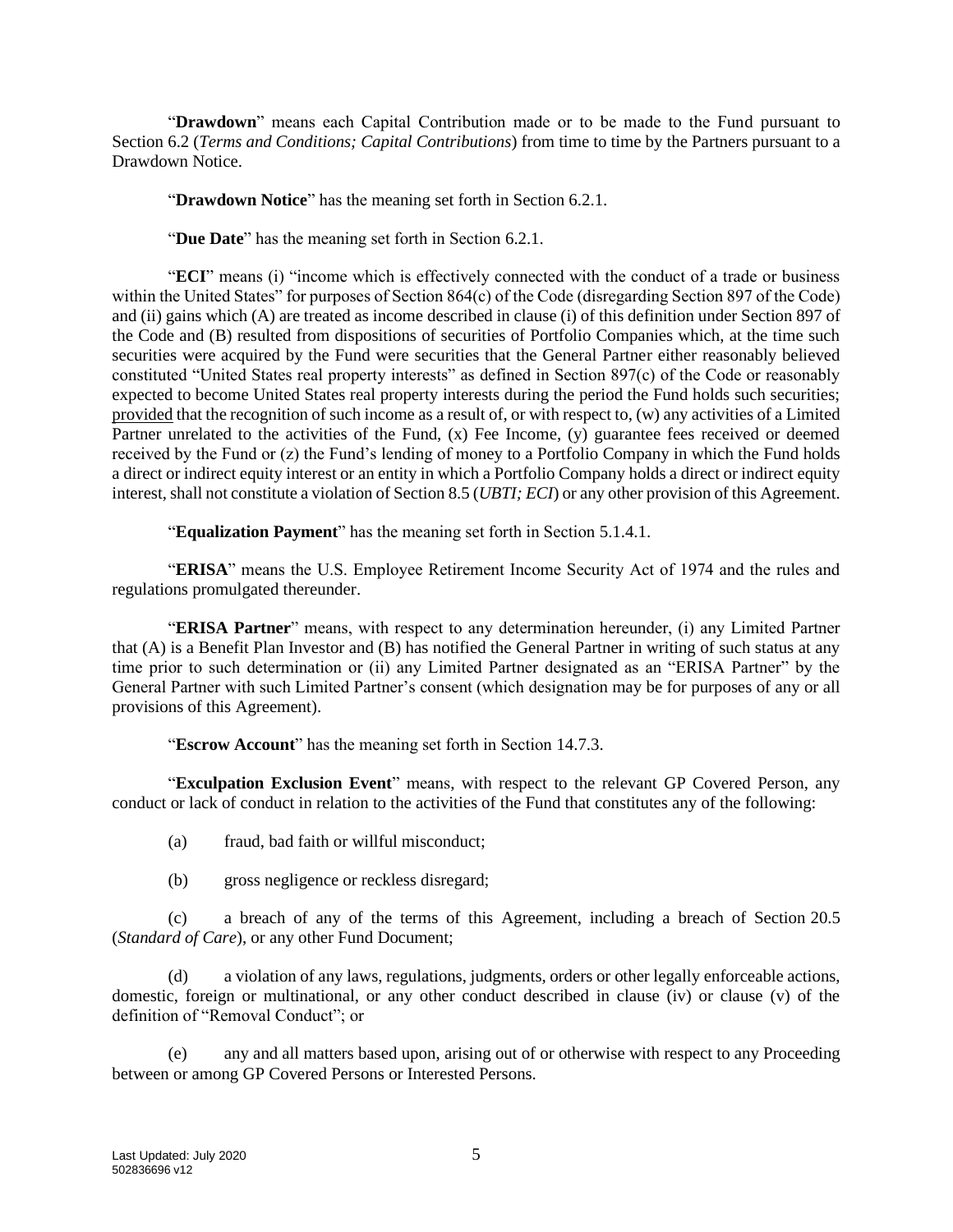"**Excused Limited Partner**" has the meaning set forth in Section [6.7.3.](#page-31-0)

"**FATCA**" has the meaning set forth in Section [15.3.4.](#page-59-0)

"**FCC**" means the U.S. Federal Communications Commission.

"**FCC Attribution Rules**" means the ownership attribution rules of the FCC, including 47 C.F.R. §§ 24.720; 27.1202(b); 73.3555, Note 2(f); 76.501, Note 2(f); 76.503, Note 2; 76.504, Note 1; 76.505(g); and any other ownership restriction under the Communications Act or any rule of the FCC, the application of which with respect to a limited partner of a limited partnership may be avoided or ameliorated under FCC rules or policies by the insulation of the limited partner from material involvement in the media or telecommunications business of the limited partnership.

"**FCC Ownership Rules**" means the multiple and cross-ownership rules of the FCC, including 47 C.F.R. §§ 24.709; 27.1202; 73.658; 73.3555; 76.501; 76.503; 76.504, 76.505, 76.1501, and any other regulations or written policies of the FCC which limit or restrict ownership in any entity.

"**FCC Regulated Entity**" means a Portfolio Company that, directly or indirectly, owns, controls, operates or has a cognizable or attributable interest under the FCC Attribution Rules, in a broadcast radio or television station licensed by the FCC, a U.S. cable television system, a broadband radio service or multipoint multichannel distribution system licensed by the FCC, a commercial mobile radio service licensed by the FCC or any other communications facility the ownership or operation of which is subject to regulation or other limits by the FCC under (i) the Communications Act; (ii) the FCC Attribution Rules; or (iii) the FCC Ownership Rules.

"**Feeder Entity**" means a Limited Partner that is managed and controlled by the General Partner for the benefit of one or more investors that are not Interested Persons.

"**Fee Income**" means all directors', transaction, introduction, underwriting, investment banking, break-up, advisory, monitoring, due diligence, referral, commitment, arrangement, consulting, termination or other fees or compensation (excluding, for the avoidance of doubt, the Management Fee) received by the General Partner, the Fund Manager, any Key Person, any of their respective directors, officers, employees, members, shareholders or partners, or any Affiliates of any of the foregoing in relation to the activities of the Fund or of any actual or potential Portfolio Investment, including the Value of any Securities, awards, options, warrants and other non-cash compensation or benefit paid, granted or otherwise conveyed to any such Person with respect to the Fund or an actual or potential Portfolio Investment.

"**Final Closing Date**" means the date that is 12 months from the Initial Closing Date.

"**Fiscal Year**" has the meaning set forth in Section [2.3](#page-18-1) (*Fiscal Year*).

"**Follow-on Investment**" means an investment by the Fund in the Securities of a Portfolio Company in which the Fund holds Securities at the time of investment and in which the General Partner determines that it is appropriate or necessary for the Fund to invest for the purpose of preserving or enhancing the Fund's prior investment in such Portfolio Company.

"**Fund**" has the meaning set forth in the Recitals.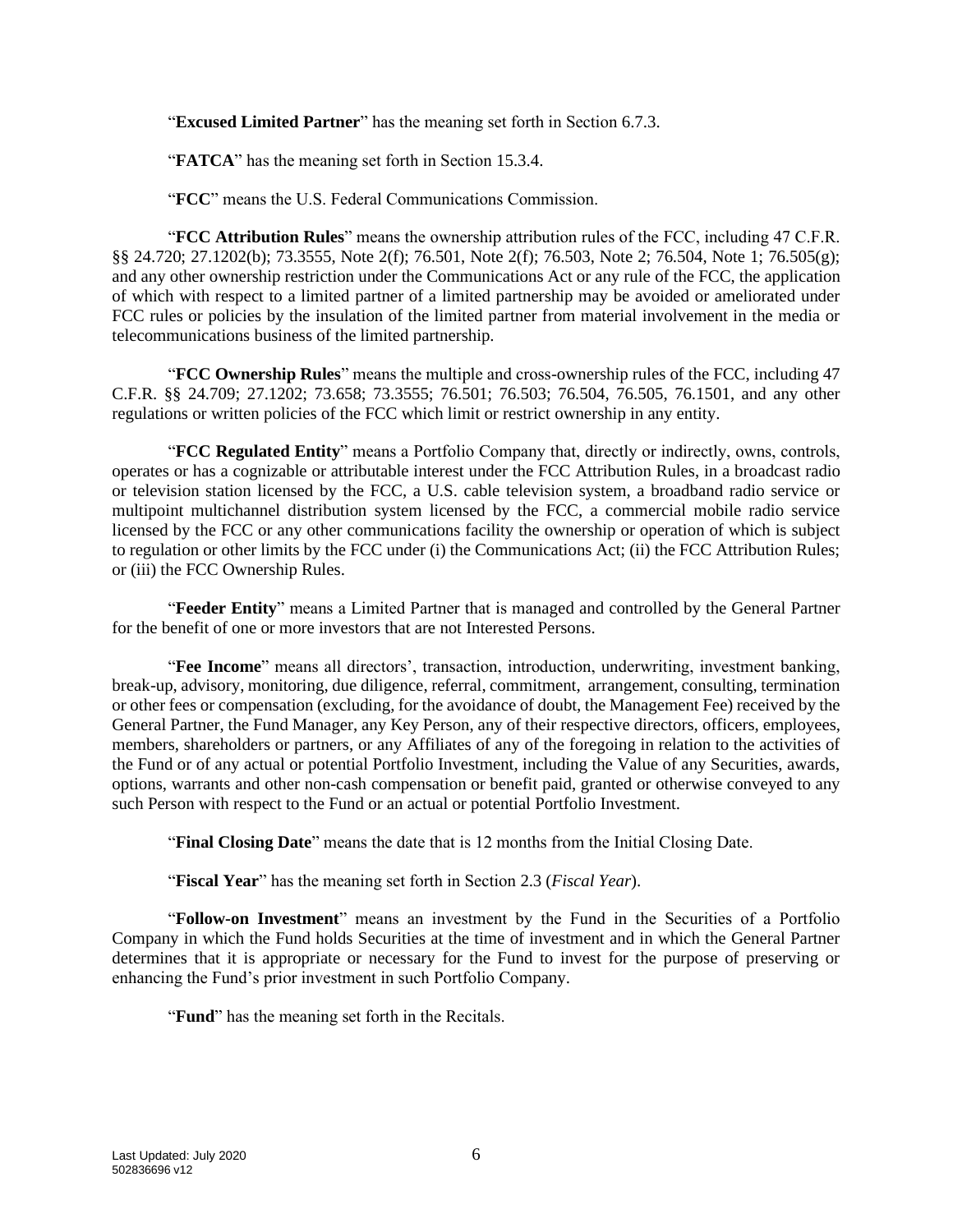"**Fund Document**" means this Agreement, the Subscription Agreement, each Side Letter, the investment management agreement and any other agreements or understandings, written or otherwise, relating to or otherwise affecting the Fund.<sup>3</sup>

"**Fund Expenses**" has the meaning set forth in Section [2.5.1.](#page-19-0)

"**Fund Manager**" means **[**\_\_**]** or any replacement fund manager appointed in accordance with Article [10](#page-41-0) (*Removal of the General Partner; Termination of the Fund*).

"**Fund Parties**" means the Fund, the General Partner, the Fund Manager, and their respective successors and assigns.

"**Fund Vehicle**" means the Fund, each Parallel Vehicle and each Alternative Vehicle.

"**GAAP**" means U.S. generally accepted accounting principles, consistently applied.

"**General Meeting**" has the meaning set forth in Section [12.1](#page-45-2) (*General Meeting of Partners*).

"**General Partner**" means **[**\_\_**]** or any replacement general partner appointed in accordance with Article [10](#page-41-0) (*Removal of the General Partner; Termination of the Fund*).

"**General Partner Expenses**" has the meaning set forth in Section [2.6](#page-20-0) (*General Partner Expenses*).

"**GP Covered Person**" means the General Partner, the Fund Manager, their respective Affiliates, partners, members, employees, directors and officers, including Key Persons.

"**Gross Asset Value**" means, with respect to any asset, the asset's adjusted basis for federal income tax purposes, except as follows:

(a) the Gross Asset Value of any asset contributed by a Limited Partner to the Fund is the gross fair market value of such asset as determined at the time of contribution;

(b) the Gross Asset Value of all Fund assets shall be adjusted to equal their respective gross fair market values, as determined by the General Partner, as of the following times: (A) the acquisition of any additional interest in the Fund by any new or existing Limited Partner in exchange for more than a *de minimis* capital contribution; (B) the distribution by the Fund to a Limited Partner of more than a *de minimis* amount of property as consideration for an interest in the Fund; (C) the grant of an interest in the Fund (other than a *de minimis* interest) as consideration for the provision of services to or for the benefit of the Fund by an existing Limited Partner acting in a Limited Partner capacity, or by a new Limited Partner acting in a Limited Partner capacity or in anticipation of becoming a Limited Partner; (D) the liquidation of the Fund within the meaning of Regulations Section 1.704-1(b)(2)(ii)(g); and (E) such other times determined by the General Partner in its sole and absolute discretion; provided, that the adjustments pursuant to clauses (A), (B), (C) and (E) above shall be made only if the General Partner determines that such adjustments are necessary or appropriate to reflect the relative economic interests of the Limited Partners in the Fund; and

<sup>&</sup>lt;sup>3</sup> Investors may prefer to specify that Fund Documents do not include offering memoranda or otherwise exclude such materials from constituting part of the entire agreement pursuant to Section 20.6.1.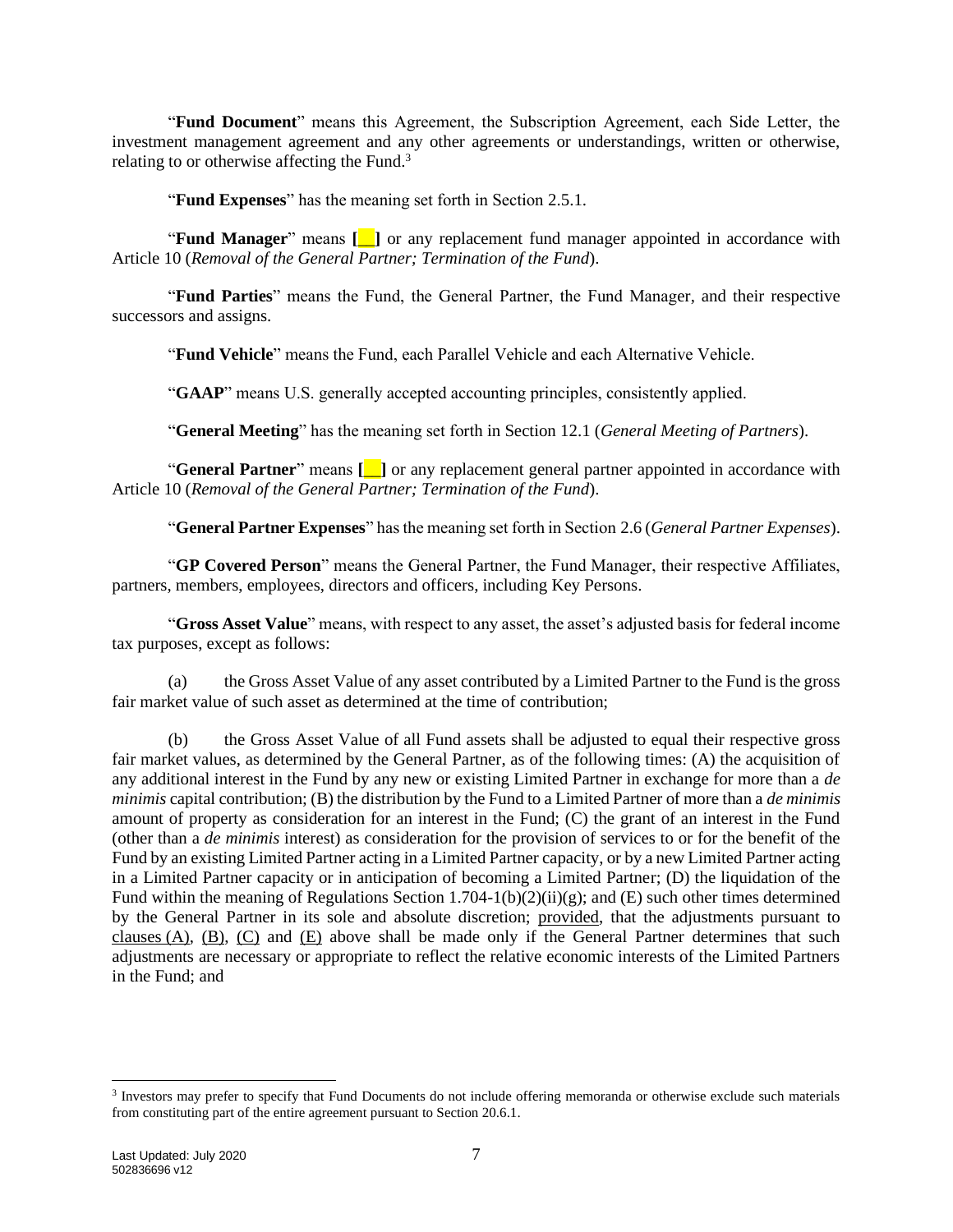(c) the Gross Asset Value of any Fund asset distributed to any Limited Partner shall be adjusted to equal the gross fair market value of such asset on the date of distribution as determined by the General Partner.

"**ILPA Principles**" means the most recently issued version of the Institutional Limited Partners Association "Private Equity Principles."

"**Indemnification Exclusion Event**" means, with respect to the relevant GP Covered Person:

(a) any Exculpation Exclusion Event; or

(b) such GP Covered Person's insolvency, administration, dissolution, liquidation, involuntary reorganization, bankruptcy or suspension of payments (or equivalent under foreign law).

"**Initial Closing Date**" means the date of this Agreement, which shall be no earlier than the date on which the aggregate Commitments equal or exceed **[**\_\_**]**.

"**Initial Investment Date**" means the date on which the Fund acquires its first Portfolio Investment other than a Temporary Investment.

"**Initial Limited Partner**" means [\_\_\_\_\_\_\_\_\_\_\_\_\_\_\_\_\_].

"**Interest**" means the interest of a Partner in the Fund at any time, including the right of such Partner to any and all benefits to which such Partner would be entitled as provided for in this Agreement.

"**Interested Person**" means each of the General Partner, the Fund Manager, any Key Person, any member of the General Partner's or Fund Manager's investment committee, any of their respective relatives, employees, directors, officers, members, shareholders and partners and any Affiliate of any of the foregoing.

"**Interim Clawback Amount**" has the meaning set forth in Section [14.7.2.](#page-53-1)

"**Interim Clawback Date**" has the meaning set forth in Section [14.7.2.](#page-53-1)

"**Interim Clawback Obligation**" has the meaning set forth in Section [14.7.2.](#page-53-1)

"**Investment Company Act**" means the U.S. Investment Company Act of 1940 and the rules and regulations promulgated thereunder.

"**Investment Objectives**" has the meaning set forth in Section [2.2](#page-18-2) (*Purposes*).

"**Investment Policy**" means the investment policy of the Fund attached hereto as Schedule 2 (*Investment Policy*).

"**Investor**" means a Limited Partner or equivalent investor in any Parallel Vehicle.

"**Key Person**" means each of **[**\_\_**]** and any replacement for any of them approved by a Majority in Interest following a Key Person Event.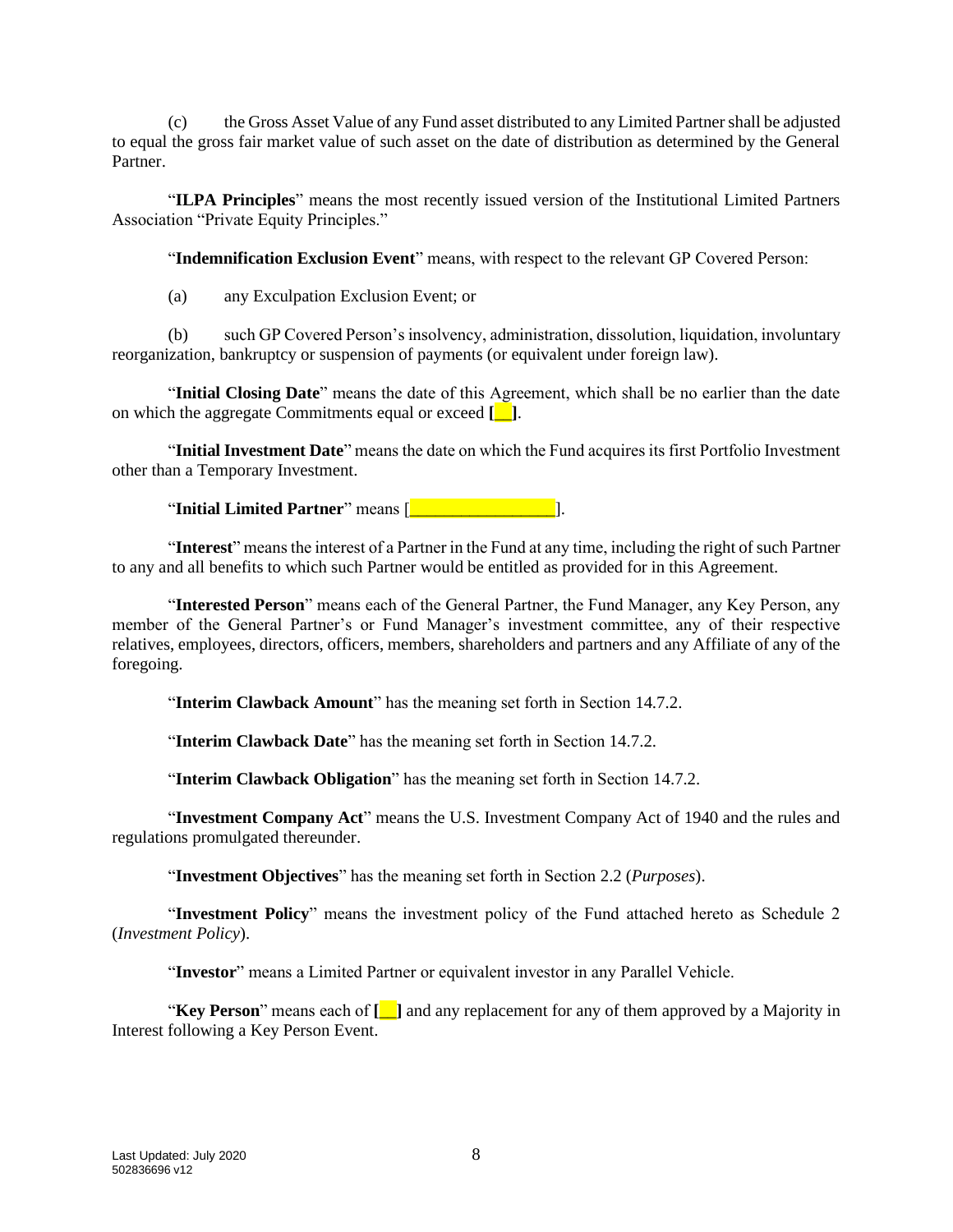"Key Person Event" means at any time during the Commitment Period (i)  $[\square]$ <sup>4</sup> ceases to devote time and attention for any reason, including death, disability or retirement, as required under Section [9.2](#page-40-1) (*Time and Attention*) to the Fund**[**, the Prior Funds**]** and any Successor Fund permitted in accordance with this Agreement; or (ii) there is a Change of Control.

"**Liability**" means, with respect to any Person, any liability or obligation of such Person of any kind, character or description, whether known or unknown, absolute or contingent, accrued or unaccrued, disputed or undisputed, liquidated or unliquidated, secured or unsecured, joint or several, due or to become due, vested or unvested, executory, determined, determinable or otherwise, and whether or not the same is required to be accrued on the financial statements of such Person.

"**Limited Partner**" means any Person that is admitted to the Fund as a limited partner and any Person that has been admitted to the Fund as a substitute or additional Limited Partner in accordance with this Agreement.

"**Limited Partner Regulatory Problem**" means that (i) with respect to any Limited Partner, such Limited Partner (or any employee benefit plan that is a constituent of such Limited Partner) would be in material violation of Applicable Law if such Limited Partner were to continue as a Limited Partner of the Fund, (ii) with respect to any Benefit Plan Investor, the Fund's assets are deemed to include Plan Assets of such Limited Partner, or (iii) with respect to any Limited Partner, the General Partner otherwise agrees in writing, in its sole discretion and at the request of such Limited Partner, that the provisions of Section [6.7](#page-31-1) shall apply to such Limited Partner in certain specified circumstances to the same extent as if such Limited Partner had a Limited Partner Regulatory Problem pursuant to clause (i) or (ii) above or that is reasonably likely to result in a "prohibited transaction" under ERISA.

"**Majority (or other specified percentage) in Interest**" means a written resolution of the Investors (other than any BHCA Partners, Affiliated Partners and Defaulting Partners or the equivalent in any other Fund Vehicle) that at the time in question have Commitments and commitments to any Parallel Vehicle aggregating in excess of 50% (or such other specified percentage) of the Commitments and commitments to any Parallel Vehicle of all Investors (other than the Commitments of any BHCA Partners, Affiliated Partners and Defaulting Partners or the equivalent in any other Fund Vehicle); provided, that the foregoing exclusion of BHCA Partners shall not apply to BHCA Interests of any BHCA Partner with respect to any consent, approval or vote concerning the issuance of additional amounts or classes of interests in the Fund senior to the BHCA Interests, the modification of the terms of the Interests that are directly adverse to the BHCA Partners or the dissolution of the Fund (in each case, unless such BHCA Partner has provided prior written notice to the General Partner that the regulations promulgated under the BHCA no longer classify limited partner interests permitted to vote on such matters as non-voting interests).

"**Management Fee**" has the meaning set forth in Section [8.3.1.](#page-36-0)

"**Marketable Securities**" means Securities that are admitted to a recognized U.S. or non-U.S. securities exchange[, reported through an established U.S. or non-U.S. over-the-counter trading system or otherwise traded over-the-counter] that are not subject to any legal or contractual restrictions on Transfer and that are readily saleable at their Value as determined in accordance with Section [14.4.3.](#page-51-1)

"**Material Adverse Effect**" means (i) a violation of a statute, rule or regulation applicable to a Partner that is reasonably likely to have a material adverse effect on a Portfolio Company or any Affiliate thereof or on any Fund Vehicle, the General Partner, the Fund Manager or any of their respective Affiliates or on any Partner or any Affiliate of any such Partner, (ii) an occurrence that is reasonably likely to subject

 $4$  Formulation to be modified in accordance with the General Partner/Key Person structure.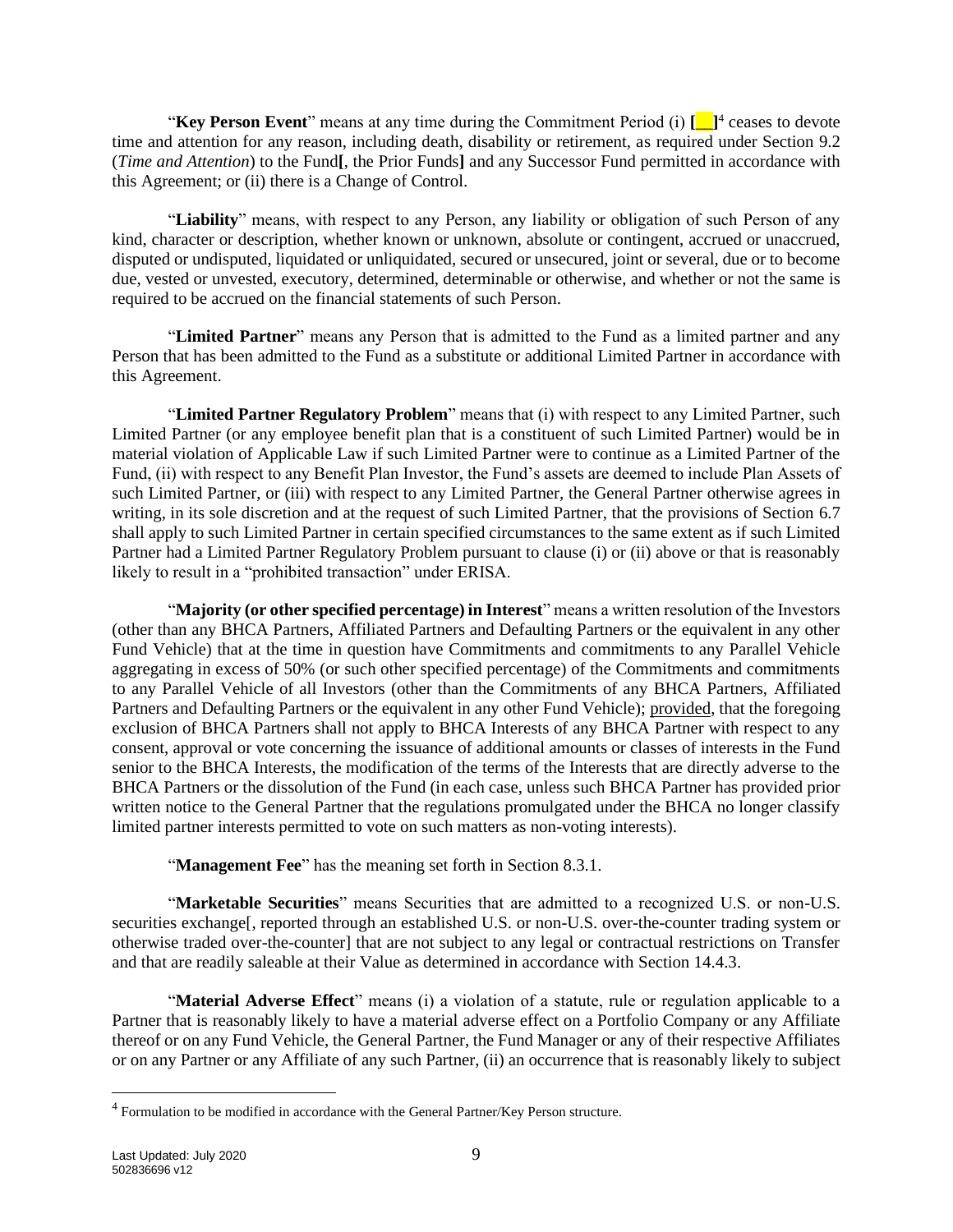a Portfolio Company or any Affiliate thereof or any Fund Vehicle, the General Partner, the Fund Manager or any of their respective Affiliates or any Partner or any Affiliate of any such Partner, to any material nontax regulatory requirement to which it would not otherwise be subject, or that is reasonably likely to materially increase any such regulatory requirement beyond what it would otherwise have been, (iii) an occurrence that is reasonably likely to result in a Limited Partner Regulatory Problem, (iv) the application to the BHCA Partner or any of its Affiliates of Section 23A or 23B of the Federal Reserve Act with respect to its investment in the Fund or any Portfolio Company that was not applicable to such BHCA Partner at the time of its admission to the Fund, (v) an occurrence that is reasonably likely to result in a Regulatory Issue, or (vi) a violation of any written policy of a Limited Partner that the General Partner has agreed in writing on or prior to the date of such Limited Partner's admission to the Fund is likely to have a material adverse effect on such Limited Partner and so should entitle such Limited Partner to be excused from the relevant Capital Contributions (provided that such policy remains in effect as of the date on which a determination of Material Adverse Effect is being made).<sup>5</sup>

"**Net Income**" and "**Net Loss**" means, for each Fiscal Year or other period, an amount equal to the Fund's taxable income or loss for such Fiscal Year or period, determined in accordance with Section 703(a) of the Code (for this purpose, all items of income, gain, loss or deduction required to be stated separately pursuant to Section  $703(a)(1)$  of the Code shall be included in taxable income or loss) with the following adjustments (without duplication):

(a) any income of the Fund that is exempt from federal income tax and not otherwise taken into account in computing Net Income or Net Loss pursuant to this paragraph, shall be added to such income or loss;

(b) any expenditures of the Fund described in Code Section  $705(a)(2)(B)$  or treated as Code Section  $705(a)(2)(B)$  expenditures pursuant to Regulations Section 1.704-1(b)(2)(iv)(i), and not otherwise taken into account in computing Net Income or Net Loss pursuant to this paragraph, shall be subtracted from such taxable income or loss;

(c) if the Gross Asset Value of any Fund asset is adjusted pursuant to subdivisions (ii) or (iii) of the definition of "Gross Asset Value" herein, the amount of such adjustment shall be taken into account as gain or loss from the disposition of such asset for purposes of computing Net Income or Net Loss;

(d) gain or loss resulting from any disposition of Fund property with respect to which gain or loss is recognized for federal income tax purposes shall be computed by reference to the Gross Asset Value of the property disposed of, notwithstanding that the adjusted tax basis of such property differs from its Gross Asset Value;

(e) in lieu of depreciation, amortization, and other cost recovery deductions taken into account in computing such taxable income or loss, such amounts shall instead be determined in accordance with the requirements of Regulations Section 1.704-1(b)(2)(iv)(g); and

(f) any items which are specially allocated pursuant to the provisions of Section [14.10](#page-55-1) (*Loss Limitation*) or Section [14.11](#page-55-2) (*Special Allocations*) shall not be taken into account in computing Net Income or Net Loss.

"**Non-Defaulting Partners**" has the meaning set forth in Section [6.6.3.](#page-29-0)

<sup>5</sup> Such a policy may include, for example, a policy relating to environmental, social, and governance factors.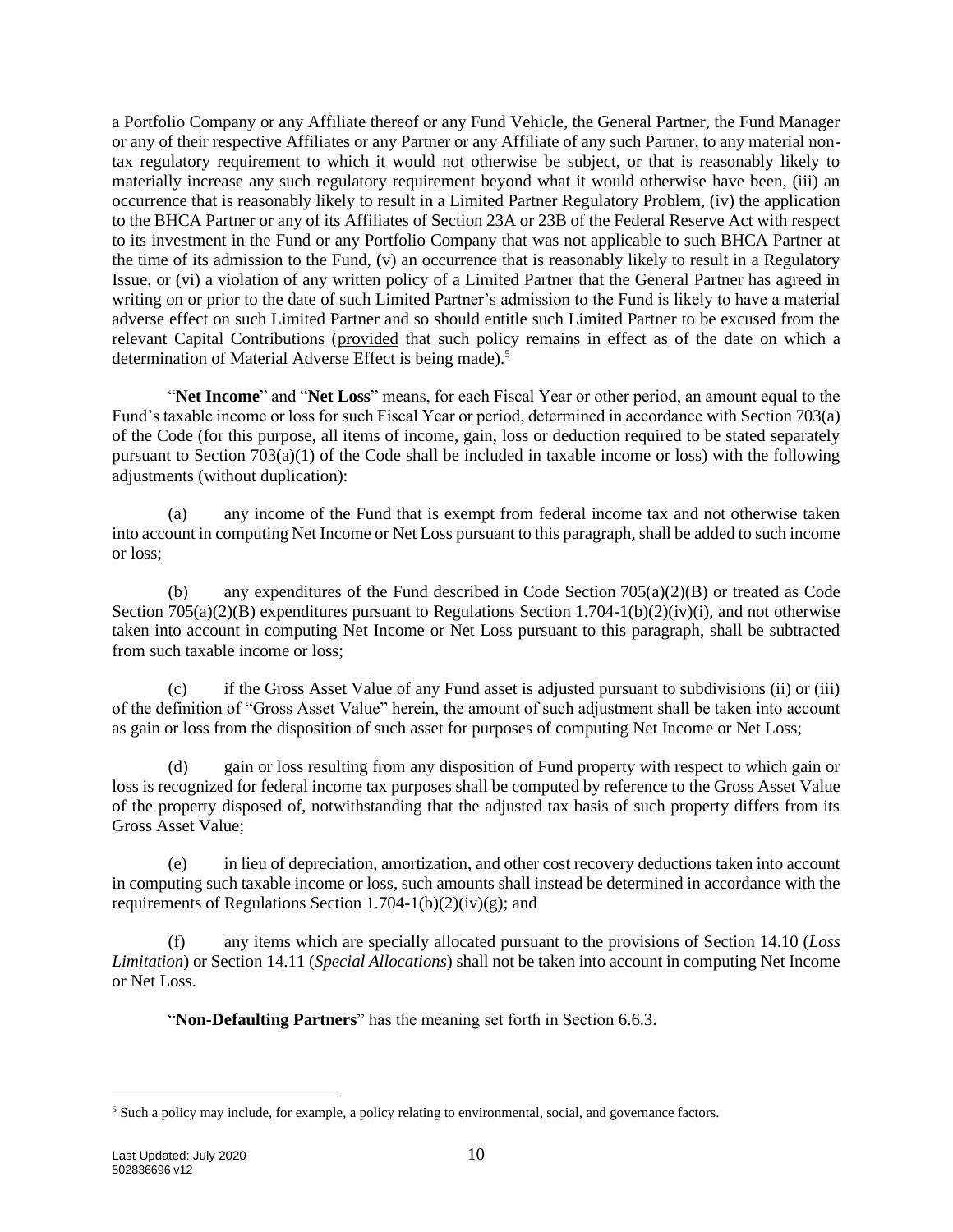"**Nonrecourse Deductions**" has the meaning set forth in Regulations Sections 1.704-2(b)(1) and 1.704 2(c).

"**Nonrecourse Liability**" has the meaning set forth in Regulations Section 1.704-2(b)(3).

"**Non-U.S. Partner**" means, with respect to any determination hereunder, any Limited Partner that is not (or any Limited Partner that is a flow-through entity for federal income tax purposes that has a partner or member that is not) a "United States person" (as defined in Section 7701(a)(30) of the Code) and that has notified the General Partner in writing of such status at any time prior to such determination.

"**Organizational Expenses**" means all fees, costs and expenses reasonably and properly incurred by the General Partner or its Affiliates in connection with the formation of the Fund, including travel, meals and lodging/accommodation related thereto (but not including entertainment expenses or the costs of private air travel) and the costs of compliance with a "most favored nations" process, and excluding the fees or expenses of any placement agents.

"**Organizational Expenses Cap**" means an amount equal to the lesser of **[**\_\_**]**% of aggregate Commitments and **[**\_\_**]**.

"**Parallel Vehicle**" has the meaning set forth in Section [2.8.1.](#page-21-0)

"**Partner**" means the General Partner and the Limited Partners.

"**Partnership Minimum Gain**" means the same as the term "partnership minimum gain" set forth in Regulations Sections 1.704-2(b)(2) and 1.704-2(d).

"**Partnership Representative**" has the meaning set forth in Section [15.3.3.1.](#page-58-0)

"**Partnership Tax Audit Rules**" means Sections 6221 through 6241 of the Code, as amended by Section 1101 of the Bipartisan Budget Act of 2015, Pub. L. No. 114-74 and Section 411 of the Protecting Americans from Tax Hikes Act of 2015, Pub. L. 114-113, div. Q, together with any guidance issued thereunder or successor provisions and any similar provision of foreign, state or local tax laws.

"**Partner Nonrecourse Debt**" means the same as the term "partner nonrecourse debt" set forth in Regulations Section 1.704-2(b)(4).

"**Partner Nonrecourse Debt Minimum Gain**" means an amount, with respect to each Partner Nonrecourse Debt, equal to the Partnership Minimum Gain that would result if the Partner Nonrecourse Debt were treated as a Nonrecourse Liability, determined in accordance with Regulations Section 1.704-  $2(i)(3)$ .

"**Partner Nonrecourse Deductions**" means the same as the term "partner nonrecourse deductions" in Regulations Section 1.704-2(i)(2).

"**Payment Date**" has the meaning set forth in Section [8.3.1.](#page-36-0)

"**Permanently Written Down**" means, with respect to any Portfolio Investment, such Portfolio Investment having been written down to below **[**50**]**% of its original Acquisition Cost.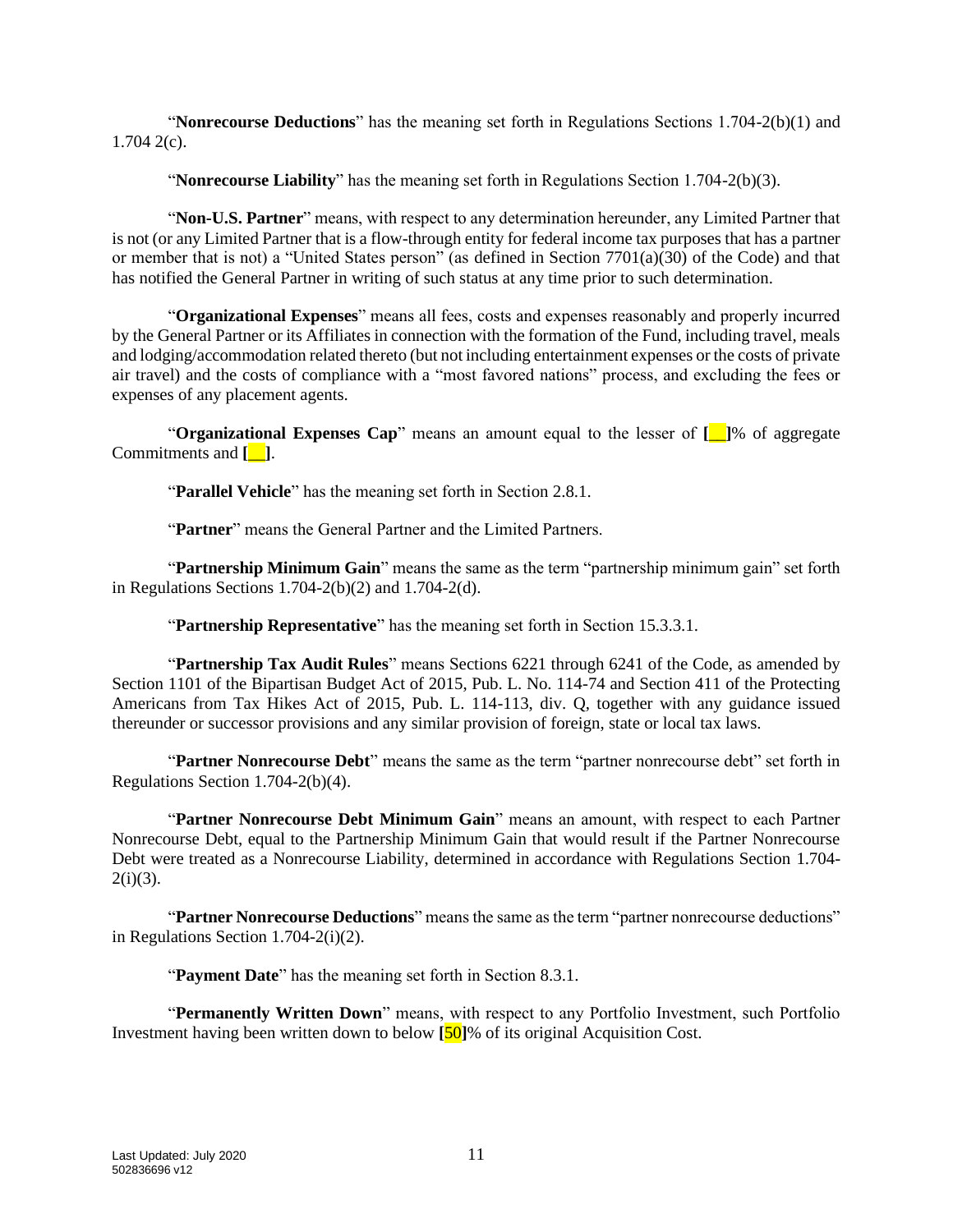"**Person**" means any individual or entity, including a corporation, partnership, association, limited liability company, limited liability partnership, unincorporated association, trust, government or governmental agency or authority.

"**Plan Asset Regulation**" means the U.S. Department of Labor regulation codified at 29 C.F.R. §2510.3-101, as modified by Section 3(42) of ERISA.

"**Plan Assets**" means "plan assets" of Benefit Plan Investors under the Plan Assets Regulation.

"**Portfolio Company**" means any Person in which a Portfolio Investment is made, whether directly or indirectly, and continues to be held, by the Fund.

"**Portfolio Investments**" means investments made by the Fund (including Temporary Investments, Follow-on Investments and Bridge Investments).

"**Preferred Return**" means, with respect to each Partner (other than an Affiliated Partner), as of any date of determination, such amount as is equal to an annual rate of return of **[**8**]**%, compounded annually and calculated daily on the Capital Contributions made by such Limited Partner described in Section [14.3.1,](#page-50-2) calculated from the date of receipt of each such Capital Contribution by the Fund<sup>6</sup> and accrual of the Preferred Return, and ceasing on the date of distribution or deemed distribution by the Fund to such Limited Partner.

"**Prime Rate**" means the rate of interest publicly announced from time to time by **[***The Wall Street Journal***]**.

**[**"**Prior Funds**" means **[**\_\_**]**.**]**

"**Prior Partners**" has the meaning set forth in Section [5.1.4.](#page-26-4)

"**Proceeding**" means any investigation, action, suit, arbitration, dispute, claim or other proceeding, whether civil or criminal, administrative or investigative.

"**Public Records Law**" means any statute or regulation of any jurisdiction which gives members of the public the right on request to view of obtain the records of any governmental body or agency or authority or related entity not otherwise made publicly available.

"**Realized Investment**" means, as of any date of determination, each Portfolio Investment (other than Temporary Investments) that has been the subject of a Disposition.

"**Register**" has the meaning set forth in Section [2.4](#page-18-3) (*Register*).

"**Regulated Partner**" has the meaning set forth in Section [8.6.1.](#page-38-0)

"**Regulations**" means the temporary and final regulations promulgated by the U.S. Department of the Treasury under the Code.

<sup>&</sup>lt;sup>6</sup> If the Fund utilizes a subscription line of credit, the preferred return should be calculated from the date on which the subscription line of credit was drawn. Please refer to ILPA's Subscription Lines of Credit and Alignment of Interest: Considerations and Best Practices for Limited and General Partners: [https://ilpa.org/wp-content/uploads/2017/06/ILPA-Subscription-Lines-of-Credit-and-](https://ilpa.org/wp-content/uploads/2017/06/ILPA-Subscription-Lines-of-Credit-and-Alignment-of-Interests-June-2017.pdf)[Alignment-of-Interests-June-2017.pdf](https://ilpa.org/wp-content/uploads/2017/06/ILPA-Subscription-Lines-of-Credit-and-Alignment-of-Interests-June-2017.pdf)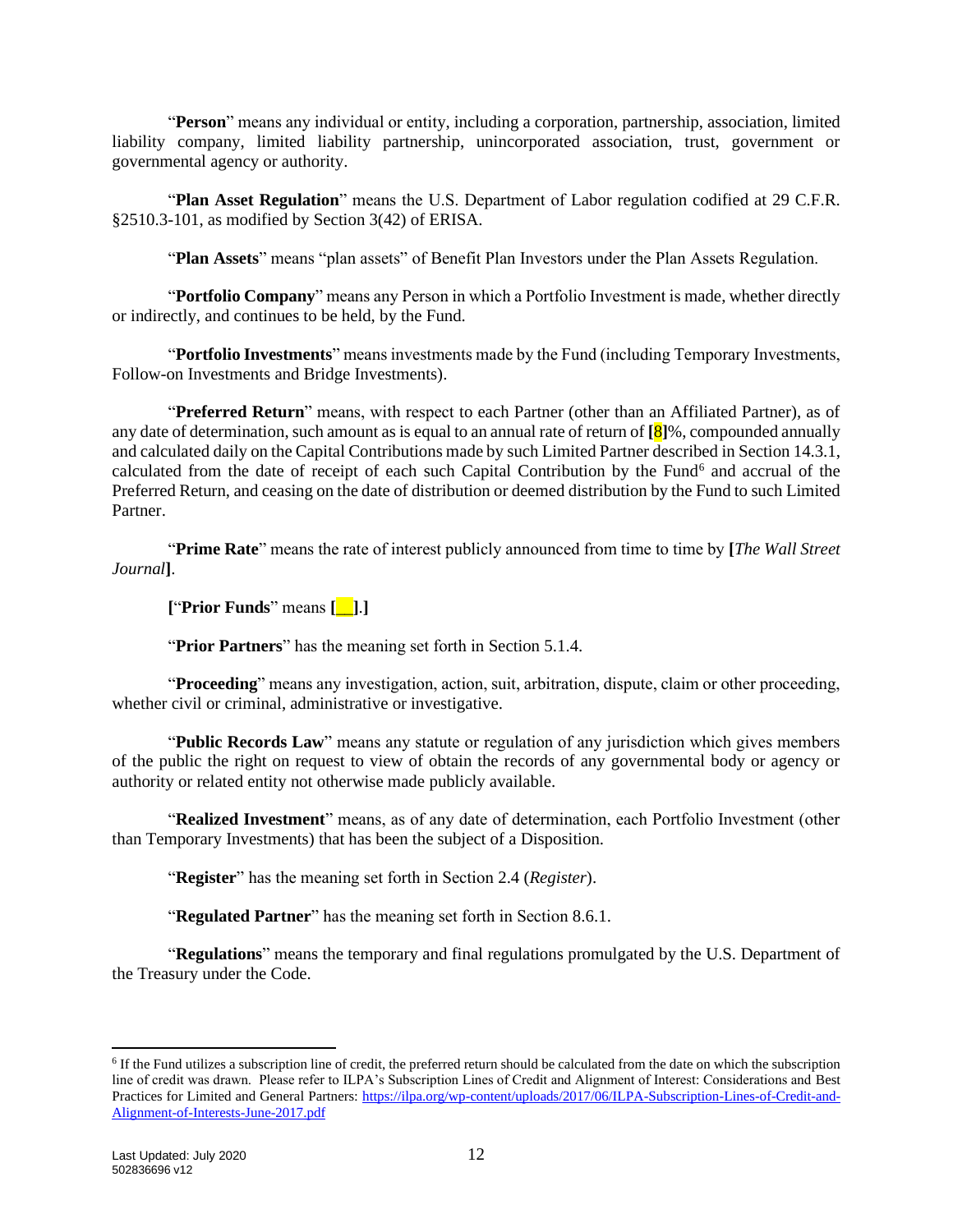"**Regulatory Issue**" has the meaning set forth in Section [8.6.1.](#page-38-0)

"**Remaining Commitment**" means, with respect to any Partner, determined at any date, the amount of such Partner's Commitment decreased by the amount of such Partner's Capital Contributions, and increased by the amount equal to all distributions from the Fund to such Partner to the extent:

(a) that such distributions represent such Partner's Capital Contributions returned:

(i) without being used by the Fund; or

(ii) in connection with the receipt of an Equalization Payment on the admission of a Subsequent Closing Partner to the Fund; or

(b) provided for in Section [6.4](#page-28-1) (*Reinvestment*), for the avoidance of doubt, solely for the purposes described therein.

"**Removal Conduct**" means any of the following circumstances:

(a) with respect to the General Partner, Fund Manager, any of the Key Persons and any of their respective Affiliates, any conduct or lack of conduct that constitutes any of the following:

- (i) fraud, bad faith or willful misconduct;
- (ii) gross negligence or reckless disregard in relation to activities of the Fund;

(iii) either (A) a breach of Section [20.5](#page-70-0) (*Standard of Care*), or (B) a material breach of any of the other terms of this Agreement or of any other Fund Document;

(iv) a material violation of securities, commodities, AML/OFAC or corrupt practice laws, rules or regulations, provided that, other than in the case of the Key Persons, such violations are limited to conduct or lack of conduct in relation to the activities of the Fund;

(v) criminal conduct; provided that, other than in the case of the Key Persons, such conduct is limited to crimes related and material to the duties to and with respect to the General Partner, the Fund Manager or any Fund Vehicle, and for which the maximum sentence is more than a fine; or

(vi) any order, judgment or decree of any court, arbitral tribunal or regulatory authority which prohibits, prevents or materially impairs such Person from carrying on its duties or performing its obligations with respect to the Fund; and

(b) with respect to the General Partner and the Fund Manager, insolvency, administration, dissolution, liquidation, involuntary reorganization, bankruptcy or suspension of payments (or equivalent under foreign law).

"**Removal Date**" has the meaning set forth in Section [10.2.1.](#page-42-0)

"**Removal For Cause Notice**" has the meaning set forth in Section [10.1.2.1.](#page-42-1)

"**Removal Without Cause Notice**" has the meaning set forth in Section [10.1.2.2.](#page-42-2)

"**Reserves**" means appropriate reserves for the payment of reasonably anticipated Fund Expenses **[**in any amount not to exceed **[**\_\_**]**% of Commitments**]**.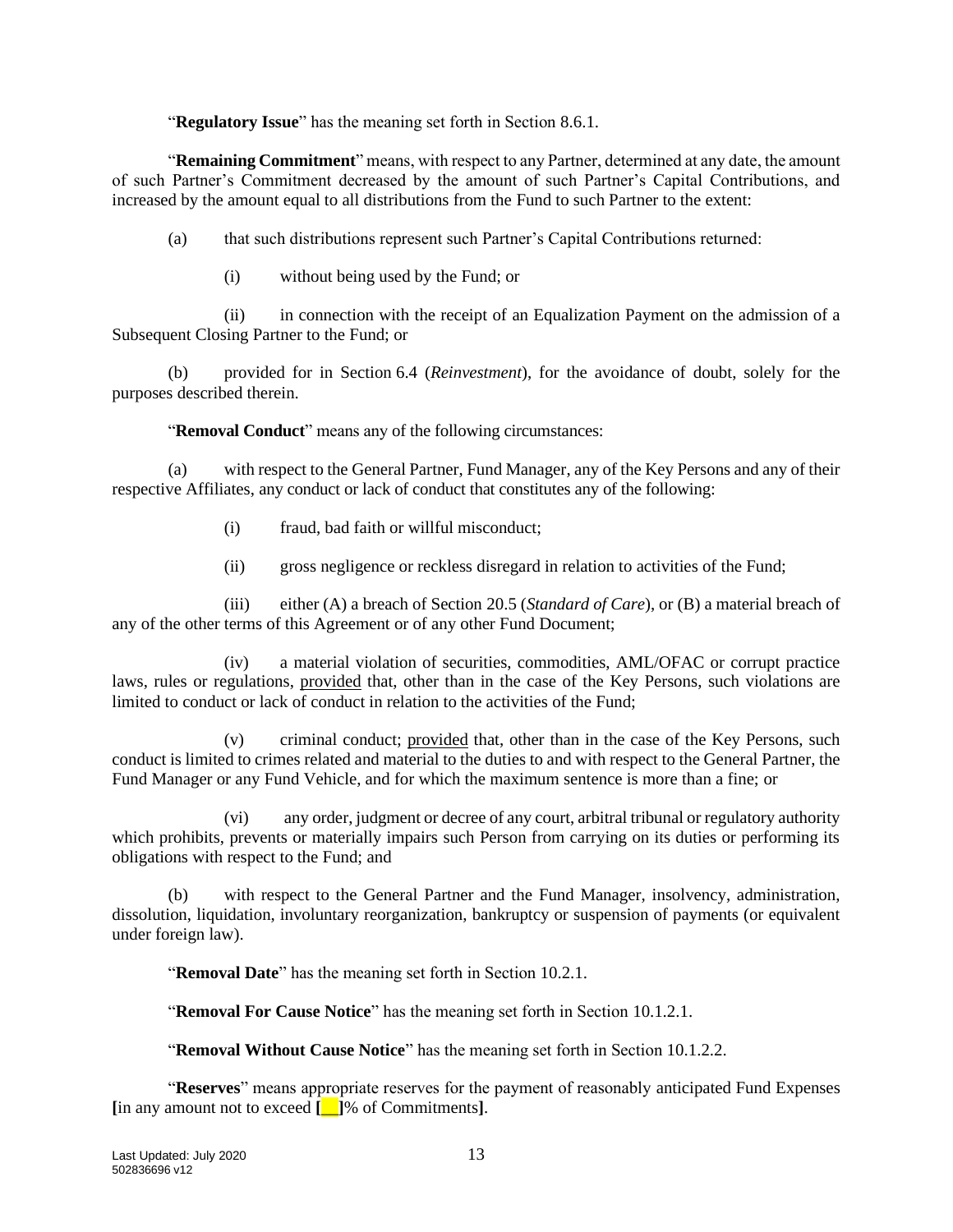"**Securities**" means shares, partnership interests, limited liability company interests, warrants, options, bonds, loans and loan notes, debentures and other equity and debt instruments of whatever kind of any Person, whether readily marketable or not.

"**Securities Act**" means the U.S. Securities Act of 1933 and the rules and regulations promulgated thereunder.

"**Sharing Percentage**" means, with respect to any Partner and any Portfolio Investment, a fraction, expressed as a percentage:

(a) the numerator of which is the aggregate amount of Capital Contributions made by such Partner and used to fund the cost of such Portfolio Investment; and

(b) the denominator of which is the aggregate amount of Capital Contributions made by all Partners and used to fund the cost of such Portfolio Investment.

"**Side Letter**" has the meaning set forth in Section [20.6.2.](#page-70-1)

"**Subscription Agreement**" means the subscription agreement entered into by each Partner and Subsequent Closing Partner in connection with its purchase, or the Transfer, of an Interest, and pursuant to which such Partner or Subsequent Closing Partner agrees to, and does, become a party to, and bound by, this Agreement with respect to the relevant Interest.

"**Subsequent Closing**" has the meaning set forth in Section [5.1.1.](#page-25-2)

"**Subsequent Closing Partner**" has the meaning set forth in Section [5.1.1.](#page-25-2)

"**Substitute Partner**" has the meaning set forth in Section [17.2.2.](#page-65-1)

"**Successor Fund**" has the meaning set forth in Section [9.1](#page-40-2) (*Successor Fund*).

"**Tax Amount**" means, with respect to each Partner (without regard to whether or not a Partner is taxable or non-taxable), an amount equal to the actual taxes payable by such Partner with respect to the Distributable Proceeds cumulatively allocated to such Partner in accordance with this Agreement and not otherwise offset by allocations of Fund losses and other deductions allocated to the Fund.

"**Tax Liability**" has the meaning set forth in Section [14.6.1.](#page-51-2)

"**Target Region**" means **[***list countries in Target Region***]**.

"**Temporary Investment**" means any of the following: (i) cash; (ii) U.S. government and agency obligations maturing within three years; (iii) commercial paper rated not lower than A-1 by Standard  $\&$ Poor's Ratings Services or its successors or P-1 by Moody's Investor Services, Inc. or its successors with maturities of not more than six months; (iv) interest-bearing deposits in internationally recognized banks having one of the ratings referred to in clause (iii), maturing within one year; (v) municipal bonds and other tax-exempt securities rated not lower than AA by Standard & Poor's Ratings Services or its successors or Aa by Moody's Investor Services, Inc. or its successors with maturities of not more than one year; and (vi) money market mutual funds that invest principally in investments described in one or more of the foregoing clauses (i), (ii), (iv) or  $(v)$ .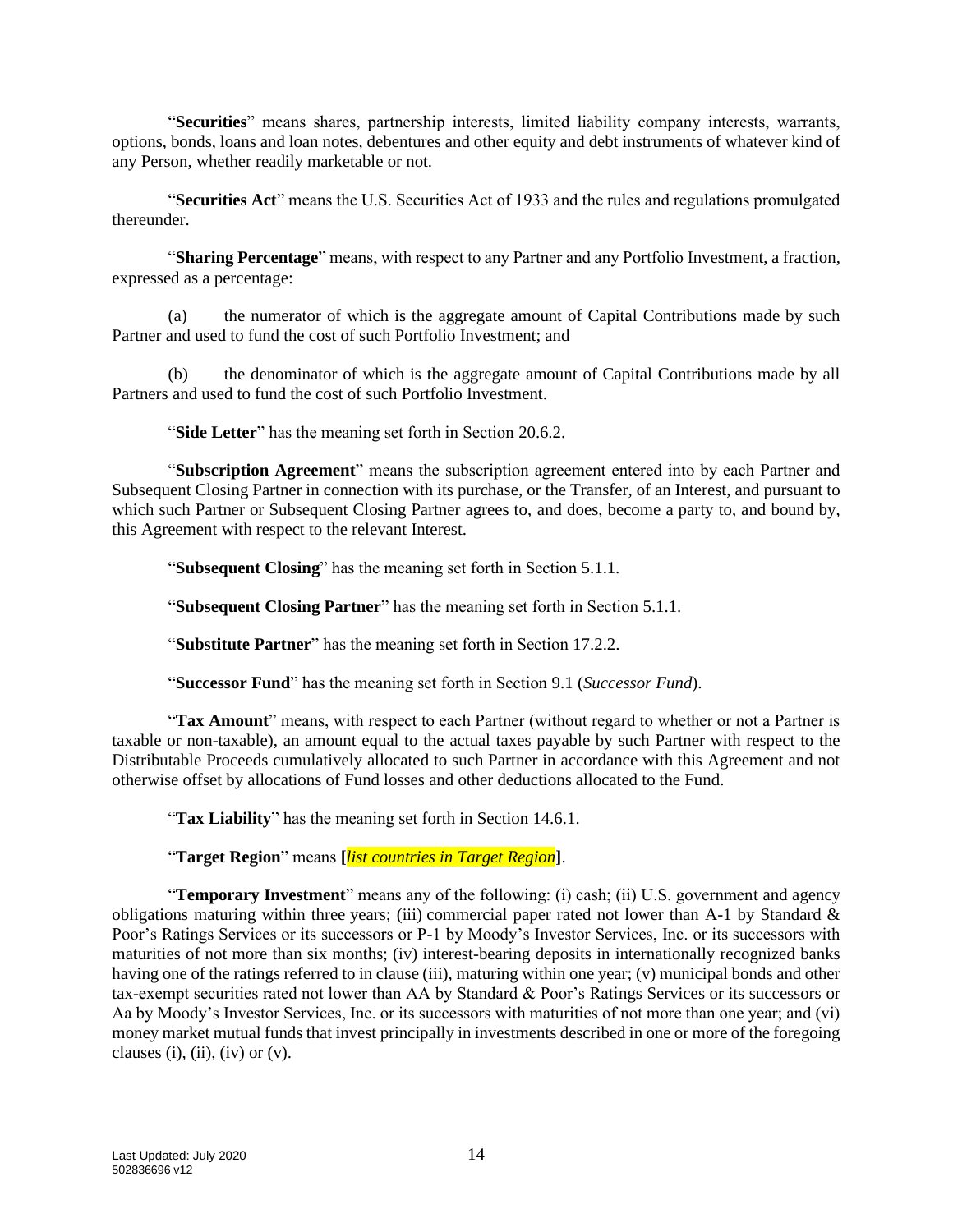"**Temporary Investment Income**" means (i) all income earned on Temporary Investments, including any gains and net of any losses realized upon the disposition of Temporary Investments and (ii) all income earned on Bridge Investments, including any gains and net of any losses realized upon the disposition of Bridge Investments.

"**Term**" has the meaning set forth in Section [18.1](#page-65-2) (*Term*).

"**Transfer**" means a transfer in any form.

"**Transferee**" has the meaning set forth in Section [17.2.1.](#page-64-0)

"**Transferor**" has the meaning set forth in Section [17.2.1.](#page-64-0)

"**Unrealized Investment**" means each Portfolio Investment other than Temporary Investments and Realized Investments.

"**Unrealized Loss**" shall mean, with respect to each Partner and each Unrealized Investment, as of any date of determination, the excess, if any, of (i) the Capital Contributions of such Partner used to fund the cost of such Unrealized Investment (including any expenses incurred in making or maintaining such Portfolio Investment) over (ii) the product of (A) the Value of such Unrealized Investment as of such date of determination and (B) such Partner's Sharing Percentage for such Unrealized Investment.

"**US\$**" means the lawful currency of the United States of America.

"**Value**" means (subject to Section [8.4.2](#page-37-1) and Section [13.2.5.5\)](#page-47-0) the value determined by the General Partner in accordance with [FASB ASC 820 (Fair Value Measurement)]<sup>7</sup>, provided that all such values shall be disclosed to the Advisory Committee at the next Advisory Committee meeting after the determination of such value.

"**VCOC**" means "venture capital operating company" as such term is defined in the Plan Asset Regulation.

#### 1.2 **Interpretation**.

1.2.1 Unless a contrary indication appears, any reference in this Agreement including its recitals and schedules to:

1.2.1.1 a "**Section**" or "**schedule**" shall, subject to any contrary indication, be construed as a reference to a Section of or a schedule to this Agreement;

1.2.1.2 "**including**" shall not be construed restrictively but shall mean "including but without limitation or prejudice to the generality of the foregoing" and the word "**include**" and its derivatives will be construed accordingly;

1.2.1.3 a "**Party**" or any other "**Person**" shall be construed so as to include its successors in title, permitted assigns and permitted Transferees;

1.2.1.4 a "**regulation**" includes any regulation, rule, official directive, request or guideline (whether or not having the force of law) of any governmental, intergovernmental or

 $^7$  Depending on the Fund's investments, a different valuation methodology may be appropriate (e.g., GASB, IPEV).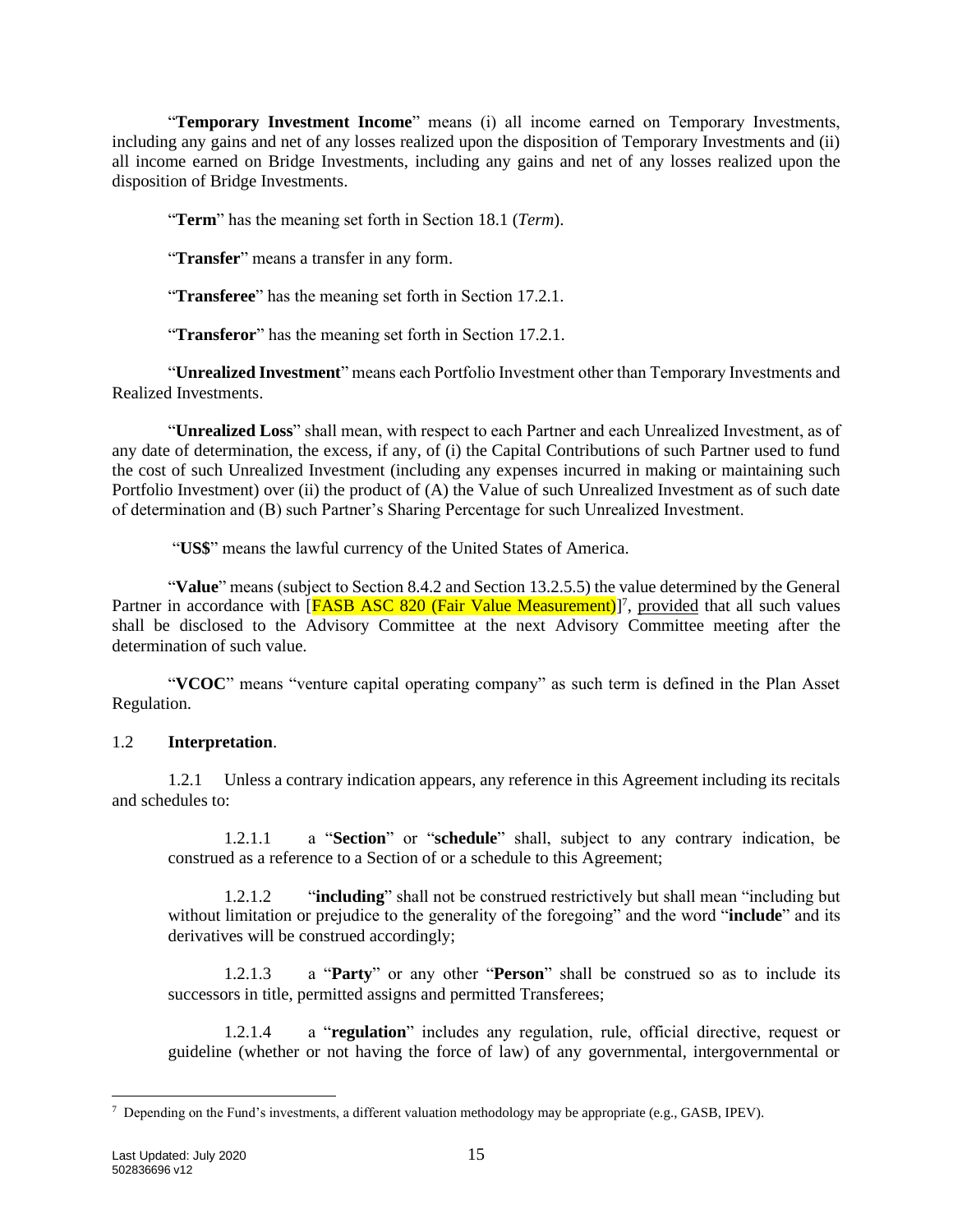supranational body, agency, department or regulatory, self-regulatory or other authority or organization;

1.2.1.5 a provision of law or regulation is a reference to that provision as amended, supplemented or re-enacted from time to time;

1.2.1.6 the conjunction "**or**" is not exclusive and means "and" and "or"; and

1.2.1.7 references to "**writing**" include email or other electronic format.

1.2.2 The table of contents and the headings of the sections and subsections of this Agreement are inserted for convenience of reference only and shall not be deemed to constitute a part hereof or affect the interpretation hereof.

1.2.3 In this Agreement (including its recitals and schedules), words and expressions importing the singular shall, where the context permits or requires, include the plural and *vice versa* and words and expressions importing the masculine shall, where the context permits or requires, include the feminine and neuter and *vice versa*.

### <span id="page-18-0"></span>**2. GENERAL PROVISIONS**

#### 2.1 **Name; Registered Office**.

2.1.1 The business of the Fund shall be conducted under the name **[\_\_]**.

2.1.2 The Fund is a Delaware Limited Partnership and is authorized to operate as such under the Act and the regulations made thereunder. The General Partner is a **[Delaware \_\_\_\_\_\_\_\_\_\_\_\_\_\_**] and is authorized to operate as such under the  $\begin{bmatrix} \blacksquare \end{bmatrix}$ . The Fund Manager is a **[Delaware** \_\_\_\_\_\_\_\_\_\_\_\_\_\_\_\_\_\_\_\_\_\_**]** and is authorized to operate as such under the  $[\_$ .

2.1.3 The registered office of the Fund shall be at **[\_\_]** or such other place or places in the State of Delaware as the General Partner may from time to time designate with prior written notice to all Limited Partners. The registered agent of the Fund at such office shall be **[\_\_]**.

<span id="page-18-2"></span>2.2 **Purposes**. The purposes of the Fund are to:

2.2.1  $\lceil \cdot \rceil$ ; and

2.2.2 engage in such other activities as are necessary, advisable, lawful and consistent with the foregoing, (the "**Investment Objectives**"), in all cases in accordance with the Investment Policy, Section [7.1](#page-32-1) (*Investment Restrictions*) and the other provisions of this Agreement.

<span id="page-18-1"></span>2.3 **Fiscal Year**. The fiscal year of the Fund for financial and accounting purposes shall be **[**the calendar year**]** ("**Fiscal Year**").

<span id="page-18-3"></span>2.4 **Register**. The General Partner shall cause the Fund to maintain a register which shall include the name, contact details and Commitment amount (if any) of each Investor (the "**Register**"). The Register shall not be part of this Agreement. The General Partner shall, from time to time, update the Register as necessary to be complete and accurate. Any reference in this Agreement to the Register shall be deemed to be a reference to the Register as in effect from time to time. No action of any Limited Partner shall be required to amend or update the Register. The General Partner shall provide any Limited Partner with a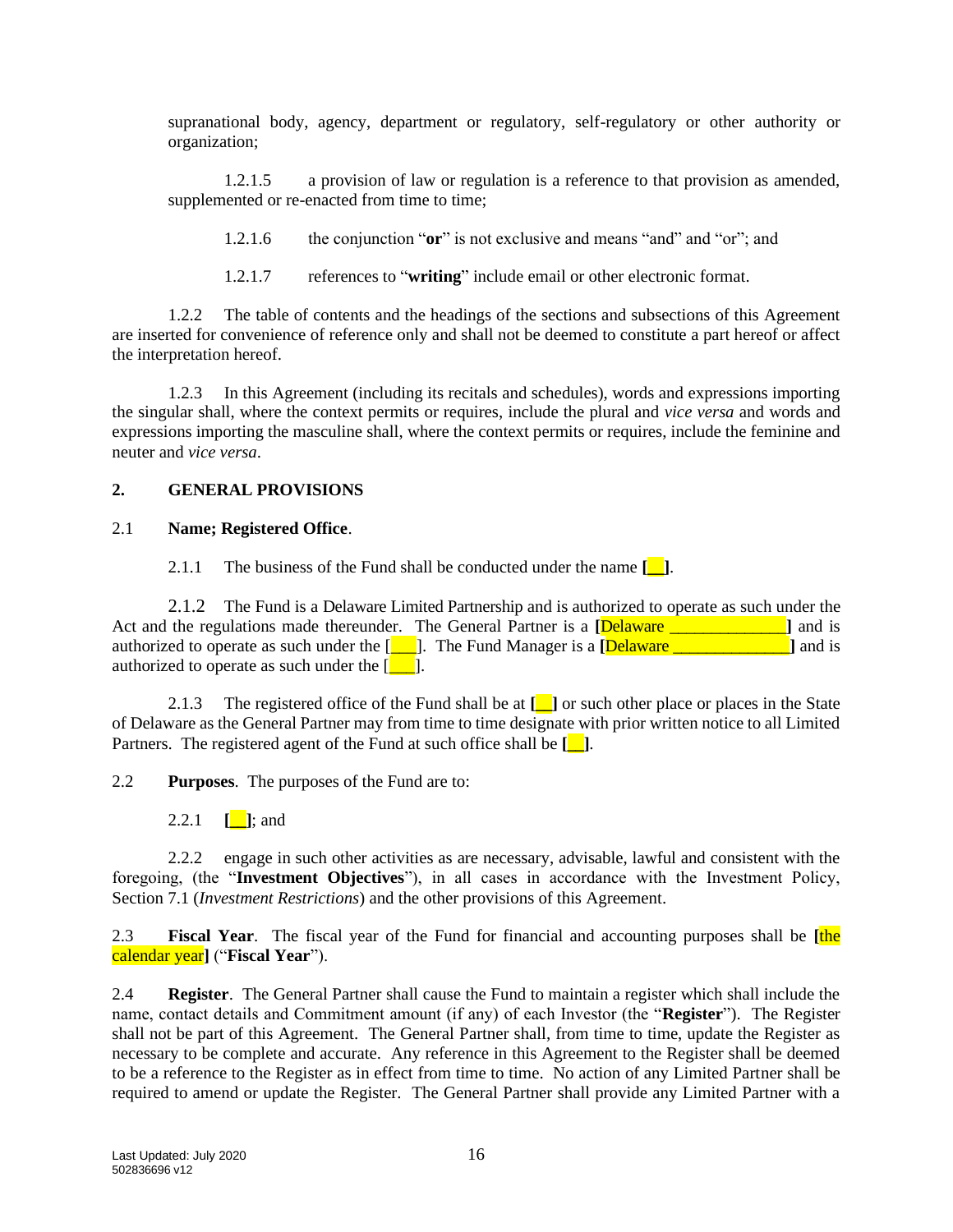complete and accurate copy of the Register upon request and at the end of any quarter in which it has been updated.<sup>8</sup>

#### 2.5 **Fund Expenses**.

<span id="page-19-0"></span>2.5.1 The Fund shall pay all of the Fund's pro rata share (calculated in accordance with Sections [2.8](#page-21-1) (*Parallel Vehicles*) and [2.9](#page-22-0) (*Alternative Vehicles*)) of the reasonable and properly incurred costs and expenses of the Fund other than General Partner Expenses (in each case, to the extent not reimbursed by a Portfolio Company), as follows ("**Fund Expenses**"):

2.5.1.1 liquidation expenses of the Fund;

2.5.1.2 sales, withholding, or other taxes, fees or similar government charges which may be assessed against the Fund;

2.5.1.3 commissions, brokerage fees or similar charges incurred in connection with the purchase or sale of securities;

2.5.1.4 costs and expenses of (i) hosting annual or special meetings of the Advisory Committee and any other expenses properly incurred by or on behalf of the Advisory Committee in accordance with Article [13](#page-46-0) (*Advisory Committee*), and (ii) otherwise holding meetings or conferences with investors, expenses associated with meeting venue, meeting materials, meeting supplies (including any associated shipping costs), and any other out-of-pocket expense (except for the costs of entertainment, including speaker fees) incurred by the Fund, the General Partner or the Fund Manager in connection with such conferences or meetings or preparation thereof;

2.5.1.5 expenses associated with preparation of the Fund's financial statements, tax returns and Internal Revenue Service Forms 1065, Schedule K-1s (or additional or similar taxrelated schedules) and the Fund's reports, including automated reports, to the Partners (including third party expenses incurred for specialized assistance in connection with preparing and delivering reports regarding the Fund to Limited Partners (individually or collectively) or responding to requests from any Limited Partner for additional information regarding the Fund); other tax accounting expenses of the Fund (including but not limited to fees for tax preparation and expenses incurred to prepare tax forms, file tax forms, and prepare tax liability calculations on behalf of the Fund and its Partners);

2.5.1.6 interest expense for Credit Facilities;

2.5.1.7 fees, costs and expenses incurred in connection with the investigation, evaluation, diligence (including the costs of background checks and consultants providing specialized services not ordinarily provided by the General Partner or Fund Manager), acquisition, administration, holding, monitoring or disposition of Portfolio Investments or potential Portfolio Investments (including broken deal expenses to the extent not borne by potential co-investors), including travel, meals and lodging/accommodations related thereto (but not including entertainment expenses or the costs of private air travel);

<sup>&</sup>lt;sup>8</sup> If there are Parallel Vehicles, Limited Partners should have access to the register of any Parallel Vehicle.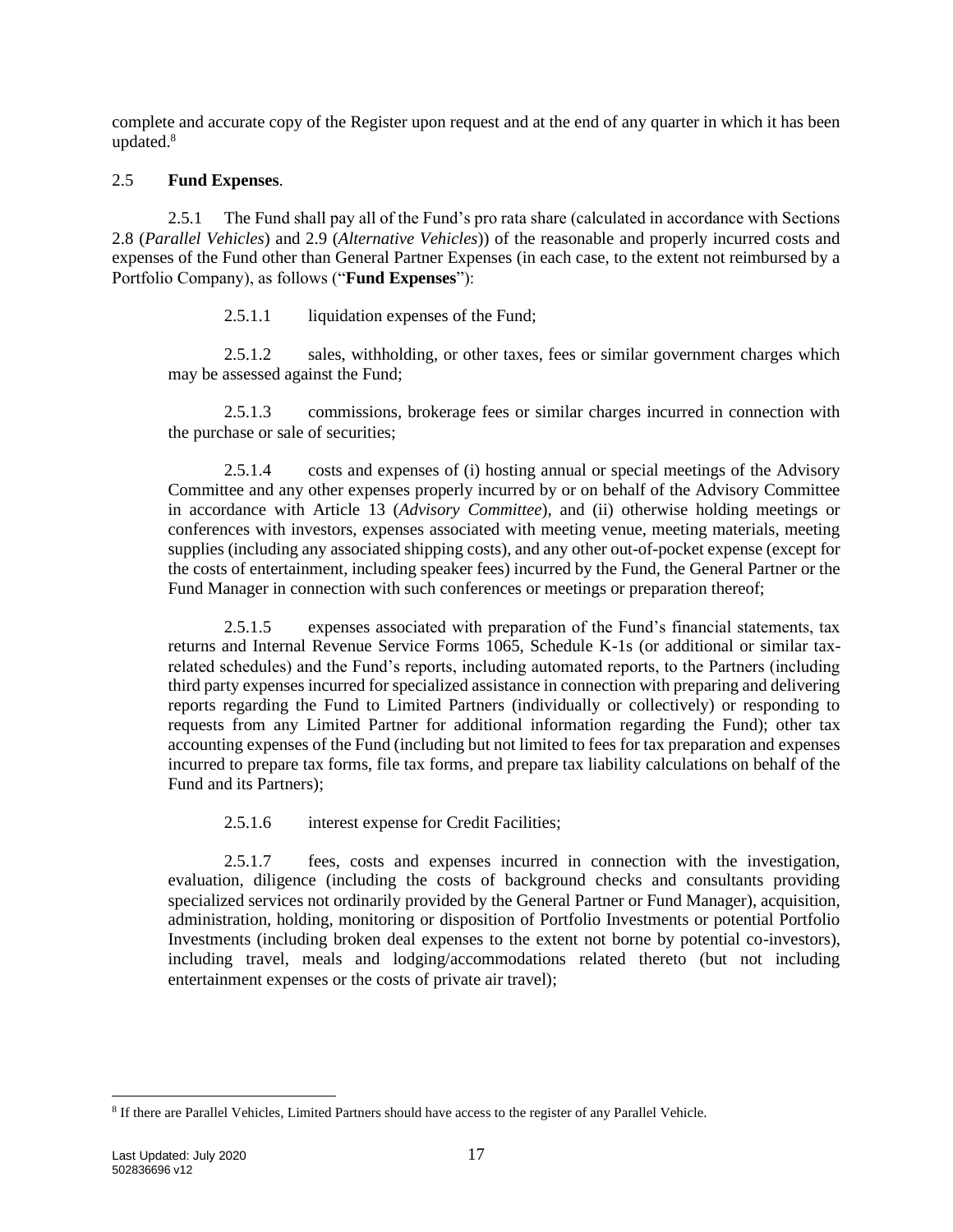2.5.1.8 all fees, costs and expenses (including attorneys' fees) relating to litigation and threatened litigation, investigation or other Proceeding involving the Fund or any Portfolio Investment, including indemnification expenses;

2.5.1.9 fees, costs and expenses attributable to normal and extraordinary banking, investment banking, commercial banking (including but not limited to bank account fees, wire fees, facility fees and foreign exchange fees charged by any bank), accounting, auditing, appraisal, valuation, administration, consulting, legal (including but not limited to all fees and disbursements incurred for regular maintenance or to amend this Agreement, except as otherwise provided, fees and expenses incurred in connection with the negotiation and maintenance of Credit Facilities for the Fund and fees incurred for the review of the legal documents of Portfolio Investments), custodial, depositary, registration and other professional services provided to the Fund;

2.5.1.10 reasonable premiums for liability insurance to protect the Fund and Covered Persons;

2.5.1.11 costs associated with Parallel Vehicles, Alternative Vehicles, and Feeder Entities;

2.5.1.12 expenses incurred or related to audits of the Fund conducted by regulatory bodies, including but not limited to the cost of completing tax authority audits and fees incurred for assistance in responding to such audits;

2.5.1.13 the Management Fee; and

2.5.1.14 Organizational Expenses to the extent provided in Section [2.5.3.](#page-20-1)

2.5.2 The expenses itemized in Section [2.5.1](#page-19-0) shall be Fund Expenses notwithstanding that they may be specially treated or excluded from being characterized as an expense under GAAP.

<span id="page-20-1"></span>2.5.3 The Fund shall pay or shall reimburse the General Partner and its Affiliates for their *pro rata* share (calculated in accordance with Section [2.8](#page-21-1) (*Parallel Vehicles*) and [2.9](#page-22-0) (*Alternative Vehicles*)) of Organizational Expenses incurred by any of them and notified to the Limited Partners pursuant to Section [2.5.4.1](#page-20-2) in an aggregate amount not exceeding the Organizational Expenses Cap.

2.5.4 The General Partner shall:

<span id="page-20-2"></span>2.5.4.1 as soon as reasonably practicable following the Final Closing Date, notify the Limited Partners of the aggregate amount, and provide a detailed break-down of, all Organizational Expenses incurred or that will be incurred, including with respect to legal fees and expenses; and

2.5.4.2 in each Drawdown Notice identify any amounts to be used to fund Organizational Expenses.

2.5.5 The General Partner confirms that it will not charge to the Fund any expenses incurred by the General Partner or the Fund Manager following the date hereof in connection with its own internal compliance matters under applicable securities rules, laws and regulations.

<span id="page-20-0"></span>2.6 **General Partner Expenses**. The General Partner agrees to assume and pay, or to cause one or more of its Affiliates to assume and pay, all normal operating expenses attributable to the Fund's investment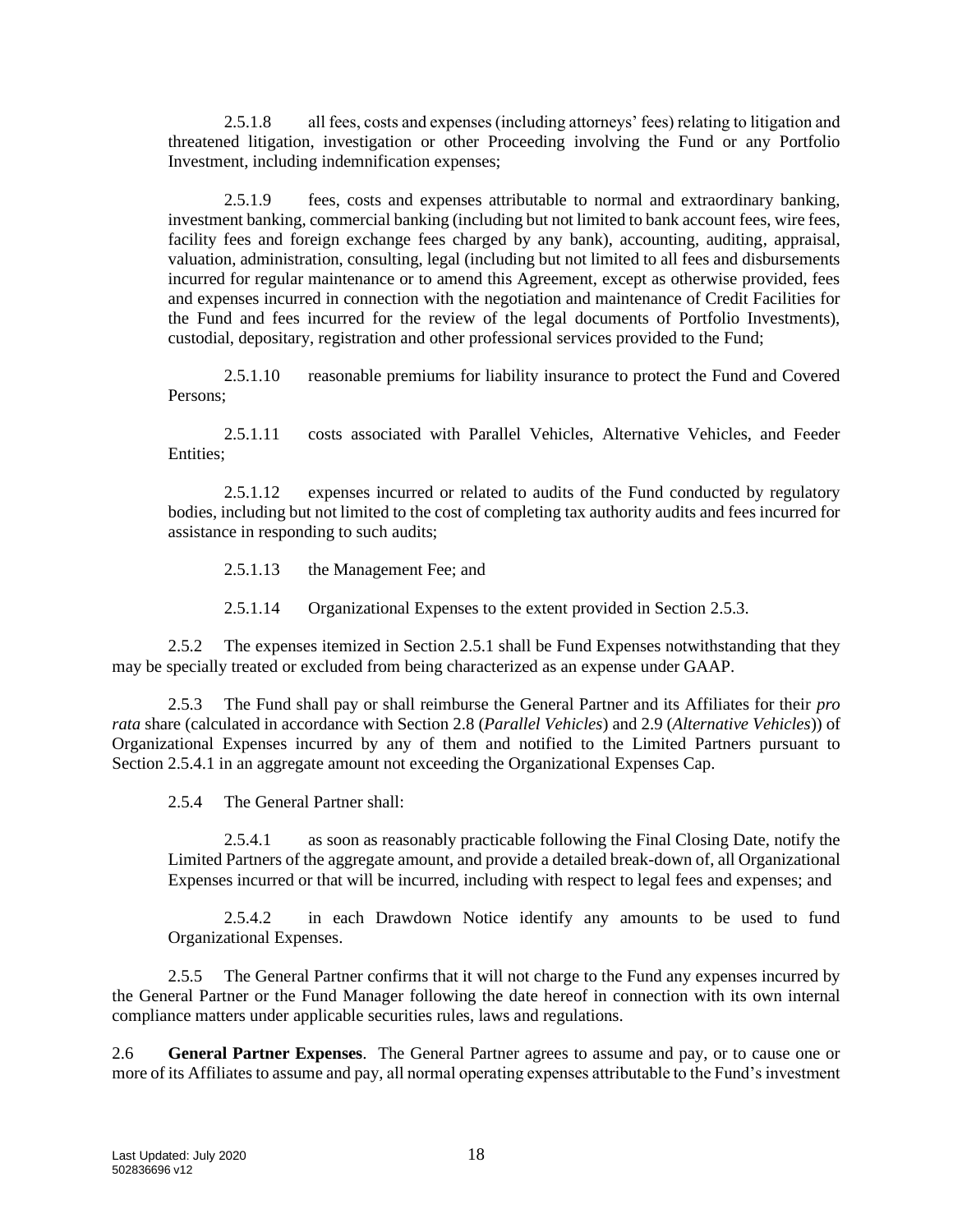activities (the "**General Partner Expenses**") on the terms and conditions set forth in this Section [2.6.](#page-20-0) Such normal operating expenses include the following:

2.6.1 all routine, recurring expenses incident to the activities of the General Partner or the Fund Manager on behalf of the Fund, including industry conferences, cost of research and information services, computer software and subscriptions, travel, meals, lodging/accommodations, entertainment, and investment consultants (other than consultants providing specialized services not ordinarily provided by the General Partner or Fund Manager), as well as placement agent fees and expenses<sup>9</sup>;

2.6.2 compensation and benefits of the officers and employees of the General Partner, the Fund Manager and their respective Affiliates, including all internal investment personnel, legal counsel and accounting and finance professionals employed by the General Partner, the General Partner, the Fund Manager or their Affiliates;

2.6.3 clerical, legal, accounting and support services, in each case, performed by employees of the General Partner, the Fund Manager and or their Affiliates;

2.6.4 any and all expenses incurred in maintaining the General Partner's or the Fund Manager's registration as an investment adviser under the Advisers Act, and any compliance requirements related thereto (including costs and expenses related to preparation and filing of Form ADV and Form PF), and any registration with any regulatory authority or self-regulatory organization over time or otherwise related to such registration; and any taxes imposed by reason of the Management Fee paid to the Fund Manager;

2.6.5 fees and expenses of the Fund's and General Partner's registered agent in the [State of Delaware] and for maintaining the Fund's and General Partner's registered office in the [State of Delaware];

2.6.6 costs and expenses of entertainment, including speaker fees, incurred in connection with conferences or meetings;

2.6.7 office space, furniture, computers, telephones, facilities, utilities, and communications, including the cost of maintaining any web portal of the General Partner, Fund Manager or Fund, and

2.6.8 all costs of remedying an Exculpation Exclusion Event, Indemnification Exclusion Event or Removal Conduct, all costs of enforcing any undertaking of the partners of the General Partner pursuant to Section [14.7.4,](#page-54-1) and any taxes or other expenses incurred by the Fund or the General Partner or any of its Affiliates in respect of Carried Interest.

2.7 **Currency**. All contributions by and distributions to the Partners, all calculations pursuant to the terms of this Agreement and all accounts of the Partners or the Fund shall be made, prepared and maintained (as the case may be) in **[**US\$**]**.

### <span id="page-21-1"></span>2.8 **Parallel Vehicles**.

<span id="page-21-0"></span>2.8.1 On or prior to the Final Closing Date, the General Partner or an Affiliate thereof may, to accommodate legal, tax or regulatory considerations of certain investors, form one or more pooled investment vehicles to co-invest with the Fund (each, a "**Parallel Vehicle**"). Each Parallel Vehicle shall be controlled by the General Partner or an Affiliate thereof, shall be managed by the Fund Manager or an Affiliate thereof, and shall be governed by organizational documents containing provisions substantially the same in all material respects as those of the Fund (including this Agreement), with only such differences

<sup>9</sup> Alternatively, placement fees (but not placement agent expenses) may be paid by the Fund but offset against the Management Fee.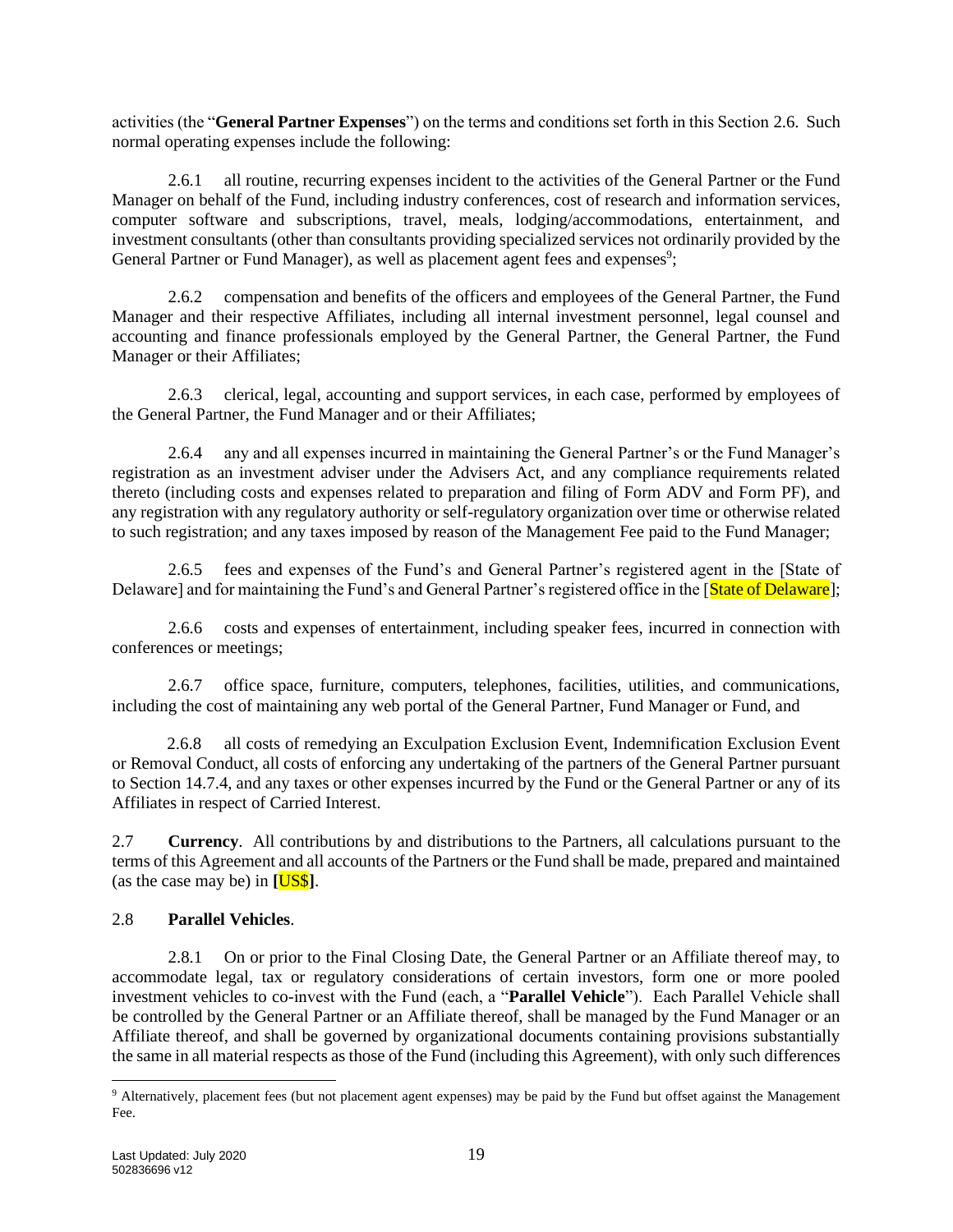as may be required, or requested by the Investors therein, to accommodate the legal, tax or regulatory considerations referred to in the preceding sentence. The General Partner shall, subject to such legal, tax or regulatory considerations, cause each Parallel Vehicle to co-invest with the Fund in each Portfolio Company in proportion to the respective capital commitments of the Parallel Vehicles and the Fund. All references in this Section [2.8](#page-21-1) (*Parallel Vehicles*) to the Investors of a Parallel Vehicle shall be deemed to include all Investors in a Parallel Vehicle formed as a vehicle other than a limited partnership.

2.8.2 Each investment by a Parallel Vehicle shall, subject to legal, tax or regulatory considerations, be on substantially the same terms as, and on economic terms that are no more than favorable to such Parallel Vehicle than, those received by the Fund. With respect to each investment in which a Parallel Vehicle participates (or proposes to participate) with the Fund, any expenses or indemnification or other obligations related to such investment shall be borne by, and any Fee Income shall be allocated among, the Fund and any such Parallel Vehicle in proportion to the capital committed or proposed to be committed by each to such investment, provided that each Parallel Vehicle shall bear its share of Organizational Expenses and Fund Expenses *pro rata* in proportion to the respective capital commitments of the Fund and the Parallel Vehicles, subject to such adjustment as the General Partner may reasonably and in good faith determine to be equitable to the Fund and the Parallel Vehicles. The General Partner shall, subject to legal, tax or regulatory considerations, cause the Fund and the Parallel Vehicles to sell or otherwise dispose or divest of their respective interests in a Portfolio Company at the same time and on the same terms, in proportion to their respective ownership interests therein.

#### <span id="page-22-0"></span>2.9 **Alternative Vehicles**.

<span id="page-22-1"></span>2.9.1 If at any time the General Partner determines that for legal, tax or regulatory reasons it would be in the best interests of the Limited Partners for certain or all of the Limited Partners to participate in a Portfolio Investment through one or more alternative investment structures, the General Partner may effect the making of all or any portion of such investment outside of the Fund by requiring certain or all Limited Partners to make capital contributions with respect to such potential portfolio investment to a limited partnership or other similar vehicle (each, an "**Alternative Vehicle**") provided that, that no Limited Partner will be required to participate in any such investment through an Alternative Vehicle unless (i) all Limited Partners are participating in such investment through such Alternative Vehicle, or (ii) the General Partner obtains prior written consent from such Limited Partner.

2.9.2 Each Alternative Vehicle shall be controlled by the General Partner or an Affiliate thereof, shall be managed by the Fund Manager or an Affiliate thereof, and shall be governed by organizational documents containing provisions substantially the same in all material respects as those of the Fund (including this Agreement), with only such differences as may be required to accommodate the legal, tax or regulatory requirements referred to in Section [2.9.1.](#page-22-1)

2.9.3 The General Partner shall provide each of the Limited Partners with a copy of the organizational documents governing each Alternative Vehicle not less than ten (10) Business Days before the signing of such documents. All references in this Section [2.9](#page-22-0) (*Alternative Vehicles*) to the limited partners of an Alternative Vehicle shall be deemed to include all investors in an Alternative Vehicle formed as a vehicle other than a limited partnership.

2.9.4 Each Limited Partner investing in an Alternative Vehicle shall be obligated to make contributions to such Alternative Vehicle in a manner consistent with that provided by Article [6](#page-26-0) (*Capital Contributions*), and each such Limited Partner's Remaining Commitment shall be reduced by the amount of such contributions to the same extent as if such contributions were made to the Fund as Capital Contributions. With respect to each investment or proposed investment in which an Alternative Vehicle participates or proposes to participate with the Fund, any expenses or indemnification or other obligations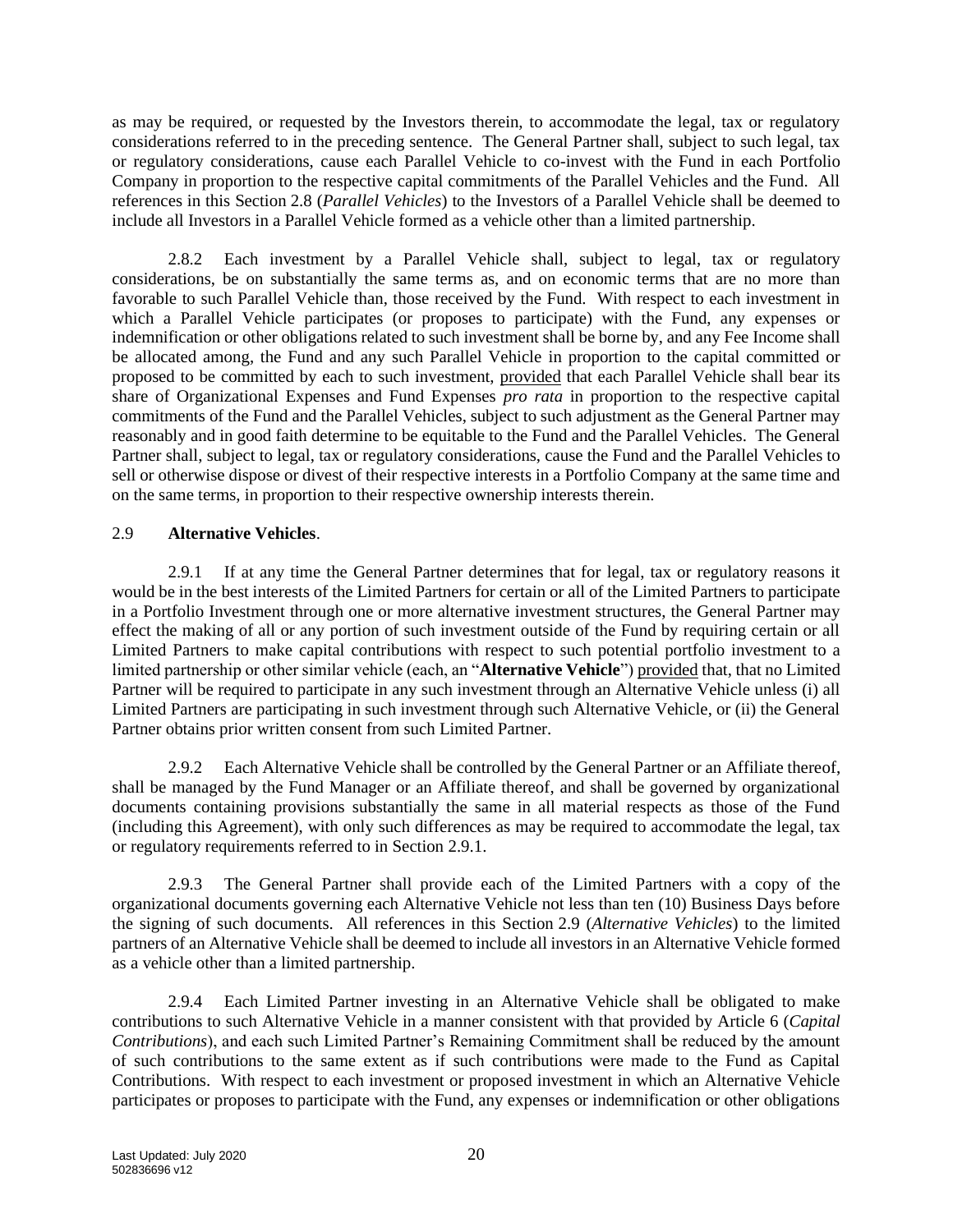related to such investment or proposed investment shall be borne by, and any Fee Income shall be allocated among, the Fund and such Alternative Vehicle in proportion to the capital committed by or proposed to be committed by each to such investment. Any management fee funded by a Limited Partner with respect to an Alternative Vehicle shall reduce such Limited Partner's share of the Management Fee required to be funded by such Limited Partner, and payable to the Fund Manager by the Fund by a corresponding amount. Distributions of cash and other property and the allocations of income, gain, loss, deduction, expense and credit from such Alternative Vehicle, and the determination of allocations and distributions pursuant to Article [14](#page-49-0) (*Distributions; Allocations*) and of any Capital Contribution or other payment by a Limited Partner pursuant to Article [6](#page-26-0) (*Capital Contributions*) or any other amount contributed to or distributed by any Alternative Vehicle, shall be determined as if each contribution to or distribution by such Alternative Vehicle were a contribution to or distribution by the Fund. The investment results of an Alternative Vehicle shall be aggregated with the investment results of the Fund for all purposes unless at the time the investment is made by the Alternative Vehicle the General Partner otherwise determines with the consent of the Advisory Committee and prior notice to the Limited Partners, that such aggregation increases the risk of any adverse tax consequences or imposes legal or regulatory constraints or creates other risks that would be undesirable for the Fund or the Limited Partners. If any Limited Partner defaults with respect to its obligations to an Alternative Vehicle, (i) such Limited Partner shall be deemed to be a Defaulting Partner under this Agreement to the same extent as if such default to the Alternative Vehicle had occurred under the terms of this Agreement and (ii) the remedies imposed by the General Partner against such Defaulting Partner shall be aggregated with the remedies imposed against such Person under the governing documents of the Alternative Vehicle so that, to the greatest extent practicable, such aggregated remedies would put the Fund and the Defaulting Partner in the same positions they each would have been in had such Defaulting Partner made its entire Commitment to the Fund rather than through both the Fund and the Alternative Vehicle.

2.9.5 In the event that the General Partner or an Affiliate thereof forms one or more Alternative Vehicles, the provisions of this Agreement, whether or not amended, shall be interpreted to give effect to the intent of the provisions of this Section [2.9](#page-22-0) (*Alternative Vehicles*). Accordingly, if any such Alternative Vehicle is formed, all references in this Agreement to the Fund shall, where appropriate, be deemed to include such Alternative Vehicle. The limited partnership agreement and other organizational documents of any Alternative Vehicle shall be executed on behalf of the Limited Partners investing therein by the General Partner pursuant to the power of attorney granted by each of the Limited Partners pursuant to Section [19.5](#page-68-1) (*Power of Attorney*).

#### <span id="page-23-0"></span>2.10 **Adjustments between Vehicles**.

2.10.1 Notwithstanding anything to the contrary provided herein, the General Partner may (i) adjust the amount, timing and distribution of the payments under Section [5.1](#page-25-1) (*Subsequent Closings*) to take into account a closing of any Fund Vehicle and any investments held by any Fund Vehicle at the time of any such closing and (ii) reallocate and transfer among the Fund Vehicles any investments or other assets held by such Fund Vehicles at the time of the closing at cost, including allocating and transferring to any Fund Vehicle all or any part of any Equalization Payment and Additional Payments and any cash transferred to the Fund from any Fund Vehicle and distributing it among the Partners, in each case to the extent determined in the reasonable and good faith judgment of the General Partner to be appropriate to give effect to the intent of this Section [2.10](#page-23-0) (*Adjustments Between Vehicles*).

2.10.2 The General Partner shall, after the payments, distributions, reallocations and adjustments described in this Section [2.10](#page-23-0) (*Adjustments Between Vehicles*) are taken into account, cause each Portfolio Investment, to the extent practicable and appropriate and subject to adjustments made by the General Partner with respect to any Portfolio Investment realized before the admission of a Subsequent Closing Partner (or equivalent in any Fund Vehicle), shall be held by the Fund Vehicles in such proportions as if all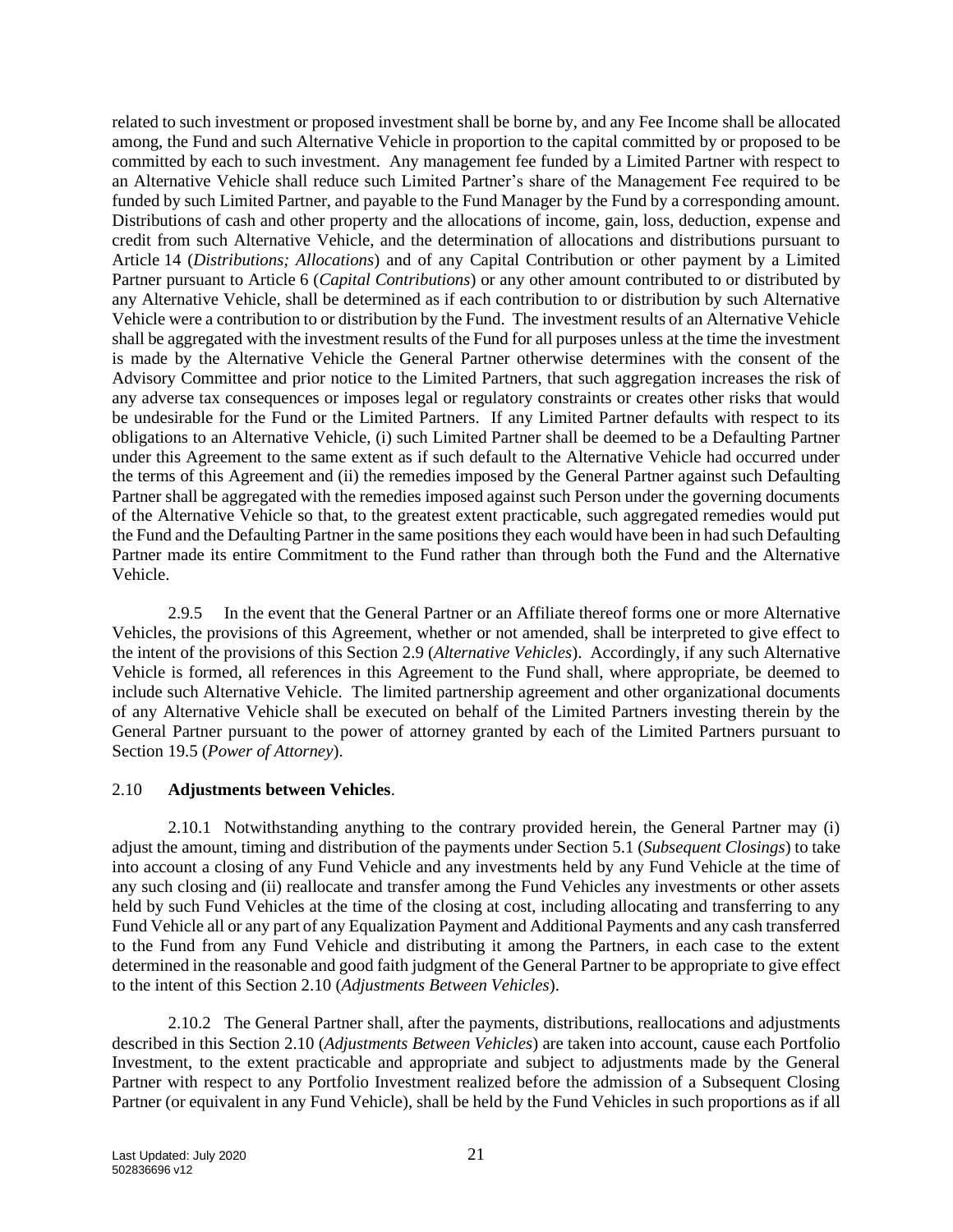of the Fund Vehicles had a single closing on the Initial Closing Date at which all Limited Partners and limited partners or equivalent investors of all Fund Vehicles were admitted with a commitment equal to their commitment as of the Final Closing Date, and all Partners and investors in any other Fund Vehicle shall have received such amounts by way of distribution of Equalization Payment and Additional Payments (or the equivalent under the documentation relating to any other Fund Vehicle) as they would have received had they all invested in the Fund. Final determinations regarding such reallocations shall be made by the General Partner within **[forty-five (45)**] days after the Final Closing Date.

2.11 **Voting**. Unless otherwise specified, any election, vote, waiver or consent of the Limited Partners shall be calculated as a percentage of the respective Commitments of the Limited Partners entitled to make such election, vote, waiver or consent, provided that any Feeder Entity may designate a proportionate share of its Commitment, as directed by its interest holders, with respect to such election, vote, waiver or consent.

# <span id="page-24-0"></span>**3. MANAGEMENT; LIMITED PARTNERS**

3.1 **General Partner**. The General Partner shall be responsible for the management and control of the Fund.

### 3.2 **Limited Partners**.

3.2.1 No Limited Partner shall take part in the management or control of the Fund's investment or other activities, transact any business in the Fund's name or have the power to sign documents for or otherwise bind the Fund (whether or not through a power of attorney on behalf of the Fund).

3.2.2 No Limited Partner shall be liable for the debts and obligations of the Fund; provided, however, that each Limited Partner shall be required to pay to the Fund amounts up to its Remaining Commitment pursuant to this Agreement.

3.2.3 To the fullest extent permitted by applicable law, the exercise by any Limited Partner of any right conferred herein shall not be construed to constitute participation by such Limited Partner in the control of the investment or other activities of the Fund.

### <span id="page-24-1"></span>**4. COMMITMENTS**

<span id="page-24-3"></span>4.1 **Maximum Fund Size**. The aggregate of the Commitments and the total commitments to the Fund and all Parallel Vehicles shall not exceed **[\_\_]**.

<span id="page-24-2"></span>4.2 **General Partner Commitment**. On the Initial Closing Date, the General Partner and its Affiliates shall make and maintain an aggregate Commitment by subscribing for an Interest equal to at least **[\_\_]**% of the aggregate Commitments of the Limited Partners. The Commitment of the General Partner and its Affiliates shall be increased at each Subsequent Closing in accordance with Section [5.1](#page-25-1) (*Subsequent Closings*) so that at all times, it is equal to at least **[\_\_]**% of the aggregate Commitments of the Limited Partners, provided that no Additional Payment shall be required to be made by the General Partner or such Affiliates in connection with such increase.<sup>10</sup>

### 4.3 **No Withdrawal of Capital**.

<sup>&</sup>lt;sup>10</sup> Note, in some cases, the General Partner may make all or part of its commitment in a Parallel Vehicle or as a Limited Partner. If so, appropriate adjustments should be made.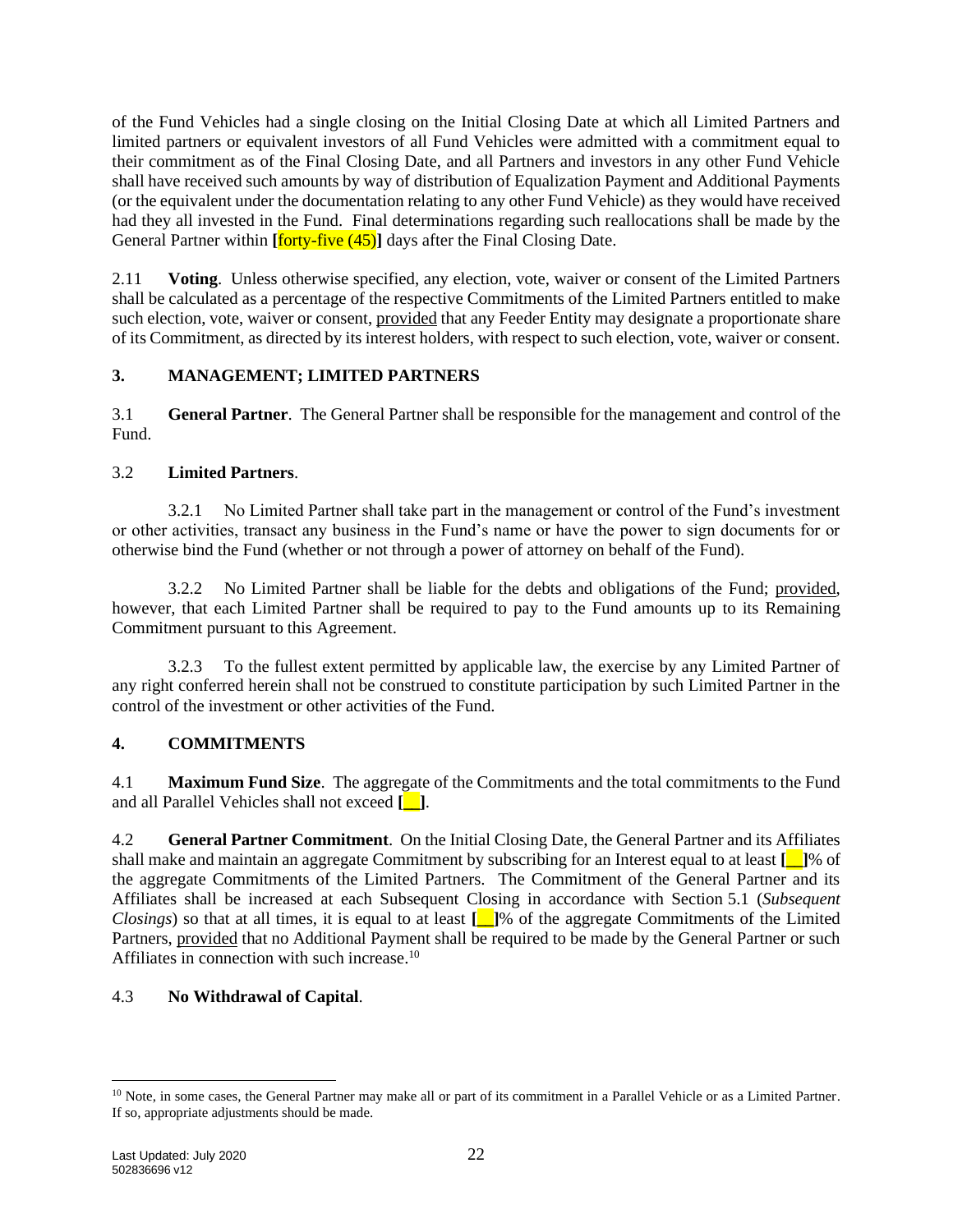4.3.1 No Limited Partner shall withdraw, cancel or revoke any part of its Commitment, except as provided in this Agreement or in the relevant Limited Partner's Side Letter.

<span id="page-25-3"></span>4.3.2 If at any time the General Partner determines, after consultation with the affected Limited Partner and after receipt of an opinion of counsel, which counsel and opinion shall be reasonably satisfactory to such affected Limited Partner, that there is a reasonable likelihood that the continuing participation in the Fund by such Limited Partner would cause a Material Adverse Effect, such Limited Partner shall, upon the written request and with the reasonable cooperation of the General Partner, use commercially reasonable efforts to dispose of such Limited Partner's entire interest in the Fund (or such portion of its interest as the General Partner shall determine is sufficient to prevent or remedy such Material Adverse Effect) to one or more of the other Limited Partners or any other Person at a price reasonably acceptable to such Limited Partner, in a transaction that complies with Section [17](#page-63-0) (*Transfers; Substitute Partners*) and the General Partner shall use its commercially reasonable efforts to work with such Limited Partner to facilitate such transaction. If a determination is made by the General Partner under this Section [4.3.2](#page-25-3) that would affect more than one Limited Partner in substantially the same manner, the General Partner shall request that all of the affected Limited Partners take the actions set forth in the preceding sentence.

4.3.3 Notwithstanding anything to the contrary provided herein, the General Partner may on behalf of the Fund, without the consent of any Limited Partner, enter into any agreement with a Limited Partner that requires or enables such Limited Partner to withdraw from the Fund (*e.g.*, in the event such Limited Partner would be in violation of applicable law, regulation or a policy described in clause (vi) of the definition of Material Adverse Effect of such Limited Partner or subjected to materially burdensome tax or withholding with respect to a tax, law or regulation if such Limited Partner were to continue as a limited partner of the Fund).

### <span id="page-25-0"></span>**5. CLOSINGS**

#### <span id="page-25-1"></span>5.1 **Subsequent Closings**.

<span id="page-25-2"></span>5.1.1 Subject to Section [4.1](#page-24-3) (*Maximum Fund Size*), the General Partner shall have full power and authority to schedule one or more additional closings (each such closing, a "**Subsequent Closing**") on any date not later than the Final Closing Date to admit one or more additional Limited Partners and to allow any existing Limited Partner to increase its Commitment to the Fund (each such Person, a "**Subsequent Closing Partner**"). Each Subsequent Closing Partner shall be treated as if it has been admitted, or as if the increase has been included in its Commitment, at the Initial Closing Date.

5.1.2 Prior to admitting any Subsequent Closing Partner to the Fund, the General Partner shall determine that the following conditions are satisfied:

5.1.2.1 the Subsequent Closing Partner shall have executed and delivered such documents and shall have taken such actions as the General Partner shall deem necessary or desirable to effect such admission, including the execution of (i) a Subscription Agreement containing representations and warranties by the Subsequent Closing Partner and (ii) a counterpart of this Agreement;

5.1.2.2 the admission of the Subsequent Closing Partner shall not have resulted in a violation of law or any term or condition of this Agreement; and

5.1.2.3 subject to Section [4.2](#page-24-2) (*General Partner Commitment*), the Subsequent Closing Partner shall have contributed or, with the consent of the Fund, unconditionally agreed to contribute to the Fund the amounts specified in Section [5.1.4.](#page-26-4)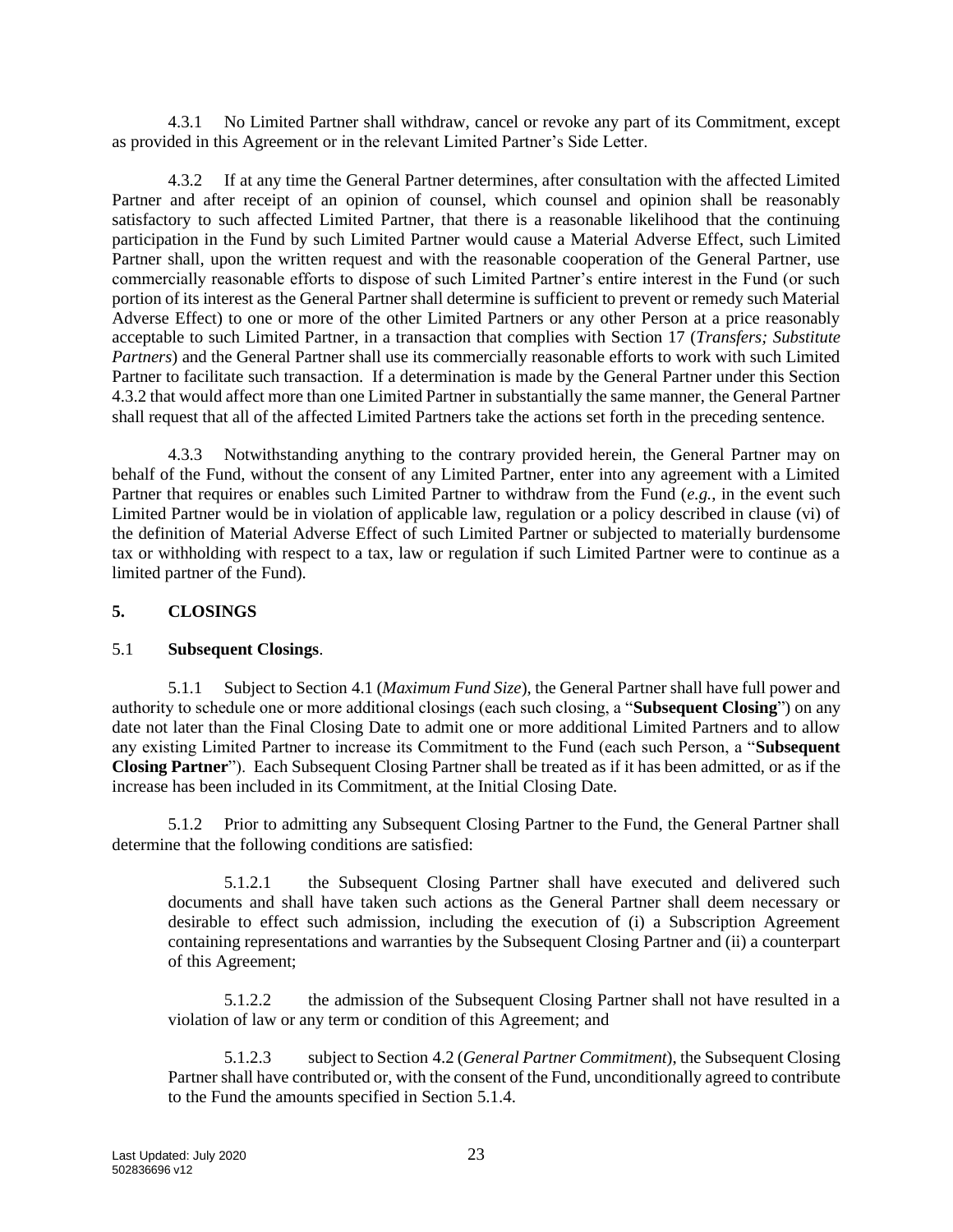5.1.3 Each Subsequent Closing Partner shall be deemed admitted to the Fund or its increased Commitment deemed accepted at the time that the foregoing conditions are satisfied. The General Partner shall amend Schedule 1 (*Partner Commitments*) and books and records of the Fund to reflect the admission or increased Commitment of each Subsequent Closing Partner.

<span id="page-26-4"></span>5.1.4 Each Subsequent Closing Partner shall participate in the Portfolio Investments made and Fund Expenses incurred before its admission to the Fund *pro rata* to their respective Commitments with the Partners admitted prior to the admission of such Subsequent Closing Partner (the "**Prior Partners**") by:

<span id="page-26-3"></span>5.1.4.1 contributing to the Fund, on or after the date of its admission or the acceptance of increased Commitment by the General Partner, the same proportion of its Capital Contribution as would have been drawn down from such Subsequent Closing Partner if it had been admitted, or if the increase had been included in its Commitment, at the Initial Closing Date (the "**Equalization**  Payment"); plus

<span id="page-26-1"></span>5.1.4.2 except as provided in Section [4.2](#page-24-2) (*General Partner Commitment*), paying to the Fund an amount calculated as interest at a rate *per annum* equal to **[8]**% on such Equalization Payment other than any portion attributable to the Management Fee, computed from the Due Date specified in the Drawdown Notices relating to the corresponding Capital Contributions advanced by Prior Partners until the Due Date specified in the Drawdown Notice issued in connection with the Subsequent Closing Partner's admission or acceptance of increased Commitment (the "**Additional Payment**").

5.1.5 Any Equalization Payment, other than any portion attributable to the Management Fee, and Additional Payment received by the Fund shall be either (i) distributed to the Prior Partners *pro rata* to their Capital Contributions at such time or (ii) to the extent deemed appropriate or necessary by the General Partner to adjust the proportionate share of each Fund Vehicle in each Portfolio Investment to reflect changes in the relative capital commitments following the Initial Closing Date as a result of any Limited Partner's admission or increase in its Commitment, paid or distributed to such Fund Vehicles in a manner comparable to the mechanics of this Section [5.1](#page-25-1) (*Subsequent Closings*) as applied to the Fund Vehicles. Any portion of an Equalization Payment attributable to the Management Fee shall be paid to the Fund Manager.

5.1.6 The General Partner shall appropriately adjust the Partners' Capital Contributions, Sharing Percentages and Remaining Commitments and any other relevant items to give effect to the intent of the foregoing. Additional Payments contributed by a Subsequent Closing Partner shall not be treated as Capital Contributions and shall not reduce such Subsequent Closing Partner's Remaining Commitment. For the avoidance of doubt, with respect to any Subsequent Closing Partner, its Preferred Return shall be calculated from the date as if it had been admitted at the Initial Closing Date.

### <span id="page-26-0"></span>**6. CAPITAL CONTRIBUTIONS**

6.1 **Capital Contributions**. Each Partner shall contribute cash to the Fund as set forth herein, provided that no Limited Partner shall be required to make any Capital Contribution to the Fund at any time that exceeds its Remaining Commitment at such time.

<span id="page-26-2"></span>6.2 **Terms and Conditions; Capital Contributions**. Except as otherwise provided in this Agreement, the Capital Contributions of the Limited Partners shall be paid in separate Drawdowns in amounts determined pursuant to the terms of this Section [6.2](#page-26-2) (*Terms and Conditions; Capital Contributions*), subject to the following terms and conditions: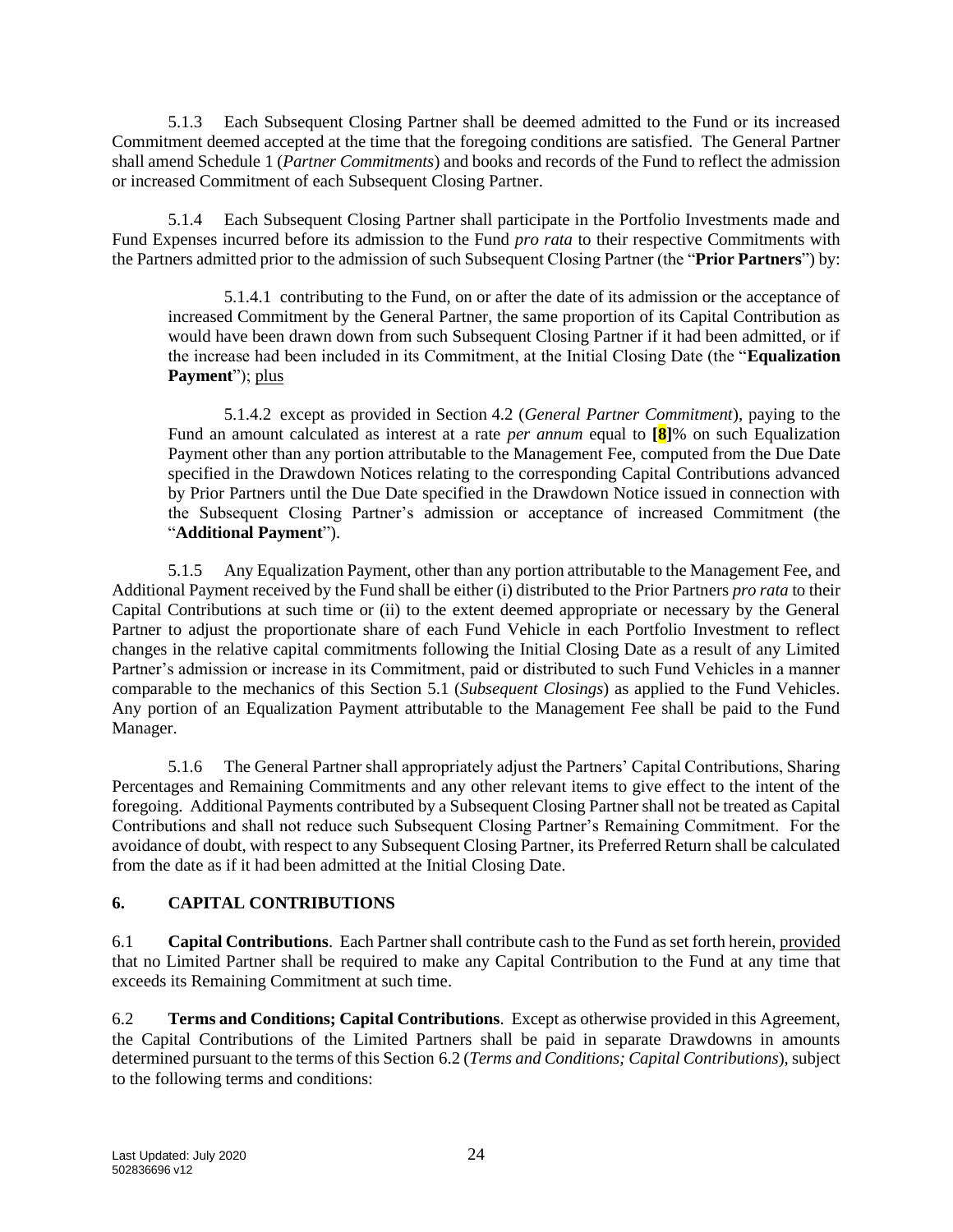<span id="page-27-0"></span>6.2.1 the General Partner shall provide each Limited Partner with a notice of any Drawdown (a "**Drawdown Notice**"), describing in reasonable detail the purposes of such Drawdown consistent with the requirements of the ILPA Capital Call and Distribution Notice Template (and including at least a description of any relevant Portfolio Investment and Portfolio Company and a breakdown of the amounts of such Drawdown to be used to pay the Acquisition Cost of any Portfolio Investment, Fund Expenses or Management Fees), to be delivered at least ten (10) Business Days prior to the date on which such Drawdown is due and payable (the "**Due Date**");

6.2.2 each Limited Partner shall pay the Capital Contributions determined in accordance with the provisions of this Section [6.2](#page-26-2) (*Terms and Conditions; Capital Contributions*) and specified in the relevant Drawdown Notice by wire transfer in immediately available funds to the account specified therein;

6.2.3 Drawdowns shall be paid no later than on the Due Date specified in a Drawdown Notice; and

6.2.4 the amount of Capital Contributions required to be advanced by each Limited Partner pursuant to a Drawdown Notice shall be determined in accordance with the following provisions, in each case up to an amount not exceeding such Limited Partner's Remaining Commitment:

6.2.4.1 in the case of a Drawdown to be used to acquire a Portfolio Investment (other than a Follow-on Investment), with respect to each Limited Partner (other than an Excused Limited Partner), such Limited Partner's *pro rata* share (based on the Remaining Commitments of all Limited Partners other than Excused Limited Partners) of the amount required to acquire such Portfolio Investment;

<span id="page-27-1"></span>6.2.4.2 in the case of a Drawdown to be used to make a Follow-on Investment or to pay Fund Expenses attributable to a particular Portfolio Investment (which shall not, for the avoidance of doubt, include any Management Fee), with respect to each Limited Partner, such Limited Partner's *pro rata* share (based on the Limited Partners' Sharing Percentages for such Portfolio Investment) of the aggregate amount required to make such Follow-on Investment or to pay such Fund Expense;

6.2.4.3 in the case of a Drawdown to be used to pay Fund Expenses other than Fund Expenses described in Section [6.2.4.2](#page-27-1) and the Organizational Expenses payable by the Fund, such Limited Partner's *pro rata* share (based on the Commitments of all Limited Partners) of the amount required to pay such Fund Expenses; and

<span id="page-27-2"></span>6.2.4.4 in the case of a Drawdown to be used to pay Management Fee, with respect to each Limited Partner, the amount calculated with respect to such Limited Partner in accordance with Section [8.3](#page-36-1) (*Management Fee*).

6.2.5 For the avoidance of doubt, in connection with each Drawdown from the Limited Partners other than a Drawdown pursuant to Section [6.2.4.4,](#page-27-2) the General Partner shall make Capital Contributions of its pro rata share of the amount required from the Limited Partners determined as if the General Partner were a Limited Partner with an applicable Remaining Commitment.

6.2.6 If participation by Benefit Plan Investors is "significant" as determined under the Plan Asset Regulation or if the General Partner otherwise so determines, then (notwithstanding the other provisions of this Section [6.2](#page-26-2) (*Terms and Conditions; Capital Contributions*)), no Capital Contribution shall be made to the Fund by a Benefit Plan Investor until the Fund makes a Portfolio Investment that qualifies the Fund as a VCOC. In such event, prior to the time when the Fund first qualifies as a VCOC,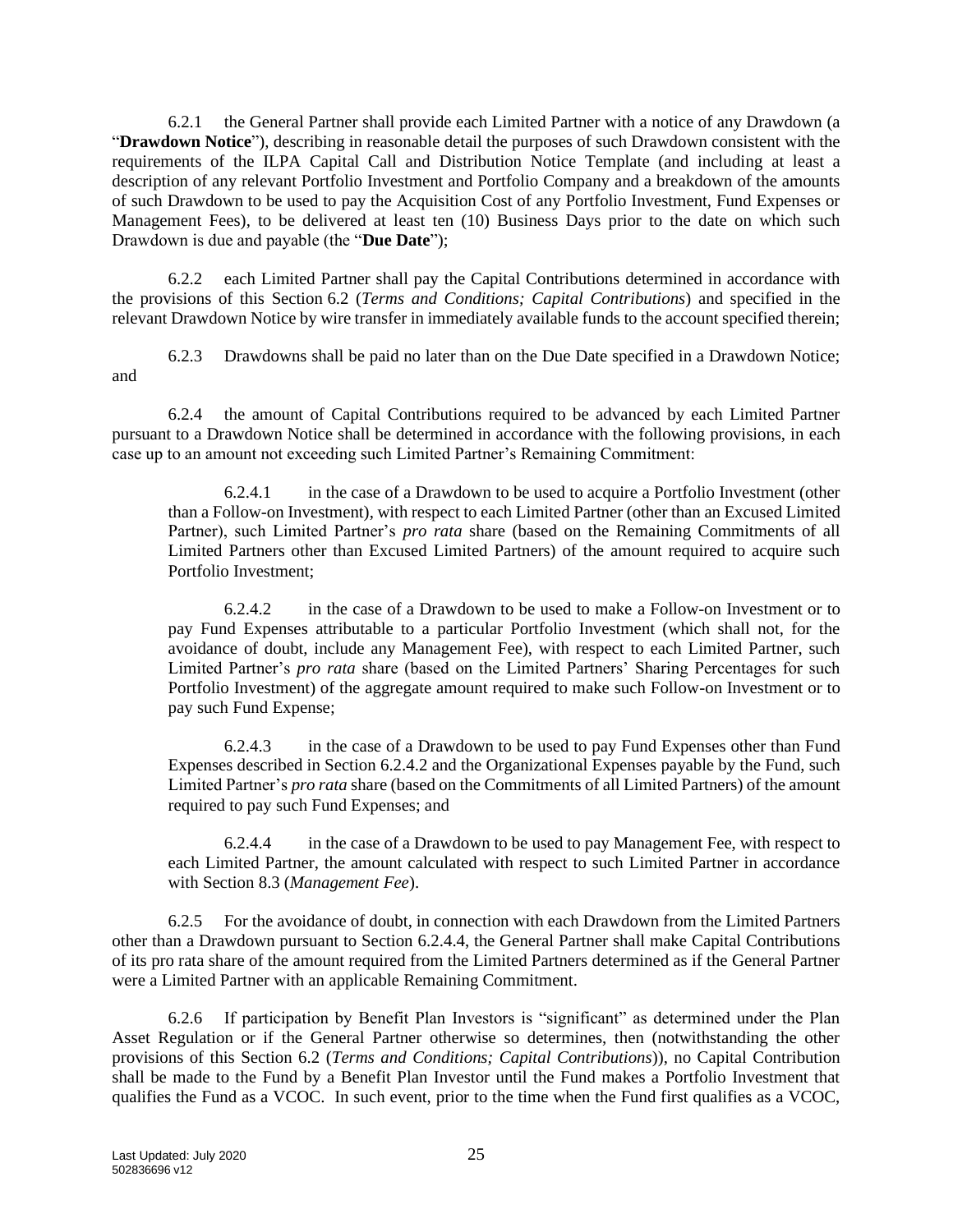any Capital Contributions of Benefit Plan Investors (and, if determined by the General Partner, other Partners) required by any Drawdown shall be deferred or contributed to an escrow fund established by the General Partner, which escrow fund is intended to comply with Department of Labor Advisory Opinion 95 04A (and, upon the release of such Capital Contributions to consummate a Portfolio Investment, all Temporary Investment Income earned thereon shall be either returned to the Partners in the same proportion as the Partners made such Capital Contributions or paid to the Fund on behalf of the applicable Partners as Capital Contributions).

# 6.3 **Return of Unused Capital Contributions**.

6.3.1 If any proposed Portfolio Investment with respect to which there has been a Drawdown is not consummated or if the amount of funds drawn down for any reason exceeds the amount necessary, as the case may be, the General Partner shall return such Drawdown or such excess amount of funds, together, in each case, with any interest or gains thereon (net of any Fund Expenses in respect thereof), to the Limited Partners within **[sixty (60)**] days of such Drawdown, in the same proportions that such funds were contributed by the Limited Partners.

6.3.2 If at any time following the delivery of any Drawdown Notice it is intended to use any part of the relevant Drawdown for a purpose other than that specified in such Drawdown Notice then, at least ten (10) Business Days prior to such use, the General Partner shall provide to each Limited Partner a revised Drawdown Notice with the intention and the effect that each Limited Partner has the opportunity to exercise any right to be an Excused Limited Partner that it has with respect to such Drawdown pursuant to Section [6.7](#page-31-1) (*Excused Limited Partners*).

<span id="page-28-1"></span>6.4 **Reinvestment**. The Remaining Commitments of each Limited Partner that are available to be drawn down shall be increased by the aggregate amount of Distributable Proceeds that have been distributed to such Limited Partner that equals the aggregate amount of Capital Contributions of such Limited Partner used to fund (i) the Acquisition Cost of Portfolio Investments that were realized within  $[\text{twelve}(12)]$  months of the acquisition thereof, and (ii) Fund Expenses, Management Fees and Organizational Expenses, provided in each case that such increased Remaining Commitments may be used solely for the purpose of making Portfolio Investments.<sup>11</sup>

6.5 **Use of Distributable Proceeds to Fund Drawdowns**. The General Partner may determine to retain and use Distributable Proceeds that otherwise would be distributed to a Limited Partner pursuant to Section [14.3](#page-50-3) (*Distribution of Distributable Proceeds*) to fund all or part of any Capital Contribution that would otherwise be required to be made by such Limited Partner within **[**sixty (60)**]** days of the receipt of such Distributable Proceeds. At least ten (10) Business Days prior to the acquisition of a Portfolio Investment out of retained Distributable Proceeds, the General Partner shall provide to each Limited Partner the information required to be provided in a Drawdown Notice issued pursuant to Section [6.2.1](#page-27-0) with the intention and the effect that each Limited Partner has the opportunity to exercise any right to be an Excused Limited Partner that it would have had pursuant to Section [6.7](#page-31-1) (*Excused Limited Partners*) if the Acquisition Cost of such Portfolio Investment had been entirely funded by Drawdowns.

### <span id="page-28-2"></span>6.6 **Defaulting Partners**.

<span id="page-28-0"></span>6.6.1 Subject to Section [6.7](#page-31-1) (*Excused Limited Partners*), if any Partner fails to make all or any portion of any Capital Contribution or any other amount required to be funded by such Limited Partner pursuant to the provisions of this Agreement or any corresponding agreement or with respect to any other Fund Vehicle (including, but not limited to, the obligation to return and contribute distributions to the Fund

<sup>&</sup>lt;sup>11</sup> Note that some investors require a cap (e.g., 110% of commitments) on total investments that may be possible through recycling.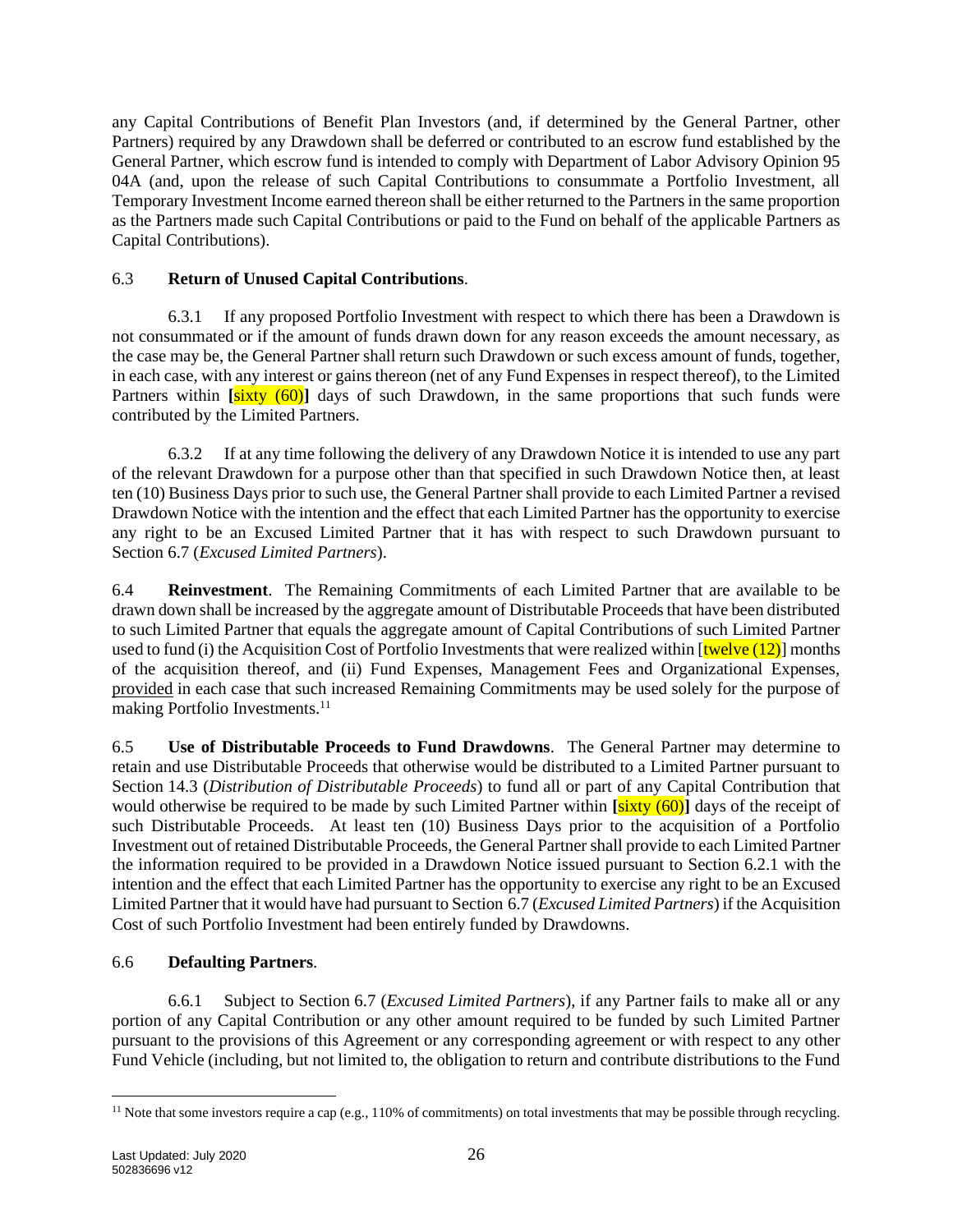pursuant to Section [14.7](#page-52-0) (*Clawback*) or Section [16.3](#page-62-0) (*Limited Partner Giveback*)), the General Partner shall notify such Partner in writing of such failure (a "**Default Notice**"). If such failure continues for **[**five (5)**]** Business Days after receipt by such Limited Partner of the Default Notice, then such Partner shall be designated by the General Partner as in "**Default**" under this Agreement (a "**Defaulting Partner**") and shall thereafter be subject to the provisions of this Section [6.6](#page-28-2) (*Defaulting Partners*). The General Partner may, if it determines this to be in the best interests of the Fund and the Non-Defaulting Partners, choose not to designate any Partner as a Defaulting Partner and may agree to waive or permit the cure of any Default by a Partner, subject to such conditions as the General Partner and the Defaulting Partner may agree upon, provided that any such decision not to designate any Affiliated Partner as a Defaulting Partner or to waive or permit the cure of any Default by an Affiliated Partner shall be subject to the prior written consent of the Advisory Committee.

6.6.2 The General Partner shall inform the Limited Partners of the occurrence of any such Default and of any action taken by it with respect to any Defaulting Partner within **[**thirty (30)**]** days of the Defaulting Partner becoming a Defaulting Partner.

<span id="page-29-0"></span>6.6.3 A Limited Partner that fails to make all or any portion of any Capital Contribution or other payment required pursuant to this Agreement on the relevant Due Date shall pay or reimburse the Fund for any Damages resulting therefrom. In addition, any amounts that are not duly paid on the relevant Due Date shall accrue interest at a rate of **[**10**]**% *per annum* from the Due Date as specified in the relevant Default Notice until the date the Limited Partner makes the Capital Contribution. Any proceeds received by the Fund pursuant to this Section [6.6.3](#page-29-0) and Section [6.6.4,](#page-29-1) including any amounts that would otherwise have been distributed to such Defaulting Partner, shall (i) first be applied to reimburse the Fund Parties for any related costs and expenses incurred due to such Defaulting Partner's Default as determined by the General Partner and notified to the Defaulting Partner by the General Partner, and (ii) thereafter be distributed to the Limited Partners who are not Defaulting Partners (the "**Non-Defaulting Partners**") pursuant to Article [14](#page-49-0) (*Distributions; Allocations*) if attributable to a Portfolio Investment and otherwise in proportion to their Commitments (provided that a Non-Defaulting Partner shall not receive a distribution with respect to a Portfolio Investment with respect to which such Limited Partner is an Excused Limited Partner).

<span id="page-29-1"></span>6.6.4 Without prejudice to Section [6.6.3](#page-29-0) above or Section [6.6.8](#page-30-0) below, the General Partner in its sole discretion, on its own behalf or on behalf of the Fund, may (but shall not be obligated to) pursue and enforce any and all rights and remedies the Fund, the General Partner or the Fund Manager may have against such Defaulting Partner at law, in equity or pursuant to any other provision of this Agreement or otherwise with respect thereto, including taking any or all of the following actions in any order of priority (it being understood and agreed that the taking of one or more actions (including those set forth herein), or no action at all, by the General Partner with respect to a Defaulting Partner pursuant to this Section [6.6.4](#page-29-1) shall in no way restrict or otherwise limit the General Partner's ability to take one or more actions not prohibited by this Agreement, or no action at all, or in a different order of priority, with respect to any other Defaulting Partner pursuant to this Section [6.6.4\)](#page-29-1):

6.6.4.1 determine that the Defaulting Partner shall not be entitled to receive any or a portion of the distributions from the Fund (which amounts shall be forfeited by such Defaulting Partner) that would otherwise be made to the Defaulting Partner pursuant to this Agreement and may apply such withheld distributions to offset any defaulted amount owing by the Defaulting Partner to the Fund or any Alternative Vehicle;

6.6.4.2 determine that the Defaulting Partner's Interest may be sold for a purchase price equal to **[**50**]**% of the lesser of (i) such Defaulting Partner's aggregate Capital Contributions, or (ii) the Value of such Defaulting Partner's Interest at the time of such Default, in each case net of any amounts payable to the Fund pursuant to Section [6.6.3,](#page-29-0) provided that any such offer may, to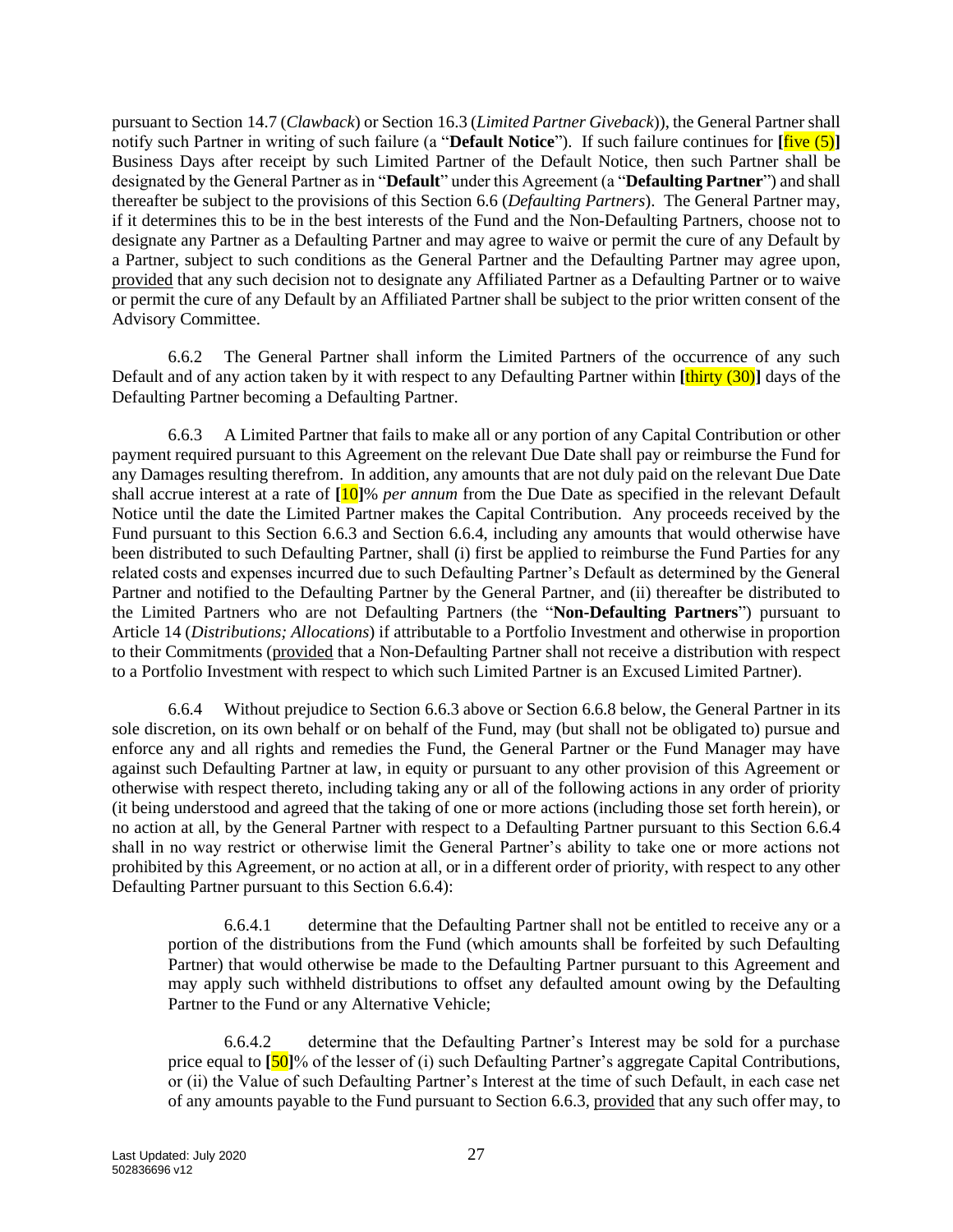a Person that is an Interested Person, only be made with the prior written consent of the Advisory Committee, and provided, further that such Defaulting Partner shall remain subject to Section [16.3](#page-62-0) (*Limited Partner Giveback*) and upon such Transfer the Defaulting Partner shall otherwise cease to be a Limited Partner;

<span id="page-30-1"></span>6.6.4.3 determine that the Defaulting Partner must forfeit up to 100% of its Interest in the Fund without payment or other consideration therefor, in which case the Non-Defaulting Partners shall be entitled to acquire such forfeited portion of the Defaulting Partner's Interest in the Fund divided among such Non-Defaulting Partners *pro rata* according to their respective Remaining Commitments with any adjustment that the General Partner may determine to be equitable in order to reflect any excuse pursuant to Section [6.7](#page-31-1) (*Excused Limited Partners*). The sole consideration to the Defaulting Partner for each portion of such Defaulting Partner's Interest reallocated to a Non-Defaulting Partner shall be the assumption by such Non-Defaulting Partner of the Defaulting Partner's obligation to make both defaulted and future Capital Contributions pursuant to its Commitment that are commensurate with the portion of the Defaulting Partner's Interest being reallocated to such Non-Defaulting Partner. The Defaulting Partner acknowledges that it shall not receive any payment for any Interest reallocated to Non-Defaulting Partners pursuant to this Section [6.6.4.3,](#page-30-1) including for any funded portion of its Commitment related thereto or such Defaulting Partner's share of any profits not yet distributed, even though the purchased Interest may actually have significant positive value at the time of such reallocation or purchase; and

6.6.4.4 determine to reduce any portion of such Defaulting Partner's Commitment (which has not been assumed by another Partner) to the amount of the Capital Contributions (which have not been acquired) made by such Defaulting Partner (net of distributions pursuant to Article [14](#page-49-0) (*Distributions; Allocations*)), and the aggregate Commitments of the Fund shall be commensurately reduced and any such determination shall be binding on such Defaulting Partner.

6.6.5 Notwithstanding anything to the contrary provided herein, so long as a Defaulting Partner is a Partner in the Fund nothing contained in Section [6.6.4](#page-29-1) shall affect the obligation of such Defaulting Partner to pay any such part of its Remaining Commitment to the Fund in accordance with the terms of this Agreement, and the Defaulting Partner shall remain fully liable for the fulfilment of its payment obligations hereunder, notwithstanding any other rights and remedies the Fund and the General Partner may have pursuant to applicable law.

6.6.6 With respect to any amount (other than the Management Fee) that is in Default, the General Partner may require additional Drawdowns from the Non-Defaulting Partners in proportion to their Remaining Commitments; provided that no Limited Partner shall be obligated as a result thereof to contribute an additional amount in excess of the lesser of such Limited Partner's Remaining Commitment and **[**50**]**% of the total Capital Contributions that such Limited Partner was originally required to make before the Drawdown of such additional amounts.

6.6.7 A Defaulting Partner shall cease to have any voting or consent rights as a Limited Partner or with regard to its representative in the Advisory Committee (if applicable for such Defaulting Partner), and all acts, consents and decisions with respect to the Fund to be made by the Limited Partners or the Advisory Committee shall be calculated and made by the other Limited Partners without regard for the Commitment or (if applicable) the Advisory Committee member of such Defaulting Partner.

<span id="page-30-0"></span>6.6.8 The General Partner shall, in addition to the provisions of Section [6.6.4,](#page-29-1) have with respect to a Default by a Defaulting Partner the right to pursue all remedies at law (including claiming damages in addition to any forfeiture of Interest pursuant to Section [6.6.4\)](#page-29-1) or in equity or by statute or otherwise. No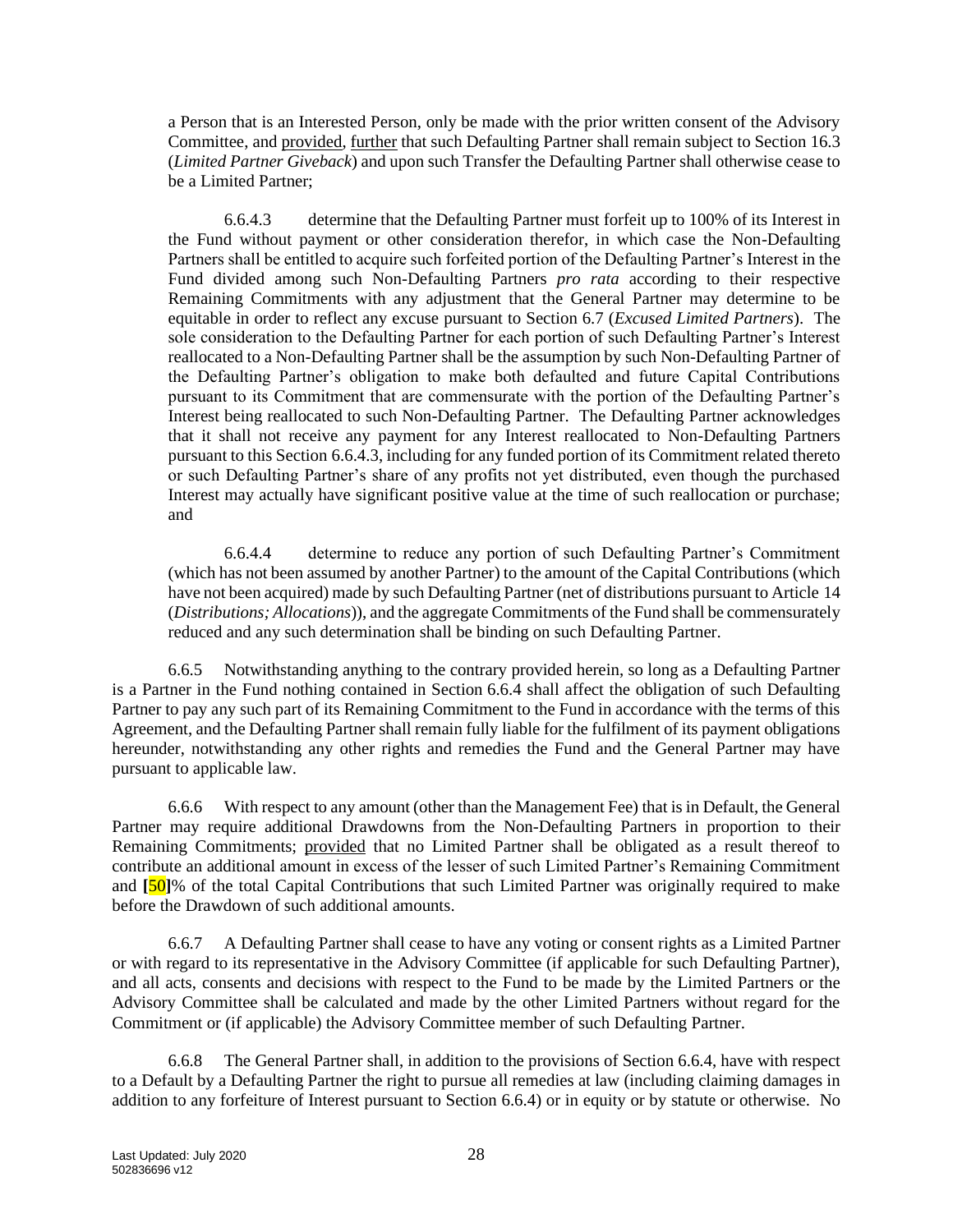course of dealing between the General Partner and any Defaulting Partner and no delay in exercising any right, power or remedy conferred in this Section [6.6.8](#page-30-0) now or hereafter existing at law shall operate as a waiver or otherwise prejudice any such right, power or remedy. In addition to the foregoing, the General Partner may institute a lawsuit against any Defaulting Partner for specific performance of its obligations to make Capital Contributions and to collect any overdue amounts hereunder, with interest on such overdue amounts at the rate specified in Section [6.6.3.](#page-29-0)

6.6.9 **[**Notwithstanding anything to the contrary provided herein, and for the avoidance of doubt, if an Affiliated Partner becomes a Defaulting Partner, all determinations as to actions or waivers with respect to such Affiliated Partner shall constitute a conflict for the purposes of Section [9.5](#page-41-1) (*Other Conflicts of Interest*) and accordingly be subject to the prior written consent of the Advisory Committee.**]**

#### <span id="page-31-1"></span>6.7 **Excused Limited Partners**.

<span id="page-31-3"></span>6.7.1 A Limited Partner shall not be required to make any Capital Contributions, or fund any amount from Distributable Proceeds retained pursuant to Section [6.4](#page-28-1) (*Reinvestment*), if the following conditions are met:

6.7.1.1 such Limited Partner has delivered a notification to the General Partner accompanied by a certificate issued by an executive officer of such Limited Partner within five (5) Business Days after the date of the relevant Drawdown Notice, stating that such Limited Partner is entitled to be excused from making such Drawdown based upon such Limited Partner's reasonable determination that the making of all or a portion of the relevant investment is reasonably likely to have a Material Adverse Effect on such Limited Partner; or

<span id="page-31-2"></span>6.7.1.2 the General Partner reasonably determines that (i) such Limited Partner's making a Capital Contribution with respect to all or a portion of the relevant Investment is reasonably likely to have a Material Adverse Effect, or (ii) the participation of such Limited Partner in all or a portion of the relevant Investment would (A) prevent the Fund from being able to consummate such Investment, (B) result in a material increase in the risk or difficulty to the Fund of consummating such Investment, (C) impose any material filing, tax, regulatory or other similar burden to which the Fund, a Portfolio Company or any Partner or its Affiliate would not otherwise be subject or (D) would otherwise cause the Fund to incur a material extraordinary expense.

6.7.2 In the case of a determination by the General Partner pursuant to Section [6.7.1.2,](#page-31-2) the General Partner shall advise such Limited Partner in writing, no later than five (5) Business Days after the date of the relevant Drawdown Notice, of its intention to invoke the provisions of this Section [6.7.1](#page-31-3) and shall deliver to such Limited Partner an opinion of counsel, which opinion and counsel shall be reasonably satisfactory to the Limited Partner, confirming that the participation by such Limited Partner in the relevant investment is reasonably likely to result in a Material Adverse Effect.

<span id="page-31-0"></span>6.7.3 If any Limited Partner is excused and does not participate in all or a portion of any Investment pursuant to Section [6.7.1](#page-31-3) then such Limited Partner shall be an "**Excused Limited Partner**" and the General Partner shall immediately inform each other Limited Partner and:

6.7.3.1 if the relevant Capital Contribution has been drawn down from the Excused Limited Partner, or if the relevant amount has been funded from Distributable Proceeds retained pursuant to Section [6.4](#page-28-1) (*Reinvestment*), the Excused Limited Partner shall be repaid such amount within ten (10) Business Days and such amount shall be added to the Excused Limited Partner's Remaining Commitment;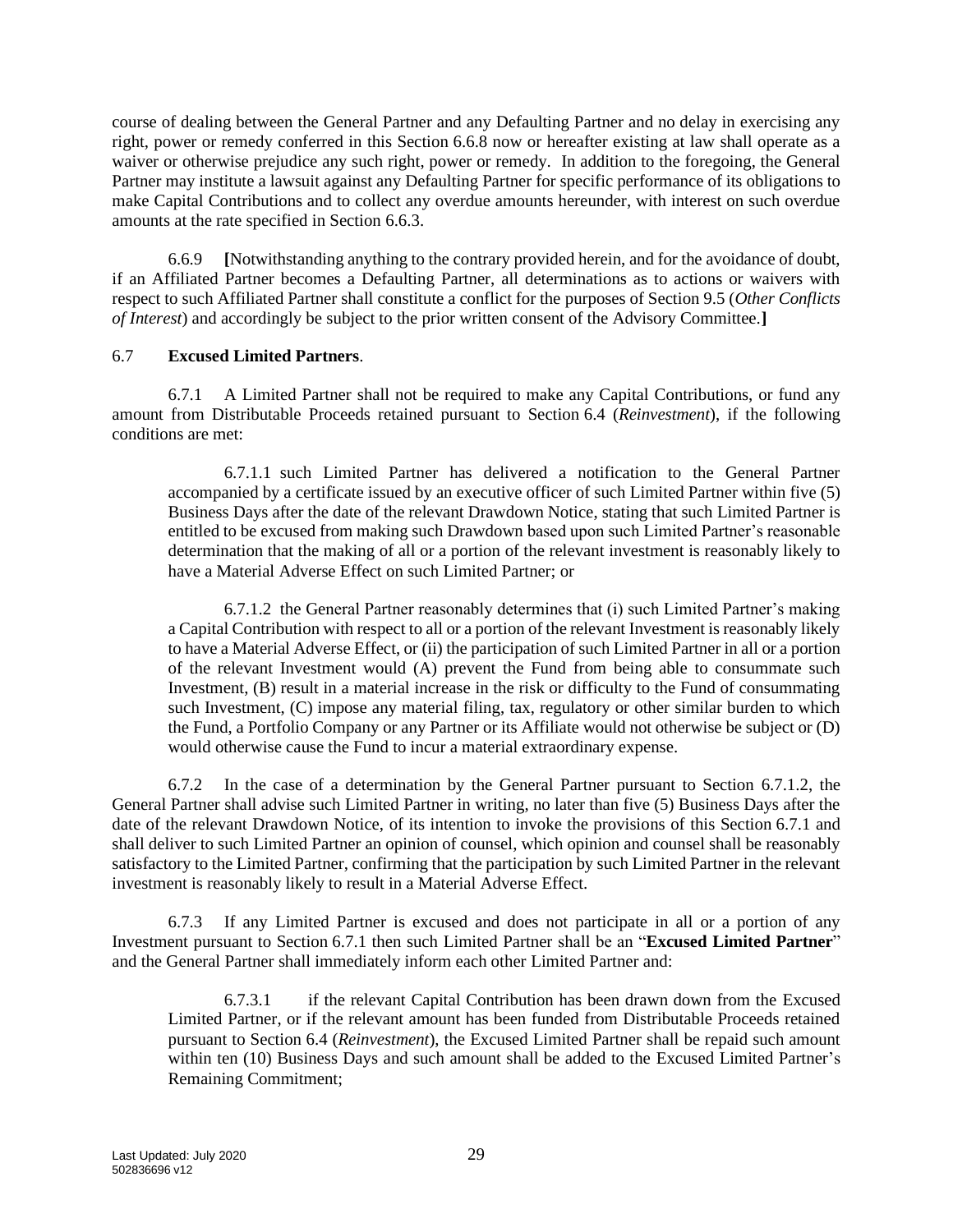6.7.3.2 if the relevant Capital Contribution has not been drawn down from the Excused Limited Partner, the Excused Limited Partner shall not be required to advance such Capital Contribution and its Remaining Commitment shall not be reduced by such amount;

6.7.3.3 the Excused Limited Partner shall not be allocated any distributions, income, gain, loss or liability (including any liability to re-advance distributions pursuant to Section [16.3](#page-62-0) (*Limited Partner Giveback*)) which is attributable to all or any portion of any Portfolio Investment in which it does not participate;

6.7.3.4 the Excused Limited Partner shall continue to be obligated to participate in, and contribute to the Fund with respect to, subsequent Portfolio Investments, Fund Expenses and Organizational Expenses, but not Follow-on Investments or Fund Expenses with respect to the original Investment or portion thereof in relation to which it is an Excused Limited Partner;

6.7.3.5 the General Partner may elect to cause the Fund to make such Portfolio Investment without the participation of such Excused Limited Partner or not to make such Portfolio Investment and if the General Partner elects to cause the Fund to make such Portfolio Investment, the General Partner may issue a revised Drawdown Notice to the other Limited Partners in order to increase the Capital Contributions with respect to such Portfolio Investment from such other Limited Partners in proportion to their Remaining Commitments to the extent necessary to fund the excused amount; provided that no Limited Partner shall be obligated as a result thereof to contribute an additional amount in excess of the lesser of such Limited Partner's Remaining Commitment and **[**50**]**% of the total Capital Contributions that such Limited Partner was originally required to make before the Drawdown of such additional amounts; and

6.7.3.6 the General Partner shall be permitted to make such reasonable adjustments to the accounts of the Partners as are necessary to deal equitably among them in relation to an Excused Limited Partner.

6.7.4 For the avoidance of doubt, no Limited Partner shall be a Defaulting Partner with respect to any Capital Contribution with respect to which it is an Excused Limited Partner pursuant to this Section [6.7](#page-31-1) (*Excused Limited Partners*).

### <span id="page-32-0"></span>**7. INVESTMENTS**

#### <span id="page-32-1"></span>7.1 **Investment Restrictions**.

7.1.1 The Fund shall make Portfolio Investments only if they are consistent with the Investment Policy and Section [7.4](#page-34-3) (*Investments after the Termination of the Commitment Period*).

7.1.2 The Fund shall make all Portfolio Investments in accordance with all applicable laws, including laws of the jurisdiction where the relevant Portfolio Company is organized or has its principal place of business.

7.1.3 The Fund shall receive an opinion of counsel qualified to practice in the jurisdiction where any Portfolio Company is organized or has its principal place of business substantially to the effect that (i) under the laws of such jurisdiction the limited liability of the Limited Partners will be recognized to the same extent in all material respects as is provided to the Limited Partners under the Act and this Agreement and (ii) no Limited Partner will have to file a tax return or other information return or pay taxes in a location outside of the jurisdiction in which such Limited Partner is resident solely as a result of such investment.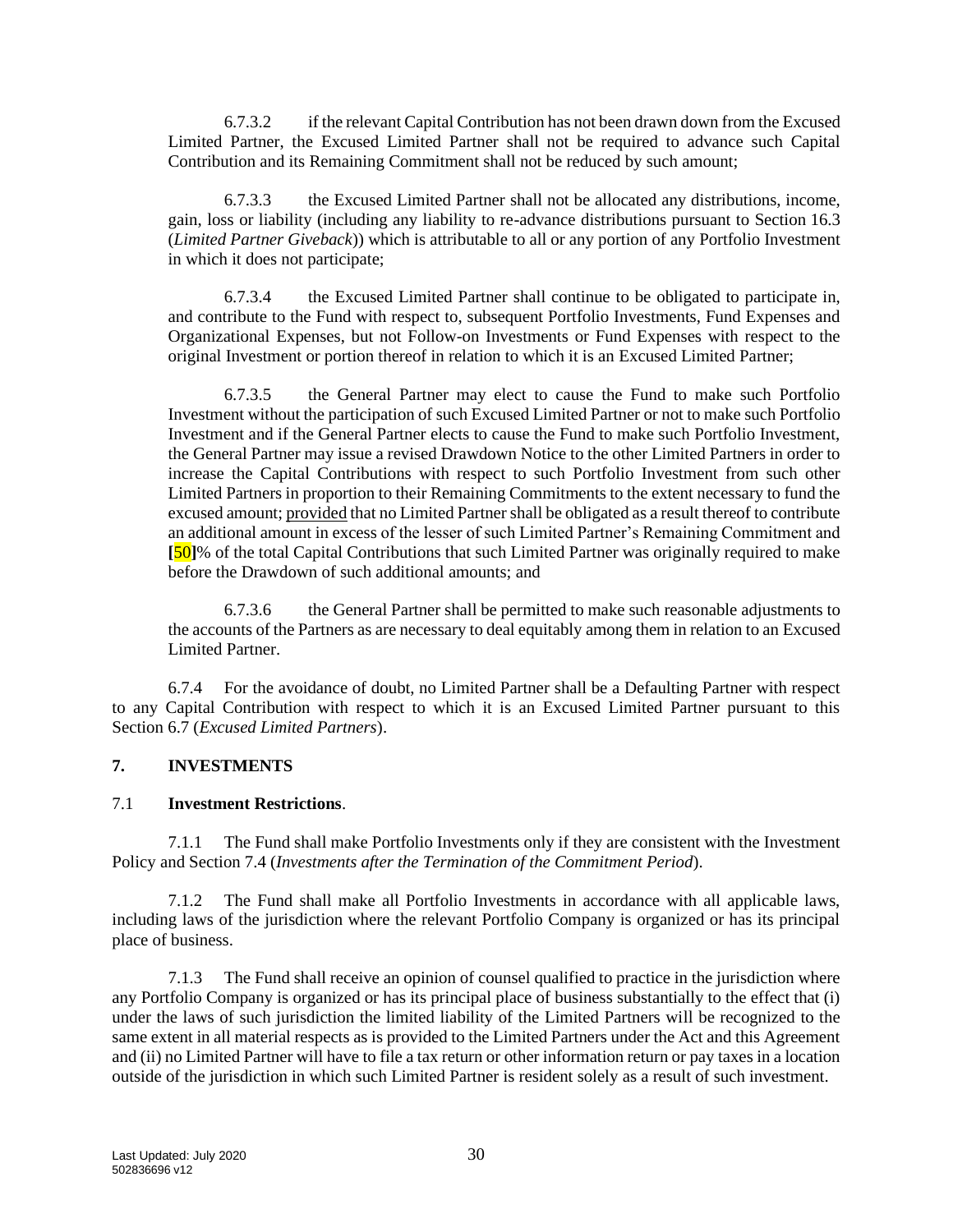<span id="page-33-0"></span>7.1.4 The Fund shall not, without the prior written consent of the Advisory Committee:

7.1.4.1 **[**invest more than **[**\_\_**]**% **[**or **[**\_\_**]**% including the aggregate of any Capital Contributions with respect to any Bridge Investments**]** of the aggregate Commitments directly or indirectly in any one industry sector**]**;

<span id="page-33-3"></span>7.1.4.2 **[**invest more than **[**\_\_**]**% (or **[**\_\_**]**% including the aggregate of any Capital Contributions with respect to any Bridge Investments) of the aggregate Commitments directly or indirectly in any one Portfolio Company;**]**

7.1.4.3 **[**invest more than **[**\_\_**]**% (or **[**\_\_**]**% including the aggregate of any Capital Contributions with respect to any Bridge Investments) of the aggregate Commitments directly or indirectly in any group of Portfolio Companies that are Affiliates;**]**

7.1.4.4 **[**invest any amounts directly or indirectly in Portfolio Companies that do not have their principal place of business operations in or derive a substantial majority of their revenue from the Target Region;**]**

<span id="page-33-2"></span>7.1.4.5 **[**either (i) make any Follow-on Investment later than the date that is **[**eighteen (18)**]** months after the termination of the Commitment Period, or (ii) invest an aggregate amount in excess of **[**15**]**% of aggregate Commitments in Follow-on Investments after the termination of the Commitment Period;**]**

7.1.4.6 **[**invest in publicly listed securities (excluding in connection with the public offering of an existing Portfolio Company or securities acquired upon the sale or merger of an existing Portfolio Company), provided that an aggregate amount up to **[**10**]**% of aggregate Commitments may be invested in "private investments in public equity" transactions **[**whereby the Fund acquires private equity-type rights with respect to the relevant Portfolio Company, including a board seat and significant influence over the management of such Portfolio Company**]**;

7.1.4.7 **[**engage in speculative investment activities such as commodities, commodity contracts and forward currency contracts, except for hedging transactions made in accordance with the Investment Policy and this Agreement;**]**

7.1.4.8 **[**be involved in hostile bids (hostile bids being defined as bids without the support of a majority of shareholders or board of directors (or equivalent) of the target);**]** or

7.1.4.9 [invest in any vehicle or Person that charges any fee or profit share];

provided that, for the avoidance of doubt, for purposes of this Section [7.1.4](#page-33-0) any amounts invested by the Fund shall take into account both amounts financed by Capital Contributions and amounts drawn under the Credit Facility.

7.1.5 The Fund shall invest in accordance with the General Partner's environmental, social and governance policy.

### 7.2 **Limitation on Indebtedness**.

<span id="page-33-1"></span>7.2.1 The Fund may not borrow amounts, issue guarantees or otherwise incur indebtedness except on a short-term basis for periods of less than six months to finance investments pending receipt by the Fund of Drawdowns, provided (i) that any borrowing from the General Partner, the Fund Manager or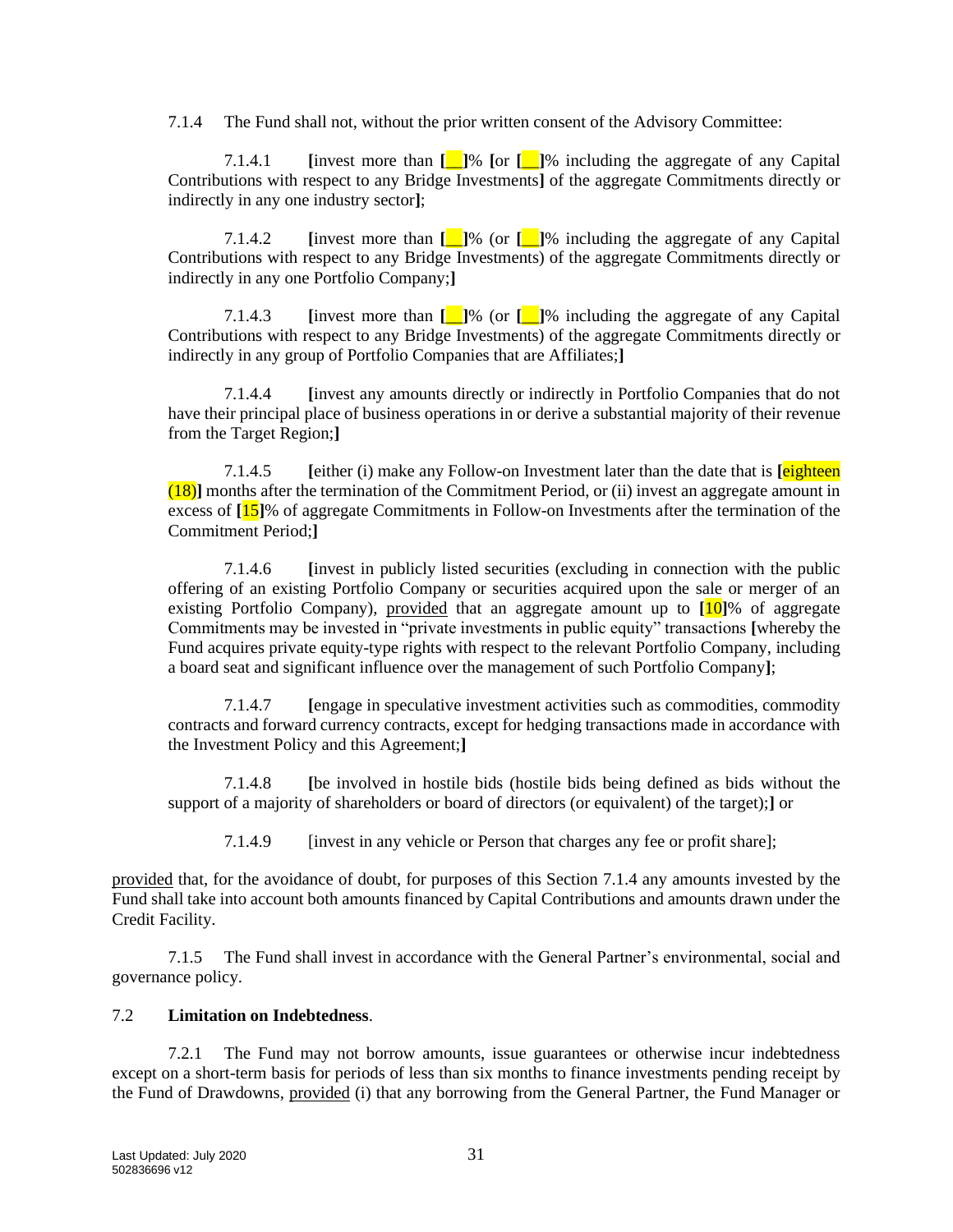their respective Affiliates shall (A) contain terms that are no less favorable to the Fund than could be obtained in arm's-length negotiations with unrelated third Persons for similar borrowings and (B) require the prior written consent of the Advisory Committee, and (ii) that, at any time, the aggregate liability of the Fund with respect to all such borrowing, guarantees and indebtedness does not exceed the lesser of (A) **[**15**]**% of the total Commitments and (B) the aggregate amount of Remaining Commitments.

<span id="page-34-2"></span>7.2.2 **[**Subject to Section [7.2.1,](#page-33-1) the Fund Manager or the General Partner may establish a credit facility for the Fund with one or more financial institutions, pursuant to which the Fund's obligations are secured by a pledge or other grant of a security interest and the assignment by the General Partner to the relevant lender of the rights of the General Partner to deliver Drawdown Notices to the Limited Partners and to enforce all remedies against Limited Partners that fail to fund their respective Remaining Commitments in accordance with the terms hereof (a "**Credit Facility**").<sup>12</sup>

7.3 **Temporary Investments**. The Fund shall invest cash held by the Fund pending investment in Portfolio Investments, distribution or payment of Management Fees, Organizational Expenses or other Fund Expenses only in Temporary Investments.

<span id="page-34-3"></span>7.4 **Investments after the Termination of the Commitment Period**. The Fund shall not make Drawdowns after the termination of the Commitment Period other than to:

7.4.1 pay Fund Expenses;

7.4.2 subject to Section [7.1.4.5,](#page-33-2) make Follow-on Investments; and

7.4.3 complete Portfolio Investments with respect to which the Fund has, prior to the termination of the Commitment Period, entered into a legally binding commitment to invest and which are reasonably expected to close within **[**one hundred and twenty (120)**]** days following the termination of the Commitment Period, provided that the General Partner shall notify the Limited Partners of all such investments at least ten (10) Business Days prior to the termination of the Commitment Period.

<span id="page-34-1"></span>7.5 **Bridge Investments**. The Fund may provide interim financing to, or make investments that are intended to be of a temporary nature in Securities of, any Portfolio Company or any subsidiary thereof in connection with or subsequent to a Portfolio Investment by the Fund in such Portfolio Company (each a "**Bridge Investment**"), subject to Section [7.1.4.2.](#page-33-3) If a Bridge Investment is not repaid, refinanced or otherwise disposed of prior to **[**twelve (12)**]** months from the date that such Bridge Investment was acquired, such Bridge Investment shall cease to be treated as a Bridge Investment on the lapse of such **[**twelve (12)**]** month period and shall be treated as a Portfolio Investment that is not a Bridge Investment beginning on the date of acquisition of such Bridge Investment.

# <span id="page-34-0"></span>**8. MANAGEMENT**

### 8.1 **Management of the Fund**.

8.1.1 The General Partner and the Fund Manager shall, and shall cause the Fund to, at all times comply with this Agreement, including the Investment Objectives, the Investment Policy and the investment restrictions set forth in Section [7.1](#page-32-1) (*Investment Restrictions*) and the standard of care set forth in Section [20.5](#page-70-0) (*Standard of Care*).

<sup>&</sup>lt;sup>12</sup> To be tailored on a fund-by-fund basis. Some managers/lenders may require language in the Agreement detailing information to be provided by Limited Partners to lenders; in this case, no Limited Partner should be required, without its prior written consent, to disclose information that is not available in the public domain.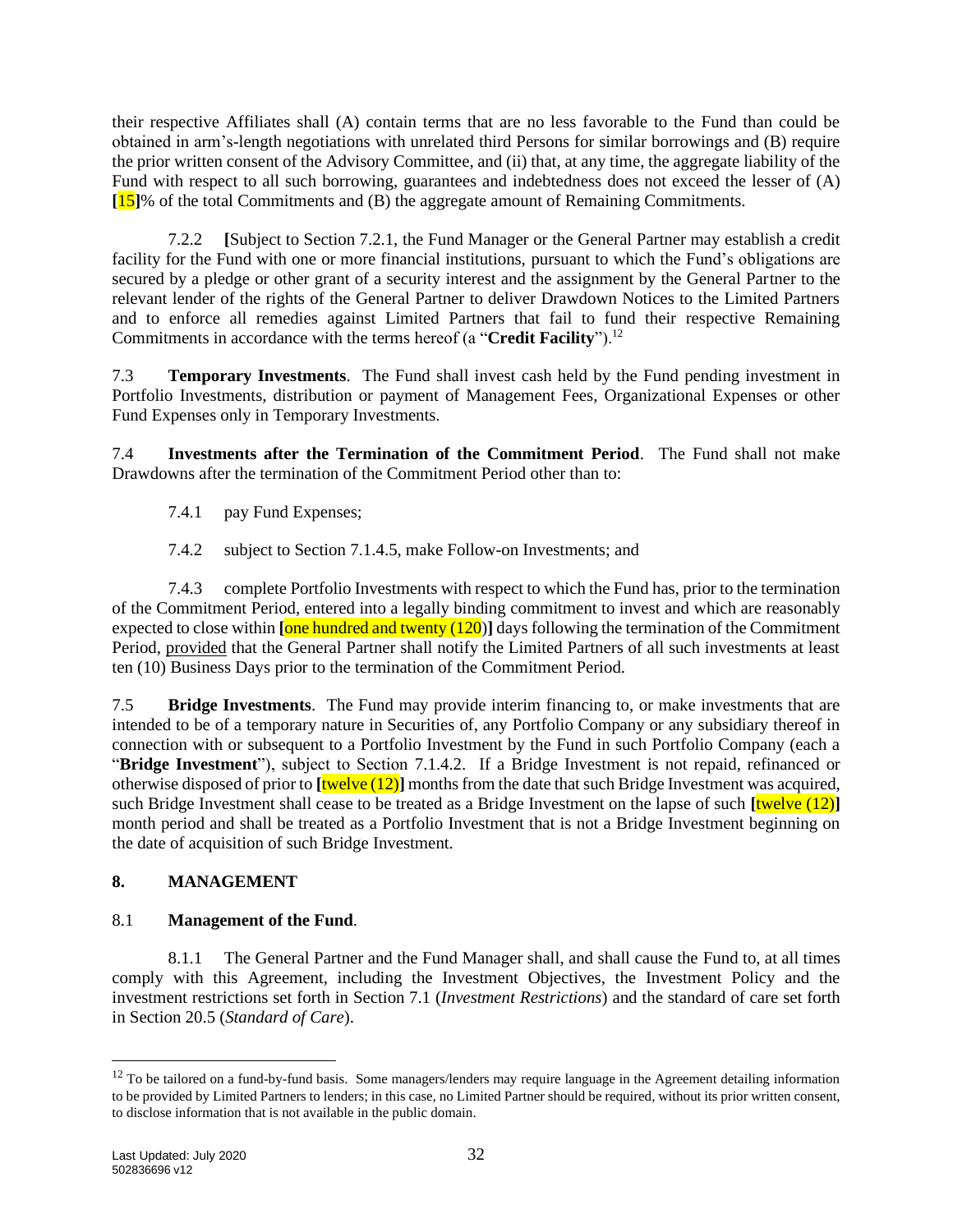8.1.2 The organization, conduct, management, control and operation of the Fund and its investment and other activities shall be vested in the General Partner, which is hereby authorized and empowered on behalf and in the name of the Fund, subject to the provisions of this Agreement, to exercise and carry out any and all of the purposes of the Fund and to perform all acts and enter into and perform all contracts and other undertakings that may be necessary, advisable or incidental thereto without any further act, approval or vote of any Person, including any Limited Partner.

8.1.3 The General Partner shall, to the maximum extent permitted by the Act, delegate to the Fund Manager, all of the powers of the General Partner, provided that no such delegation shall reduce the responsibility of the General Partner for the conduct of the Fund and the General Partner shall be liable for the conduct of the Fund Manager as if such conduct were the conduct of the General Partner.

8.1.4 Notwithstanding anything to the contrary provided herein, neither the General Partner nor the Fund Manager may, or shall have any right, power or authority to, avoid its obligations under this Agreement by delegation of authority or responsibility.

8.2 **Powers of the General Partner**. The General Partner shall have all rights, powers and authority of a general partner under the Act and otherwise under applicable law and as provided for in this Agreement. Without limiting by implication the generality of the foregoing, but subject to the limitations and the restrictions set forth herein, the General Partner shall have all rights, power and authority to manage, control, and conduct the affairs of the Fund and to do any and all acts on behalf of the Fund that are necessary, advisable or convenient to the discharge of its duties under this Agreement and to the management of the affairs of the Fund, including:

8.2.1 to permit the withdrawal and admission of Limited Partners from, into and among the Fund Vehicles;

8.2.2 to acquire, hold, Transfer, manage, vote and own Securities and any other assets held by the Fund, in accordance with and subject to Article [7](#page-32-0) (*Investments*);

8.2.3 to set aside funds for Reserves;

8.2.4 to take any action the General Partner determines is necessary or desirable to ensure that the assets of the Fund are not deemed to be "plan assets" subject to Title I of ERISA;

8.2.5 to bring, defend, settle and dispose of Proceedings, provided that no Covered Person shall be exculpated or indemnified or otherwise held harmless except to the extent required under Sections [16.1](#page-61-1) (*Exculpation of Covered Persons*) o[r 16.2](#page-61-2) (*Indemnification of Covered Persons*);

8.2.6 to engage or discharge custodians, attorneys and accountants, provided that any engagement, arrangement, transaction or agreement with any Interested Person shall (i) contain terms that are no less favorable to the Fund or the relevant Portfolio Company than could be obtained in arm's-length negotiations with unrelated third Persons for similar services, and (ii) require the prior written consent of the Advisory Committee or a Majority in Interest;

8.2.7 subject to the other terms of this Agreement, to execute, deliver and perform its obligations under contracts and agreements of every kind necessary or incidental to the accomplishment of the Fund's purposes and to take or omit to take such other actions in connection with the investment and other activities of the Fund, as may be necessary or advisable in order to further the purposes of the Fund;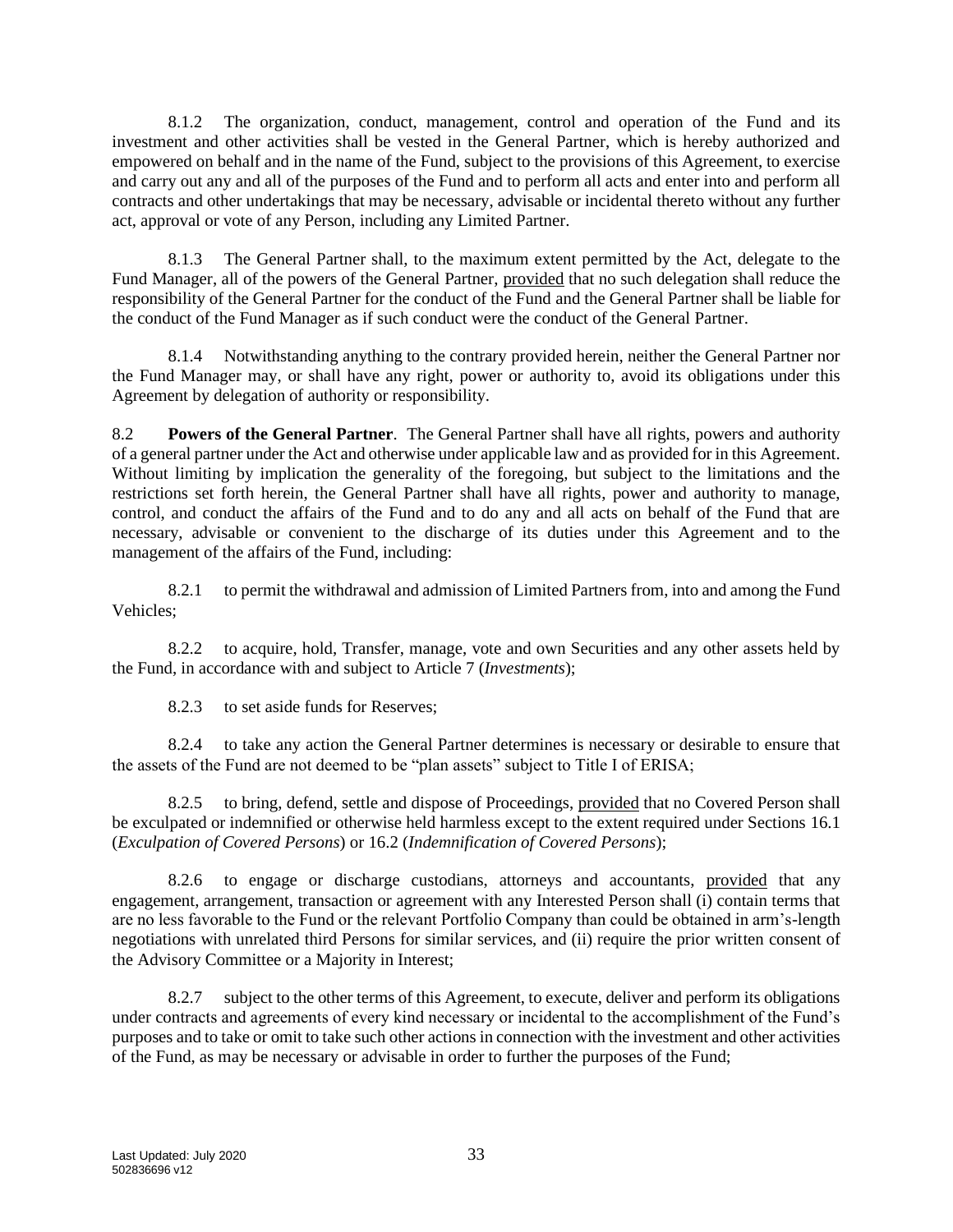8.2.8 to borrow money for short-term bridging purposes and issue guarantees subject to the limitations set forth in Section [7.2](#page-33-0) (*Limitation on Indebtedness*);

8.2.9 to prepare and file all tax returns of the Fund, to make such elections under applicable tax law as to the treatment of items of the Fund's income, gain, loss, deduction and credit, and as to all other relevant matters, as are necessary or appropriate; and

8.2.10 to enter into, execute, acknowledge and deliver any and all contracts, agreements or other instruments and to carry on any other activities necessary for, in connection with, or incidental to any of the foregoing or the Fund's investment and other activities.

#### <span id="page-36-2"></span>8.3 **Management Fee**.

8.3.1 The Fund shall pay the **[**Fund Manager**]** an annual management fee with respect to each Limited Partner ("**Management Fee**") calculated with respect to such Limited Partner in accordance with Section [8.3.2](#page-36-0) below, beginning as of the Initial Investment Date<sup>13</sup> and continuing until the earlier of (i) the last day of the initial Term (excluding, for the avoidance of doubt and notwithstanding Section [18.1](#page-65-0) (*Term*), any extension thereto), and (ii) the appointment of a liquidator other than the General Partner. The Management Fee shall be payable in quarterly installments in advance commencing on the Initial Investment Date and on each of January 1, April 1, July 1 and October 1 thereafter (each a "**Payment Date**"). Any payment for a period of less than a calendar quarter shall be adjusted on a *pro rata* basis according to the actual number of days during such period.

<span id="page-36-0"></span>8.3.2 Subject to Section [8.4](#page-36-1) (*Management Fee Offset*) below, the Management Fee payable with respect to each Limited Partner shall be an amount equal to:

8.3.2.1 until the termination of the Commitment Period, or, if earlier, the effective date on which a management fee begins to accrue with respect to a Successor Fund, **[\_\_]**% *per annum* of the Commitment of such Limited Partner; and

8.3.2.2 thereafter, or during such time as the Commitment Period is suspended in accordance with Article [11](#page-45-0) (*Key Person Event; Suspension*), **[\_\_]**% *per annum* of the Capital Contributions made by such Limited Partner to fund the Acquisition Cost of Portfolio Investments other than Temporary Investments, less an amount equal to the Acquisition Cost of Portfolio Investments, other than Temporary Investments, that have been realized (in whole or in part), written off or Permanently Written Down as of the end of the most recent financial quarter.

## <span id="page-36-1"></span>8.4 **Management Fee Offset**.

8.4.1 Each quarterly installment of the Management Fee with respect to each Limited Partner shall be reduced, but not below zero, by an amount equal to such Limited Partner's *pro rata* share (based on its Commitment) of the aggregate amount of Fee Income paid since the preceding Payment Date. To the extent that the Management Fee is not reduced as of any given Payment Date by the amounts referred to in the preceding sentence (or any portion thereof determined with respect to a previous Payment Date and carried over to the current Payment Date pursuant to this sentence) because the Management Fee has been reduced to zero, the excess shall be carried over to the next succeeding Payment Date (and to one or more subsequent Payment Dates) and applied as a reduction of the Management Fee, but not below zero, for such succeeding Payment Date (or a subsequent Payment Date). If on termination of the Fund, any amount of Fee Income remains that has not been applied to reduce the Management Fee pursuant to this

<sup>&</sup>lt;sup>13</sup> Initial Closing Date may be appropriate for some funds.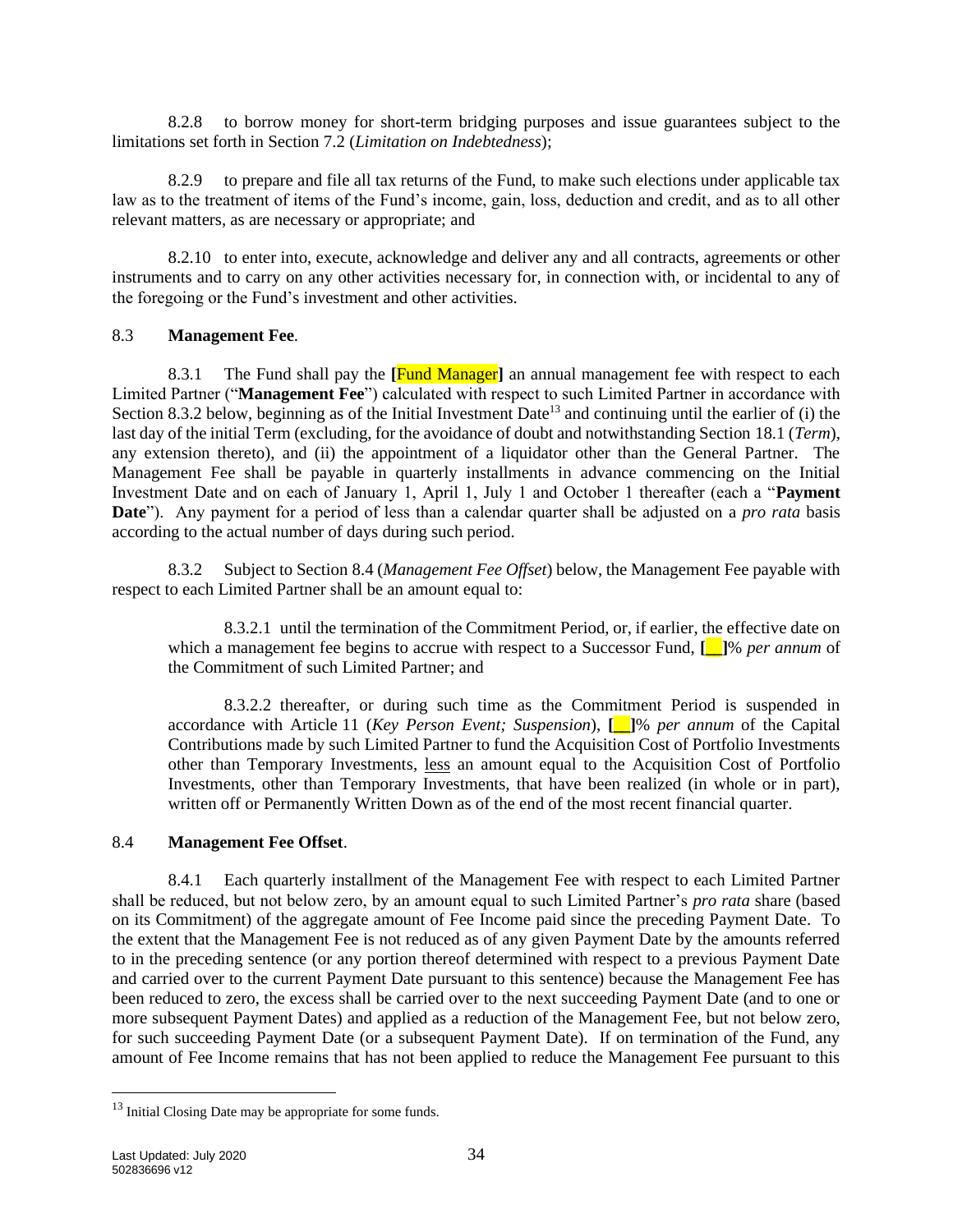Section [8.4](#page-36-1) (*Management Fee Offset*), the Fund Manager shall cause such amounts to be paid to the Non-Defaulting Partners (excluding any such Non-Defaulting Partners that have elected by written notice to the General Partner not to received such amounts) *pro rata* in proportion to their respective Commitments.

<span id="page-37-0"></span>8.4.2 For the purposes of determining the Value of any Fee Income in the form of Securities, awards, options, warrants or other non-cash consideration, such Value shall be equal to the net cash proceeds thereof as and when such proceeds are received; provided that the Value of any such non-cash Fee Income the Value of which has not been determined on or before the dissolution of the Fund shall be determined on such date by reference to the Value of such Portfolio Company upon such disposition. Such Value shall be disclosed to the Advisory Committee and shall be subject to Section [13.2.5.5.](#page-47-0)

8.4.3 The reduction of Management Fees described in this Section [8.4](#page-36-1) (*Management Fee Offset*) may be (i) allocated among the Fund Vehicles and other investment entities managed by the General Partner, the Fund Manager or their Affiliates, whether formed prior to, on or after the date hereof which own the same Securities, based on the relative cost basis of each such entity's interest in the relevant Portfolio Company, and (ii) deducted from the Management Fee otherwise payable by the Fund in the fiscal quarter immediately following the date of receipt of the relevant Fee Income or the calculation of the Value of the relevant non-cash Fee Income pursuant to Section [8.4.2;](#page-37-0) provided, however, that no such Fee Income shall be allocated to any entity that does not pay a management fee that will be reduced by that entity's allocable portion of such Fee Income (and for the avoidance of doubt any such allocable portion of such Fee Income shall be allocated among such other entities).

## 8.4.4 **Plan Asset Regulations**.

8.4.4.1 Each Limited Partner acknowledges that the assets of the Fund are not intended to constitute Plan Assets of such Limited Partner for purposes of any applicable non-U.S., state or local law governing the investment and management of the assets of that Limited Partner, and that, as a result, none of the Fund, the General Partner or any of their Affiliates intends to be acting as a fiduciary within the meaning of any applicable non-U.S., state or local law relating to governmental plans or foreign plans with respect to such Limited Partner or the Fund assets; provided, that this provision is not intended to negate the standard of care set forth in Sectio[n 20.5](#page-70-0) (*Standard of Care*).

8.4.4.2 The General Partner shall use its reasonable best efforts to ensure that the Fund either (i) qualifies as a VCOC on and after the "initial valuation date" (as defined in the Plan Asset Regulation) of the Fund or (ii) otherwise is not deemed to hold Plan Assets under the Plan Asset Regulation. If participation by "Benefit Plan Investors" is "significant" as determined under the Plan Asset Regulation, at the Fund's expense, the General Partner shall furnish to each ERISA Partner (x) within ten (10) Business Days following the Fund's first long-term Portfolio Investment, an opinion of counsel addressed to the Fund with respect to the VCOC status of the Fund and (y) within sixty (60) days following the end of each "annual valuation period" (as defined in the Plan Asset Regulation) of the Fund succeeding the date of the Fund's first long-term Portfolio Investment, a certificate from the Fund as to the Fund's qualification as a VCOC.

<span id="page-37-1"></span>8.5 **UBTI; ECI**. [The Fund may engage in transactions (including transactions described in Section [7.2\)](#page-33-0) that will cause Tax Exempt Partners and Non-U.S. Partners to recognize UBTI or ECI, respectively, as a result of their investment in the Fund; provided that the Fund shall use its reasonable best efforts not to invest more than (i)  $[15]$ % of the Partners' aggregate Commitments (measured as of the date any such investment is made) in a manner that the General Partner reasonably believes would cause such Commitments to be used or further invested, directly or indirectly, to cause Tax Exempt Partners to recognize UBTI as a result of their investment in the Fund or (ii)  $15\%$  of the Partners' aggregate Commitments (measured as of the date any such investment is made) in a manner that the General Partner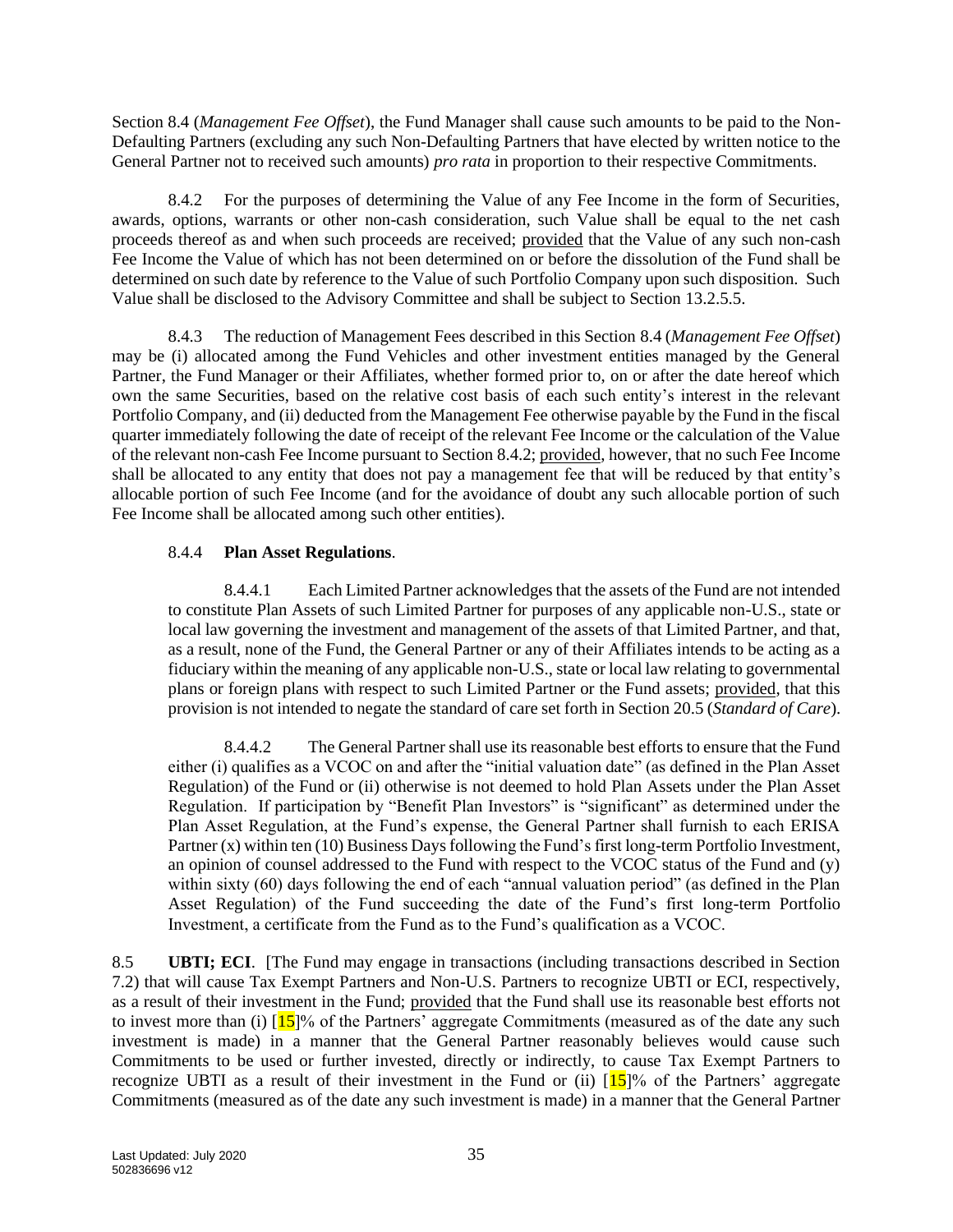reasonably believes would cause such Commitments to be used or further invested, directly, or indirectly, to cause Non-U.S. Partners to recognize ECI as a result of their investment in the Fund. Each Limited Partner hereby acknowledges and agrees that pursuant to the first sentence of this Section [8.5,](#page-37-1) the Fund may engage in transactions that will cause Tax Exempt Partners to recognize UBTI and Non-U.S. Partners to recognize ECI as a result of their investment in the Fund. $1<sup>14</sup>$ 

#### 8.6 **Regulated Partner Matters**.

<span id="page-38-0"></span>8.6.1 In the event that, in its reasonable judgment, the General Partner believes that (i) the investment in the Fund by a Limited Partner that is a governmental plan, foreign plan or other regulated entity (other than a Benefit Plan Investor) (each, a "**Regulated Partner**") may result in (A) any violation of any law applicable to such Regulated Partner, (B) the treatment of the assets of the Fund as assets of such Regulated Partner or (C) the treatment of the Fund or the General Partner as a fiduciary under any law applicable to such Regulated Partner and (ii) any of the foregoing conditions will or may result in any adverse consequences to the Fund or the General Partner (both of (i) and (ii), a "**Regulatory Issue**"), then the General Partner, in its discretion, may (x) require that such Regulated Partner provide (at such Regulated Partner's expense) an opinion of counsel, reasonably acceptable to the General Partner in form and substance, that no Regulatory Issue exists, or (y) in the event such an opinion is not delivered within a reasonable time after being requested, (1) in accordance with the provisions of Amendment [19](#page-67-0) (*Amendments; Power of Attorney*), amend this Agreement to cure any illegality or adverse consequences to the Fund, (2) amend, terminate or restructure any then-existing or contemplated arrangements to cure any illegality or other adverse consequences to the Fund, (3) redeem such Regulated Partner's Interest, in whole or in part, at a price reasonably acceptable to such Regulated Partner, (4) require the Transfer of all or a portion of the Regulated Partner's Interest to one or more Limited Partners, or (5) dissolve the Fund and wind up its affairs in accordance with Article [18](#page-65-1) (*Term, Dissolution and Winding up of the Fund*).

8.6.2 Effective upon the date specified by the General Partner in the notice sent to a Regulated Partner notifying such Regulated Partner of the General Partner's determination to completely or partially redeem such Regulated Partner's Interest pursuant to Section [8.6.1,](#page-38-0) such Regulated Partner shall cease to be a Partner of the Fund for purposes of the withdrawn portion of its Interest only and, in addition to its right to receive payment for such Interest, shall continue to be entitled, with respect to its remaining Interest only, to the rights of a Partner under this Agreement including the right to have any allocations made to its Capital Account (as such may be adjusted), the right to receive distributions, and the right to approve, consent or vote with respect to matters as provided in this Agreement.

8.6.3 [The Fund shall pay the purchase price with respect to any Interest of a Regulated Partner that is being redeemed pursuant to Section [8.6.1](#page-38-0) to such Regulated Partner in cash by paying to such Regulated Partner the portion of each distribution that would have been payable to such Regulated Partner had such Interest not been redeemed until the purchase price has been fully paid; provided that (i) if the Regulatory Issue is a result of a breach of a representation, warranty or covenant made by the Regulated Partner whose Interests are being redeemed, or a change in law with respect to such Regulated Partner, the purchase price shall be the lesser of (A) the Value on the applicable redemption effective date and (B) the Value on the date on which cash is allocated to make redemption payments; and (ii) if the Regulatory Issue is not a result of a breach of a representation warranty or covenant made by the Regulated Partner whose Interests are being redeemed, or a change in law applicable to such Regulated Partner, if a Majority in Interest of the Regulated Partners whose Interests are being redeemed at such time disagree with the General Partner's determination of the Value of the applicable Interests, the General Partner and such Regulated Partners shall negotiate in good faith to resolve such disagreement, and if such parties continue to disagree

<sup>&</sup>lt;sup>14</sup> To update as needed in the event the Fund anticipates significant participation from Tax Exempt Partners or Non-U.S. Partners. Some funds use parallel funds and others may use corporate blocker structures.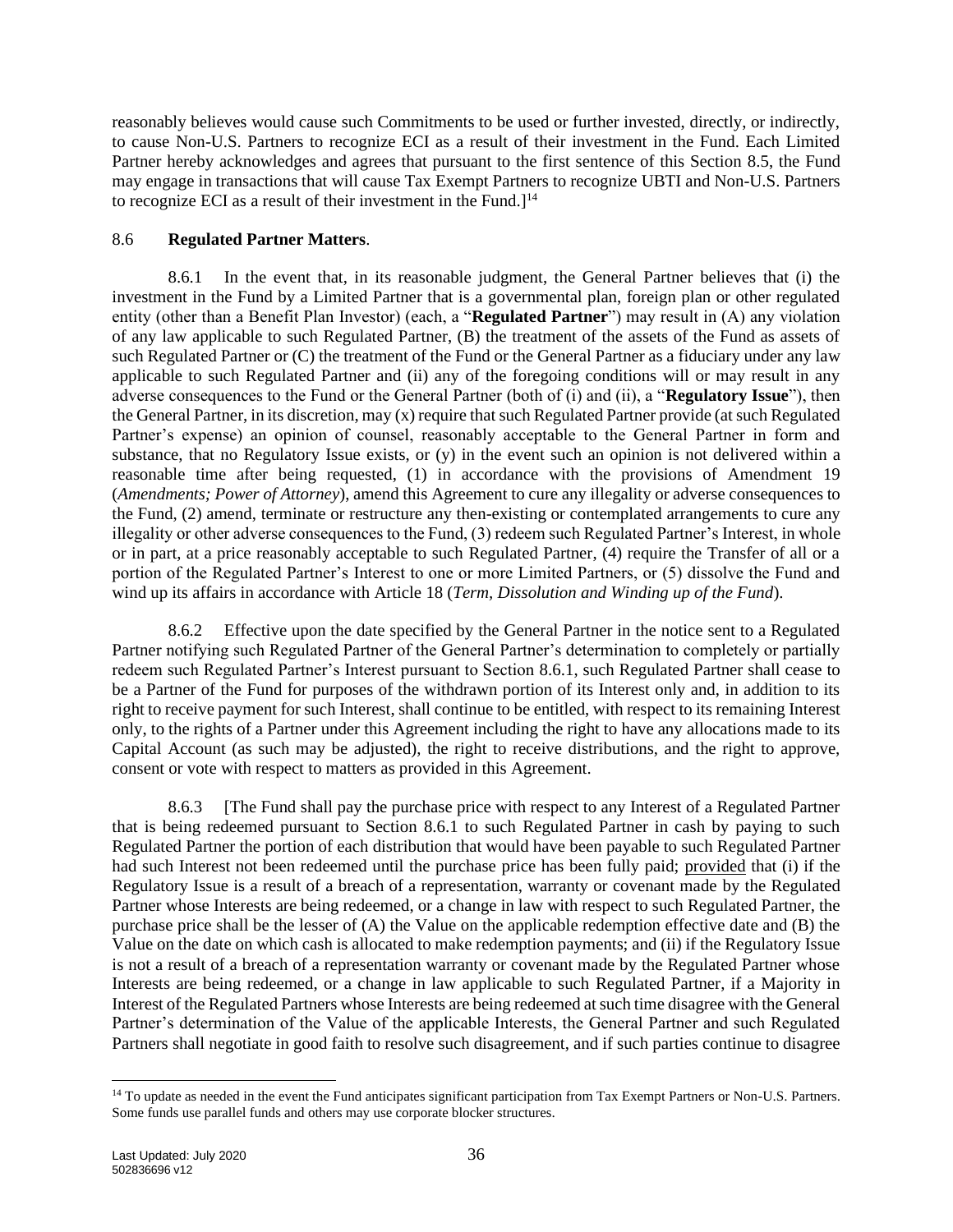after negotiations are held, either party may request that an independent evaluator reasonably acceptable to the other party be retained, whose valuation shall be final and binding on the Fund and all of the Partners, and the Fund shall bear the cost of such independent evaluator. The General Partner shall be under no obligation to sell, finance or refinance any Fund property or assets or to take any other action to effect such redemption that, in the judgment of the General Partner, may adversely affect the Fund or any Partner.]

#### <span id="page-39-0"></span>8.7 **FCC Provisions**.

8.7.1 During any Communications Portfolio Investment Period or if the General Partner reasonably determines that it is necessary to ensure that an interest in a FCC Regulated Entity complies with the Communications Act or FCC Ownership Rules, each Limited Partner agrees that in addition to the general limitations set forth in this Agreement (without creating any additional rights hereunder and notwithstanding any other rights of such Limited Partner under this Agreement):

8.7.1.1 Neither such Limited Partner (including its directors, officers, managers, partners, members or other equivalent non-corporate officials) nor any of its Affiliates shall:

8.7.1.1.1 be an employee of the Fund or any FCC Regulated Entity if such Person's functions, directly or indirectly, relate to the media or common carrier enterprises of the Fund or any FCC Regulated Entity;

8.7.1.1.2 serve, in any material capacity, as an independent contractor or agent with respect to the Fund's media and common carrier enterprises or with respect to any FCC Regulated Entity;

8.7.1.1.3 communicate with the Fund, General Partner, the Fund Manager or the management of any FCC Regulated Entity on matters pertaining to the day-to-day operations of its business;

8.7.1.1.4 perform any services for the Fund or any FCC Regulated Entity that materially relate to the media or common carrier activities of the Fund or any FCC Regulated Entity, with the exception of making loans to, or acting as a surety for, the Fund or any FCC Regulated Entity to the extent such loan or action would not cause attribution under the "equity/debt plus" component of the FCC Attribution Rules; or

8.7.1.1.5 become actively involved in the management or operation of the media and common carrier businesses of the Fund or any FCC Regulated Entity;

8.7.1.2 Such Limited Partner shall not vote on the admission of a new general partner to the Fund (unless such admission may be rejected by the General Partner in its absolute discretion); and

8.7.1.3 Such Limited Partner shall not have the right to vote for the removal of the General Partner except (i) as provided in Section [10.1.2.1](#page-42-0) and (ii) where the General Partner is subject to bankruptcy proceedings, as described in Sections  $17-402(a)(4)-(5)$  of the Act.

8.7.2 The General Partner shall notify the Limited Partners if at any time it intends to distribute any securities of an FCC Regulated Entity to the Limited Partners. Further, the General Partner may not distribute such securities to any Limited Partner that notifies the General Partner not to distribute such securities to such Limited Partner within  $\frac{\text{ten } (10)}{\text{B} }$  Business Days of receipt of the General Partner's notice with respect thereto. The General Partner shall use reasonable efforts to dispose of such securities retained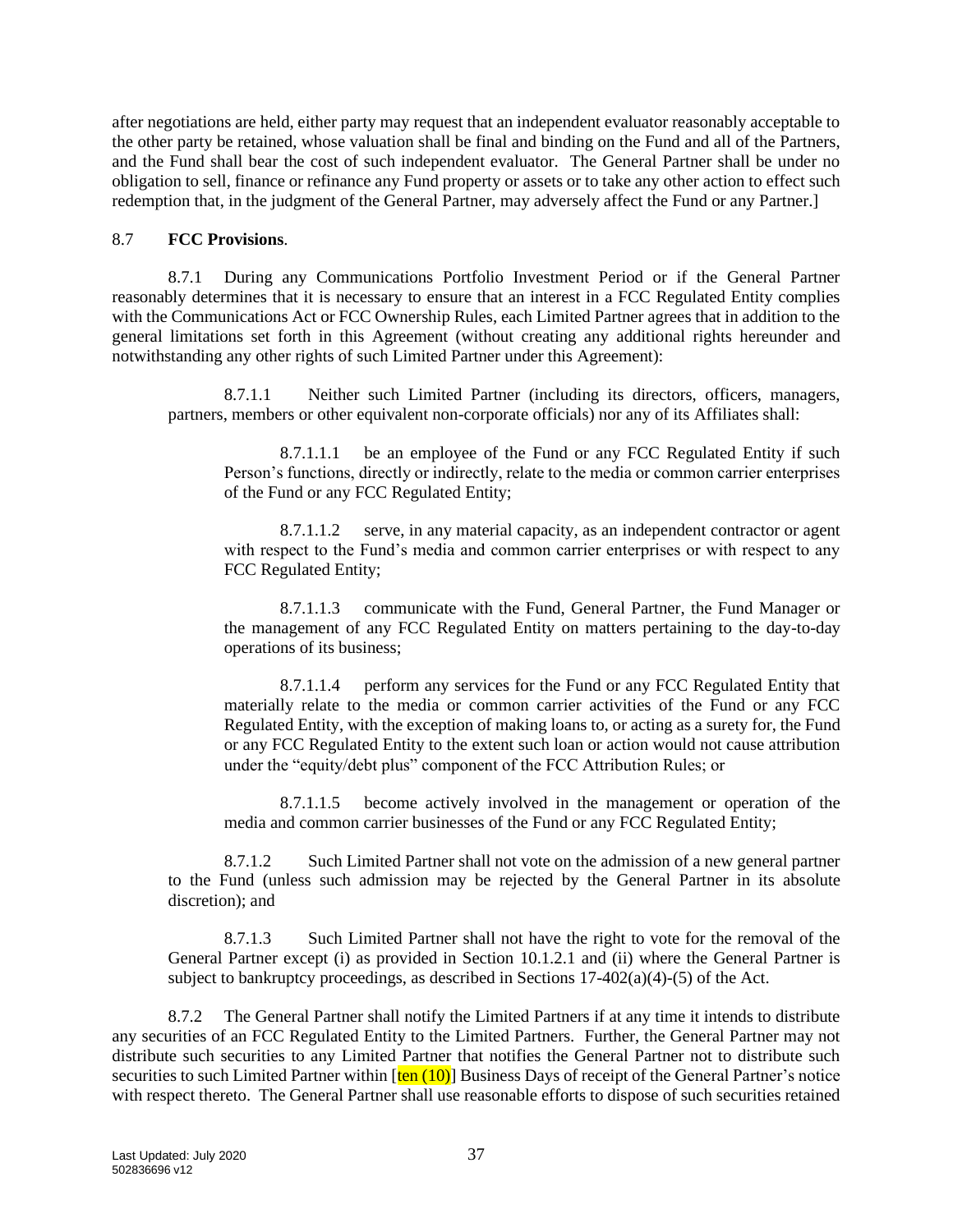in the Fund at such Limited Partner's expense and distribute the net proceeds to each such Limited Partner in accordance with the provisions of this Agreement or make such other arrangements for the disposition of such securities as are acceptable to the General Partner and have been approved by such Limited Partner.

8.7.3 Each Limited Partner shall provide the General Partner with such information as the General Partner may reasonably request from time to time in order to determine whether a particular interest in any FCC Regulated Entity would comply with the Communications Act or the FCC Ownership Rules.

8.7.4 The General Partner shall deliver to a Limited Partner within a reasonable period of time following receipt of such Limited Partner's request therefor, all non-confidential information concerning the Fund's interests in FCC Regulated Entities as such Limited Partner determines is reasonably necessary to ensure compliance by it and its affiliates with the Communications Act and the FCC Ownership Rules and the reporting obligations imposed thereunder, consistent with the restrictions set forth in Section [8.7](#page-39-0) (*FCC Provisions*).

# **9. EXCLUSIVITY AND POTENTIAL CONFLICTS OF INTERESTS**

9.1 **Successor Fund**. Until the earliest of (i) the termination of the Commitment Period, (ii) the date when 80% of Commitments have been funded, invested, committed or reserved for investments (including Follow-on Investments) or funded or reserved for Fund Expenses; (iii) the date when 60% of Commitments have been funded for investments; and (iv) the termination of the Fund, the General Partner and the Fund Manager shall not, and hereby commit that none of their Affiliates shall, directly or indirectly, accrue any management or advisory fees relating to any vehicle or account (other than any Fund Vehicle)<sup>15</sup>, having investment objectives that materially overlap with the Investment Objectives ("**Successor Fund**"), in each case except with the prior written consent of a Majority in Interest.

9.2 **Time and Attention**. Prior to the termination of the Commitment Period, the General Partner shall cause each of the General Partner, Fund Manager, and the Key Persons to devote substantially all of such Person's business time to the affairs of the Fund, the General Partner, the Investment Manager, any Alternative Vehicles, any Parallel Vehicles, any co-investment, Prior Funds, or other investment vehicles permitted by this Agreement. After the termination of the Commitment Period, the General Partner shall cause each of the General Partner, Fund Manager, and Key Persons to devote that portion of their time to the affairs of the Fund as is necessary for the management of the Fund.

# <span id="page-40-0"></span>9.3 **Co-investment Opportunities**.

9.3.1 The **[**Fund Manager**]** may, but shall have no obligation to, provide co-investment opportunities (whether by way of a direct investment in a Portfolio Company or as an investment through an intermediate holding vehicle) to electing Limited Partners or **[**strategic third parties**] [**any third party**]**, provided that no co-investment opportunity shall be allocated to any Interested Person without the prior written consent of the Advisory Committee. All co-investments shall be made in accordance with the General Partner's co-investment policy.

9.3.2 Any co-investment shall be made and divested at substantially the same time and on the same terms (save as required for legal, tax or regulatory purposes), including the same form or forms of consideration (and in the same proportions of forms of consideration) as the corresponding investment by the Fund.

<sup>&</sup>lt;sup>15</sup> For some funds, marketing or closing may be appropriate.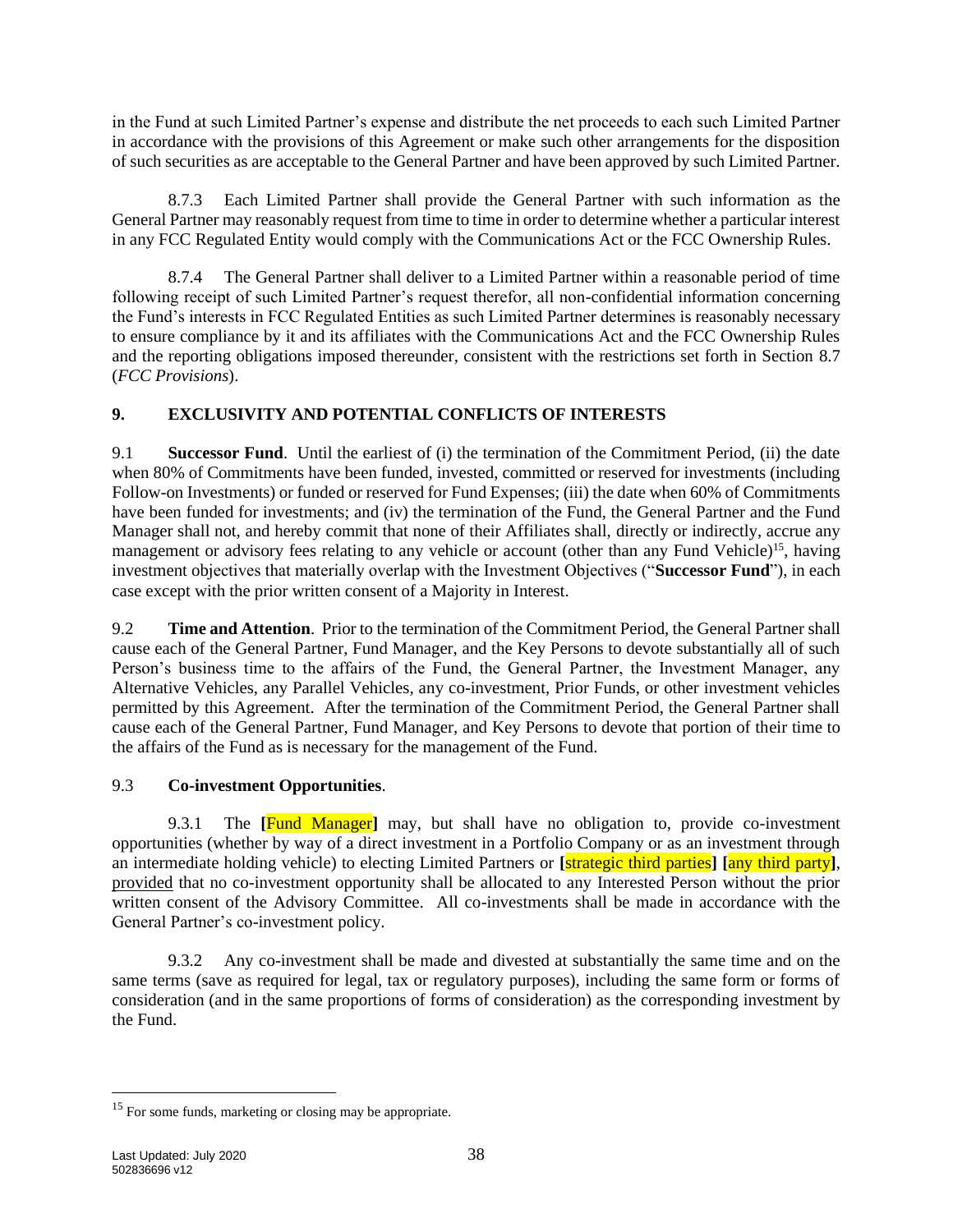9.3.3 In the case of a co-investment, the co-investor shall bear its *pro rata* share (based on capital committed to such co-investment) of any fees, expenses and liabilities relating to the relevant Portfolio Investment.

9.3.4 The General Partner shall provide notice to each Limited Partner of all co-investments offered and made by any Fund Vehicle[, including the identity of all co-investors].

9.4 **Deal-flow**<sup>16</sup>. Subject to Section [9.3](#page-40-0) (*Co-investment Opportunities*), the General Partner and the Fund Manager hereby agree that until the end of the Commitment Period, all investment opportunities received by any of the General Partner, the Fund Manager, any of the Key Persons or any Affiliate of any of the foregoing, will first be allocated to the Fund or, when permitted, to a Successor Fund to the extent that (i) such investment opportunities fall within the Investment Objectives, (ii) the Fund has available Remaining Commitments, and (iii) the participation by the Fund in such investment opportunity would be in the best interest of the Fund as determined in good faith by the General Partner.

## <span id="page-41-1"></span>9.5 Other Conflicts of Interest<sup>17</sup>.

<span id="page-41-0"></span>9.5.1 The General Partner and the Fund Manager shall not, and hereby commit that the Fund shall not, directly or indirectly knowingly undertake any conduct constituting an actual or potential conflict of interest between (i) the Fund, any Portfolio Investment or any Portfolio Company on the one hand, and (ii) any Interested Person on the other hand (including the Fund directly or indirectly entering into any investment, divestment or other business transaction with any Interested Person whether or not on arm's length terms and conditions) without the prior written consent of the Advisory Committee.

9.5.2 Each of the General Partner and the Fund Manager shall promptly disclose to the Advisory Committee all actual or material potential conflicts of interest described at Section [9.5.1](#page-41-0) of which it is aware.

9.5.3 For the avoidance of doubt, the General Partner and the Fund Manager hereby acknowledge and agree that nothing disclosed (as a "Risk Factor" or otherwise) in the Fund's offering documentation, as the same may be modified from time to time, shall be deemed solely by virtue of such disclosure to be a permissible conflict of interest under this Agreement or to otherwise reduce or eliminate the requirement for Advisory Committee disclosure or prior written consent as set forth in this Section [9.5](#page-41-1) (*Other Conflicts of Interest*).

## <span id="page-41-3"></span>**10. REMOVAL OF THE GENERAL PARTNER; TERMINATION OF THE FUND**

## <span id="page-41-2"></span>10.1 **Removal/Termination Notice**.

10.1.1 The General Partner shall notify the Limited Partners immediately upon any occurrence of any Removal Conduct.

<sup>&</sup>lt;sup>16</sup> With respect to a General Partner that has other existing or anticipated permitted accounts, an alternative approach may be considered such that the General Partner's allocation policy as previously provided to the Limited Partners will apply to deal-flow with respect to the Fund and any "other accounts", and that the Limited Partners will have oversight of any changes with respect to such allocation policy.

<sup>&</sup>lt;sup>17</sup> For some General Partners, a strict prohibition on conflict transactions will be impractical so greater detail here may be required as to whether, when and how the General Partner and the Fund Manager will be permitted to engage in a conflict transaction. In most cases, it would be appropriate to prohibit acquisitions, dispositions, distributions, restructurings and any other transfers with the General Partner or any of its Affiliates without the prior written consent of the Advisory Committee.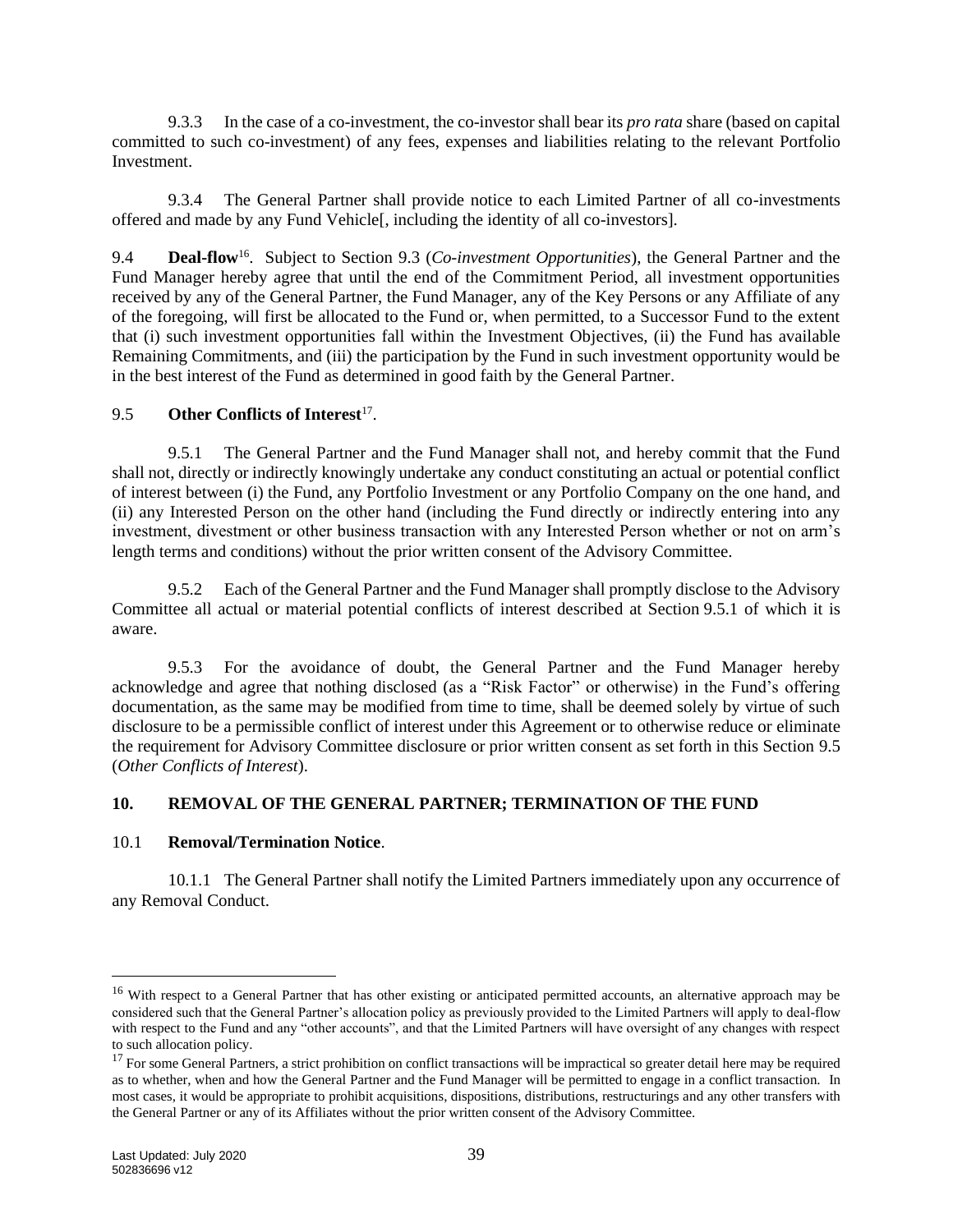10.1.2 At any time:

<span id="page-42-0"></span>10.1.2.1 after **[**a court has confirmed that**]** Removal Conduct has occurred, a written notice approved by a Majority in Interest may be delivered to the General Partner informing it that the Limited Partners are electing to remove the General Partner or terminate the Fund (such notice, a "**Removal For Cause Notice**"); or

10.1.2.2 a written notice approved by 75% in Interest may be delivered to the General Partner informing it that the Limited Partners are electing to remove and replace the General Partner or terminate the Fund (such notice, a "**Removal Without Cause Notice**").

<span id="page-42-1"></span>10.2 **Consequences of Removal Notice**. In connection with the delivery of a Removal For Cause Notice or a Removal Without Cause Notice in accordance with Section [10.1](#page-41-2) (*Removal/Termination Notice*) in which the Limited Partners elect to remove the General Partner:

10.2.1 On the date stipulated in such notice (which shall be no earlier than the date of such notice) (the "**Removal Date**"), the General Partner shall be removed as general partner of the Fund.

<span id="page-42-3"></span>10.2.2 A Majority in Interest shall appoint a replacement general partner, with such replacement being effective upon such Person's acceptance of such appointment on such terms as may be agreed with a Majority in Interest.

10.2.3 On the Removal Date:

10.2.3.1 with respect to the delivery of a Removal For Cause Notice:

(a) the right of the Fund Manager to receive installments of the Management Fee shall immediately and automatically terminate without further compensation, and no further payments of the Management Fee shall be made to the Fund Manager;

(b) the right of the removed General Partner to receive further distributions of Carried Interest from the Fund (including pursuant to Article [14](#page-49-0) (*Distributions; Allocations*)) shall immediately and automatically terminate, no further distributions of Carried Interest shall be made to the removed General Partner, and any amounts retained in the Escrow Account pursuant to Section [14.7.3](#page-53-0) shall immediately be returned to the Fund for distribution to the Limited Partners; and

(c) in respect of its Commitment, the removed General Partner shall be treated as a Limited Partner, without any further action being required by any Person, and for the avoidance of doubt, in that regard, shall be considered an "Affiliated Partner" for the purposes of Section [10.2](#page-42-1) (*Consequences of Removal Notice*).

<span id="page-42-2"></span>10.2.3.2 with respect to the delivery of a Removal Without Cause Notice:

(a) the right of the Fund Manager to receive installments of the Management Fee shall immediately and automatically terminate without further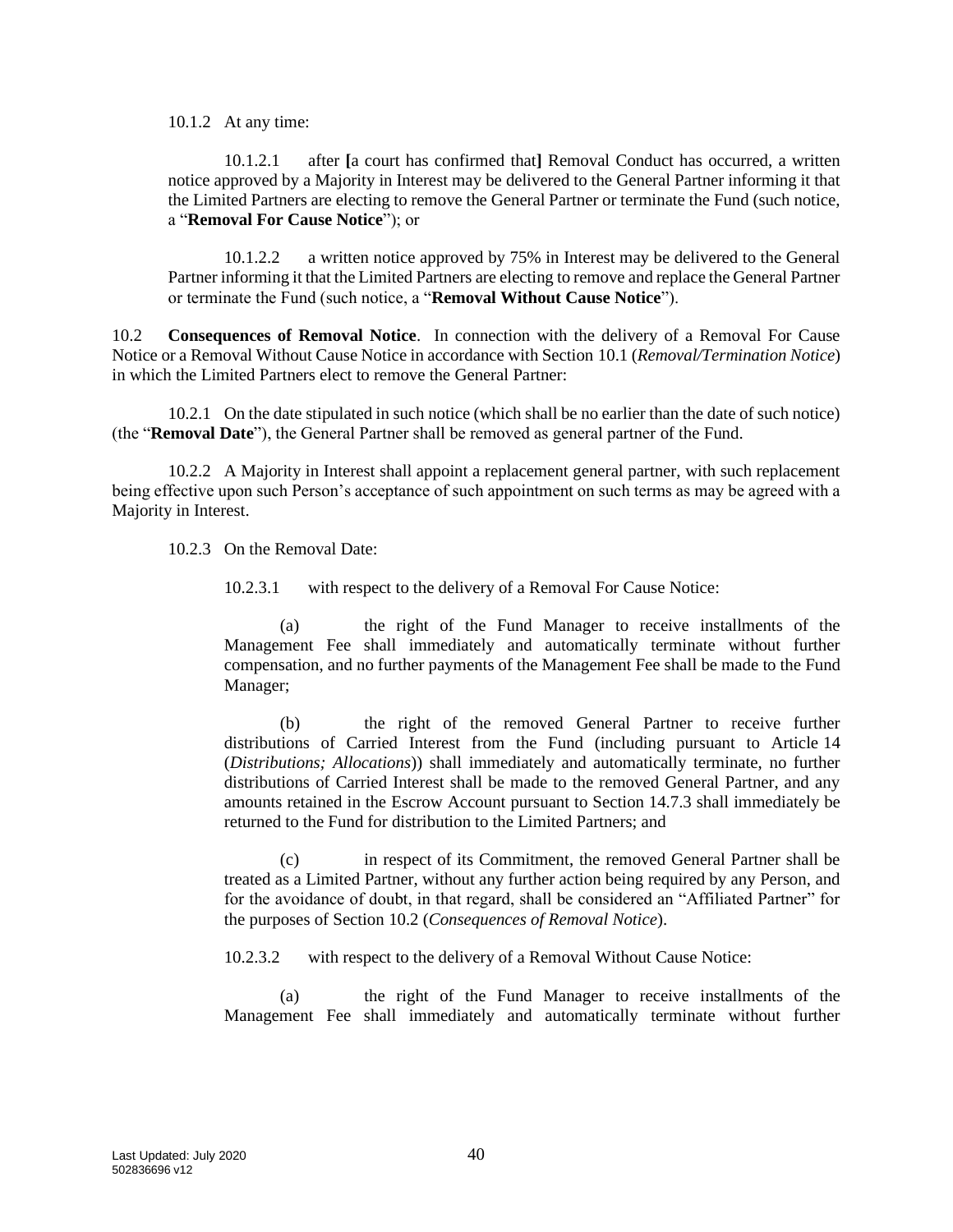compensation, and no further payments of the Management Fee shall be made to the Fund Manager $18$ ;

(b) the removed General Partner shall be treated as a Limited Partner with respect to its Commitment and for the avoidance of doubt, in that regard, shall be considered an "Affiliated Partner" for the purposes of Section [10.2](#page-42-1) (*Consequences of Removal Notice*);

(c) subject to Section 10.2.3.[2\(d\)](#page-43-0) below, the removed General Partner shall be entitled to receive further distributions of Carried Interest [immediately and automatically reduced to **[\_\_\_]**% of the Carried Interest to which it is otherwise entitled] with respect to Portfolio Investments made prior to the date of such removal at the same time as such amounts would have been distributed to it pursuant to this Agreement if it had not been removed, and the removed General Partner shall not be entitled to receive any Carried Interest with respect to any Portfolio Investment made on or after the date of such removal, and the provisions of Section [14.7](#page-52-0) (*Clawback*) shall continue to apply to any and all such distributions and Article [14](#page-49-0) (*Distributions; Allocations*) shall be deemed amended accordingly, provided that the amounts of such distributions of Carried Interest shall be calculated without regard to Portfolio Investments made, Fund Expenses allocable solely to Portfolio Investments made, or Management Fee accrued, in each case after the Removal Date; and

<span id="page-43-0"></span>(d) notwithstanding anything to the contrary provided herein, the Fund shall be entitled to retain, and the removed General Partner and the Fund Manager shall not be entitled to receive, any amounts to which the removed General Partner or the Fund Manager would otherwise be entitled pursuant to this Section [10.2.3.2](#page-42-2) unless and until such time as each of the removed General Partner and the Fund Manager have fully complied with Section [10.3](#page-44-0) (*Co-operation on Removal*);

<span id="page-43-1"></span>10.2.3.3 if requested to do so in, or by a notice approved by a Majority in Interest at any time on or after the date of delivery of, a Removal For Cause Notice or a Removal Without Cause Notice, the removed General Partner and the replacement General Partner appointed by a Majority in Interest shall cause any of the following:

(a) the Fund to admit such Person or Persons as may be approved by such Majority in Interest as a Partner to the Fund entitling the holder of such Interest to some or all of the distributions to which the General Partner is no longer entitled;

(b) some or all of the distributions of the Fund to which the General Partner is no longer entitled to be distributed to the existing Limited Partners in proportion to their respective Commitments or such other proportion as may be agreed by a Majority in Interest prior to such distribution;

(c) *(i)* the Fund to issue to the removed General Partner a non-interest bearing promissory note (or equivalent instrument) that entitles the removed General Partner to the payment of the amounts to which it is entitled pursuant to this Section [10.2](#page-42-1) (*Consequences of Removal Notice*) at such time and in such amounts as if it had continued to be a Partner at the time of the relevant distributions, or *(ii)* the removed General Partner

<sup>&</sup>lt;sup>18</sup> In some cases (e.g., for a small or emerging manager), removal without cause may be permitted only after the first one or two years, and the Management Fee may continue at pre-removal rate for a 6-18 month period.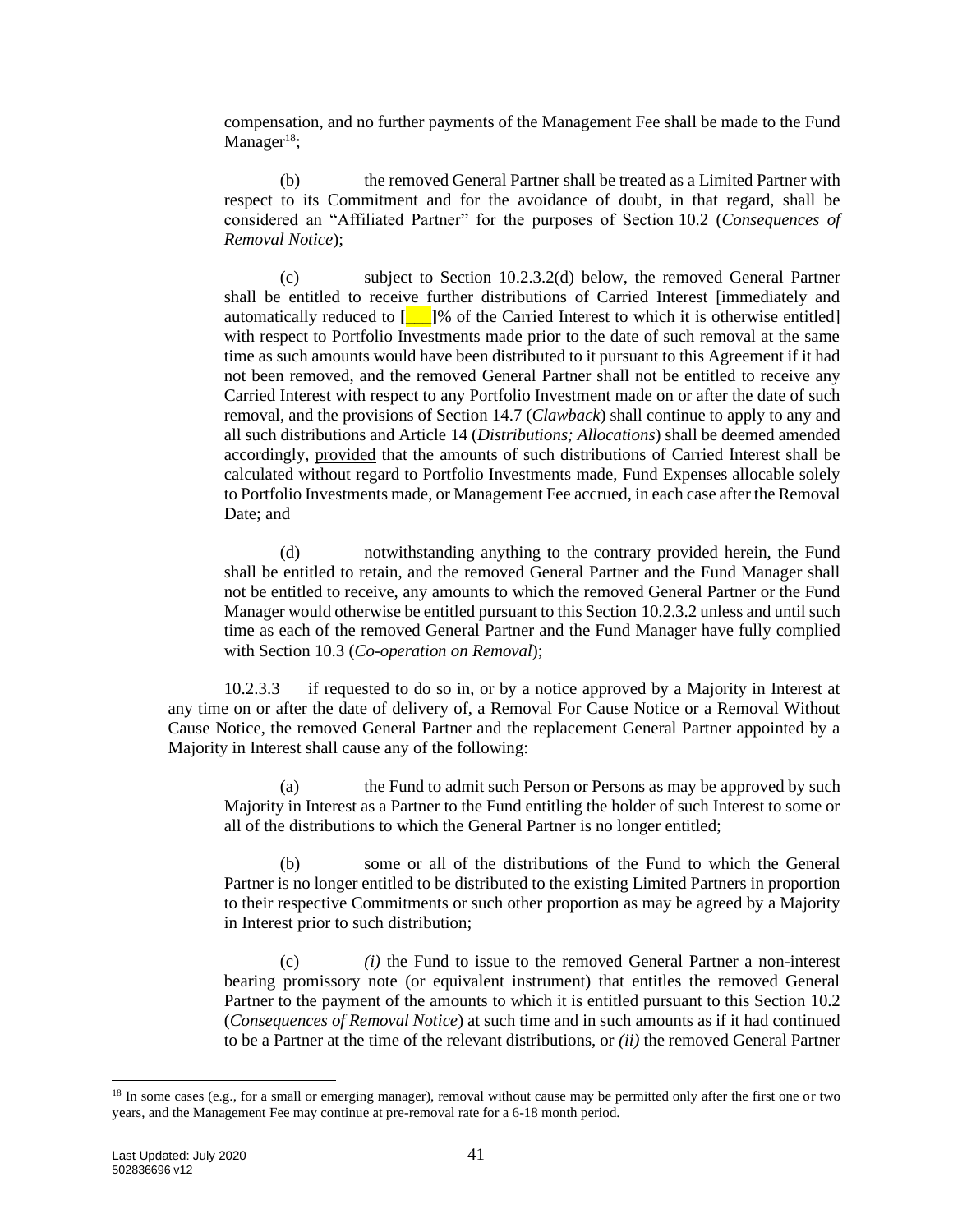to be paid an amount in cash equal to the amount of Carried Interest to which it would have been entitled as General Partner pursuant to Section [10.2.3.2](#page-42-2) or Section [10.2.3.3](#page-43-1) (as the case may be) based on a deemed liquidation of the Fund and realization of all of its assets at such time, and the removed General Partner may be required to cease to be a partner; and

(d) the appointment of the Fund Manager to be immediately terminated;

10.2.4 the obligation of the Affiliated Partners to invest in new Portfolio Investments shall terminate, provided (for the avoidance of doubt) that (i) such Affiliated Partners shall remain obligated to make all Capital Contributions and other payments that they are required to make (including pursuant to Section [6.2](#page-26-0) (*Terms and Conditions; Capital Contributions*) and Article [16](#page-61-0) (*Exculpation and Indemnification*)) with respect to any Portfolio Investments made or indebtedness of the Fund incurred, on or before the date of removal (including Portfolio Investments with respect to which final approval of the General Partner's or Fund Manager's investment committee has been given and legally binding commitments have been entered into by the Fund prior to the date of such removal) and any related Followon Investments, and (ii) the removed General Partner and the Fund Manager shall continue to be bound by the provisions of Section [14.7](#page-52-0) (*Clawback*);

10.2.5 notwithstanding Section [10.2.2](#page-42-3) above, at any time on or after the date of a Removal for Cause Notice or a Removal Without Cause Notice, by delivery of written notice to an Affiliated Partner, a Majority in Interest may require such Affiliated Partner to transfer a portion or all of its Interest to such Person as a Majority in Interest may approve in consideration for the issue to such Affiliated Partner by the Fund of a non-interest bearing promissory note or equivalent instrument, pursuant to which such Affiliated Partner is entitled to receive payments in such amounts and at such times as it would have received pursuant to Section [10.2.2](#page-42-3) if it had continued to be a Limited Partner; and

10.2.6 each of the removed General Partner and the Fund Manager hereby irrevocably constitutes and appoints any such Person as may be stipulated in any Removal For Cause Notice or a Removal Without Cause Notice (and any of such Person's officers, employees or directors), with full power of substitution, as the true and lawful attorney and agent of the removed General Partner and the Fund Manager (as the case may be), to execute, acknowledge, verify, swear to, deliver, record and file, in its or its assignee's name, place and stead, all instruments, documents, forms and certificates that may from time to time be required by the laws of any jurisdiction to give effect to the provisions of this Article [10](#page-41-3) (*Removal of the General Partner; Termination of the Fund*) including the power and authority to execute, verify, swear to, acknowledge, deliver, record and file all forms, certificates and other instruments, including any amendments to this Agreement, as may be necessary for such purposes.

<span id="page-44-0"></span>10.3 **Co-operation on Removal**. If the General Partner is removed or replaced, the removed General Partner and the Fund Manager shall:

10.3.1 provide to the replacement General Partner (or such other Person as has been notified to the removed General Partner and the Fund Manager with the approval of a Majority in Interest) or the liquidator of the Fund, all books of accounts, records, registers and other documents belonging to the Fund; and

10.3.2 use its best efforts to transfer control of the Fund and all assets of the Fund to such replacement General Partner or other Person without delay.

<span id="page-44-1"></span>10.4 **Consequences of Termination Notice.** Upon the delivery of a Removal For Cause Notice or a Removal Without Cause Notice in accordance with Section [10.1](#page-41-2) (*Removal/Termination Notice*) in which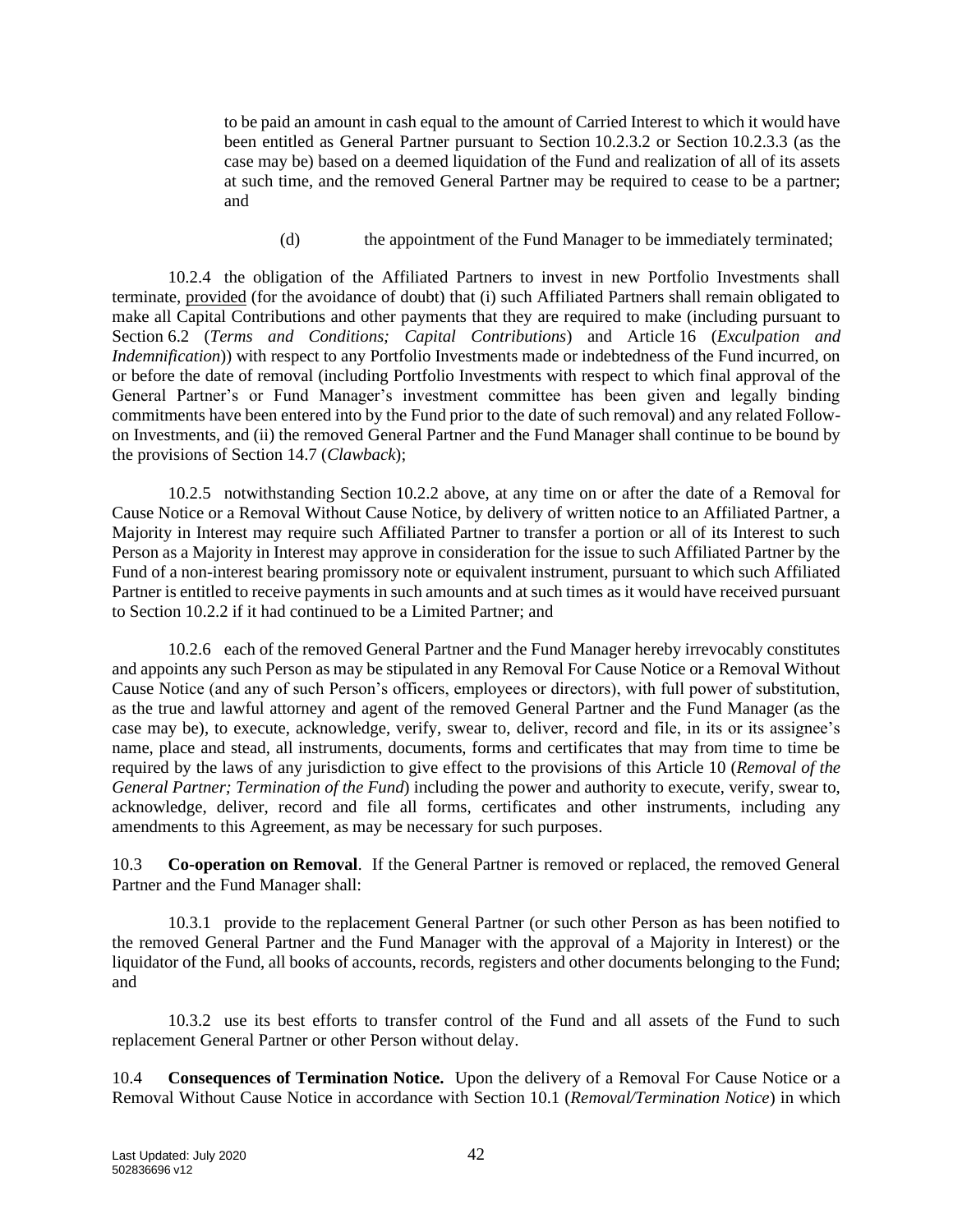the Limited Partners elect to terminate the Fund, the Fund shall be dissolved and wound up in accordance with Sectio[n 18.2](#page-65-2) (*Dissolution*) and Section [18.3](#page-66-0) (*Winding Up*); provided that with respect to a termination of the Fund on delivery of a Removal for Cause Notice, the right of the General Partner to receive further distributions of Carried Interest from the Fund shall immediately and automatically terminate, no further distributions of Carried Interest shall be made to the General Partner, and any amounts retained in the Escrow Account pursuant to Section [14.7.3](#page-53-0) shall immediately be returned to the Fund for distribution to the Limited Partners[; provided, further that with respect to a termination of the Fund on delivery of a Removal Without Cause Notice, the General Partner's entitlement to receive further distributions of Carried Interest shall be immediately and automatically reduced to **[\_\_\_]**% of the Carried Interest to which it is otherwise entitled].

## <span id="page-45-0"></span>**11. KEY PERSON EVENT; SUSPENSION**

11.1 The General Partner shall immediately notify each Limited Partner in writing of the occurrence of any Key Person Event.

11.2 Upon the occurrence of a Key Person Event, the Commitment Period shall automatically and immediately be suspended until a Majority in Interest approves in writing a remediation plan for such Key Person Event or otherwise waives such suspension generally or with respect to one or more specified Portfolio Investments.

<span id="page-45-1"></span>11.3 The Commitment Period shall be automatically suspended upon the delivery to the General Partner of a written notice approved by  $\begin{bmatrix} 1 \\ 1 \end{bmatrix}$ % in Interest to suspend the Commitment Period.

11.4 If a Majority in Interest does not approve a remediation plan for, or otherwise waive a suspension related to, any Key Person Event or suspension under Section [11.3](#page-45-1) within [ninety (90)] days of any suspension of the Commitment Period, then the Commitment Period shall automatically and immediately be terminated.

11.5 At any time during which the investment activities of the Fund are suspended or terminated pursuant to this Article [11](#page-45-0) (*Key Person Event; Suspension*), no Drawdown Notices may be issued to any Limited Partner without the prior written consent of the Advisory Committee, other than to:

11.5.1 pay Fund Expenses;

11.5.2 complete Portfolio Investments (including, subject to Section [7.1.4.5](#page-33-1) (*Investment Restrictions*), Follow-on Investments) that the Fund became legally bound to complete prior to such suspension or termination, provided that, unless otherwise approved by the Advisory Committee, such Portfolio Investments must be closed within six months of the Key Person Event and the General Partner shall cause the Limited Partners to be notified of all such investments within ten (10) Business Days following such termination or suspension; and

11.5.3 repay indebtedness and satisfy liabilities of the Fund, in each case incurred prior to such suspension.

## <span id="page-45-2"></span>**12. GENERAL MEETING OF PARTNERS**

12.1 The Fund shall have a meeting of Partners (a "**General Meeting**") at a time and in accordance with this Article [12](#page-45-2) (*General Meeting of Partners*) at a place to be determined by the General Partner (but at least once each year beginning in the year after the year of the Initial Closing Date), and the General Partner shall call additional General Meetings upon delivery to the General Partner of written request to do so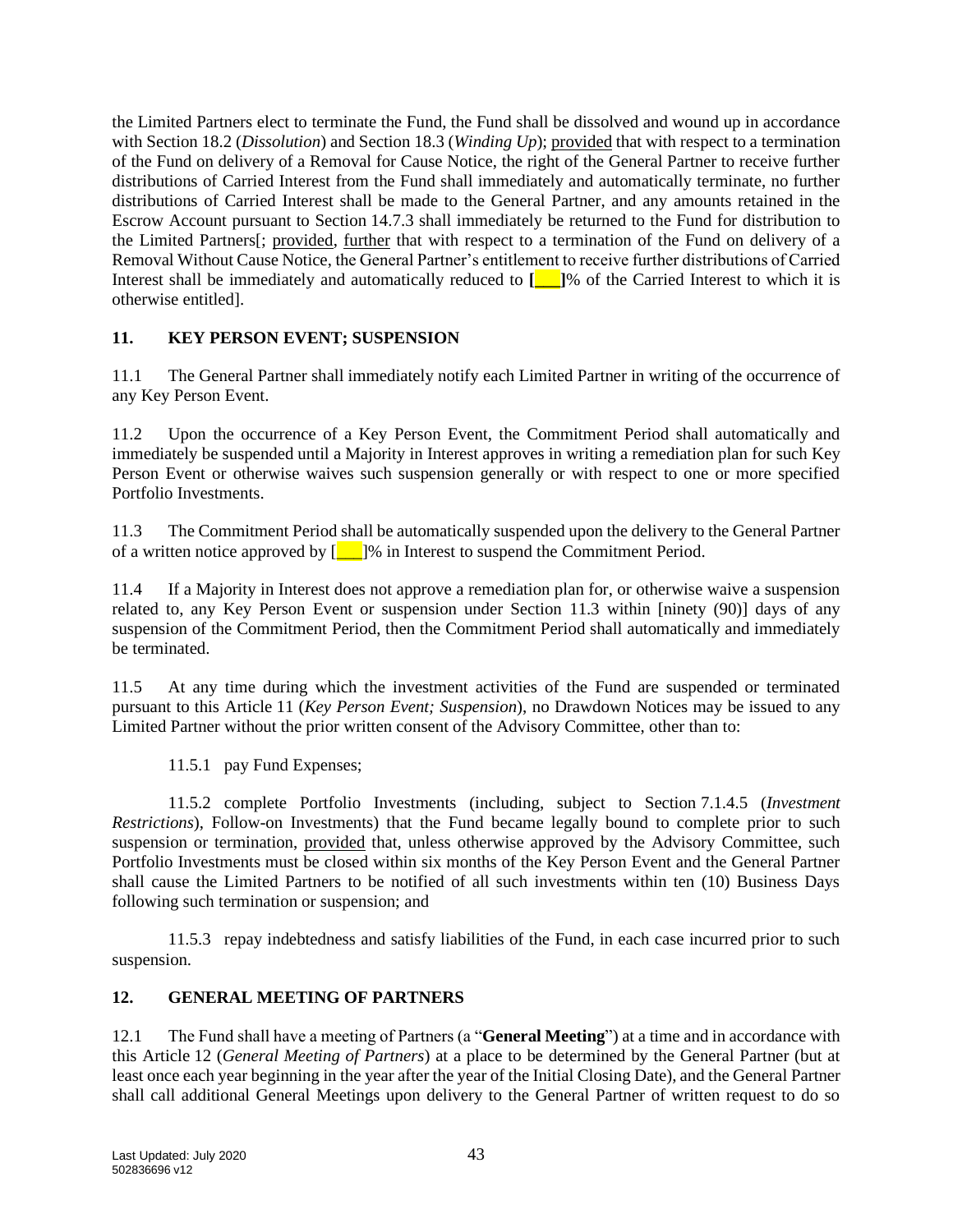approved by Limited Partners (other than Affiliated Partners and Defaulting Partners) representing at least  $[20]$ % of the aggregate Commitments (excluding the Commitments of Affiliated Partners and Defaulting Partners). The General Partner shall give at least sixty (60) days' notice of the time and place of a General Meeting to each Limited Partner, which notice shall set out the agenda for such General Meeting.

12.2 The Partners may participate in a General Meeting by telephone or similar communications equipment by means of which all Persons participating in the meeting can hear and speak to each other.

12.3 A Person designated by the General Partner shall keep written minutes of all of the proceedings and votes of any such General Meeting.

12.4 A copy of the written minutes and of any materials distributed at such meeting will be made available to all Limited Partners within  $[\text{thirty} (30)]$  days after the meeting.

#### <span id="page-46-0"></span>**13. ADVISORY COMMITTEE**

#### 13.1 **Appointment and Replacement of Members**.

13.1.1 The General Partner shall establish an advisory committee of the Fund (the "**Advisory Committee**") no later than the Final Closing Date consisting of at least **[**three (3)**]** and a maximum of **[**seven (7)**]** members that are appointed by the Fund Manager, each of which shall be a representative of a Limited Partner or investor in a Feeder Entity that is not an Interested Person, provided that no Limited Partner shall be represented by more than one member on the Advisory Committee.

13.1.2 Any member of the Advisory Committee shall immediately cease to be a member of the Advisory Committee if the Limited Partner that such Person represents (i) becomes a Defaulting Partner, (ii) Transfers its entire Commitment (other than to an Affiliate of such Limited Partner) or (iii) otherwise withdraws from the Fund.

13.1.3 Any Advisory Committee member may resign by giving the General Partner prior written notice, and the Limited Partner that is represented by the resigning member shall be entitled to designate a successor member thereto.

#### 13.2 **Scope of Authority**.

13.2.1 The Advisory Committee shall provide such advice and opinions to the General Partner as requested by the General Partner, as required pursuant to this Agreement or that the Advisory Committee may otherwise choose to provide, provided that, notwithstanding anything to the contrary provided herein, the members of the Advisory Committee shall take no part in the management or control of the business or affairs of the Fund.

13.2.2 Each of the General Partner, the Fund Manager and the Limited Partners acknowledge and agree that, to the fullest extent permitted by applicable law, (i) none of the Advisory Committee, any member of the Advisory Committee nor any Limited Partner that such a member represents shall owe any fiduciary duties to the Fund, the General Partner, the Fund Manager or any Limited Partner, and (ii) in making any determinations, each member of the Advisory Committee shall be entitled to consider only such interests and factors as such member desires, including the interests of the Limited Partner that such member represents, and shall have no duty or obligation to give any consideration to any interest of or factors affecting the Fund or any other Person.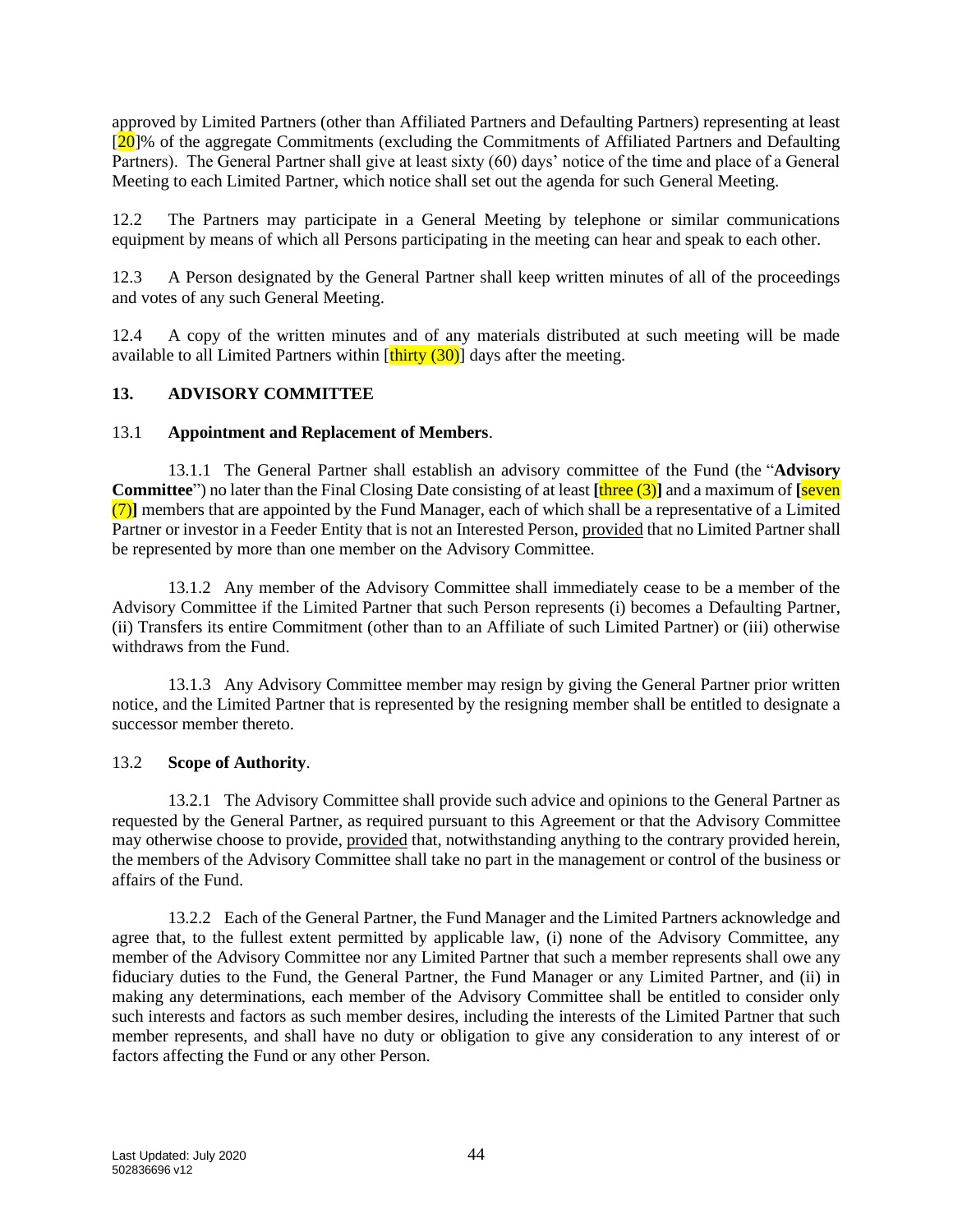13.2.3 The General Partner shall inform the Advisory Committee in writing of any matters requiring Advisory Committee approval pursuant to this Agreement and may not proceed with any such matter unless and until such approval is obtained.

13.2.4 The General Partner shall at all times seek to implement the best practices described in the ILPA Principles for the Advisory Committee.

13.2.5 The General Partner shall:

13.2.5.1 furnish to the Advisory Committee such information concerning the Fund and the Fund's assets as the Advisory Committee may request, provided that the cost of furnishing any such information shall be a Fund Expense;

13.2.5.2 disclose to the Advisory Committee on an annual basis:

(a) all Fee Income paid or payable; and

(b) the calculations and a list of the Management Fee, Carried Interest, and other Fund Expenses incurred in the relevant Fiscal Year, in each case, during such year;

13.2.5.3 promptly notify the Advisory Committee of:

(a) the commencement of any Proceeding against the Fund, any Prior Fund, the General Partner, the Fund Manager, any Key Person or any of their Affiliates, relating to the business of the Fund, the General Partner or the Manager, and the outcome, when resolved, of any such Proceeding; provided, that the Advisory Committee in its capacity as a committee of the Fund shall have access to any additional details of any such Proceeding upon request to the extent permitted by law;

(b) the commencement of any Proceeding (other than routine examinations) by any regulatory or administrative body with authority over the Fund, the General Partner, the Fund Manager, any Key Person or any of their Affiliates that involves an allegation of a material violation of law by any of the foregoing Persons, and the outcome, when resolved, of any Proceeding (including routine examinations); provided, that the Advisory Committee in its capacity as a committee of the Fund shall have access to any additional details of any Proceeding upon request to the extent permitted by law;

(c) any Change of Control; and

(d) any conflicts of interest that it is required to disclose pursuant to Sectio[n 9.5](#page-41-1) (*Other Conflicts of Interest*).

13.2.5.4 inform the Advisory Committee of any co-investment opportunity that has been offered by the General Partner or any of its Affiliates to any Person;

<span id="page-47-0"></span>13.2.5.5 if the Advisory Committee requests, subject any Value determined by or on behalf of the Fund or the General Partner to confirmation or (if not so confirmed) adjustment by an independent recognized investment banking, accounting or other appraisal firm selected by the General Partner, consented in writing by the Advisory Committee, and appointed by (and acting on behalf of) the Fund; and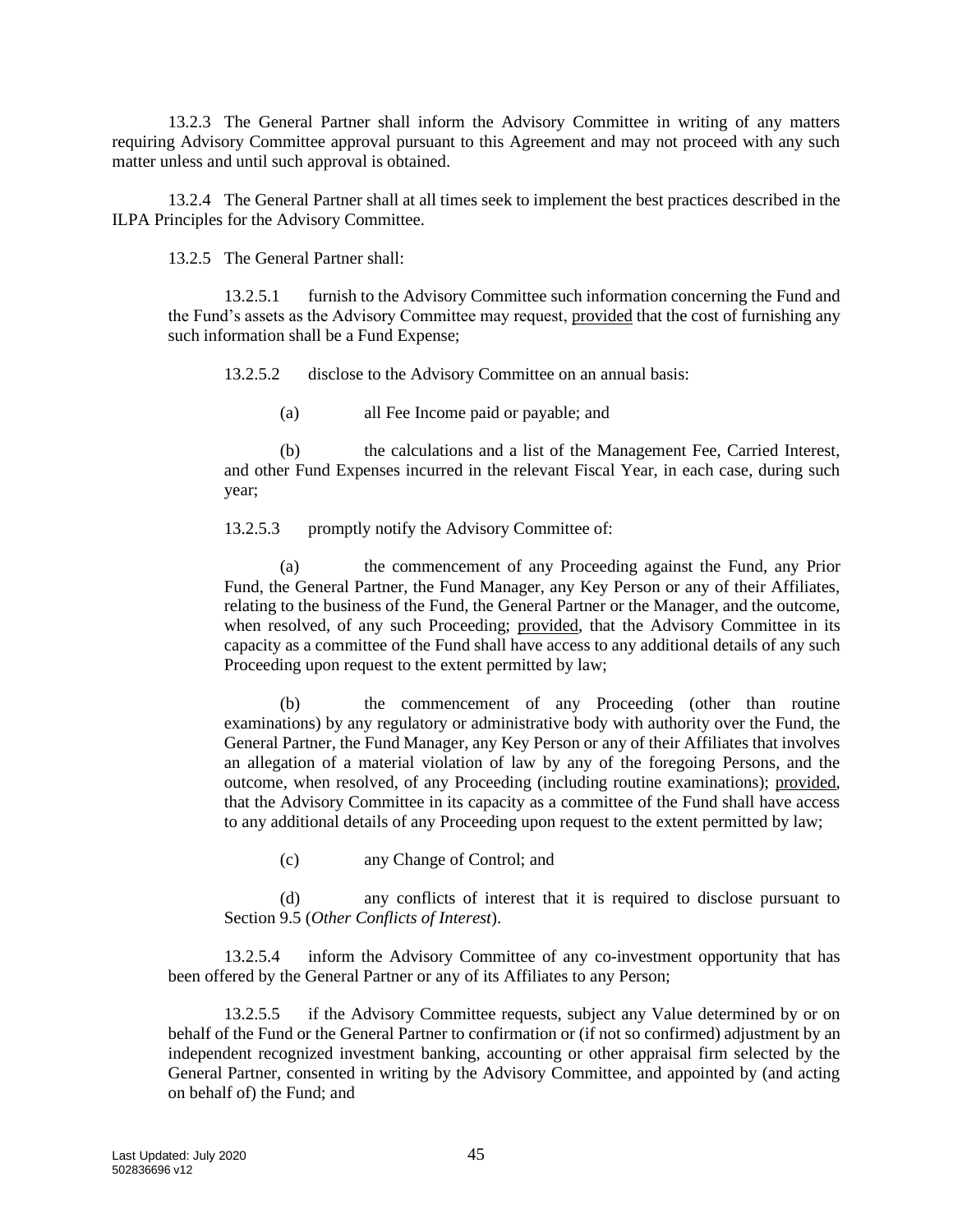13.2.5.6 promptly notify the Advisory Committee of any claim for indemnification made pursuant to Section [16.2](#page-61-1) (*Indemnification of Covered Persons*) that the General Partner intends to satisfy from the Fund's assets; and

<span id="page-48-0"></span>13.2.5.7 promptly notify the Advisory Committee of any approvals required under the Advisers Act (including under Section 206(3) thereof) or any consent to an assignment that would result in any "assignment" (within the meaning of the Advisers Act) with respect to the General Partner, the Fund Manager, or any other investment advisory affiliate of the General Partner. The written consent of the Advisory Committee to any such approvals under this Section [13.2.5.7](#page-48-0) shall constitute consent of the Limited Partners and the Fund for purposes of the Advisers Act.

#### 13.3 **Meetings**.

13.3.1 Meetings of the Advisory Committee:

13.3.1.1 shall be called by the General Partner at any time to consider matters for which the consent, approval, review or waiver of the Advisory Committee is required by this Agreement or is requested by the General Partner, provided that the General Partner shall call at least one meeting of the Advisory Committee per year; and

13.3.1.2 may be called at any time by any Limited Partner that has a representative member on the Advisory Committee.

13.3.2 Written notice of each Advisory Committee meeting shall be given to each member of the Advisory Committee at least ten (10) Business Days prior to the date on which the meeting is to be held. Attendance at any meeting of the Advisory Committee by a member of the Advisory Committee shall constitute waiver of such notice. Any notice calling for an Advisory Committee meeting shall contain a description of the matters to be discussed together with all relevant documents to be discussed at such meeting.

13.3.3 Members of the Advisory Committee may participate in a meeting of the Advisory Committee by telephone or similar communications equipment by means of which all Persons participating in the meeting can hear and speak to each other.

13.3.4 The Advisory Committee may at any time meet *in camera* without any Interested Person or any representative of any Interested Person present.

13.3.5 Minutes of Advisory Committee meetings (other than *in camera* meetings) shall be drawn up by the General Partner, which shall send a copy of the same to each member of the Advisory Committee, and the minutes shall be included in the quarterly reports provided to all Limited Partners.

#### 13.4 **Advisory Committee Resolutions**.

13.4.1 All actions taken by the Advisory Committee shall be by a written consent setting forth the action so taken and (unless a higher threshold has been specified in this Agreement) approved by a majority of the members of the Advisory Committee, which such written consent may be given by email or any other written form.

13.4.2 Each member of the Advisory Committee shall have one vote.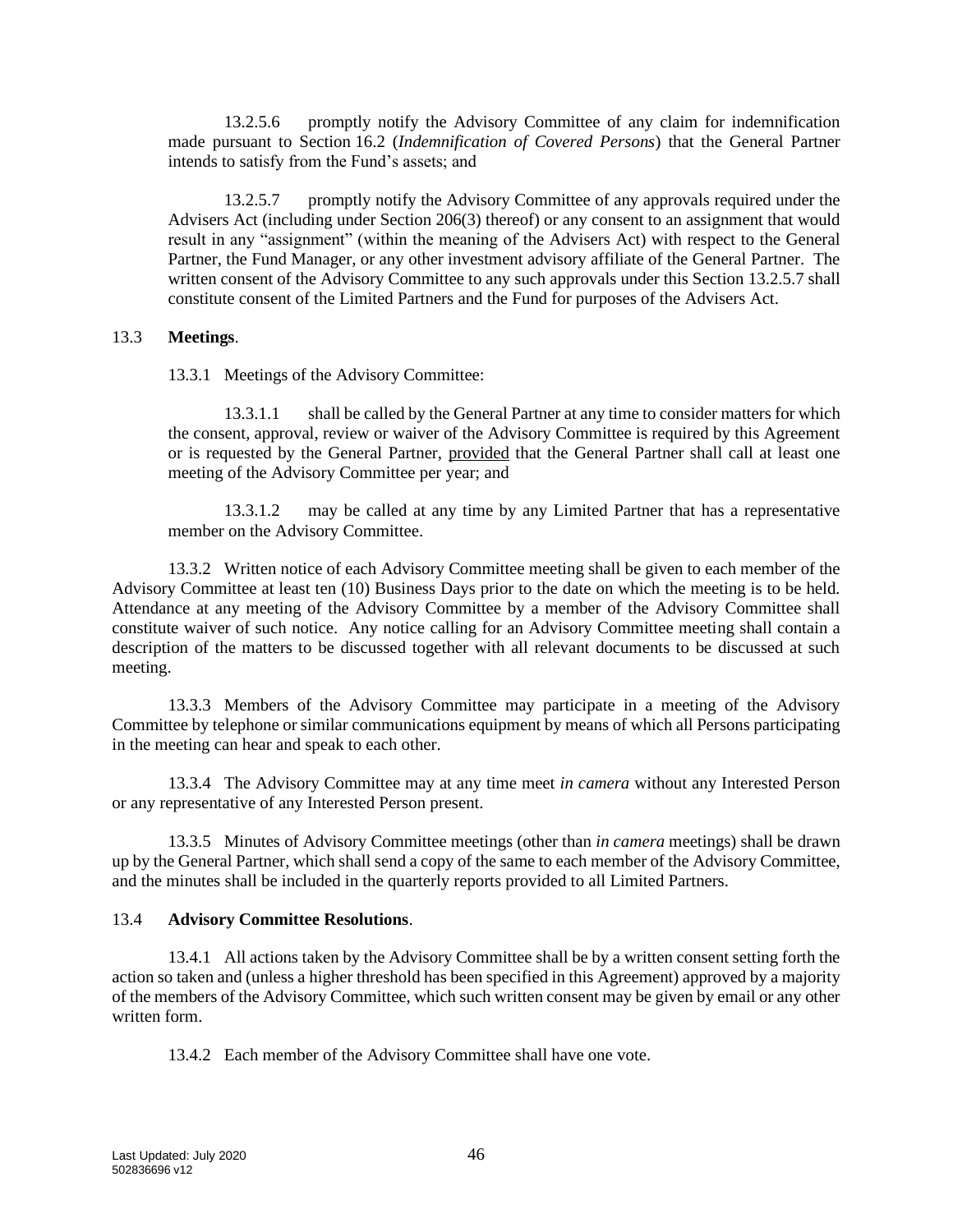13.4.3 Except as expressly provided in this Article [13](#page-46-0) (*Advisory Committee*), the Advisory Committee shall conduct its business in such manner and by such procedures as a majority of its members considers appropriate.

#### 13.5 **Fees; Expenses; Indemnity, etc**.

13.5.1 The members of the Advisory Committee shall not receive any advisory fees or other fees or compensation.

13.5.2 Each member of the Advisory Committee shall pay its own costs relating to such membership but shall be reimbursed by the Fund for reasonable out-of-pocket expenses incurred in attending meetings of the Advisory Committee.

13.5.3 The AC Covered Persons shall be exculpated and indemnified by the Fund as provided in Section [16.2](#page-61-1) (*Indemnification of Covered Persons*).

13.5.4 The Advisory Committee shall be entitled to appoint professional advisors, and the General Partner shall cause the reasonable fees and expenses of any such advisors to be paid by the Fund as a Fund Expense.

<span id="page-49-3"></span>13.6 **Insurance**. The General Partner shall require the Fund at all times to maintain insurance for the benefit of each member of the Advisory Committee and the Limited Partner that such member represents to adequately cover any potential liability (including against claims arising out of breach of duty, breach of trust or negligence) of such Person with respect to the functions carried out by the relevant member of the Advisory Committee.

## <span id="page-49-0"></span>**14. DISTRIBUTIONS; ALLOCATIONS**

#### <span id="page-49-4"></span>14.1 **General**.

14.1.1 Subject to Section [14.1.2,](#page-49-1) the General Partner may cause the Fund to make distributions of cash, securities and other property to the Partners at any time and from time to time in the manner described in this Agreement. Except as otherwise provided herein, Distributable Proceeds comprised of Temporary Investment Income shall generally be distributed on an **[**annual**]** basis and Distributable Proceeds other than Temporary Investment Income shall be distributed as soon as practicable after receipt by the Fund but in all events within  $\left[ \frac{\text{forty-five}}{\text{ (45)}} \right]$  days of receipt by the Fund.

<span id="page-49-1"></span>14.1.2 Notwithstanding anything to the contrary provided herein, neither the Fund nor the General Partner on behalf of the Fund shall be required to make a distribution to any Partner on account of its interest in the Fund to the extent such distribution would violate any applicable law.

14.1.3 Each distribution shall be accompanied by a distribution notice consistent with the requirements of the ILPA Capital Call and Distribution Notice Template (and including at least a description of the source and nature of the Distributable Proceeds, the calculation of the amount being distributed including Carried Interest, and any amounts that increase Remaining Commitments pursuant to Sectio[n 6.4](#page-28-0) (*Reinvestment*)).

<span id="page-49-2"></span>14.2 **Distributions of Temporary Investment Income**. Subject to [6.5](#page-28-1) (*Use of Distributable Proceeds to Fund Drawdowns*), Distributable Proceeds comprised of Temporary Investment Income shall be distributed among the Partners (other than Defaulting Partners) in proportion to their Sharing Percentages with respect to the relevant Portfolio Investment.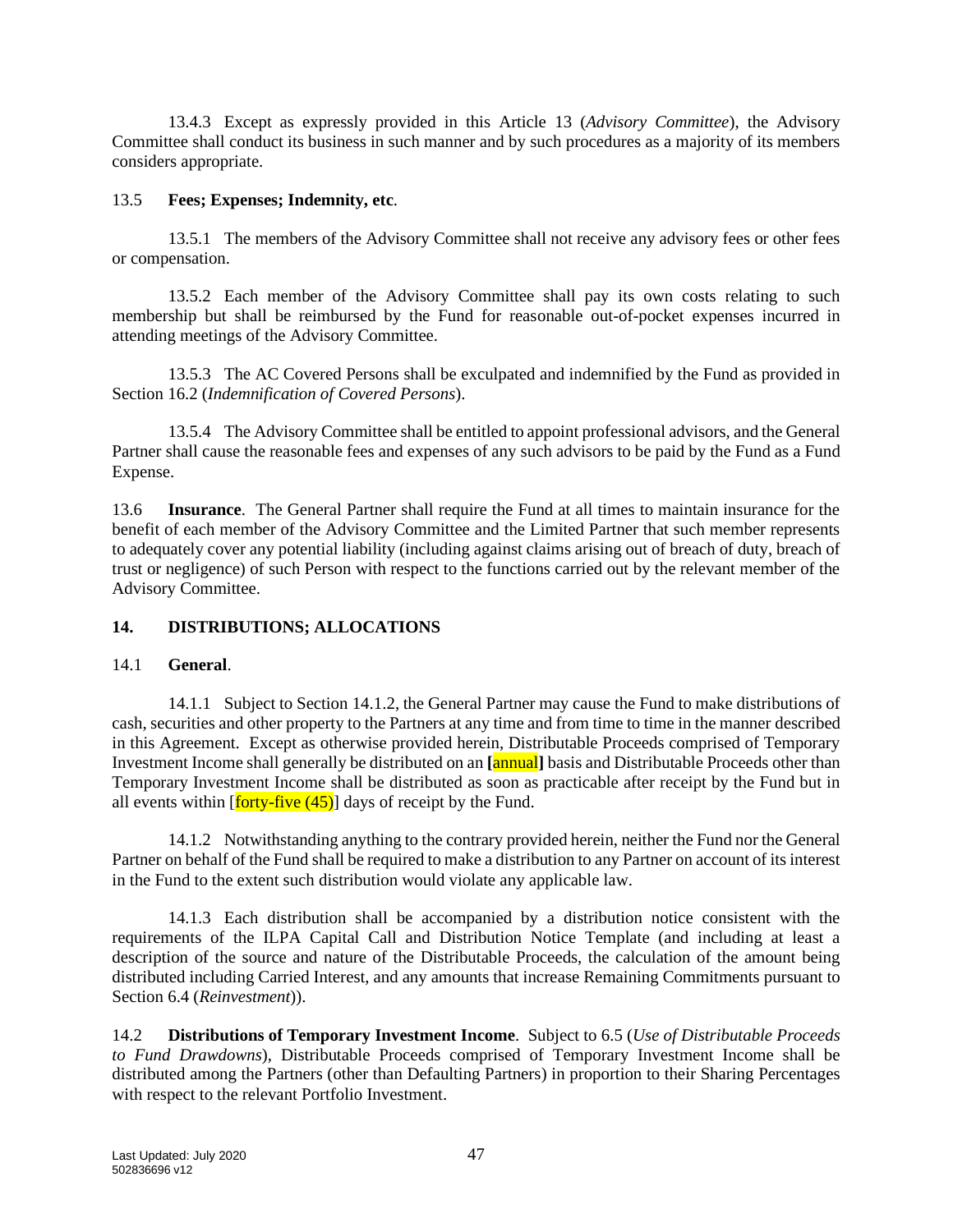<span id="page-50-2"></span>14.3 **Distributions of Distributable Proceeds**. Subject to [6.5](#page-28-1) (*Use of Distributable Proceeds to Fund Drawdowns*), Distributable Proceeds (other than Temporary Investment Income) from any Portfolio Investment shall be initially apportioned among the Partners in proportion to their Sharing Percentages with respect to the applicable Portfolio Investment. The amount so apportioned to any Affiliated Partner shall be distributed to such Person and, except as otherwise provided in this Article [14](#page-49-0) (*Distributions; Allocations*) and Section [6.6](#page-28-2) (*Defaulting Partners*), the amount so apportioned to each other Partner shall be distributed between the General Partner and such Partner as follows:

<span id="page-50-0"></span>14.3.1 First, 100% to such Partner until such Partner has received cumulative distributions pursuant to this Section [14.3.1](#page-50-0) equal to the sum of (without duplication):

14.3.1.1 the Capital Contributions of such Partner used to fund the cost of (i) such Portfolio Investment, (ii) each Realized Investment, and (iii) aggregate Unrealized Losses; and

14.3.1.2 the Capital Contributions of such Partner used to fund Fund Expenses including the Management Fee;

<span id="page-50-1"></span>14.3.2 Second, 100% to such Partner until the cumulative amount distributed to such Partner pursuant to this Section [14.3.2](#page-50-1) is equal to the Preferred Return for such Partner;

<span id="page-50-4"></span>14.3.3 Third, either (i) **[**80**]**% to the General Partner and **[**20**]**% to such Partner or (ii) 100% to such Partner, as appropriate, until the cumulative distributions received by the General Partner with respect to such Partner pursuant to Section [14.3](#page-50-2) equal to **[**20**]**% of the excess of (x) the cumulative amount of distributions made or being made to such Partner and to the General Partner with respect to such Partner pursuant to Section [14.3](#page-50-2) over (y) the Capital Contributions of such Partner described in Section [14.3.1;](#page-50-0) and

14.3.4 Fourth, thereafter, (i) **[**20**]**% to the General Partner and (ii) **[**80**]**% to such Partner.

#### <span id="page-50-5"></span>14.4 **Distributions in Kind**.

14.4.1 Prior to the final distribution of assets in connection with the dissolution and winding up of the Fund, the Fund may distribute only cash or Marketable Securities to a Partner.

<span id="page-50-3"></span>14.4.2 If any Limited Partner notifies the General Partner in writing that it elects not to receive any distributions of Securities, then (i) no such distribution shall be made to such Limited Partner and (ii) the General Partner shall use commercially reasonable efforts to sell on behalf of such Limited Partner any Securities that would otherwise have been distributed to such Limited Partner for cash, from which the General Partner's reasonable out-of-pocket expenses shall first be deducted; provided that, without the written consent of the Advisory Committee or the applicable Limited Partner, the General Partner shall not sell any such Securities to itself or to any of its Affiliates. The General Partner shall use commercially reasonable efforts to obtain the best price and best execution in connection with the sale of such Securities, but shall have no liability to such Limited Partner for failure to so obtain the best price or best execution and to the maximum extent permitted by applicable law, unless otherwise agreed by the General Partner in writing, each such Limited Partner shall reimburse the Fund and the General Partner for the reasonable costs of the General Partner in acting on such request or such arrangement other than any cost or liability arising from the General Partner's fraud or willful misconduct; provided that if the General Partner is selling identical Securities in comparable amounts for its own account or for the account of any Affiliate at the same time that it is selling Securities on behalf of such Limited Partner, the General Partner agrees that it shall not sell such Securities for the account of such Limited Partner at a price lower than the price it obtains for itself or such Affiliate, subject to legal, tax, regulatory, accounting and other similar considerations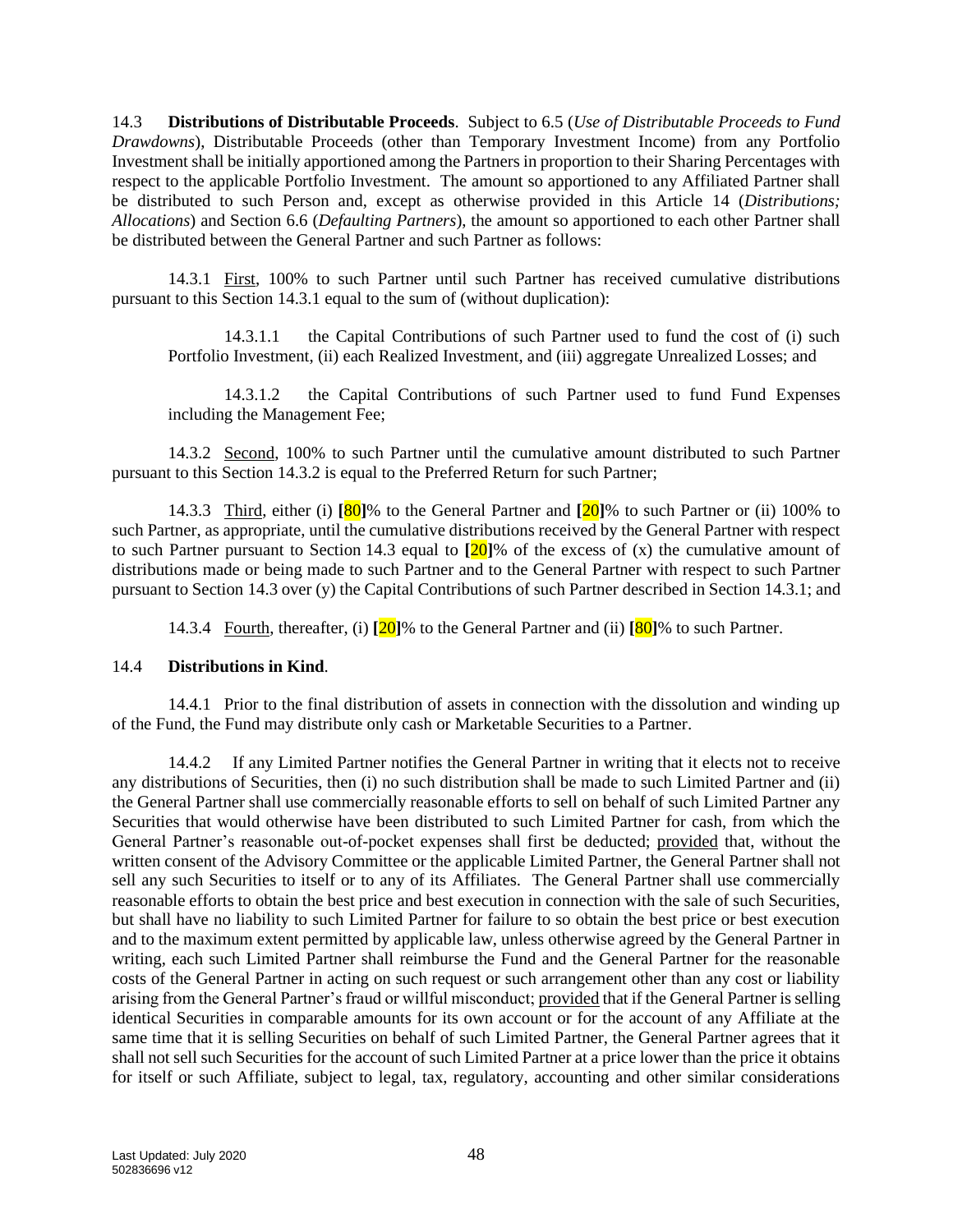applicable to such Limited Partner. Any proceeds received by the Fund pursuant to this Sectio[n 14.4.2](#page-50-3) shall be distributed to the applicable Limited Partner as soon as reasonably practicable.

14.4.3 In the event that a distribution of Marketable Securities or assets is made to any Limited Partner, such Marketable Securities or assets shall be deemed to have been sold at the Value determined by the General Partner (subject to Section [13.2.5.5\)](#page-47-0), (i) in the case of Marketable Securities, using the average of the closing prices recorded on the market where the Securities are traded over the five (5) trading days preceding the date of distribution and the five (5) trading days following the date of distribution, and (ii) in the case of other assets, considering all pertinent factors, information and data, and, in either case, all of the proceeds of such sale shall be paid by or on behalf of the Fund and the General Partner to the relevant Limited Partner and be deemed to have been distributed in the form of Distributable Proceeds to such Limited Partner pursuant to Section [14.3](#page-50-2) (*Distributions of Distributable Proceeds*).

<span id="page-51-0"></span>14.5 **Tax Distributions**. Notwithstanding the priorities set forth in Section [14.3](#page-50-2) (*Distributions of Distributable Proceeds*) above, the General Partner shall have the authority to cause the Fund to make distributions pursuant to this Section [14.5](#page-51-0) to all Partners *pro rata* to their respective Commitments up to the excess, for each Partner, of such Partner's aggregate Tax Amounts for the relevant fiscal year and all prior fiscal years, over the cumulative amount of distributions previously made to such Partner pursuant to Article [14](#page-49-0) (*Distributions; Allocations*) with respect to such Fiscal Year and all prior Fiscal Years. Such distributions shall be treated for all purposes hereof, other than this Section [14.5](#page-51-0) (*Tax Distributions*), as advances of distributions pursuant to Section [14.2](#page-49-2) (*Distributions of Temporary Investment Income*) and Section [14.3](#page-50-2) (*Distributions of Distributable Proceeds*) and shall be applied to reduce the amount of future distributions to such Partner pursuant to Section [14.2](#page-49-2) (*Distributions of Temporary Investment Income*) and Section [14.3](#page-50-2) (*Distributions of Distributable Proceeds*).

## <span id="page-51-1"></span>14.6 **Withholding**.

14.6.1 If the Fund incurs an obligation to pay (directly or indirectly) any amount in respect of taxes with respect to amounts allocated or distributed to one or more Partners (including as a result of an audit or other tax proceeding), including but not limited to withholding taxes imposed on any Partner's or former Partner's share of the Fund's gross or net income or gains (or items thereof), income taxes, and any interest, penalties or additions to tax or any taxes or other liabilities under Section [15.3](#page-58-0) (*Tax Information*) (a "**Tax Liability**"), or if the amount of a payment or distribution of cash or other property to the Fund is reduced as a result of withholding by other parties in satisfaction of any such Tax Liability:

14.6.1.1 All payments made by the Fund in satisfaction of such Tax Liability and all reductions in the amount of a payment or distribution that the Fund otherwise would have received shall be treated, pursuant to this Section [14.6](#page-51-1) (*Withholding*), as distributed to those Partners or former Partners to which the related Tax Liability is attributable at the time pursuant to Article [14](#page-49-0) (*Distributions; Allocations*), and therefore shall reduce distributions such Partners would otherwise be entitled to under this Agreement; and

14.6.1.2 Notwithstanding anything to the contrary provided herein, Capital Accounts of the Partners may be adjusted by the General Partner in an equitable manner so that, to the extent feasible, the burden of taxes withheld at the source or paid by the Fund is borne by those Partners to which such tax obligations are attributable.

14.6.2 For purposes of this Section [14.6,](#page-51-1) any obligation to pay any amount in respect of taxes (including withholding taxes and any interest, penalties or additions to tax) incurred by the Fund or the General Partner with respect to income of or distributions made to any Partner or former Partner shall constitute a Fund Expense.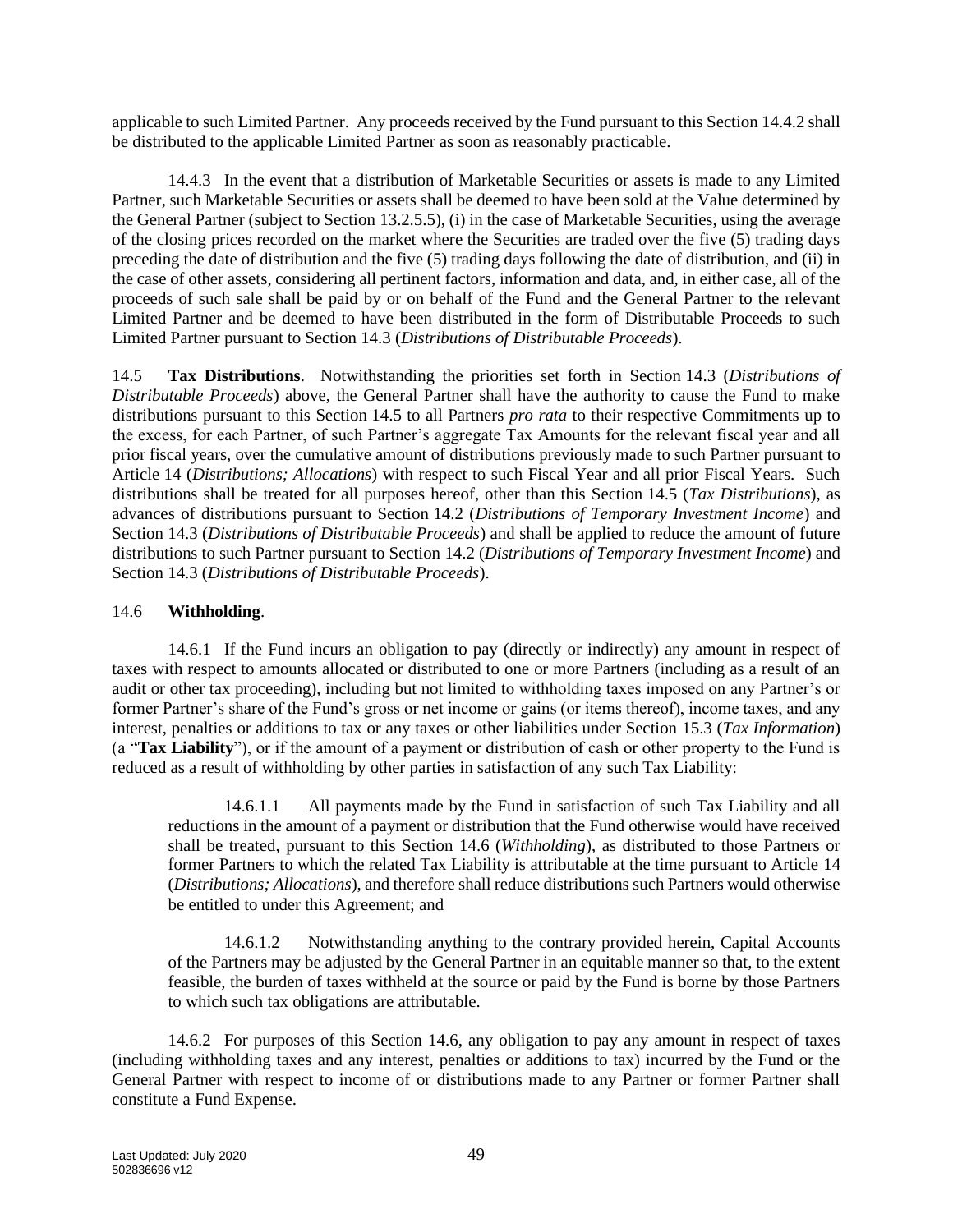14.6.3 Notwithstanding anything to the contrary provided herein, the General Partner, in its reasonable discretion, will determine the amount, if any, of any Tax Liability attributable to any Partner or former Partner. For this purpose, the General Partner shall be entitled to treat any Limited Partner as ineligible for an exemption from or reduction in rate of such Tax Liability under a tax treaty or otherwise except to the extent that such Limited Partner provides the General Partner with such evidence as the General Partner or the relevant tax authorities may require to establish such Limited Partner's entitlement to such exemption or reduction, and may treat a Tax Liability as attributable to a Limited Partner to the extent the Tax Liability is due to the Limited Partner failing to provide such information or certifications regarding the Limited Partner or its beneficial owners as the General Partner may reasonably request or as the relevant tax authorities may require.

#### <span id="page-52-0"></span>14.7 **Clawback**.

<span id="page-52-1"></span>14.7.1 If, upon (i) the liquidation of the Fund and final distribution to the Partners pursuant to Sectio[n 18.3.2.2](#page-67-1) or (ii) any re-advance of any amounts pursuant to Section [16.3](#page-62-0) (*Limited Partner Giveback*) after the liquidation of the Fund and final distribution to the Partners pursuant to Section [18.3.2.2,](#page-67-1) with respect to any Limited Partner, either:

(I) the General Partner has received cumulative distributions of Carried Interest pursuant to Section [14.3](#page-50-2) (*Distributions of Distributable Proceeds*), Section [14.5](#page-51-0) (*Tax Distributions*) and Section [18.3](#page-66-0) (*Winding Up*) attributable to such Limited Partner that exceed the amount of distributions of Carried Interest that the General Partner should have received, taking into account in the aggregate all Capital Contributions, all distributions by the Fund pursuant to Section [14.3](#page-50-2) (*Distributions of Distributable Proceeds*), Section [14.5](#page-51-0) (*Tax Distributions*) and Section [18.3](#page-66-0) (*Winding Up*), and all amounts returned pursuant to Section [16.3](#page-62-0) (*Limited Partner Giveback*) attributable to such Limited Partner; or

(II) the distributions received by such Limited Partner pursuant to Section [14.3](#page-50-2) (*Distribution of Distributable Proceeds*) and Section [18.3](#page-66-0) (*Winding Up*) to the extent in accordance with Section [14.3](#page-50-2) (*Distribution of Distributable Proceeds*) are less than the sum of *(a)* the Capital Contributions made by such Limited Partner and *(b)* the Preferred Return with respect to such Limited Partner,

then within ten (10) Business Days of such occurrence, (i) the General Partner shall notify each Limited Partner in writing (providing detailed calculations), and (ii) the General Partner shall contribute to the Fund the lesser of:

(1) the greater of (a) the amount of the excess distributions described in clause (I) of Section [14.7.1](#page-52-1) and (b) the amount of the shortfall described in clause (II) of Section [14.7.1;](#page-52-1) and

(2) the amount of distributions of Carried Interest made to the General Partner pursuant to Section [14.3](#page-50-2) (*Distributions of Distributable Proceeds*) and Section [18.3](#page-66-0) (*Winding Up*) attributable to such Limited Partner, less the sum of any taxes actually paid or payable by the General Partner (or its direct or indirect owners) thereon, as disclosed and evidenced to the Limited Partners; provided that the amount of such taxes shall be deemed reduced by the amount of any tax benefit that would be realized by the General Partner (or its direct or indirect beneficial owners) in respect of the contribution pursuant to this Section [14.7.1,](#page-52-1)

and the General Partner shall cause the Fund, subject to Section [14.6](#page-51-1) (*Withholding*) and applicable law, to distribute such amount to such Limited Partner; provided that any requirement of the General Partner to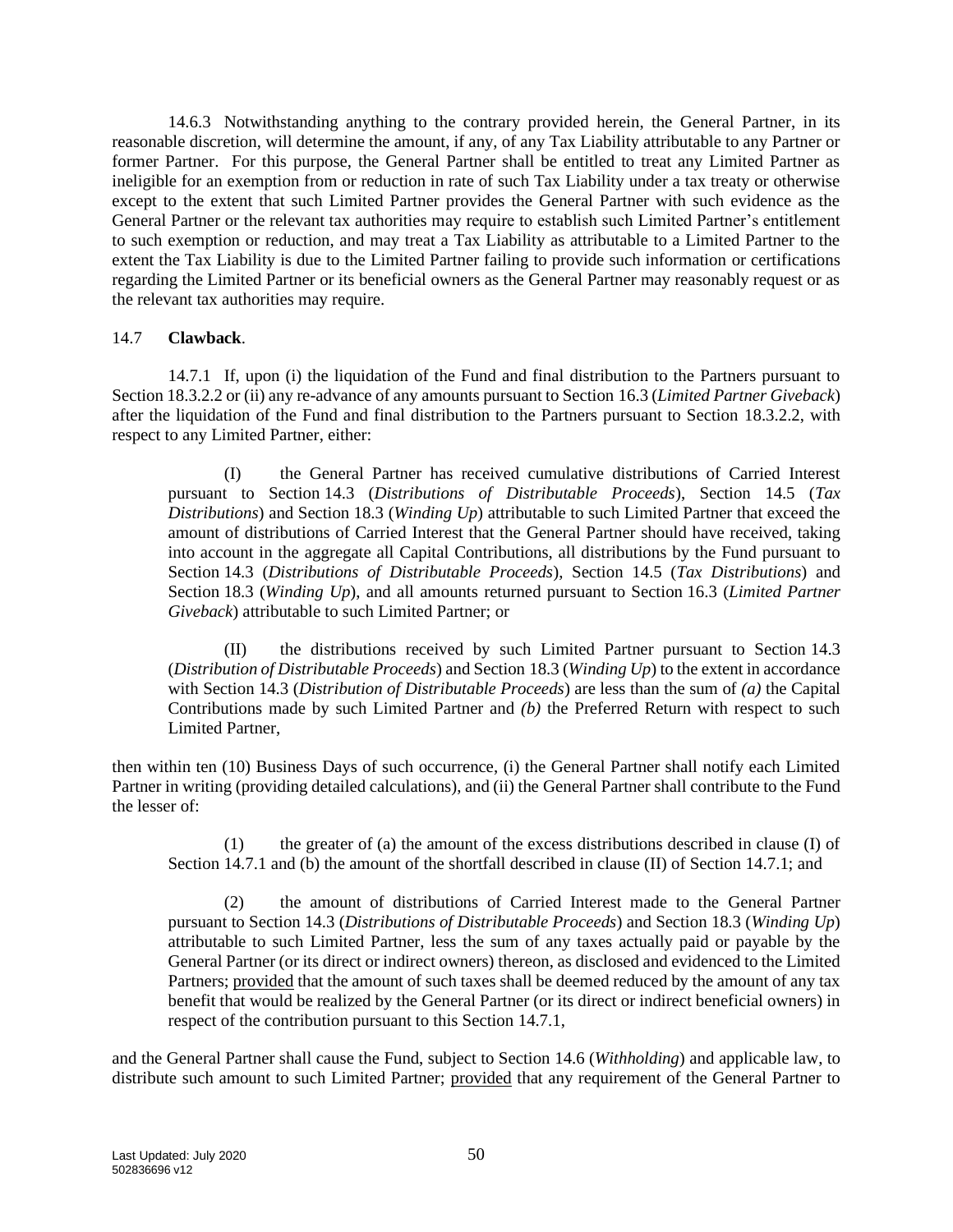make any contribution to the Fund pursuant to this Section [14.7.1](#page-52-1) shall be satisfied first by the amount, if any, held in the Escrow Account at such time.

<span id="page-53-1"></span>14.7.2 If, upon any of (i) the first anniversary following the end of the Commitment Period and [every year] thereafter, (ii) a Removal Date, or (iii) any re-advance of any amounts pursuant to Section [16.3](#page-62-0) (*Limited Partner Giveback*) (each such date, an "**Interim Clawback Date**"), the General Partner has received distributions of Carried Interest pursuant to Section [14.3](#page-50-2) (*Distributions of Distributable Proceeds*) and Section [18.3](#page-66-0) (*Winding Up*) with respect to any Limited Partner, the General Partner shall calculate whether it would be obligated to make a contribution to the Fund pursuant to Sectio[n 14.7.1](#page-52-1) with respect to such Limited Partner if the Fund had made a hypothetical final distribution of its assets on the Interim Clawback Date in accordance with Section [18.3](#page-66-0) (*Winding Up*) (with respect to each Limited Partner, an "Interim Clawback Obligation", and the amount, if any, of such Interim Clawback Obligation, an "Interim Clawback Amount"). The value of the Fund's assets deemed to be distributed in such hypothetical final distribution shall be the Value on such Interim Clawback Date determined by the General Partner (subject to Section [13.2.5.5\)](#page-47-0). If the General Partner would have an Interim Clawback Obligation with respect to any Limited Partner as of an Interim Clawback Date, the General Partner shall within ten (10) Business Days of such Interim Clawback Date, (i) notify such Limited Partner in writing (providing detailed calculations) and (ii) contribute to the Fund an amount equal to such Limited Partner's Interim Clawback Amount; provided that the General Partner shall not be obligated, with respect to any Interim Clawback Date, to make a contribution with respect to any Limited Partner pursuant to this Section [14.7.2](#page-53-1) in excess of the amount of cumulative distributions of Carried Interest made to the General Partner pursuant to Section [14.3](#page-50-2) (*Distributions of Distributable Proceeds*) and Section [18.3](#page-66-0) (*Winding Up*) attributable to such Limited Partner on or prior to such Interim Clawback Date and not otherwise returned to the Fund by the General Partner, less the sum of any taxes actually paid or payable by the General Partner (or its direct or indirect owners) thereon, as disclosed and evidenced to such Limited Partner; provided that the amount of such taxes shall be deemed reduced by the amount of any tax benefit that would be realized by the General Partner (or its direct or indirect beneficial owners) in respect of the contribution pursuant to this Section [14.7.2;](#page-53-1) provided, further that any requirement of the General Partner to make any contribution to the Fund pursuant to this Section [14.7.2](#page-53-1) shall be satisfied first by the amount, if any, held in the Escrow Account at such time. The General Partner shall cause the Fund, subject to Section [14.6](#page-51-1) (*Withholding*) and applicable law, to distribute any amount contributed by the General Partner to the Fund with respect to any Limited Partner pursuant to this Section [14.7.2](#page-53-1) to such Limited Partner, and such distributions shall be treated as advances of distributions to such Limited Partner and shall be taken into account in determining the amount of future distributions to such Limited Partner pursuant to Sectio[n 14.3.](#page-50-2)

<span id="page-53-0"></span>14.7.3 [Notwithstanding the priorities set forth in Section [14.3](#page-50-2) (*Distributions of Distributable Proceeds*) and, except as provided in Section [14.5](#page-51-0) (*Tax Distributions*), the General Partner shall deposit **[**30**]**% of all amounts that would otherwise be distributed to the General Partner with respect to each Partner pursuant to Sections [14.3.3](#page-50-4) and [14.3.4](#page-50-5) above into a separate account of the Fund held with the Fund's thirdparty commercial bank for the account of the applicable Partner (the "**Escrow Account**"), until such time as such applicable Partner has received aggregate distributions in an amount equal to its Commitment and any Preferred Return calculated on the aggregate Capital Contributions made by such Partner, whereupon the amounts held in the Escrow Account shall be released to the General Partner. The General Partner shall be entitled to any Temporary Investment Income arising from the amounts that are held in the Escrow Account. The balance of amounts retained in the Escrow Account shall, in any event, immediately prior to completion of the final liquidation of the Fund be released to the General Partner after the deduction of the amount (if any) the General Partner would otherwise be liable to return to the Fund pursuant to Section [14.7.1,](#page-52-1) which amount shall be distributed to the relevant Partner in accordance with the provisions thereof.]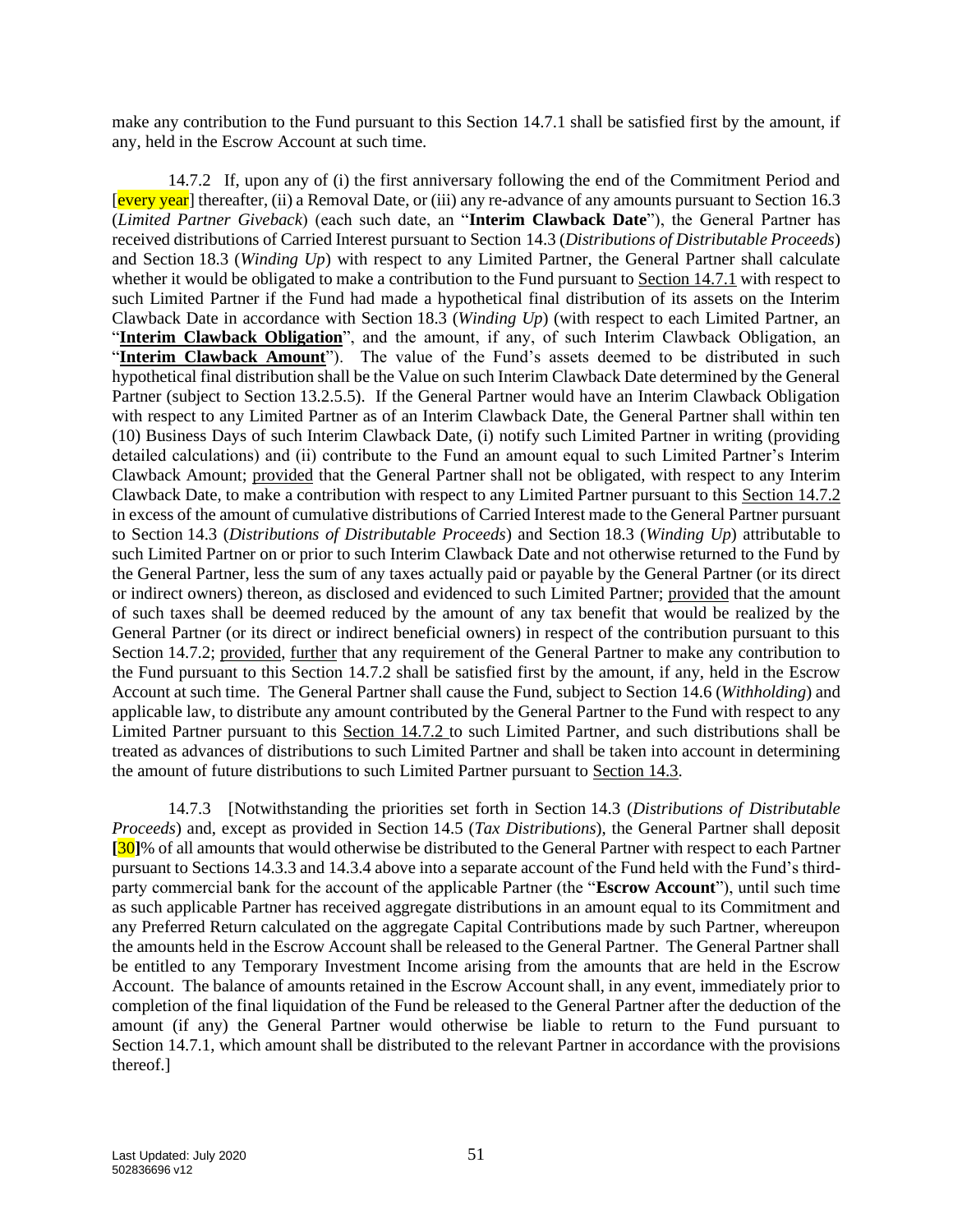<span id="page-54-0"></span>14.7.4 The General Partner shall ensure that each partner of the General Partner (which, for purposes of this Section [14.7.4,](#page-54-0) shall include each indirect owner of any such partner) who is entitled to receive any portion of Carried Interest shall have entered into an undertaking in favor of the Fund and for the benefit of the Limited Partners pursuant to which, in the event the General Partner is obligated to make a contribution to the Fund pursuant to Sectio[n 14.7.1](#page-52-1) or Section [14.7.2,](#page-53-1) such partner of the General Partner shall be obligated<sup>[</sup>, on a joint and several basis,] to pay directly to the Fund its pro rata share of such contribution amount (based on amounts received as Carried Interest) to the extent the General Partner has insufficient funds or has otherwise failed to meet its obligations under Section [14.7.1](#page-52-1) or Section [14.7.2.](#page-53-1) The Fund and the Limited Partners shall be direct and third-party beneficiaries, respectively, of and entitled to enforce such undertaking. Any contributions made to the Fund pursuant to this Section [14.7.4](#page-54-0) shall be distributed to the Limited Partners pursuant to Section [14.7.1](#page-52-1) or Section [14.7.2,](#page-53-1) as applicable.<sup>19</sup>

14.7.5 The obligations of the General Partner and the Fund pursuant to this Section [14.7](#page-52-0) (*Clawback*) shall survive (i) the removal and replacement of the General Partner and the Fund Manager pursuant to Article [10](#page-41-3) (*Removal of the General Partner; Termination of the Fund*), and (ii) the dissolution and liquidation of the Fund, and shall at all times apply to any former General Partner with respect to the distributions to which it is entitled. For the avoidance of doubt, for the purposes of this Section [14.7](#page-52-0) (*Clawback*) reference to the "General Partner" shall be interpreted to include any former General Partner.

#### 14.8 **Capital Accounts**.

14.8.1 There shall be established on the books and records of the Fund a capital account (a "**Capital Account**") for each Partner.

14.8.1.1 There shall be added to the Capital Account of each Partner (i) such Partner's Capital Contributions (including Liabilities of the Fund assumed by such Partner as provided in Regulations Section 1.704-1(b)(2)(iv)(c)) to the Fund and (ii) such Partner's distributive share of Net Income and any item in the nature of income or gain that is specially allocated to the Partner pursuant to Sectio[n 14.11](#page-55-0) (*Special Allocations*).

14.8.1.2 There shall be subtracted from the Capital Account of each Partner (i) the amount of any money (including Liabilities of such Partner assumed by the Fund as provided in Regulations Section 1.704-1(b)(2)(iv)(c)), and the Gross Asset Value of any other property, distributed to such Partner and (ii) such Partner's distributive share of Net Loss and any item in the nature of loss or expense that is specially allocated to such Partner pursuant to Sectio[n 14.10](#page-55-1) (*Loss Limitation*) or Section 14.11 (*Special Allocations*).

14.8.1.3 The foregoing provisions and the other provisions of this Agreement relating to the maintenance of Capital Accounts are intended to comply with Section 704(b) of the Code and Regulations Section 1.704-1(b), and shall be interpreted and applied in a manner consistent with such Regulations. If the General Partner determines that it is prudent to modify the manner in which the Capital Accounts, or any debits or credits thereto, are computed in order to comply with such Regulations, the General Partner may make such modifications.

14.8.2 Notwithstanding anything to the contrary provided herein, no Partner shall have any obligation to make up or otherwise make a Capital Contribution with respect to a deficit balance in its

<sup>&</sup>lt;sup>19</sup> Alternatively, the General Partner may provide such undertaking in its organizational documents or the language may be revised to require each Carried Interest recipient to return distributions and, with respect to this obligation, become a signatory of the Agreement. In either case, the General Partner should provide copies of the undertaking (typically in the form of a personal guaranty) or of an extract from the General Partner's organizational documents, and evidence of the signatures of all such Carried Interest recipients.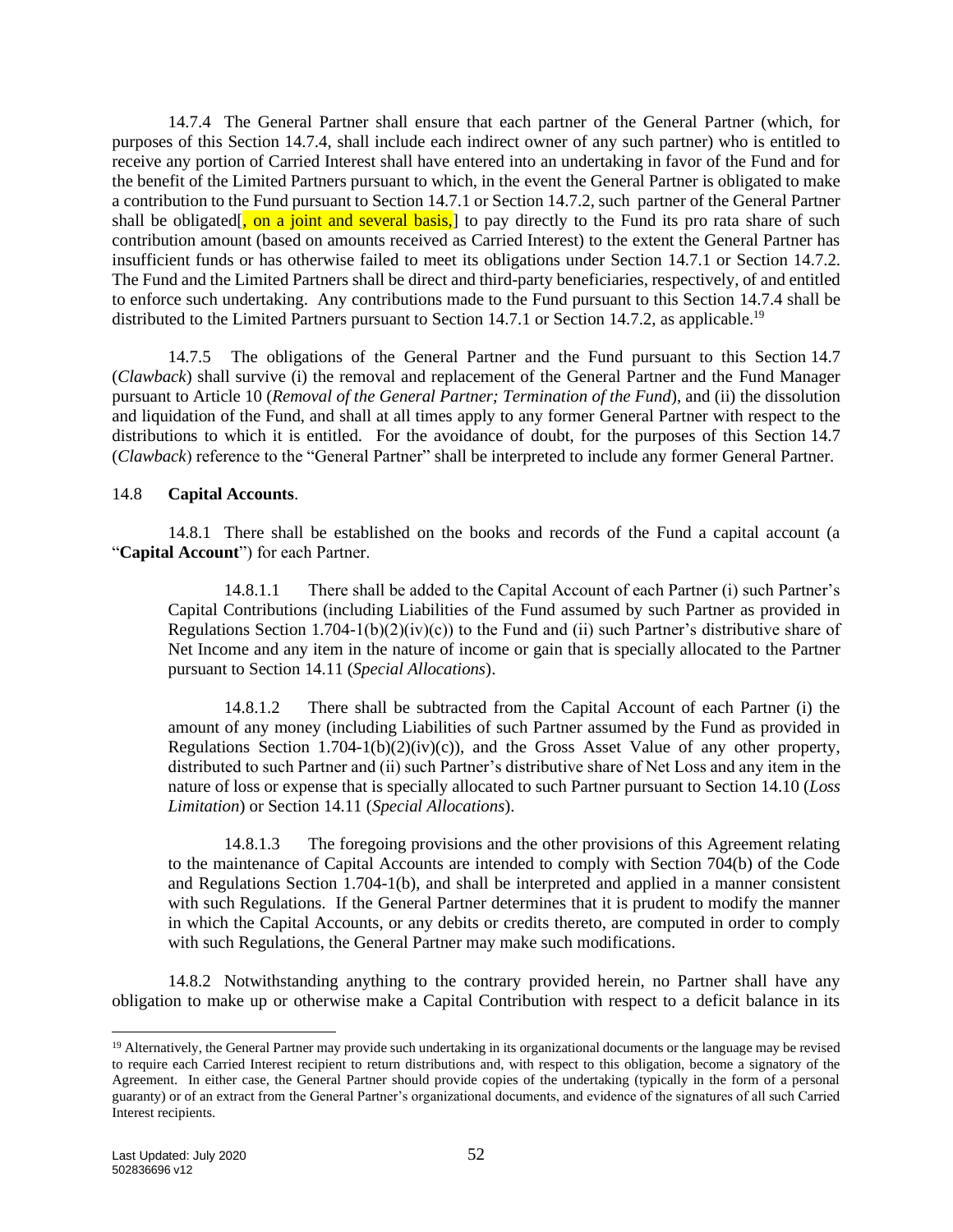Capital Account. A negative balance in a Partner's Capital Account shall not create any Liability on the part of that Partner to any third party.

<span id="page-55-2"></span>14.9 **General Application**. Except as expressly provided herein, the items of income, gain, loss or deduction of the Fund comprising Net Income or Net Loss for a Fiscal Year shall be allocated by the General Partner among the Partners in a manner such that the Capital Account of each Partner, immediately after making such allocation, is, as nearly as possible, equal (proportionately) to:

14.9.1 the distributions that would be made to such Partner pursuant to Section [18.3.2.2](#page-67-1) hereof if (x) the Fund were dissolved, its affairs wound up and its assets sold for cash equal to their Gross Asset Values, (y) all Fund Liabilities were satisfied (limited in the case of each Nonrecourse Liability to the Gross Asset Value of the assets securing such Liability) and (z) the net assets of the Fund were distributed in accordance with Section [18.3.2.2](#page-67-1) to the Partners immediately after making such allocations, minus

14.9.2 such Partner's share of Partnership Minimum Gain and Partner Nonrecourse Debt Minimum Gain, computed immediately prior to the hypothetical sale of the assets.

<span id="page-55-1"></span>14.10 **Loss Limitation**. Notwithstanding anything to the contrary provided in Section [14.9](#page-55-2) (*General Application*), the amount of items of Fund expense and loss allocated pursuant to Section [14.9](#page-55-2) (*General Application*) to any Partner shall not exceed the maximum amount of such items that can be so allocated without causing such Partner to have an Adjusted Capital Account Deficit at the end of any Fiscal Year, unless each Partner would have an Adjusted Capital Account Deficit. All such items in excess of the limitation set forth in this Section [14.10](#page-55-1) shall be allocated first, to the other Partners until they would not be entitled to any further allocation, and thereafter to the Partners as determined by the General Partner in its sole and absolute discretion.

<span id="page-55-0"></span>14.11 **Special Allocations**. Notwithstanding anything to the contrary provided in this Article [14](#page-49-0) (*Distributions; Allocations*), special allocations shall be made in respect of any minimum gain chargeback as required by Section 1.704-2 of the Regulations, and any qualified income offset as required by Section 1.704-1(b)(2)(ii)(d)(3) of the Regulations. If any Partner has a deficit Capital Account at the end of any Fiscal Year which is in excess of the sum of (i) the amount, if any, that such Partner is obligated to restore pursuant to this Agreement, and (ii) the amount such Partner is deemed obligated to restore pursuant to the penultimate sentences of Sections 1.704-2(g)(1) and 1.704-2(i)(5) of the Regulations, each such Partner shall be specially allocated items of Fund income and gain in the amount of such excess as quickly as possible; provided, that such an allocation shall be made only if and to the extent that a Partner would have a deficit Capital Account in excess of such sum after all other allocations provided for in this Article [14](#page-49-0) (*Distributions; Allocations*) have been tentatively made as if this sentence were not in this Agreement. Nonrecourse Deductions shall be allocated to the Partners as determined by the General Partner. Partner Nonrecourse Deductions shall be allocated to the Partner who bears the economic risk of loss with respect to the Liability to which such Partner Nonrecourse Deductions are attributable in accordance with Section 1.704-2(j) of the Regulations. Each Partner's share of any Nonrecourse Liabilities, for purposes of Section 1.752-3(a)(3) of the Regulations, shall be determined by the General Partner.

## <span id="page-55-3"></span>14.12 **Tax Allocations**.

14.12.1 Each item of income, gain, loss, deduction or credit for federal income tax purposes that corresponds to an item of income, gain, loss or expense that is either taken into account in computing Net Income or Net Loss or is specially allocated pursuant to Section [14.9](#page-55-2) (*General Application*), Section [14.10](#page-55-1) (*Loss Limitation*) or Section [14.11](#page-55-0) (*Special Allocations*) (a "**Book Item**") shall be allocated among the Partners in the same proportion as the corresponding Book Item; provided, that in the case of any Fund asset the Gross Asset Value of which differs from its adjusted tax basis for federal income tax purposes,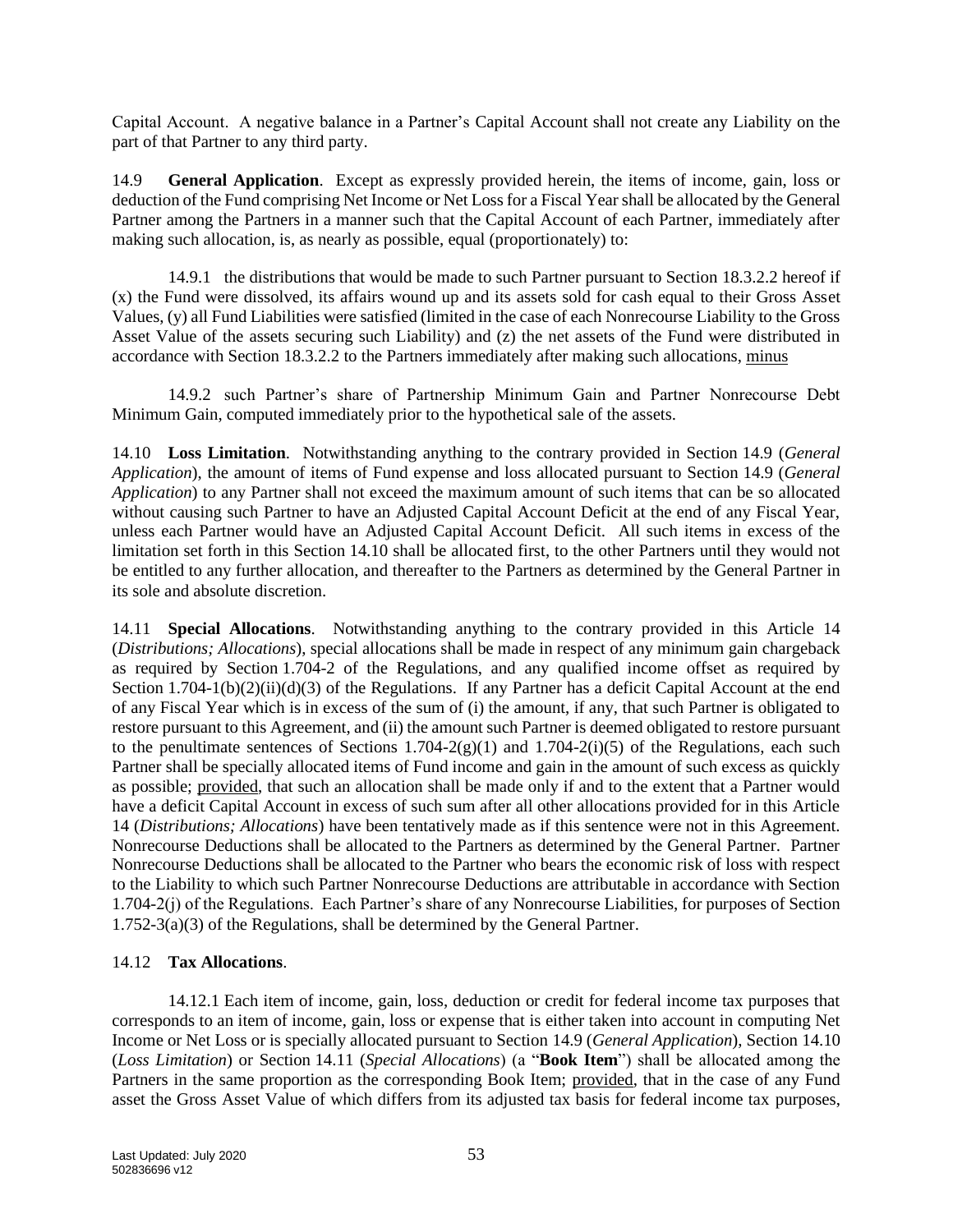income, gain, loss and deduction with respect to such asset shall be allocated solely for federal income tax purposes in accordance with the principles of Sections 704(b) and (c) of the Code (using any permissible method determined by the General Partner) so as to take account of the difference between the Gross Asset Value and the adjusted tax basis of such asset.

14.12.2 All tax credits shall be allocated among the Partners as determined by the General Partner, in its sole and absolute discretion, consistent with applicable law.

14.12.3 The tax allocations made pursuant to this Section [14.12](#page-55-3) (*Tax Allocations*) shall be solely for tax purposes and shall not affect any Partner's Capital Account or share of non-tax allocations or distributions under this Agreement.

14.12.4 The Limited Partners are aware of the income tax consequences of the allocations made by this Agreement and shall report their shares of Net Income and Net Loss and other items of Fund gross income, gain, loss and deduction for income tax purposes consistently with this Agreement as determined by the General Partner and as reported to them (or to be reported to them) on Internal Revenue Service Form 1065, Schedule K-1 (or such successor form).

14.13 **No Interest**. No Partner shall be entitled to receive interest on that Limited Partner's Capital Contributions or the balance of that Partner's Capital Account.

<span id="page-56-0"></span>14.14 **Right of Set Off**. Where any Limited Partner owes any amount or has incurred any liability to the Fund under this Agreement, the General Partner shall be entitled to set off the amount of that liability against any sum or sums that would otherwise be due to that Limited Partner under this Agreement. Any exercise by the General Partner of the right of set off under this Section [14.14](#page-56-0) (*Right of Set Off*) shall be without prejudice to any other rights or remedies available to the Fund under this Agreement or otherwise.

## <span id="page-56-2"></span>**15. BOOKS AND RECORDS; REPORTS TO LIMITED PARTNERS**

15.1 **Maintenance of Books and Records**. The General Partner shall keep or require the Fund to keep or cause to be kept at the address of the Fund, the Register and full and accurate accounts of the transactions of the Fund in proper books, accounts and records of account and other records in accordance with **[**the Act<sup>†</sup>, until the final liquidation of the Fund and for a period of at least seven years thereafter (and shall notify the Limited Partners before it ceases to keep such records and, if requested to do so by any Limited Partner, provide copies of such books, accounts and records to such Limited Partner). Such books, accounts and records shall be maintained in accordance with GAAP*.*

## 15.2 **Audits and Reports**.

<span id="page-56-1"></span>15.2.1 The books, accounts and records of the Fund as of the end of each Fiscal Year shall be audited by the Auditor. Until the final liquidation of the Fund, the General Partner shall cause the Fund to prepare and provide to each Limited Partner the following:

15.2.1.1 within ninety (90) days after the end of each Fiscal Year (commencing after December 31 of the Fiscal Year of the Initial Closing Date), a financial report audited by the Auditor as of the end of such Fiscal Year, prepared in compliance with GAAP, which shall include, among other things, (i) the audited financial statements of the Fund, (ii) confirmation that the amounts of Management Fee and Carried Interest that have been distributed, the amount of Carried Interest retained in the Escrow Account pursuant to Section [14.7.3](#page-53-0) and the amounts of any Fee Income applied to reduce the Management Fee in accordance with Section [8.4](#page-36-1) (*Management Fee*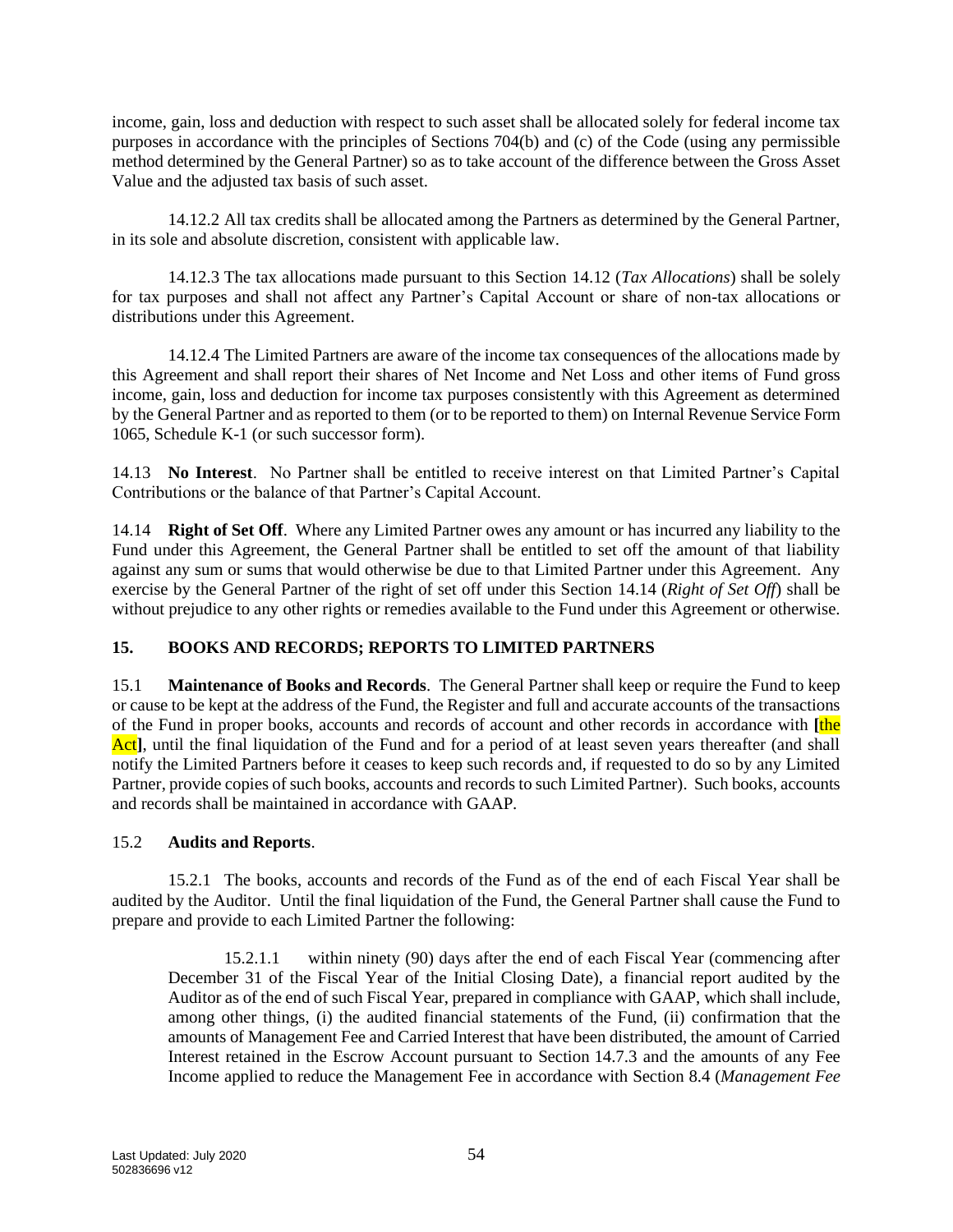*Offset*) are correct, and (iii) each Limited Partner's closing Capital Account balance as of the end of such Fiscal Year; and

15.2.1.2 within forty-five (45) days after the end of each calendar quarter (commencing with the first full calendar quarter after the date of the first Drawdown), an unaudited report as of the end of such quarter made up in compliance with GAAP.

15.2.2 Each financial report provided to the Limited Partners pursuant to Section [15.2.1](#page-56-1) shall be consistent with the requirements of the ILPA Reporting Template and consist of at least:

15.2.2.1 the assets and liabilities of the Fund as of the end of such Fiscal Year or calendar quarter, as appropriate;

15.2.2.2 the unaudited financial statements of the Fund for the relevant quarter;

15.2.2.3 the Value of each Portfolio Investment;

15.2.2.4 the net profit or net loss of the Fund for such Fiscal Year or calendar quarter, as appropriate;

15.2.2.5 a detailed description of all Fund Expenses paid by or on behalf of the Fund (i) during the relevant Fiscal Year, and (ii) since the Initial Closing Date;

15.2.2.6 the amount of any Reserves;

15.2.2.7 each Limited Partner's closing Capital Account balance as of the end of the relevant quarter; and

15.2.2.8 the amount of debt for which the Fund generally, and any Portfolio Investment particularly, is directly or indirectly encumbered, as well as whether or not any such debt is recourse to the Fund or to a Portfolio Company or is cross collateralized among other investments or vehicles managed by any Interested Person.

15.2.3 The General Partner shall provide to each Limited Partner, together with the financial reports described in Section [15.2.1:](#page-56-1)

15.2.3.1 descriptive investment information with respect to each Portfolio Company;

15.2.3.2 the results of operations of each Portfolio Company;

15.2.3.3 any reporting on environmental, social and governance risks and opportunities in the Fund as deemed appropriate by the General Partner or as requested by such Limited Partner;

15.2.3.4 a report on the status and performance of the Fund and each of the Portfolio Investments containing a confirmation of (i) the aggregate amount of the unreturned Capital Contribution, and (ii) the Remaining Commitment, of such Limited Partner; and

15.2.3.5 a report of the total debt and credit in use by the Fund, including with respect to any Credit Facility:

(a) the balance and percentage of total outstanding uncalled capital;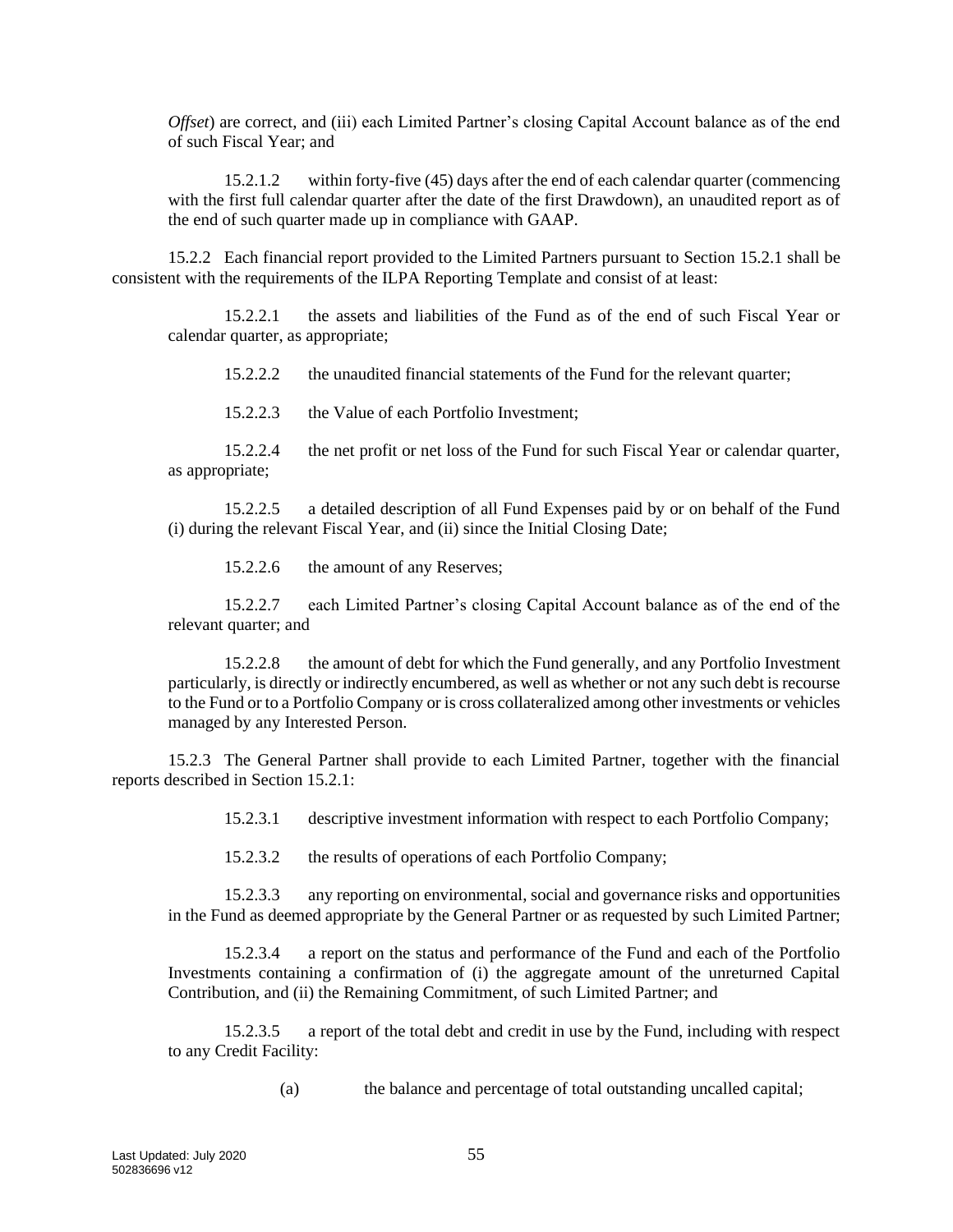- (b) the number of days outstanding of each Drawdown;
- (c) the current use of the proceeds from such Credit Facility;
- (d) the net internal rate of return with and without the use of the Credit Facility;

(e) terms of the Credit Facility (including but not limited to any upfront fees as well as drawn and undrawn fees);

(f) costs to the Fund (including but not limited to interest and fees); and

(g) any such further information as the General Partner shall deem appropriate.

15.2.4 Within 120 days of the end of each fiscal year, the chief financial officer or comparable officer of the General Partner or the Fund Manager shall provide to each Limited Partner a letter executed by such officer certifying that to such person's knowledge (a) the annual audited financial statements provided to the Limited Partner fairly present in all material respects the financial condition of the Fund as of such date, (b) the General Partner has no knowledge of the existence of any material breach of this Agreement or any other agreement to which the Fund is a party or of any breach of fiduciary duties, and (c) all distributions by the Fund to the Limited Partners have been made in accordance with this Agreement.

15.2.5 The General Partner shall use reasonable efforts to provide to each Limited Partner such other information as is reasonably requested by such Limited Partner for any purpose reasonably related to such Limited Partner's interest as a Limited Partner, including access to the Fund's administrators and the Auditor and any information they possess with respect to the Fund. In addition, the General Partner shall, at the request of a Limited Partner, use its best efforts to provide such Limited Partner with any other information related to the General Partner or the Fund or its Portfolio Investments that such Limited Partner is required to provide by that Limited Partner's governing authorities.

#### <span id="page-58-0"></span>15.3 **Tax Information**.

15.3.1 The General Partner shall, within ninety (90) days after the end of each Fiscal Year (commencing after December 31 of the Fiscal Year of the Initial Closing Date), prepare and send, or cause to be prepared and sent, to each Limited Partner copies of such information, including copies of Internal Revenue Service Form 1065, Schedule K-1 (or such successor form) or any successor schedule or form, and such other information that such Limited Partner may reasonably request, for the United States federal, state, local and non-United States tax reporting purposes of such Limited Partner arising from the Fund's activities.

15.3.2 Each Limited Partner shall provide to the General Partner such information that is in such Limited Partner's possession or is reasonably available to it as the General Partner may reasonably request to comply with any applicable tax and anti-money laundering laws and regulations.

15.3.3 For each taxable year that the Partnership Tax Audit Rules are applicable to the Fund, the following provisions shall apply:

15.3.3.1 [The General Partner is hereby designated as the "partnership representative" within the meaning of Section 6223(a) of the Code (the "**Partnership Representative**"), and shall appoint an individual chosen by the General Partner in its sole and absolute discretion to serve as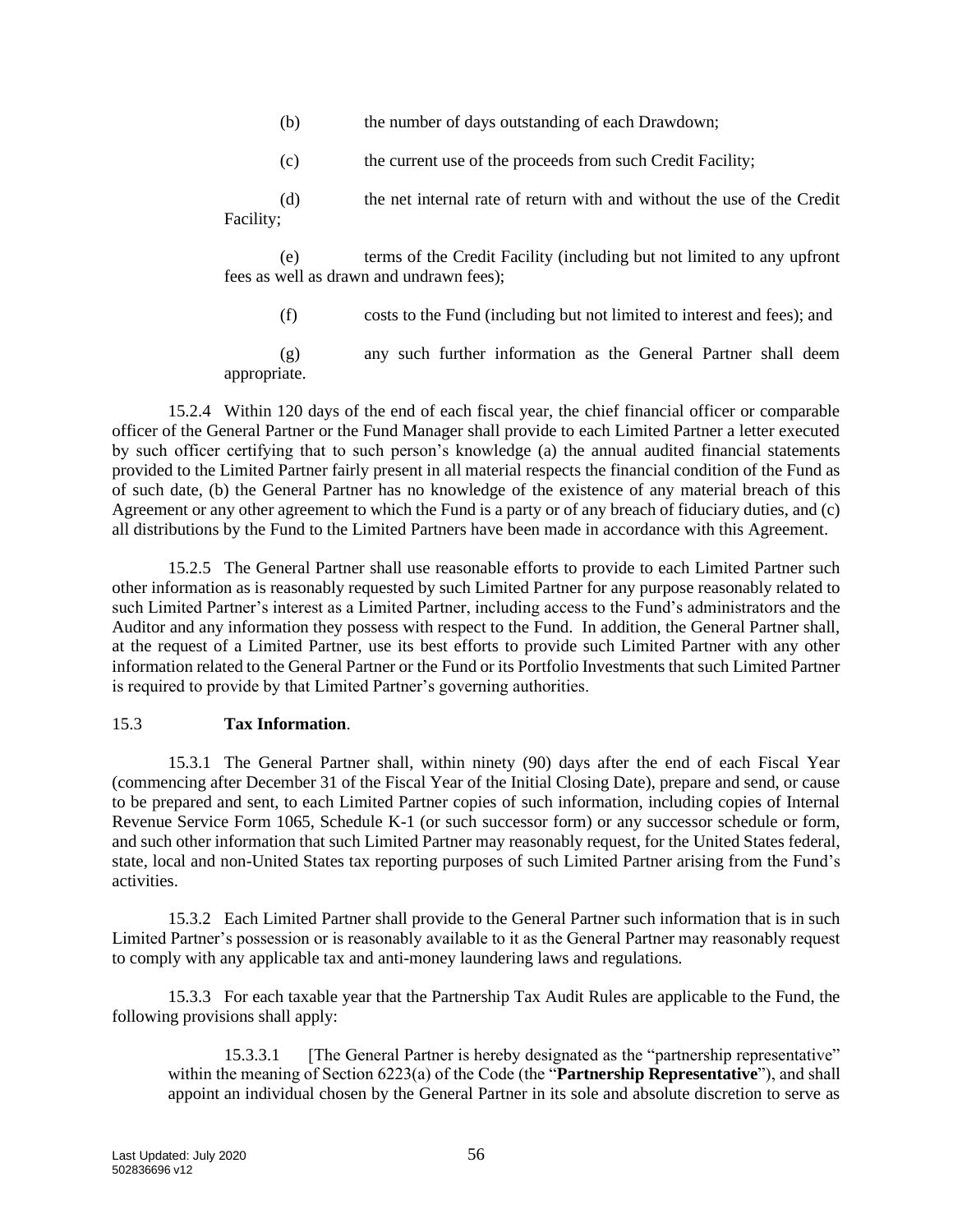the "designated individual" under the Partnership Tax Audit Rules (the "**Designated Individual**"). The Fund and each Limited Partner agree that they shall be bound by the actions taken by the Partnership Representative and the Designated Individual, as described in Section 6223(b) of the Code. The Limited Partners consent to the election set forth in Section 6226(a) of the Code and agree to take any action and furnish the Partnership Representative and the Designated Individual with any information reasonably necessary to give effect to such election if the Partnership Representative or the Designated Individual decides to make such election. In the event that an election set forth in Section 6226(a) of the Code is not made, then the Partnership Representative and the Designated Individual shall exercise reasonable best efforts to (i) cause any liability at the Fund level for taxes (and any interest, penalties or additions to tax) to be reduced pursuant to Section  $6225(c)(3)$  of the Code (and any comparable provision of applicable state or local tax law) based on the status of the Limited Partners and (ii) allocate to the applicable Limited Partners the economic benefit of any such reduction. Any imputed underpayment imposed on the Fund pursuant to Section 6232 of the Code (and any related interest, penalties or other additions to tax) that the Partnership Representative or the Designated Individual reasonably determines is attributable to one or more Limited Partners shall promptly be paid by such Limited Partners to the Fund (pro rata in proportion to their respective shares of such underpayment) within  $[\text{filter} \ (15)]$  days following the Partnership Representative's or the Designated Individual's request for payment (and any failure to pay such amount shall result in a subsequent reduction in distributions otherwise payable to such Limited Partner plus interest on such amount calculated at the Prime Rate); and  $1^{20}$ 

15.3.3.2 Each Limited Partner shall provide to the Fund such information, forms or representations which the Partnership Representative and the Designated Individual may reasonably request with respect to the Fund's compliance with applicable tax laws, including, any information, forms or representations requested by the Partnership Representative and the Designated Individual to assist in obtaining any exemption, reduction or refund of any withholding or other taxes imposed by any taxing authority or other governmental agency upon the Fund or amounts paid to the Fund.

15.3.4 Each Limited Partner shall provide to the General Partner such information, forms or representations that the General Partner may reasonably request with respect to the Fund's compliance with applicable tax laws. Without limiting the foregoing, each Limited Partner agrees to provide to the General Partner such information regarding the Limited Partner and its beneficial owners, and any forms with respect thereto, as the General Partner may request from time to time in order for the Fund to comply with its obligations under Sections 1471 through 1474 of the Code, all rules, regulations and other guidance issued thereunder, and all administrative and judicial interpretations thereof, any agreements entered into pursuant to Section  $1471(b)(1)$  of the Code, and all applicable intergovernmental agreements entered into between the United States and another country (or local country legislation enacted pursuant to such intergovernmental agreement) (collectively, "**FATCA**"). Notwithstanding anything to the contrary provided herein, each Limited Partner hereby waives the application of any non-U.S. law to the extent that such law would prevent the Fund or the General Partner from reporting to the U.S. Internal Revenue

<sup>&</sup>lt;sup>20</sup> ILPA believes the proposed language bracketed here reflects current market practice for addressing tax audit provisions of the Bipartisan Budget Act of 2015. Current practice is still evolving, however, with respect to this law, and so, for this reason, ILPA believes it is appropriate to bracket the provision in order to accommodate additional investor protections that may become part of market practice as the law is better understood, or to reflect future action by Congress or the Internal Revenue Service to address anomalies under the law. Of particular concern to ILPA and many institutional investors is the Act's imposition of potential liability on fund investors for the unpaid portion of any taxes allocable to a fund investor who has gone bankrupt or is otherwise unwilling or unable to pay. This risk applies equally to taxable and tax-exempt investors, but tax-exempt investors may face unique challenges with language that requires them, essentially, to pay or bear taxes they never owed. Until Congress or the Service acts on this, ILPA encourages inclusion of LPA language confirming that no limited partner will bear tax-audit-related liability in excess of the amount that the limited partner would have properly been allocated in the relevant tax year, if any.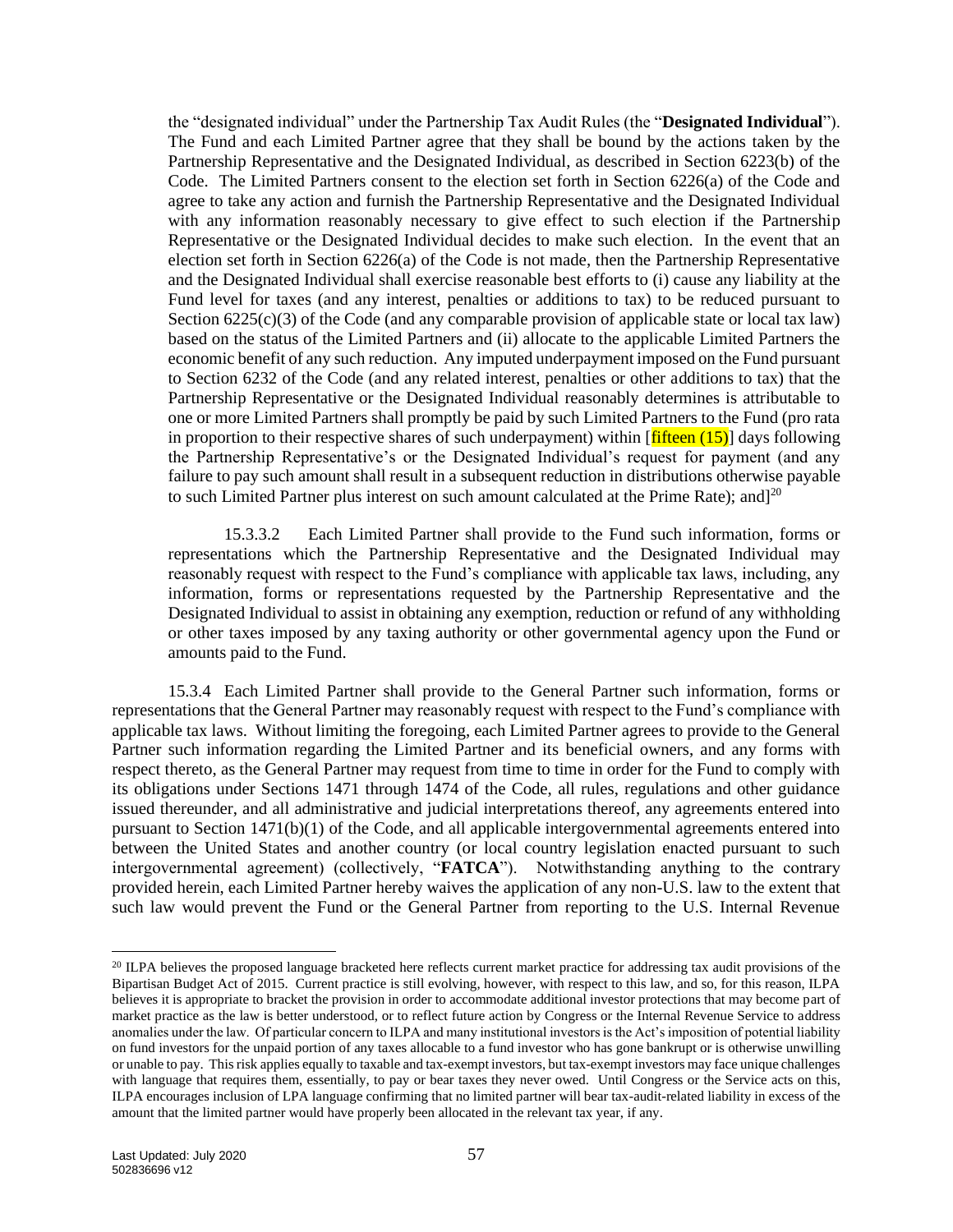Service, the U.S. Treasury or any other governmental authority any information required to be reported under FATCA with respect to such Limited Partner and its beneficial owners.

15.3.5 Notwithstanding anything to the contrary provided herein, each Limited Partner further agrees that, if such Limited Partner fails to comply with any of the requirements of this Section [15.3](#page-58-0) (*Tax Information*) in a timely manner or if the General Partner determines that such Limited Partner's participation in the Fund would otherwise have a material adverse effect on the Fund or the Limited Partners as a result of FATCA, then (i) the General Partner, in its sole discretion, may (A) cause such Limited Partner to Transfer its Interest to a third party (including an existing Limited Partner) or otherwise withdraw from the Fund in exchange for consideration which the General Partner, in its sole discretion, after taking into account all relevant facts and circumstances surrounding such transfer or withdrawal (including the desire to effect such transfer or withdrawal as expeditiously as possible in order to minimize any adverse effect on the Fund and the other Limited Partners as a result of FATCA), deems to be appropriate or (B) take any other action the General Partner deems in good faith to be reasonable to minimize any adverse effect on the Fund and the other Limited Partners as a result of FATCA; and (ii) unless otherwise agreed by the General Partner in writing, such Limited Partner shall, to the maximum extent permitted by applicable law, indemnify the Fund for all losses, costs, expenses, damages, claims, and demands (including, but not limited to, any withholding tax, penalties, or interest suffered by the Fund) arising as a result of such Limited Partner's failure to comply with the above requirements in a timely manner.

15.3.6 Any cost or expense incurred by the Partnership Representative or the Designated Individual in connection with such Person's duties in such capacity shall be paid by the Fund, and the Fund shall reimburse the Partnership Representative and the Designated Individual for their respective reasonable out-of-pocket costs and expenses incurred in such capacities, including travel expenses and the costs and expenses incurred to engage accountants, legal counsel, or experts to assist the Partnership Representative or the Designated Individual in discharging their duties hereunder.

15.3.7 Except as otherwise expressly provided herein, the Partnership Representative and the Designated Individual shall have full and absolute discretion over all tax matters with respect to the Fund, including, but not limited to, the filing of tax returns, tax proceedings, and tax elections.

15.3.8 Notwithstanding anything to the contrary provided herein, the provisions of Section [14.6](#page-51-1) (*Withholding*) and this Section [15.3](#page-58-0) (*Tax Information*) will survive the liquidation or dissolution of the Fund, and each Limited Partner agrees to continue to be bound to the terms of Section [14.6](#page-51-1) (*Withholding*) and this Section [15.3](#page-58-0) (*Tax Information*) following such Limited Partner's withdrawal from the Fund.

#### <span id="page-60-0"></span>15.4 **Code Section 83 Safe Harbor Election**.

15.4.1 By executing this Agreement, each Partner authorizes and directs the Fund to elect to have the "Safe Harbor" described in the proposed Revenue Procedure set forth in Internal Revenue Service Notice 2005-43 (the "**IRS Notice**") apply to any interest in the Fund transferred to a service provider by the Fund on or after the effective date of such Revenue Procedure in connection with services provided to the Fund. For purposes of making such Safe Harbor election, the General Partner is hereby designated as the "partner who has responsibility for U.S. federal income tax reporting" by the Fund and, accordingly, execution of such Safe Harbor election by the General Partner constitutes execution of a "Safe Harbor Election" in accordance with Section 3.03(1) of the IRS Notice. The Fund and each Partner hereby agree to comply with all requirements of the Safe Harbor described in the IRS Notice, including the requirement that each Partner shall prepare and file any U.S. federal income tax returns such Partner is required to file reporting the income tax effects of each "Safe Harbor Partnership Interest" issued by the Fund in a manner consistent with the requirements of the IRS Notice. A Partner's obligations to comply with the requirements of this Section [15.4](#page-60-0) (*Code Section 83 Safe Harbor Election*) shall survive such Partner's ceasing to be a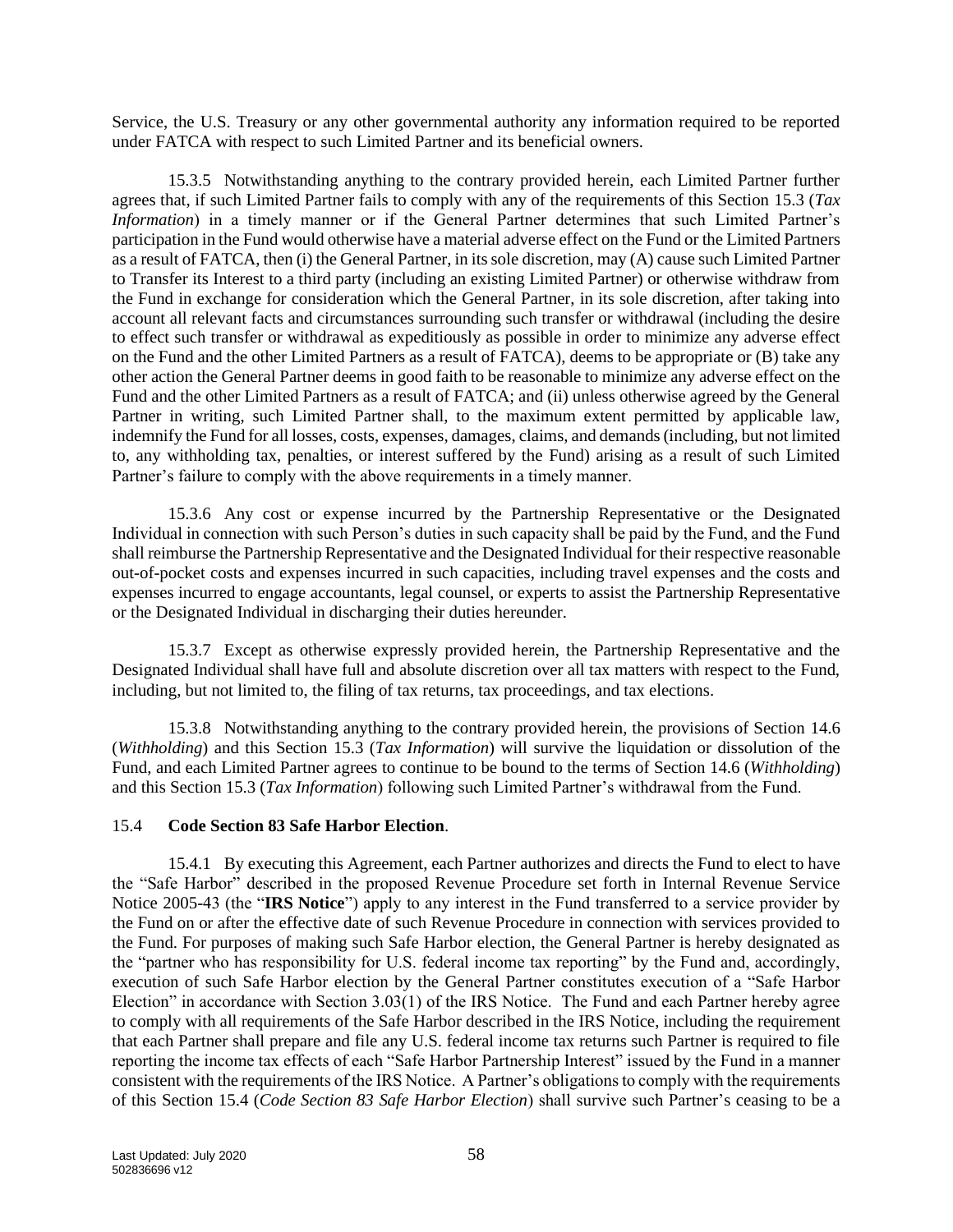Partner of the Fund and the termination, dissolution, liquidation and winding up of the Fund, and, for purposes of this Section [15.4](#page-60-0) (*Code Section 83 Safe Harbor Election*), the Fund shall be treated as continuing in existence.

15.4.2 Each Partner authorizes the General Partner to amend this Section [15.4](#page-60-0) (*Code Section 83 Safe Harbor Election*) to the extent necessary to achieve similar tax treatment with respect to any interest in the Fund transferred to a service provider by the Fund in connection with services provided to the Fund as set forth in Section 4 of the IRS Notice (e.g., to reflect changes from the rules set forth in the IRS Notice in subsequent U.S. Department of Treasury or Internal Revenue Service guidance).

## 15.5 **Listed Transactions; Prohibited Tax Shelter Transactions**.

15.5.1 The General Partner shall use commercially reasonable efforts to cause the Fund not to invest, directly or indirectly, in any investment that, to the knowledge of the General Partner, constitutes a "listed transaction" as defined in Regulations Section 1.6011-4(b)(2) or "reportable transaction" as defined in Regulations Section 1.6011-4(b)(1). If the General Partner reasonably determines that the Fund has engaged in one of the foregoing transactions, the General Partner shall provide the affected Limited Partners with notice thereof and, at the request of an affected Limited Partner and at such Limited Partner's expense, render reasonable assistance to such Limited Partner in preparing and filing IRS Form 8886 (Reportable Transaction Disclosure Statement) and such other forms as may be required by such Limited Partner on account of such transaction.

15.5.2 The General Partner shall cause the Fund not to engage, directly or indirectly, in a transaction that, as of the date the Fund enters into a binding contract to engage in such transaction, would cause a Limited Partner subject to the excise tax in Section 4965 of the Code to be treated as a party to a "prohibited tax shelter transaction" for purposes of Section 4965 of the Code. If the General Partner reasonably determines that the Fund has engaged, directly or indirectly, in a transaction that is a prohibited tax shelter transaction, the General Partner shall promptly notify the affected Limited Partners of such determination and permit such Limited Partners to be excused from participating in such transaction or having any economic rights or liabilities associated with such transaction.

# <span id="page-61-0"></span>**16. EXCULPATION AND INDEMNIFICATION**

16.1 **Exculpation of Covered Persons**. No GP Covered Person shall be liable to the Fund or any Partner for any losses, claims, demands, actions, judgments, arbitral decisions, orders, fines, penalties or liability of any nature, including reasonable attorneys' fees, out-of-pocket expenses and court costs ("**Damages**") suffered or incurred by the Fund or any Partner, except to the extent that any such Damages are based upon, arise out of or otherwise are in connection with any Exculpation Exclusion Event. No AC Covered Person shall be liable to anyone for any Damages suffered or incurred by the Fund, any Limited Partner, the General Partner, any Interested Person or any Affiliates of any of the foregoing except to the extent found by a court to be based upon, arise out of or otherwise be in connection with the fraud or bad faith of the relevant Advisory Committee member. For the avoidance of doubt, the actions or omissions of an Advisory Committee member made in the interest of the Limited Partner associated with such Advisory Committee member shall not be deemed bad faith.

# <span id="page-61-1"></span>16.2 **Indemnification of Covered Persons**.

<span id="page-61-2"></span>16.2.1 Each GP Covered Person shall be indemnified and held harmless by the Fund, from and against any and all Damages that it suffers or incurs as a result of acts or omissions conducted by it on behalf of the Fund or its management of the affairs of the Fund. Notwithstanding the foregoing, no GP Covered Person shall be indemnified for or be held harmless from any Damages to the extent such Damages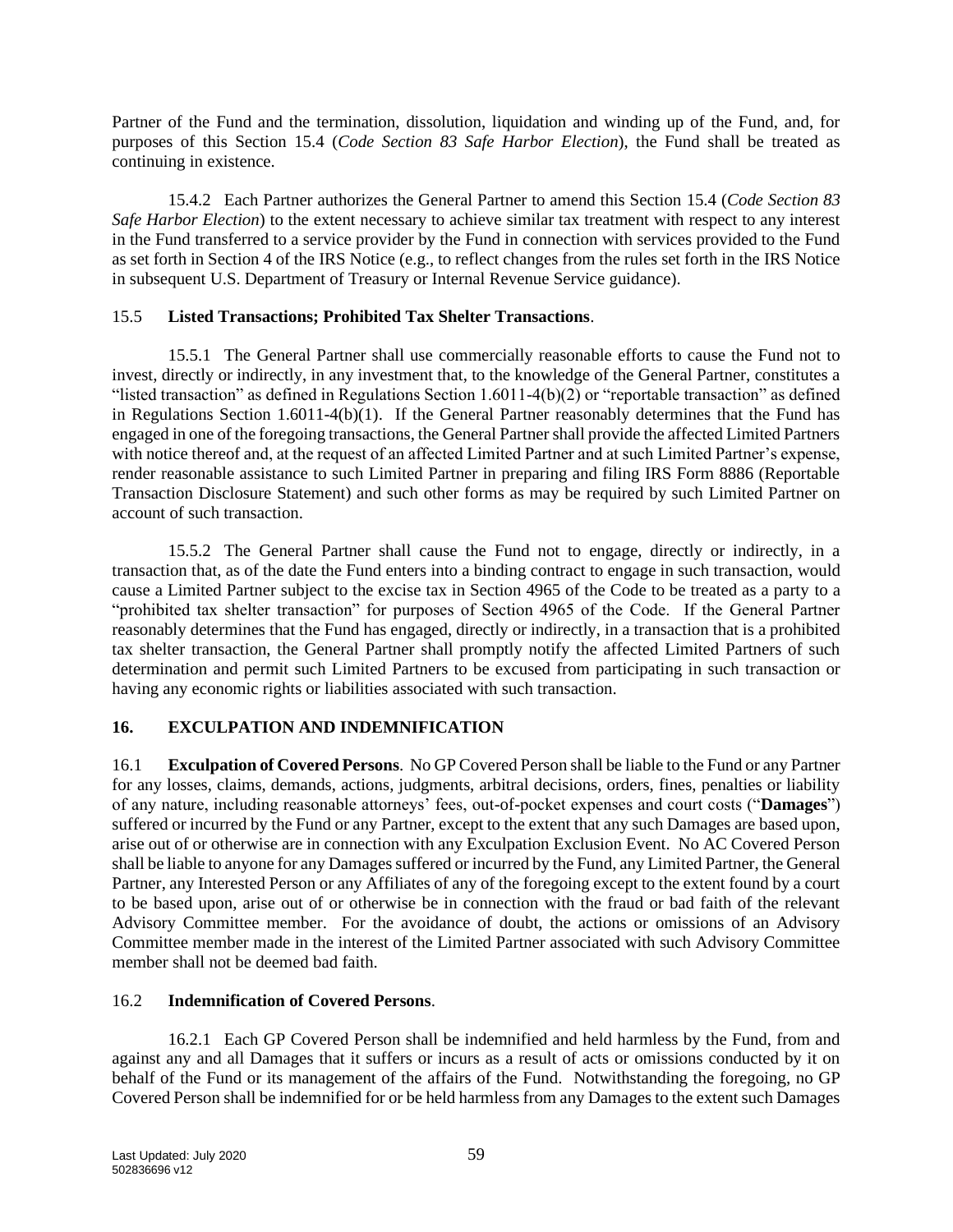are based upon, arise out of or are otherwise in connection with an Indemnification Exclusion Event. In all cases, no GP Covered Person shall be indemnified or held harmless hereunder without first using best efforts to be indemnified by, held harmless or otherwise reimbursed from other available sources (including Portfolio Companies and insurance coverage of either a Portfolio Company or as provided for pursuant to Section [13.6](#page-49-3) *(Insurance)*, to the fullest extent permitted by applicable law). Any indemnification amount paid hereunder shall be reduced by amounts received from such other sources and each GP Covered Person shall refund any indemnification payments to the extent of amounts subsequently received from such other sources.

16.2.2 Each AC Covered Person shall be indemnified and held harmless by the Fund from and against any and all Damages suffered or incurred by any of them as a result of acts or omissions of the Advisory Committee or any member thereof. Notwithstanding the foregoing, no AC Covered Person shall be entitled to indemnification hereunder against any Damages to the extent found by a court to be based upon, arise out of or otherwise are in connection with the bad faith of the relevant Advisory Committee member. For the avoidance of doubt, the actions or omissions of an Advisory Committee member made in the interest of the Limited Partner associated with such Advisory Committee member shall not be deemed bad faith.

16.2.3 Expenses incurred by a Covered Person in defending a claim or proceeding may be paid by the Fund in advance of the final disposition of such claim or proceeding; provided that (i) the Covered Person undertakes to repay such amount if it is ultimately determined that such Person was not entitled to be indemnified, and (ii) no expenses may be advanced to any Covered Person named as a party in any action brought by or on behalf of  $\lceil \cdot \cdot \rceil$ % in Interest.

16.2.4 The General Partner shall promptly report the commencement of any Proceeding or any claim for indemnification under this Section [16.2](#page-61-1) (*Indemnification of Covered Persons*), and the material details and developments in respect thereof, to the Limited Partners.

16.2.5 Except as otherwise provided herein, the provisions of this Section [16.2](#page-61-1) (*Indemnification of Covered Persons*) shall continue to afford protection to each Covered Person regardless of whether such Covered Person remains in the position or capacity pursuant to which such Covered Person became entitled to indemnification under this Section [16.2](#page-61-1) (*Indemnification of Covered Persons*) and no amendments of this Agreement without the consent of such Covered Person shall reduce or restrict the indemnification under this Section [16.2](#page-61-1) (*Indemnification of Covered Persons*).

## <span id="page-62-0"></span>16.3 **Limited Partner Giveback**.

16.3.1 Subject to Section [16.3.2](#page-63-0) and Section [16.4](#page-63-1) (*Other Sources of Recovery*), the Fund may require the Partners to return distributions to the Fund to the extent not previously returned in an amount sufficient to satisfy all or any portion of the indemnification and other obligations of the Fund pursuant to Section [16.2](#page-61-1) (*Indemnification of Covered Persons*), whether such obligations or liabilities arise before or after the last day of the Term or, with respect to any Partner, before or after such Partner's withdrawal from the Fund, provided that the Partners shall return distributions with respect to their share of any such indemnification obligation or liability as follows:

16.3.1.1 if the obligation or liability arises out of a Portfolio Investment:

(a) first, by each Partner returning amounts distributed to such Partner in connection with such Portfolio Investment in the reverse order in which such amounts were originally distributed pursuant to Section [14.1](#page-49-4) (*General*) so that each Limited Partner retains cumulative distributions from the Fund (net of any returns of distributions pursuant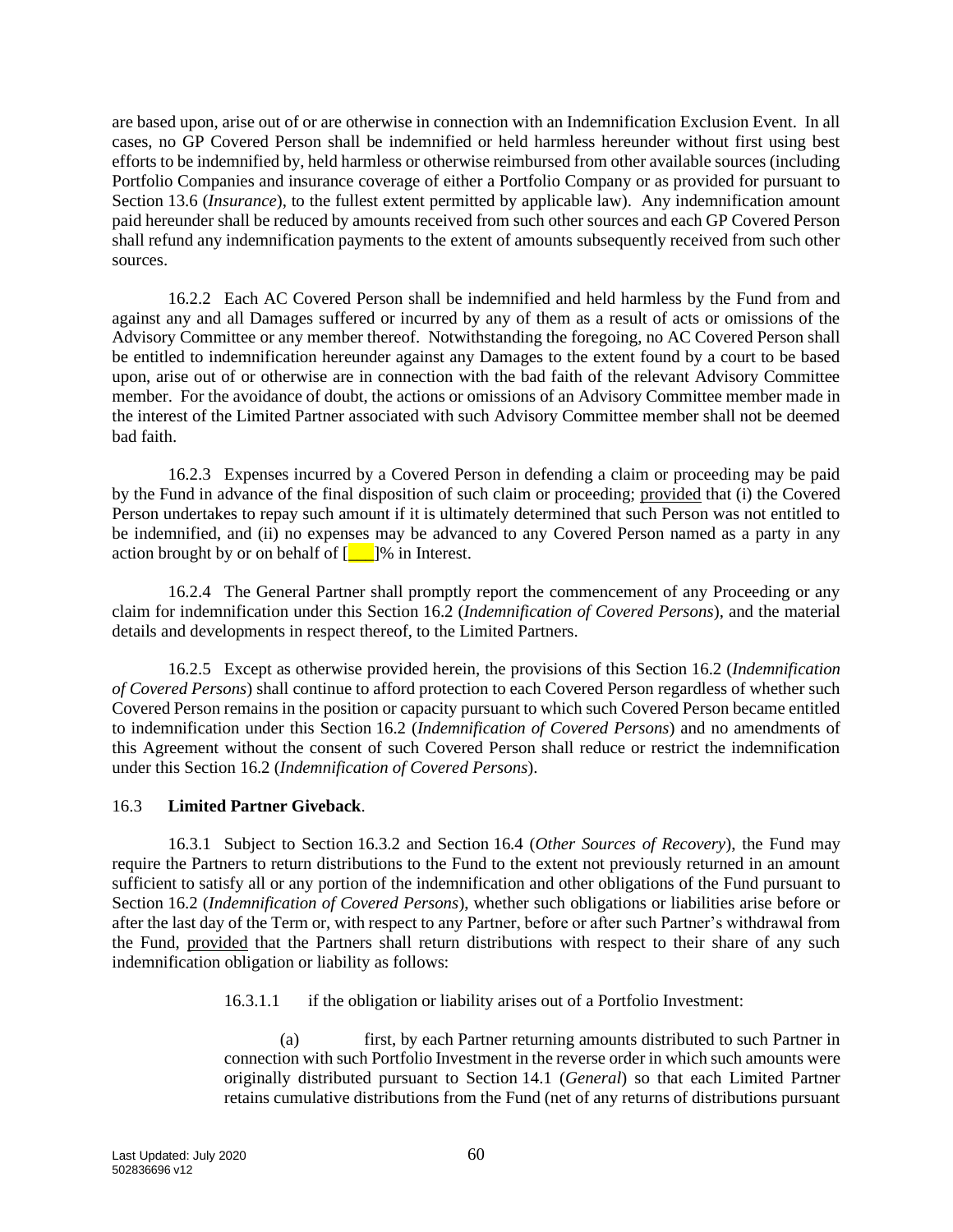to this Section [16.3](#page-62-0) (*Limited Partner Giveback*) and pursuant to Section [14.7](#page-52-0) (*Clawback*)) equal to the cumulative amount that would have been distributed to and retained by such Partner had the amount originally distributed with respect to such Portfolio Investment been, at the time of such distribution, reduced by the amount of such obligation or liability; and

(b) thereafter, by the Partners in proportion to their Sharing Percentage with respect to such Portfolio Investment; or

16.3.1.2 in any other circumstances, in the reverse order in which distributions were originally made pursuant to Section [14.1](#page-49-4) (*General*) so that each Limited Partner retains cumulative distributions from the Fund (net of any returns of distributions under this Section [16.3](#page-62-0) (*Limited Partner Giveback*) and under Section [14.7](#page-52-0) (*Clawback*)) following such return equal to the cumulative amount that would have been distributed to and retained by such Partner taking into account all Capital Contributions and other payments made by each Partner to the Fund and all distributions made to each Partner by the Fund as of the date of determination.

<span id="page-63-0"></span>16.3.2 A Limited Partner's aggregate liability under this Section [16.3](#page-62-0) (*Limited Partner Giveback*) is limited to an amount equal to the lesser of (i) **[**30**]**% of all distributions received by such Limited Partner from the Fund, and (ii) **[**25**]**% of such Limited Partner's Commitment. Notwithstanding the foregoing, no Limited Partner shall be required to return to the Fund any amount distributed by the Fund to such Limited Partner after the earlier of (A) the second anniversary of such distribution, provided that, if at the end of such period, there are any Proceedings actually taking place against the Fund that the General Partner determines are likely to require the return of such distribution in the future, the General Partner may notify such Limited Partner within thirty (30) days following the end of such period that the obligation to return all or any portion of such distribution for the purpose of meeting the obligations of the Fund shall (subject to clause (B) of this Section [16.3.2\)](#page-63-0) survive until the date that each such Proceeding is ultimately resolved and satisfied, and (B) the second anniversary of the end of the Term of the Fund. Any amounts returned by a Partner pursuant to this Section [16.3](#page-62-0) (*Limited Partner Giveback*) shall be treated as reductions of the applicable distribution amounts received by such Partner and shall not be treated as Capital Contributions; provided, that for purposes of calculating the Preferred Return with respect to each Limited Partner such amounts shall be treated as having been received by such Limited Partner as distributions when initially received and returned by such Limited Partner when actually returned. Nothing in this Section [16.3](#page-62-0) (*Limited Partner Giveback*), express or implied, is intended or shall be construed to give any Person other than the Fund or the Partners any legal or equitable right, remedy or claim under or with respect to this Section [16.3](#page-62-0) (*Limited Partner Giveback*) or any provision contained herein.

<span id="page-63-1"></span>16.4 **Other Sources of Recovery**. Without limiting the obligations of GP Covered Persons under the last sentence of Section [16.2.1,](#page-61-2) the Fund shall obtain the funding needed to satisfy its obligations under Section [16.2](#page-61-1) (*Indemnification of Covered Persons*) to the fullest extent possible (i) from applicable insurance policies (including any insurance policies referred to in Section [13.6](#page-49-3) (*Insurance*)), and (ii) from Persons other than the Limited Partners (for example, out of the Fund's assets or from Portfolio Companies), then (iii) from Remaining Commitments, before finally causing the Fund to make payments pursuant to Section [16.2](#page-61-1) (*Indemnification of Covered Persons*) and before finally requiring the Limited Partners to return distributions to the Fund pursuant to Section [16.3](#page-62-0) (*Limited Partner Giveback*) to the minimum extent necessary to fund such part of any indemnification obligation that remains unfulfilled from other sources. The General Partner shall obtain and maintain prudent insurance policies to mitigate the risk to the Fund of the indemnification obligations of the Fund described in this Article [16](#page-61-0) (*Exculpation and Indemnification*).

#### <span id="page-63-2"></span>**17. TRANSFERS; SUBSTITUTE PARTNERS**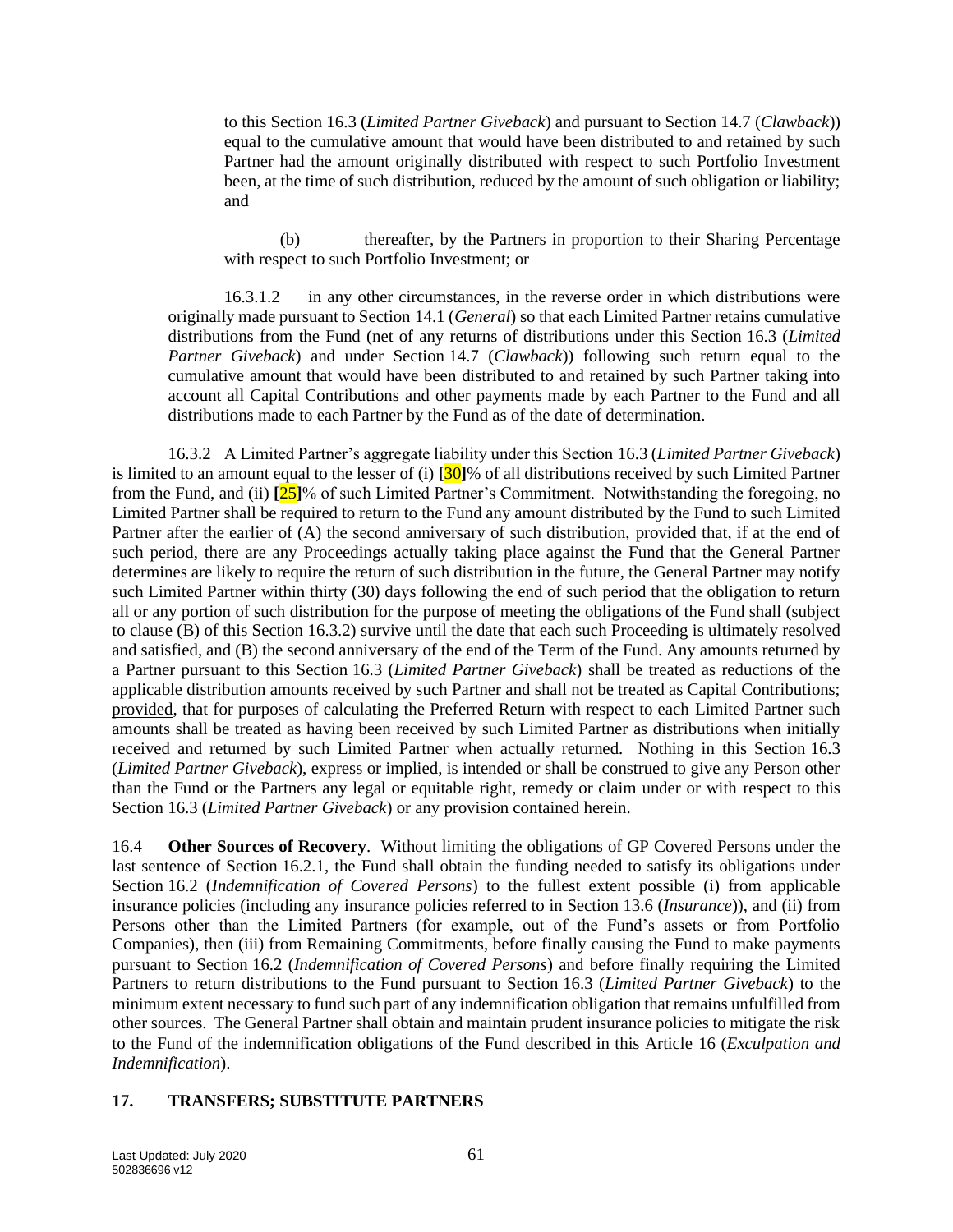17.1 **Transfers by Limited Partners**. Except as set forth in this Article [17](#page-63-2) (*Transfers; Substitute Partners*), no Partner may Transfer all or any of its Interest.

#### <span id="page-64-0"></span>17.2 **Conditions to Transfer**.

17.2.1 Any Transfer by a Limited Partner pursuant to the terms of this Section [17](#page-63-2) (*Transfers; Substitute Partners*) shall (unless waived by the General Partner) require the prior written consent of the General Partner, which shall not be unreasonably withheld if *(i)* the Person to whom such Transfer is to be made (the "**Transferee**") is an Affiliate of the Limited Partner proposing to effect such Transfer (the "**Transferor**") or *(ii)* such Transfer meets the following criteria:

17.2.1.1 the Transferor or the Transferee shall have undertaken to pay all reasonable expenses incurred by the Fund and (unless otherwise waived by the General Partner) the General Partner in connection therewith (whether or not such proposed Transfer is completed) and such amounts paid shall not be treated as Capital Contributions and shall not reduce the Transferor's or Transferee's Remaining Commitment;

17.2.1.2 the General Partner shall have received from the Transferee and Transferor:

(a) confirmation of the identity of the Transferee;

(b) confirmation that the Transferee is an "accredited investor" within the meaning of Regulation D promulgated under the Securities Act [and a "qualified purchaser" as such term is defined under the Investment Company Act];

(c) a completed Subscription Agreement with respect to the Interest that is the subject of the Transfer, and such assignment agreement and other documents, instruments and certificates as may be reasonably requested by the General Partner, pursuant to which such Transferee shall have agreed to be bound by this Agreement, including if requested a counterpart of this Agreement executed by or on behalf of such Transferee;

(d) a certificate or representation to the effect that the representations set forth in the Subscription Agreement of such Transferor are (except as otherwise disclosed to and consented to by the General Partner) true and correct with respect to such Transferee as of the date of such Transfer; and

(e) such other documents, opinions, instruments and certificates as the General Partner shall have reasonably requested;

17.2.1.3 the Transferee will constitute only one Partner of the Fund within the meaning of Regulations Section 1.7704-1(h);

17.2.1.4 the Transfer will not cause (i) all or any portion of the assets of the Fund to constitute Plan Assets or be subject to Applicable Law, or (ii) the General Partner to become a fiduciary with respect to any existing or contemplated Limited Partner pursuant to ERISA, the Code or the applicable provisions of any Applicable Law; and

17.2.1.5 the Transfer will not cause the Fund, the General Partner or any Limited Partner to be in violation of the Securities Act, or "Blue Sky" or other applicable securities or other laws, or to become subject to any laws, regulations or taxation to which the Fund, the General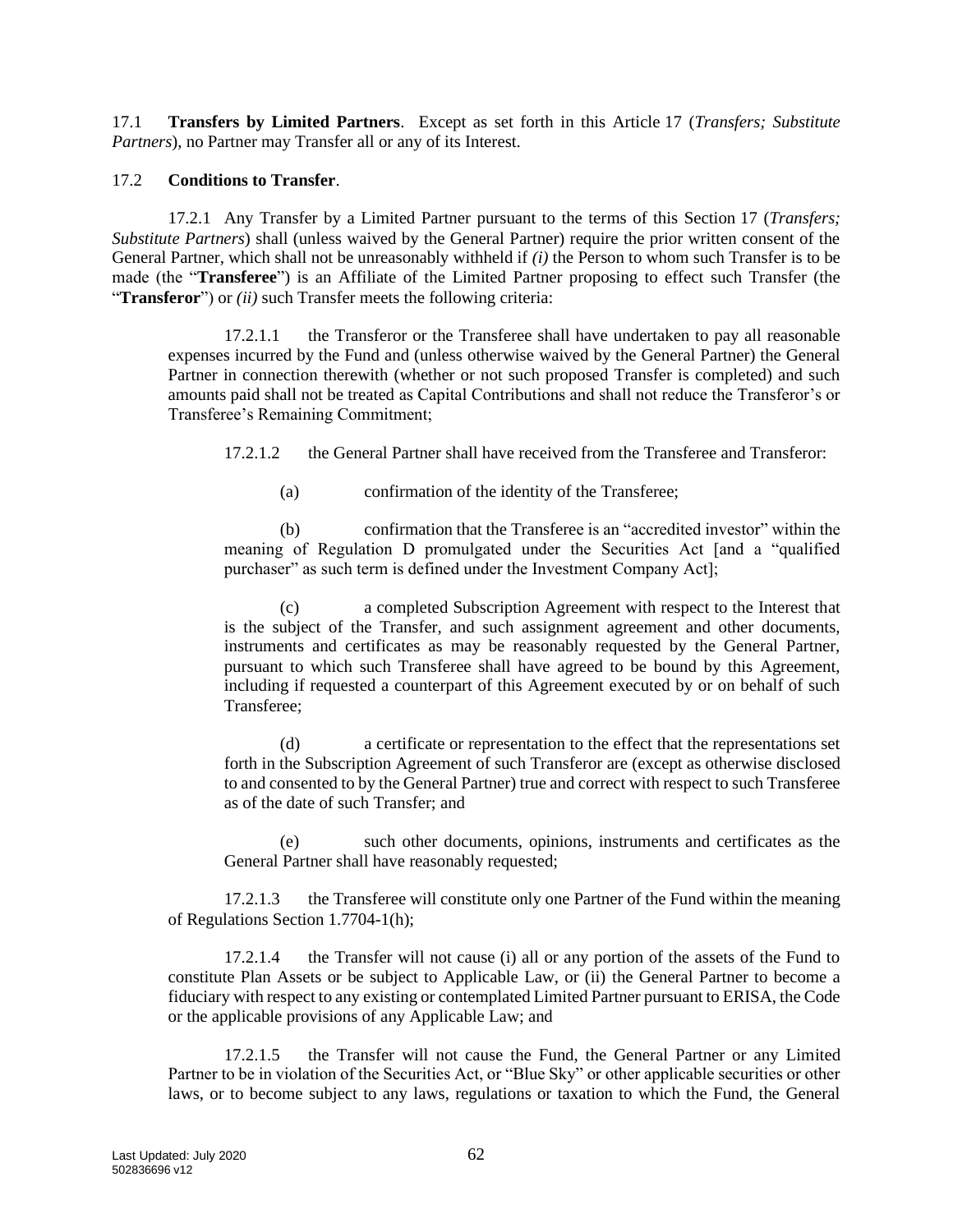Partner or such Limited Partner is not subject but for such Transfer (including, by way of example and not in limitation, cause the Interests to be required to be registered under the Securities Exchange Act of 1934 or cause the Fund to be required to register as an "investment company" under the Investment Company Act).

17.2.2 Notwithstanding anything to the contrary provided herein, upon the acceptance by the Fund and the General Partner of the Subscription Agreement provided by a Transferee in relation to the Interest that is the subject of a Transfer, the Transferee shall be admitted to the Fund as a substitute partner of the Fund (a "**Substitute Partner**"), and shall succeed to all of the rights and obligations of the Transferor, with respect to such Interest, and the General Partner shall list any such Substitute Partner as a partner of the Fund in the Register.

17.2.3 If any BHCA Partner's interest in the Fund exceeds 24.99% of all Interests, or if any BHCA Partner delivers an opinion of counsel setting forth a basis for its reasonable belief that its continued interest in the Fund will violate the BHCA, the General Partner shall consent to the Transfer of all or any portion of such BHCA Partner's Interest in the Fund upon full satisfaction (as reasonably determined by the General Partner) of the other provisions of this Section [17.2](#page-64-0) (*Conditions to Transfer*).

17.3 **Prohibited Transfers**. Notwithstanding anything to the contrary provided herein, without the prior written consent of **[**85**]**% in Interest:

17.3.1 the General Partner may not Transfer any of its Interest;

17.3.2 no Change of Control shall occur; and

17.3.3 Except as required under Sectio[n 10.2.3.3,](#page-43-1) the Fund Manager shall not cease to be the fund manager of the Fund.

17.4 **Void Transfers**. Unless effected in accordance with and as permitted by this Agreement, to the fullest extent permitted by applicable law, any purported Transfer not effected in accordance with and as permitted by this Agreement shall, to the fullest extent permitted by applicable law, be void *ab initio* and the Fund shall not recognize the rights of the purported Transferee, including the right to receive distributions (directly or indirectly) from the Fund or to acquire an interest in the capital or profits of the Fund.

## <span id="page-65-1"></span>**18. TERM, DISSOLUTION AND WINDING UP OF THE FUND**

<span id="page-65-0"></span>18.1 **Term**. The term of the Fund commenced on the Initial Closing Date and the Fund shall continue, unless the Fund is sooner dissolved in accordance with this Agreement, until the **[**tenth**]** anniversary of the Initial Closing Date, provided that, unless the Fund is sooner dissolved in accordance with this Agreement, the term of the Fund may be extended by the General Partner for up to two successive periods of one year, with (i) the first such extension requiring the prior written consent of the Advisory Committee, and (ii) the second such extension requiring the prior written consent of a Majority in Interest (such term, including any such extensions, being referred to as the "**Term**").

# <span id="page-65-2"></span>18.2 **Dissolution**.

18.2.1 The Fund will be dissolved and its affairs shall be wound up upon the first to occur of any of the following events: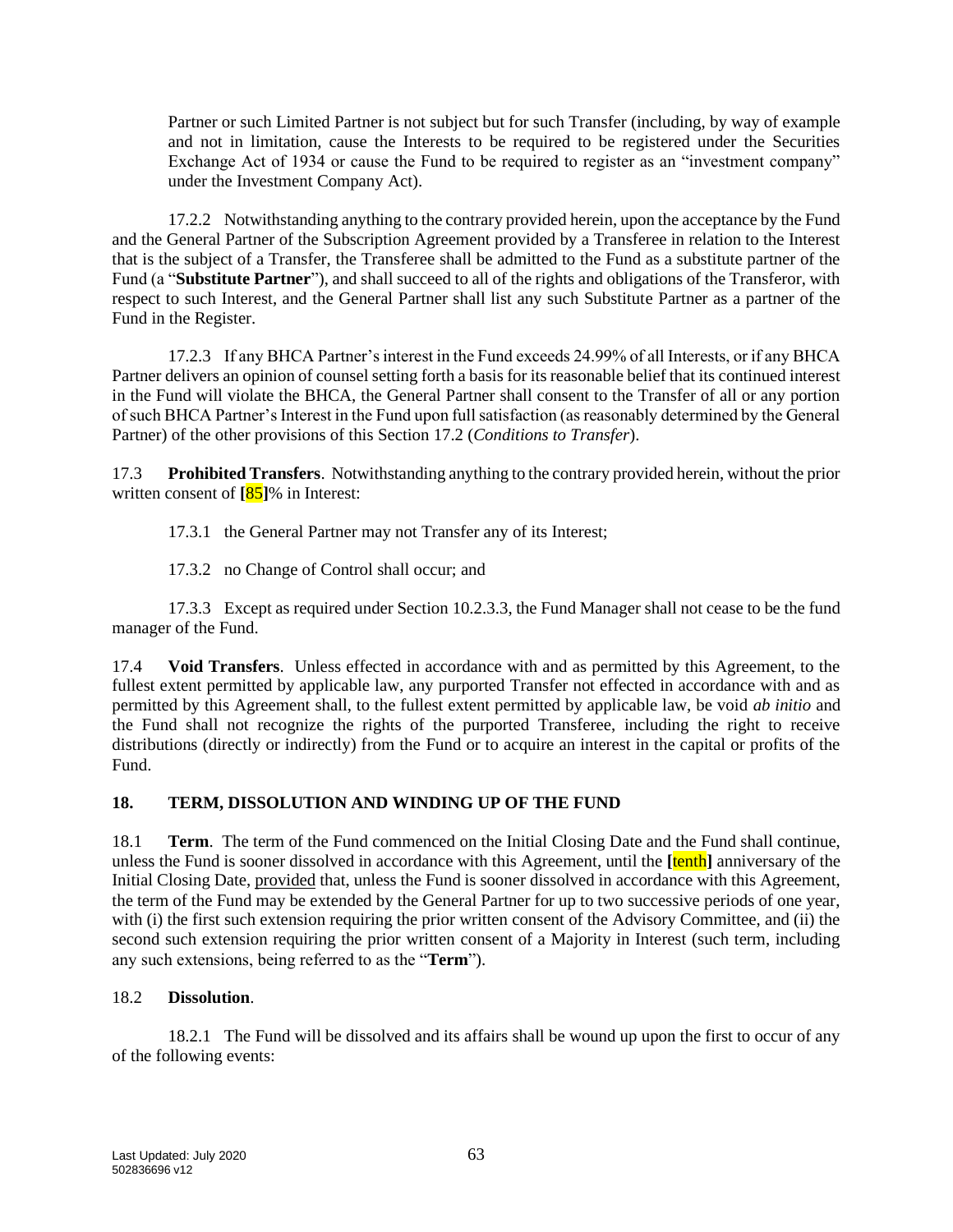<span id="page-66-1"></span>18.2.1.1 an event of withdrawal (as defined in the Act) with respect to a General Partner, other than an event of withdrawal set forth in Section  $17-402(a)(4)$  or (5) of the Act; provided, that the Fund shall not be dissolved and required to be wound up in connection with any of the events specified in this Section [18.2.1.1](#page-66-1) if (i) at the time of the occurrence of such event there is at least one remaining General Partner of the Fund who is hereby authorized to and shall carry on the business of the Fund or (ii) at such time there is no remaining General Partner, if within one hundred and twenty (120) days after such event of withdrawal, the Limited Partners agree in writing or vote to continue the business of the Fund and to appoint, effective as the day of withdrawal, one or more additional General Partners, or (iii) the Fund is continued without dissolution in a manner permitted by the Act or this Agreement;

18.2.1.2 there being no Limited Partners of the Fund unless the business of the Fund is continued in accordance with the Act and this Agreement;

18.2.1.3 the entry of a decree of judicial dissolution under Section 17-802 of the Act;

18.2.1.4 the expiration of the Term as provided in Section [18.1](#page-65-0) (*Term*); or

18.2.1.5 the termination of the Fund pursuant to Section [10.4](#page-44-1) (*Consequences of Removal Notice*).

18.2.2 Any dissolution of the Fund shall be effective on the date the event giving rise to the dissolution occurs but, to the fullest extent permitted by law, the existence of the Fund shall not be terminated unless and until all its affairs have been liquidated as provided in this Article [18](#page-65-1) (*Term, Dissolution and Winding Up of the Fund*).

#### <span id="page-66-0"></span>18.3 **Winding Up**.

<span id="page-66-2"></span>18.3.1 Upon the dissolution of the Fund, the General Partner or, if the General Partner has been removed, a liquidator appointed by a Majority in Interest, shall liquidate the assets of the Fund in an orderly manner. The General Partner or liquidator shall use all reasonable efforts to fully liquidate the Fund on commercially reasonable terms within twelve (12) months from the date of termination, provided that the term for such liquidation may be extended by the General Partner or liquidator with the consent of a Majority in Interest. This Agreement shall remain in full force and effect during and after the period of winding up.

18.3.2 The General Partner or such other liquidator referred to in Section [18.3.1](#page-66-2) shall apply or distribute the proceeds of the liquidation referred to in Section [18.3.1](#page-66-2) and any remaining Fund assets, as follows and in the following order of priority:

18.3.2.1 first:

(a) to creditors in satisfaction of the debts and liabilities of the Fund (other than any loans or advances that may have been made by any of the Limited Partners to the Fund);

(b) to the expenses of liquidation, whether by payment thereof or the making of reasonable provision for payment thereof; and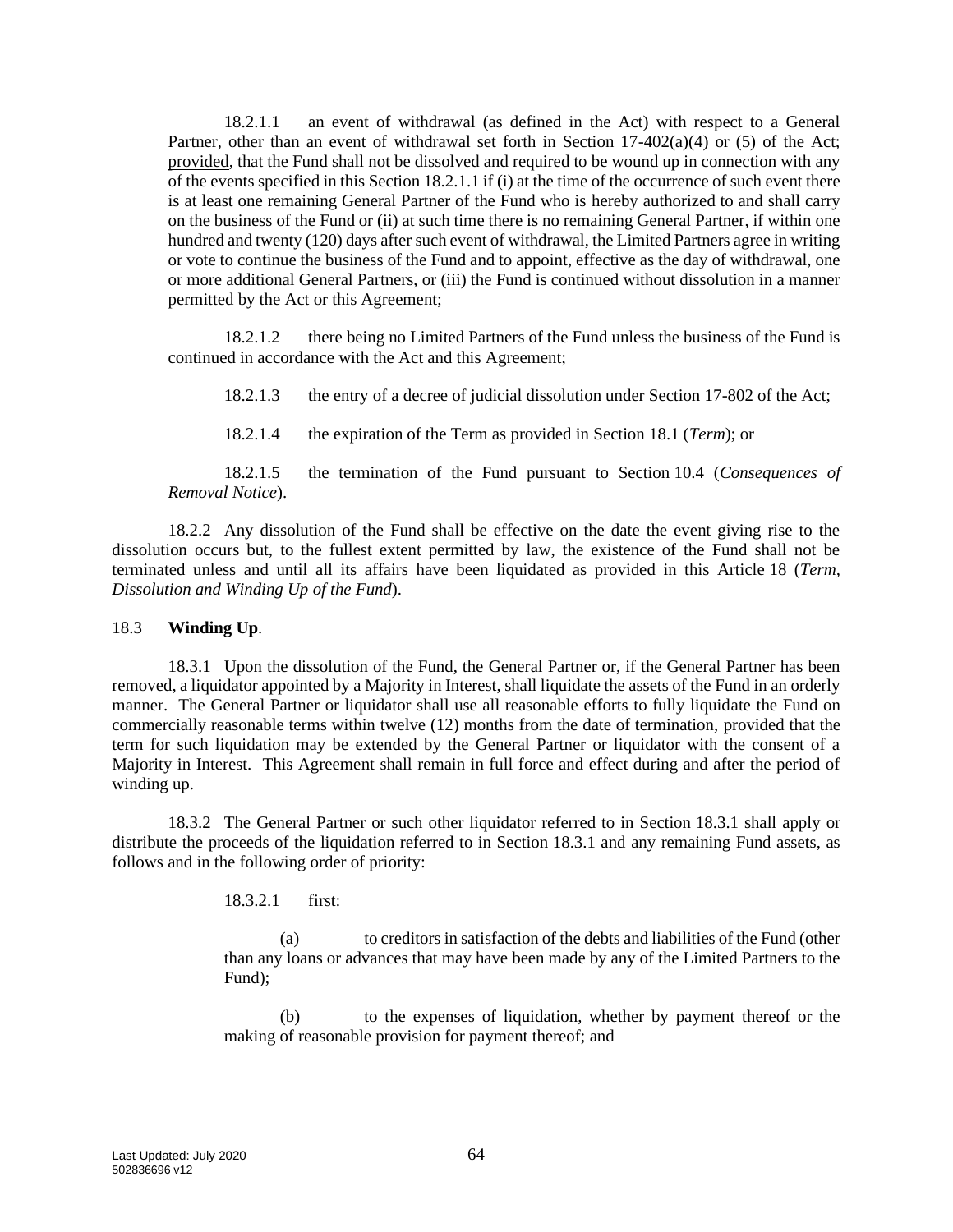(c) subject to the prior written consent of the Advisory Committee, to the establishment of any reasonable and prudent reserves for the payment of Fund Expenses, including liabilities and other obligations (whether fixed or contingent); and

18.3.2.2 second, to the Partners in accordance with Section [14.2](#page-49-2) (*Distributions of Temporary Investment Income*) and Section [14.3](#page-50-2) (*Distribution of Distributable Proceeds*).

## <span id="page-67-1"></span><span id="page-67-0"></span>**19. AMENDMENTS; POWER OF ATTORNEY**

<span id="page-67-4"></span>19.1 **Amendments**. Any modification or amendment to this Agreement duly adopted in accordance with the terms of this Agreement may be executed in accordance with Section [19.5](#page-68-0) (*Power of Attorney*). Except as otherwise provided in Section [10.2](#page-42-1) (*Consequences of Removal Notice*), Section [20.6.2,](#page-70-1) Section [19.2](#page-67-2) (*Certain Amendments Not Requiring Consent of Limited Partners*), Section [19.3](#page-67-3) (*Certain Amendments Requiring Specified Consent*) and Section [19.4](#page-68-1) (*Notices of Amendments*), this Agreement may be modified, supplemented or amended only with the prior written consent of (i) the General Partner and (ii) 75% in Interest.

<span id="page-67-2"></span>19.2 **Certain Amendments Not Requiring Consent of Limited Partners**. The General Partner may modify or amend this Agreement without the consent of the Limited Partners in each of the following instances, provided that any such modification or amendment does not materially adversely affect the rights, obligations or Interests of the Limited Partners:

19.2.1 to change the name of the Fund;

19.2.2 to cure any typographical error;

19.2.3 to satisfy any requirements, conditions or guidelines contained in any opinion, directive, order, ruling, regulation or statute of any governmental body that will not be inconsistent with this Agreement;

19.2.4 **[**to prevent the Fund or the General Partner from, in any manner, being deemed an "investment company" subject to the provisions of the Investment Company Act**]**; and

19.2.5 to update Schedule 1 (*Partner Commitments*) from time to time to ensure that it is complete and accurate.

<span id="page-67-3"></span>19.3 **Certain Amendments Requiring Specified Consent**. Notwithstanding the provisions of Section [19.1](#page-67-4) (*Amendments*) or Section [19.2](#page-67-2) (*Certain Amendments Not Requiring Consent of Limited Partners*), no modification of or amendment to this Agreement shall be made that will:

19.3.1 modify or amend the Investment Objectives, the Investment Policy, Sectio[n 4.1,](#page-24-0) (*Maximum Fund Size*), Section [7.1](#page-32-0) (*Investment Restrictions*) or the provisions set out in Article [19](#page-67-0) (*Amendments; Power of Attorney*), without the prior written consent of **[**90**]**% in Interest;

19.3.2 modify or amend any Section which refers to the approval of the Limited Partners by a specified majority (or a majority of a certain class of Limited Partners) without the prior written consent of the Limited Partners representing at least such majority;

19.3.3 adversely affect the rights of any ERISA Partner, BHCA Partner, Tax Exempt Partner or Non-U.S. Partner in a manner that does not similarly and adversely affect the other Limited Partner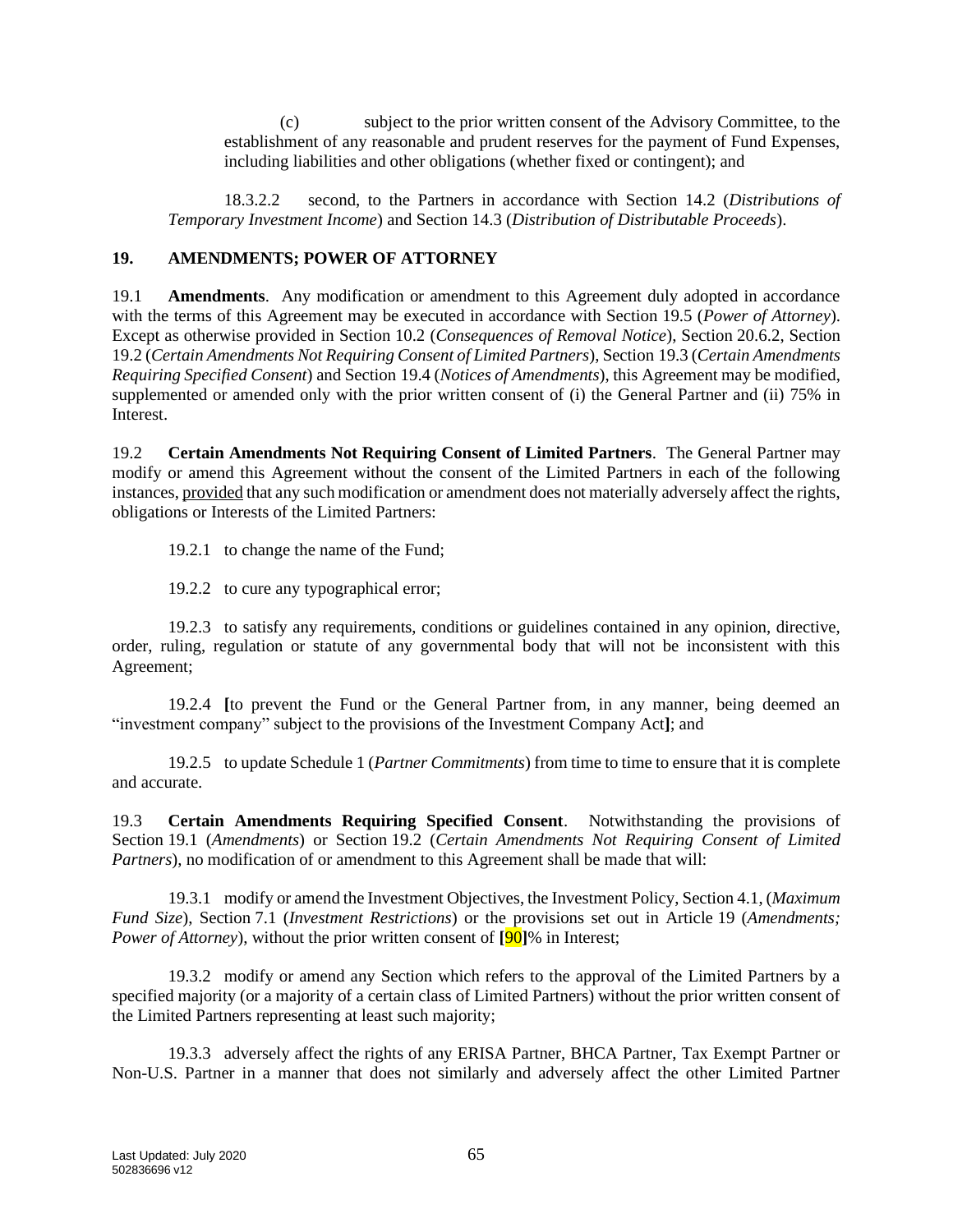generally, without the written consent of a majority in interest of the ERISA Partners, BHCA Partners, Tax Exempt Partners or Non-U.S. Partners, respectively;

19.3.4 modify the definitions of "ERISA Partner", "Applicable Law", "Limited Partner Regulatory Problem", "BHCA", "BHCA Interest", "BHCA Partner", "Tax Exempt Partner", "UBTI", "Non-U.S. Partner" or "ECI"; or

19.3.5 adversely affect the rights of a Limited Partner in a manner that (i) discriminates against such Limited Partner *vis-à-vis* any other Limited Partner, (ii) modifies Article [14](#page-49-0) (*Distributions; Allocations*), (iii) modifies Section [8.3](#page-36-2) (*Management Fee*) or (iv) increases the Commitment of a Limited Partner without the prior written consent of each Limited Partner affected thereby.

<span id="page-68-1"></span>19.4 **Notices of Amendments**. Within ten (10) Business Days after the adoption of any amendment in accordance with this Article [19](#page-67-0) (*Amendments; Power of Attorney*), the General Partner shall send to each Limited Partner a copy of such amendment, identifying the applicable amendments and, if applicable, the percentage in Interest that voted in favor of the Amendment.

## <span id="page-68-0"></span>19.5 **Power of Attorney**.

19.5.1 Each Limited Partner hereby unconditionally and irrevocably constitutes and appoints the General Partner with full power of substitution as its true and lawful attorney and agent, to execute, acknowledge, verify, deliver, record and file, in its name, place and stead all amendments to this Agreement duly approved and adopted in accordance with this Agreement. The power of attorney granted to the General Partner by each Limited Partner pursuant to this Agreement and any Subscription Agreement shall automatically be revoked upon the bankruptcy, dissolution, disability or incompetence of the General Partner or if the General Partner is no longer the general partner of the Fund, in each case upon the occurrence of any such event. The General Partner shall provide each Limited Partner with a copy of any agreement, instrument or other document that is signed by the General Partner as attorney-in-fact for such Limited Partner pursuant to the power of attorney set forth in this Agreement or in the Subscription Agreement executed by such Limited Partner, in each case within ten (10) Business Days of such signing.

19.5.2 The power of attorney granted to the General Partner by each Limited Partner pursuant to this Agreement and any Subscription Agreement shall be limited solely to ministerial matters. Subject to the rights granted to the General Partner to exercise a power of attorney in connection with amendments to this Agreement duly approved and adopted in accordance with this Agreement or pursuant to Section [6.6](#page-28-2) (*Defaulting Partners*), the General Partner shall not exercise any power of attorney granted to it by a Limited Partner in any manner that could materially and adversely affect the interests of such Limited Partner in the Fund. The foregoing provisions shall govern in the event of any inconsistency with the terms of any power of attorney as set forth in the Subscription Agreement.

# **20. MISCELLANEOUS**

<span id="page-68-2"></span>20.1 **Confidentiality**. Each Limited Partner shall keep confidential and shall not disclose without the prior written consent of the General Partner any information regarding the Fund, any other Fund Vehicle, any Portfolio Investment or Portfolio Companies comprising trade secrets or proprietary commercial or financial information of any Interested Person provided to it by the General Partner or the Fund Manager, provided that a Limited Partner may disclose any such information:

20.1.1 to any other Limited Partner or investors in any other Fund Vehicle or any representative thereof;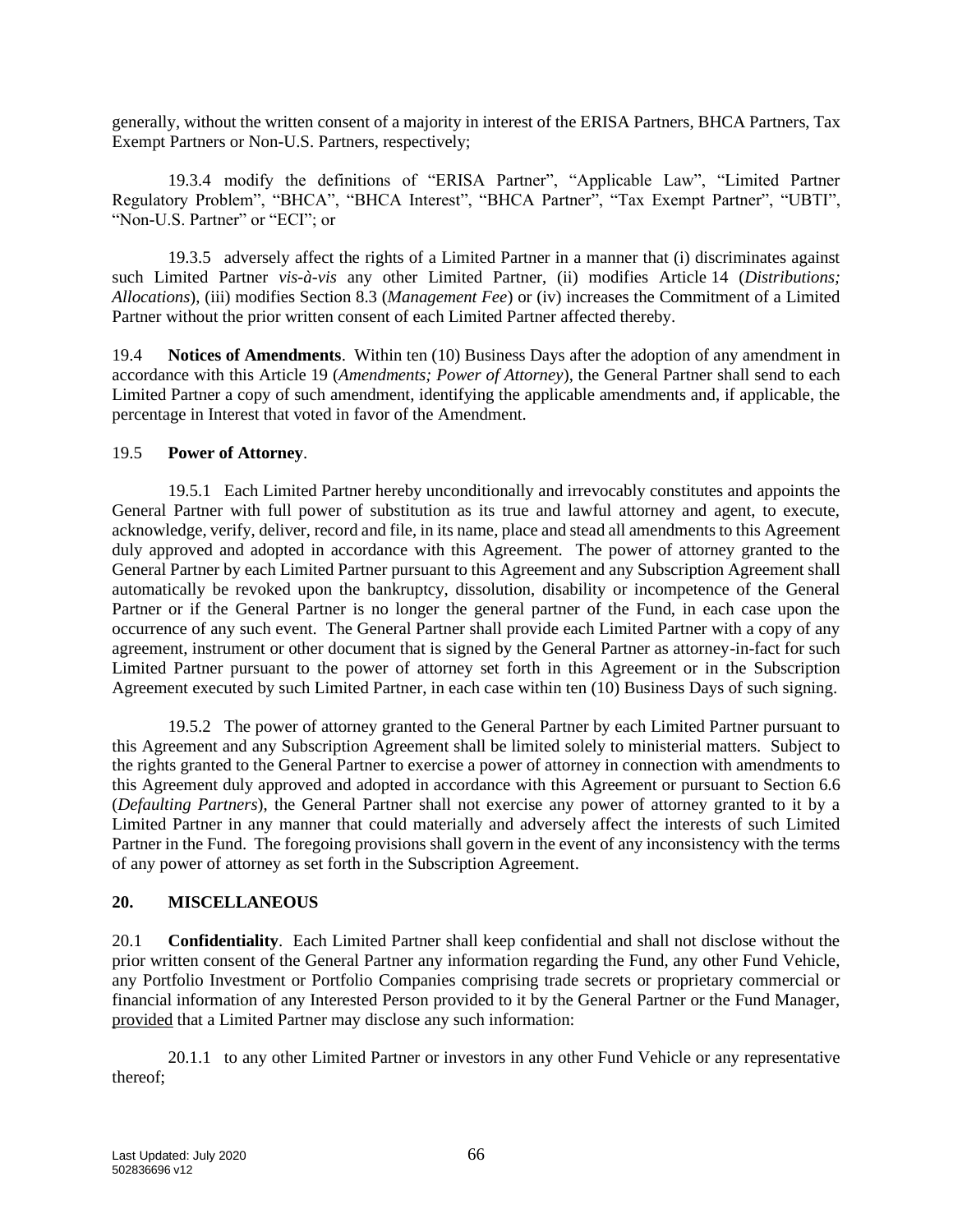20.1.2 as has become generally available to the public other than as a result of the material breach of this Section [20.1](#page-68-2) (*Confidentiality*) by such Limited Partner or any agent or Affiliate of such Limited Partner;

20.1.3 as may be required or as may be appropriate to be included in any report, statement or testimony required to be submitted to any municipal, state or national regulatory body having jurisdiction over (or entitled to receive reports from) such Limited Partner;

20.1.4 as may be required by any law, order, regulation, rule or policy (including any internal policy of a Limited Partner that has been disclosed to the General Partner in writing at or prior to the date of such Limited Partner's subscription to the Fund) to which the Limited Partner is subject;

20.1.5 to the extent necessary to exercise or assert any rights that such Limited Partner may have at law or pursuant to this Agreement, the Subscription Agreement or its Side Letter;

20.1.6 to its employees and professional advisors, external independent auditors, custodians and fund administrators, so long as such Persons are bound by duties of confidentiality; and

20.1.7 as may be required in connection with an audit or examination by any governmental or regulatory authority to which any Limited Partner is subject, including tax authorities, notwithstanding that this shall not limit the disclosure of the tax treatment or tax structure of the Fund (or any transactions undertaken by the Fund).

<span id="page-69-0"></span>20.2 **Specific Authorized Disclosures**. Notwithstanding anything to the contrary provided herein, including the provisions of Section [20.1](#page-68-2) (*Confidentiality*), each Limited Partner (and each of its employees, agents or representatives) may disclose to any and all Persons (i) the name of the Fund, (ii) the fact that the Limited Partner has made an investment in the Fund and the date of the Limited Partner's admission to the Fund, (iii) the amount of the Limited Partner's Commitment, (iv) the amount of the Limited Partner's unfunded Commitment and Capital Contributions, (v) the distributions made to the Limited Partner by the Fund, (vi) the Management Fees allocated to or paid by the Limited Partner, together with other fees and expenses (including Fund Expenses) charged to the Limited Partner in connection with its investment in the Fund, (vii) the Carried Interest paid to the General Partner or Fund Manager, as appropriate and (viii) the fair market value of the Limited Partner's Interest in the Fund. The Limited Partner's disclosure of the information described in this Section [20.2](#page-69-0) shall not constitute a breach of this Agreement or any confidentiality or non-disclosure agreement to which the Limited Partner and the General Partner or any of its Affiliates are parties.

20.3 **Public Records Law and Other Required Disclosure**. 21 In the event that a Limited Partner that is subject to Public Records Laws is required to disclose information or a Limited Partner is otherwise required to disclose information that it is permitted to disclose pursuant to Section [20.1](#page-68-2) (*Confidentiality*), and such disclosure would render such information available publicly, the General Partner may, if it in good faith deems such action to be advisable, to the fullest extent permitted by the Act, limit the information that is disclosed to such Limited Partner to prevent disclosure or future disclosure of such information, including by limiting the ability of the Limited Partner to receive, make or retain copies of such information, or may require the Limited Partner to return such information previously provided to it to the extent legally permitted; provided that the Fund shall nevertheless be required to provide the reports, statements and information provided pursuant to Articl[e 15](#page-56-2) (*Books and Records; Reports to Limited Partners*) to the extent such information relates to the Fund as a whole or is information regarding such Limited Partner's individual Capital Account. In the event that the General Partner so determines to limit the information to

<sup>&</sup>lt;sup>21</sup> Investors subject to Public Records Laws will need individualized language in their Side Letters.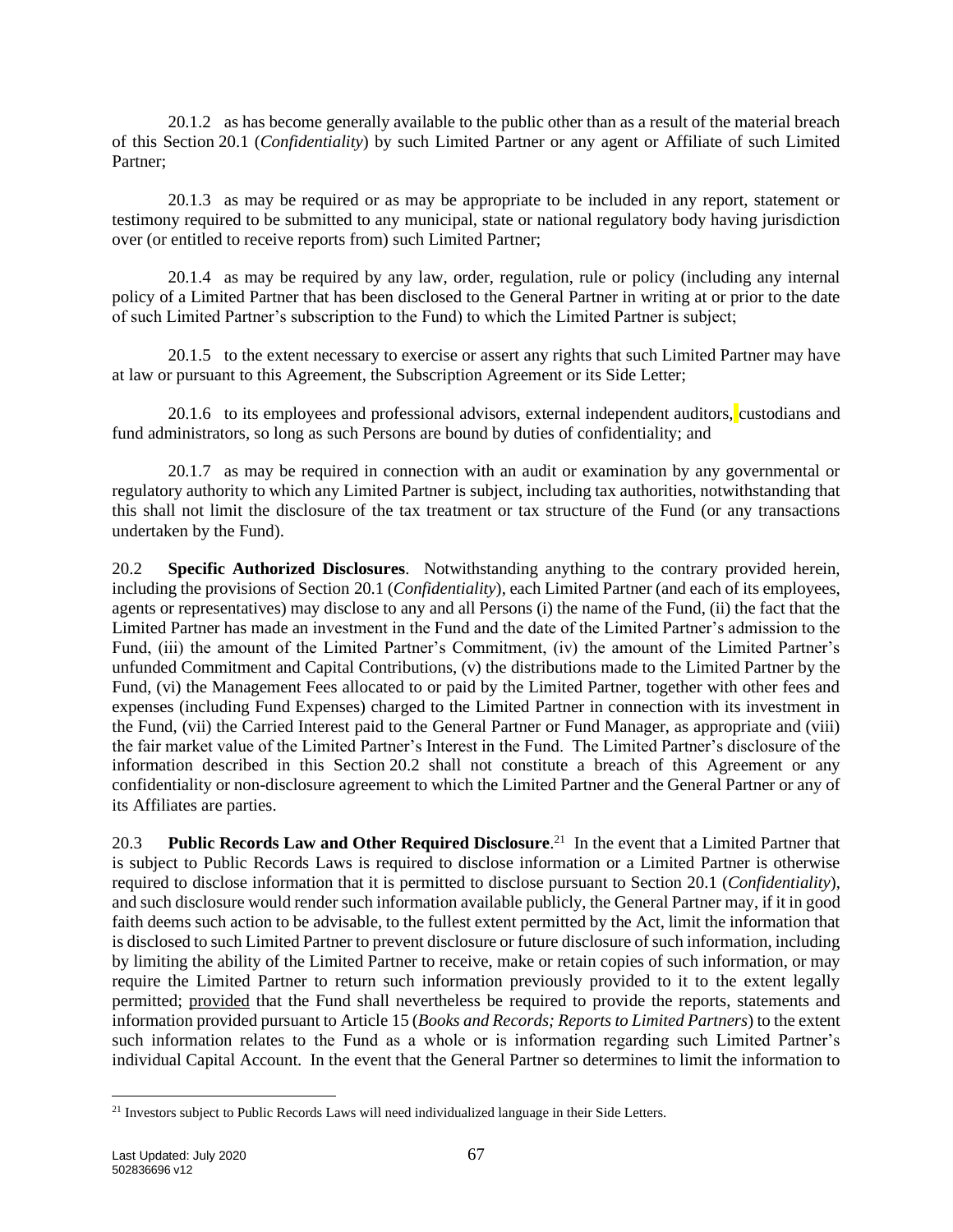be provided to a Limited Partner, the General Partner shall use reasonable best efforts to make such information available to such Limited Partner through an alternate means, provided that such information would not thereby become subject to public disclosure, and may to accomplish such objective limit the taking of notes or the photographing, printing, recording or otherwise documenting such information.

#### 20.4 **Miscellaneous Confidentiality Matters**.

20.4.1 Any confidentiality agreement to which a Limited Partner may be required to agree in order to access any website maintained by the General Partner, the Fund Manager or the Fund for the purpose of making certain documents available or delivering notices to the Limited Partners (or for any other purpose) shall be subject to (and governed by) the confidentiality provisions of this Agreement, such that the terms of this Agreement shall control over any conflicting terms of the website.

20.4.2 A Limited Partner shall not be obligated to return or destroy any information, including documents or copies of any documents, provided to the Limited Partner by the General Partner, the Fund Manager or the Fund to the extent such return or destruction would violate any law or document retention policy to which the Limited Partner is subject.

20.4.3 Nothing in the Fund Documents shall prevent a Limited Partner from using any information furnished it regarding the Fund in connection with the exercise of its rights as a Limited Partner.

<span id="page-70-0"></span>20.5 **Standard of Care**. The General Partner and the Fund Manager each shall manage and control the Fund and its business and affairs reasonably and in good faith and with the care that an ordinarily prudent person in a like position would exercise under similar circumstances. The foregoing duties apply to all investment decisions, delegations of authority, and all other acts or omissions of the General Partner or the Fund Manager under this Agreement or any other Fund Document. This Section [20.5](#page-70-0) (*Standard of Care*) supplements, and does not replace, the fiduciary duties applicable to the General Partner or the Fund Manager, as the case may be, pursuant to the Act or any other applicable law. In the event of any inconsistency between this Section [20.5](#page-70-0) (*Standard of Care*) and any other provision of this Agreement or of any other Fund Document, this Section [20.5](#page-70-0) (*Standard of Care*) shall govern. For the avoidance of doubt, (i) the General Partner and the Fund Manager each shall exercise its "good faith," "discretion," "sole discretion," "reasonable discretion," "reasonable and good faith discretion," or other subjective standard of care set forth in this Agreement in a manner consistent with this Section [20.5](#page-70-0) (*Standard of Care*), and (ii) whenever taking an action or making a determination under this Agreement in its "discretion," "sole discretion," "reasonable discretion," "reasonable and good faith discretion," or under a grant of similar authority or latitude, each of the General Partner and the Fund Manager shall not place its interests or those of its Affiliates ahead of those of the Fund or the Limited Partners.

## 20.6 **Entire Agreement**.

20.6.1 This Agreement and the other Fund Documents constitute the entire agreement among the Fund, the General Partner, the Fund Manager and the Limited Partners with respect to the subject matter hereof, and supersede any prior agreement or understanding among them with respect to such subject matter. The representations and warranties of the Fund Parties and the Limited Partners herein and in the relevant Subscription Agreements shall survive the execution and delivery of this Agreement.

<span id="page-70-1"></span>20.6.2 Notwithstanding anything to the contrary provided herein or in any Subscription Agreement, the General Partner, without the approval of any Limited Partner or any other Person, may in its reasonable and good faith discretion enter into a side letter or similar agreement to or with one or more Partners (other than Affiliated Partners), executed in connection with the admission of such Partner to the Fund which has the effect of establishing rights under, altering or supplementing the terms of, or confirming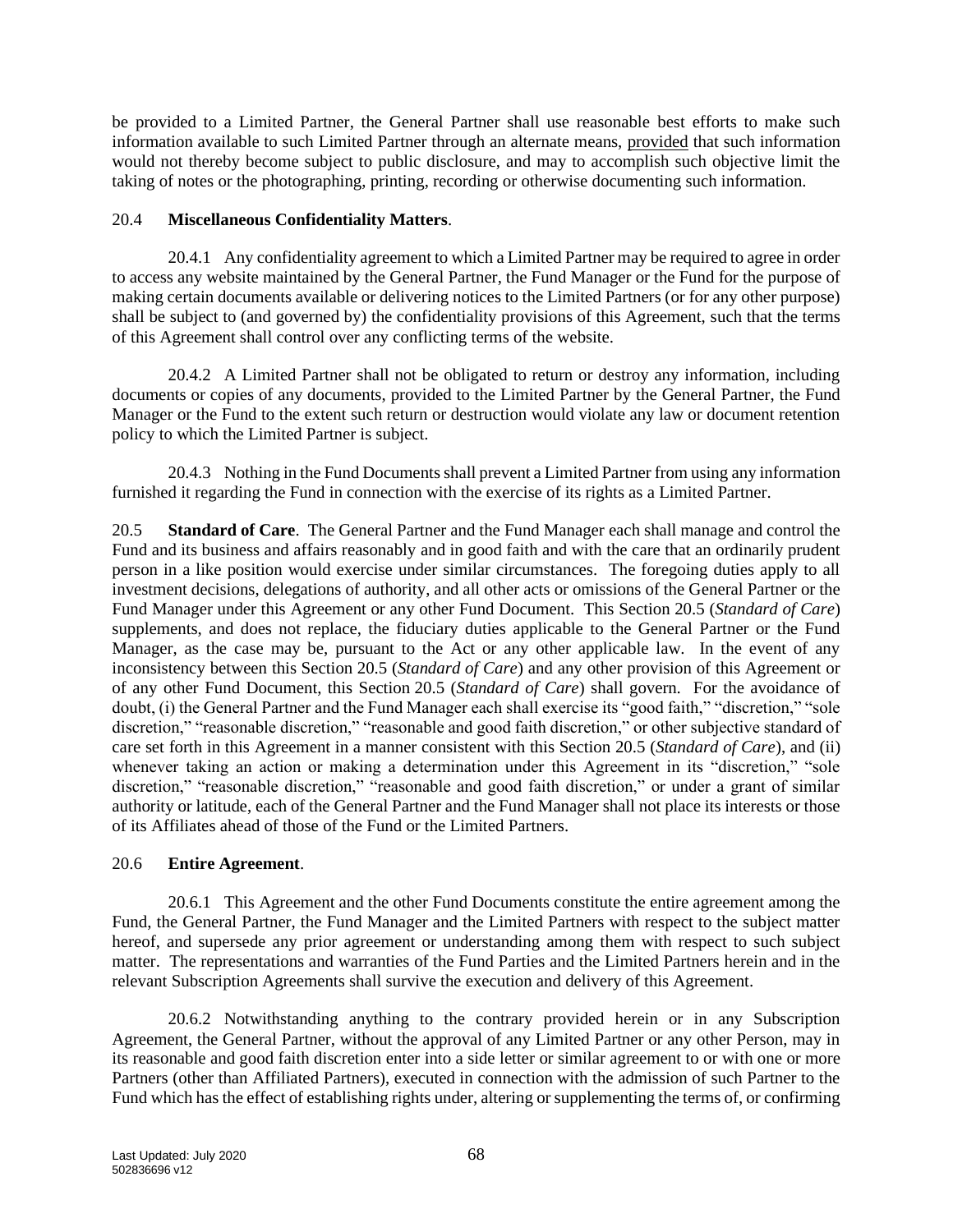the interpretation of this Agreement and the relevant Subscription Agreements with respect to such Partner(s) in order to meet certain requirements of such Partner(s) (each such side letter or agreement, a "**Side Letter**"), provided that the General Partner shall provide notice to each Limited Partner of the terms of all Side Letters reasonably promptly following the Final Closing Date and, if any such Side Letter grants more favorable rights to any Partner than those provided to another Partner, each such other Partner shall have the benefit of the more favorable rights, except (a) any rights granted solely with respect to a particular regulatory, legal or tax situation or policy (including any internal policy of a Partner that has been disclosed to the General Partner in writing at or prior to the date of such Partner's subscription to the Fund) applicable to a Partner but not applicable to such other Partner, (b) any consent to, or limitation of the General Partner's discretion with respect to, Transfers in favor of Affiliates of the recipient of such Side Letter, (c) any excuse rights granted pursuant to Section [6.7](#page-31-0) (*Excused Limited Partners*) and *(d)* any right to nominate a representative on the Advisory Committee. The terms of any Side Letters shall be binding on the General Partner and the Fund Manager and shall govern with respect to the Partner that has entered such Side Letter notwithstanding the provisions hereof or of any Subscription Agreement.

#### 20.7 **Notices**.

<span id="page-71-0"></span>20.7.1 Each notice relating to this Agreement shall be in writing and shall be delivered in person, by e-mail or through the electronic data room.

20.7.2 All notices shall be delivered as follows:

20.7.2.1 notices to any Limited Partner shall be delivered to such Limited Partner at its last known address, or e-mail address as set forth in its Subscription Agreement or as otherwise notified to the Fund or the General Partner;

20.7.2.2 notices to the General Partner shall be delivered to the General Partner at **[\_\_]**, attention: **[\_\_]**, e-mail: **[\_\_]**; and

20.7.2.3 **[**notices to the Fund Manager shall be delivered to the Fund Manager at **[\_\_]**, attention: **[\_\_]**, e-mail: **[\_\_]**;**]**.

20.7.2.4 notices to the Fund shall be delivered to the Fund at **[\_\_]**, attention: **[\_\_]**, email: **[\_\_]**.

20.7.3 Any Limited Partner, the General Partner and the Fund may designate a new address for notices by giving written notice to that effect to the General Partner. The General Partner may designate a new address for notices by giving written notice to that effect to each of the Limited Partners.

20.7.4 A notice given in accordance with the foregoing Section [20.7.2](#page-71-0) shall be deemed to have been effectively given (i) three (3) Business Days after such notice is mailed by registered or certified first class mail, return receipt requested and postage pre-paid, (ii) one (1) Business Day after such notice is sent by courier or other one-day service provider, to the proper address, or when delivered in person or by pre-paid delivery service, and (iii) one (1) Business Day after such notice is sent by e-mail, provided that no automatic notice of failure to deliver has been received by the delivering party.

20.7.5 The General Partner shall cause Schedule 1 (*Partner Commitments*) at all times to contain the name, Commitment and accurate contact details of each Limited Partner and shall notify each Limited Partner of each change to Schedule 1 (*Partner Commitments*) within ten (10) Business Days of such change.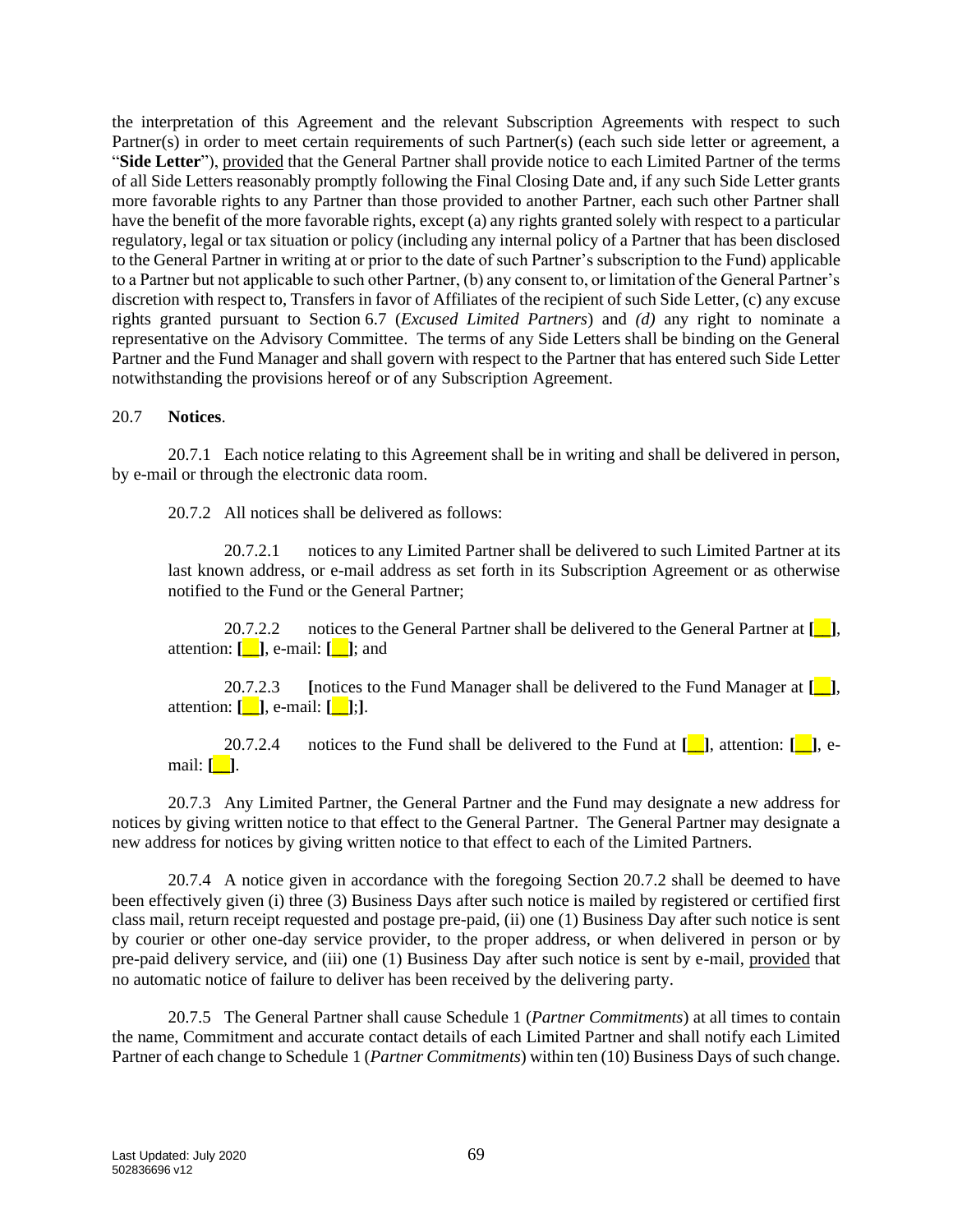20.8 **Counterparts**. This Agreement may be executed in any number of counterparts, each of which shall be taken to be an original and all of which taken together shall constitute a single agreement.

20.9 **Successors and Assigns**. This Agreement shall inure to the benefit of the parties hereto, and, subject to Article [17](#page-63-0) (*Transfers; Substitute Partners*), their respective successors, permitted assigns and, in the case of individual Covered Persons, heirs and legal representatives.

<span id="page-72-0"></span>20.10 **Invalidity**. Every term and provision of this Agreement is intended to be severable. If any provision of this Agreement is held to be invalid or unenforceable by any judicial or competent authority, all other provisions of this Agreement will remain in full force and effect and will not in any way be impaired. Furthermore, if any provision of this Agreement is held to be invalid or unenforceable or would be so held if it were not for this Section [20.10](#page-72-0) (*Invalidity*), but would be valid or enforceable if some part of parts of the provision were deleted, the provision in question will apply with the minimum modifications necessary to make it valid and enforceable.

20.11 **No Third Party Beneficiaries**. The provisions of this Agreement, including Article [6](#page-26-0) (*Capital Contributions*), are intended solely to benefit the Limited Partners and the General Partner and (in the case of Section[s 16.1](#page-61-0) (*Exculpation of Covered Persons*) an[d 16.2](#page-61-1) (*Indemnification of Covered Persons*), the AC Covered Persons) and, to the fullest extent permitted by applicable law, shall not be construed as conferring any benefit or right upon any other Person (including any creditor of the Fund) and no such other Person shall be a third party beneficiary of this Agreement or have any right to enforce any term of this Agreement.

20.12 **Waiver**. No failure to exercise and no delay in exercising on the part of any of the Limited Partners any right, power or privilege under this Agreement shall operate as a waiver thereof nor shall any single or partial exercise of any right, power or privilege preclude any other or further exercise thereof or the exercise of any other right, power or privilege. The rights and remedies provided in this Agreement are cumulative and not exclusive of any rights or remedies otherwise provided by law.

## **21. GOVERNING LAW AND DISPUTE SETTLEMENT**

21.1 **Governing Law**. This Agreement shall be governed by and construed under the laws of the State of Delaware.

21.2 **Jurisdiction**. The Partners and the Fund Manager irrevocably agree that the courts of **[\_\_]** are to have non-exclusive jurisdiction to settle any disputes which may arise out of or in connection with this Agreement.**<sup>22</sup>**

## **[***SIGNATURE PAGES FOLLOW***]**

<sup>&</sup>lt;sup>22</sup> Arbitration may be provided as an alternative, although many investors have restrictions or preferences against agreeing to arbitration. If arbitration is used, the Agreement should specify the location, arbitration rules, number of arbitrators, parties' right to use discovery, requirement of written decision, and other details as appropriate.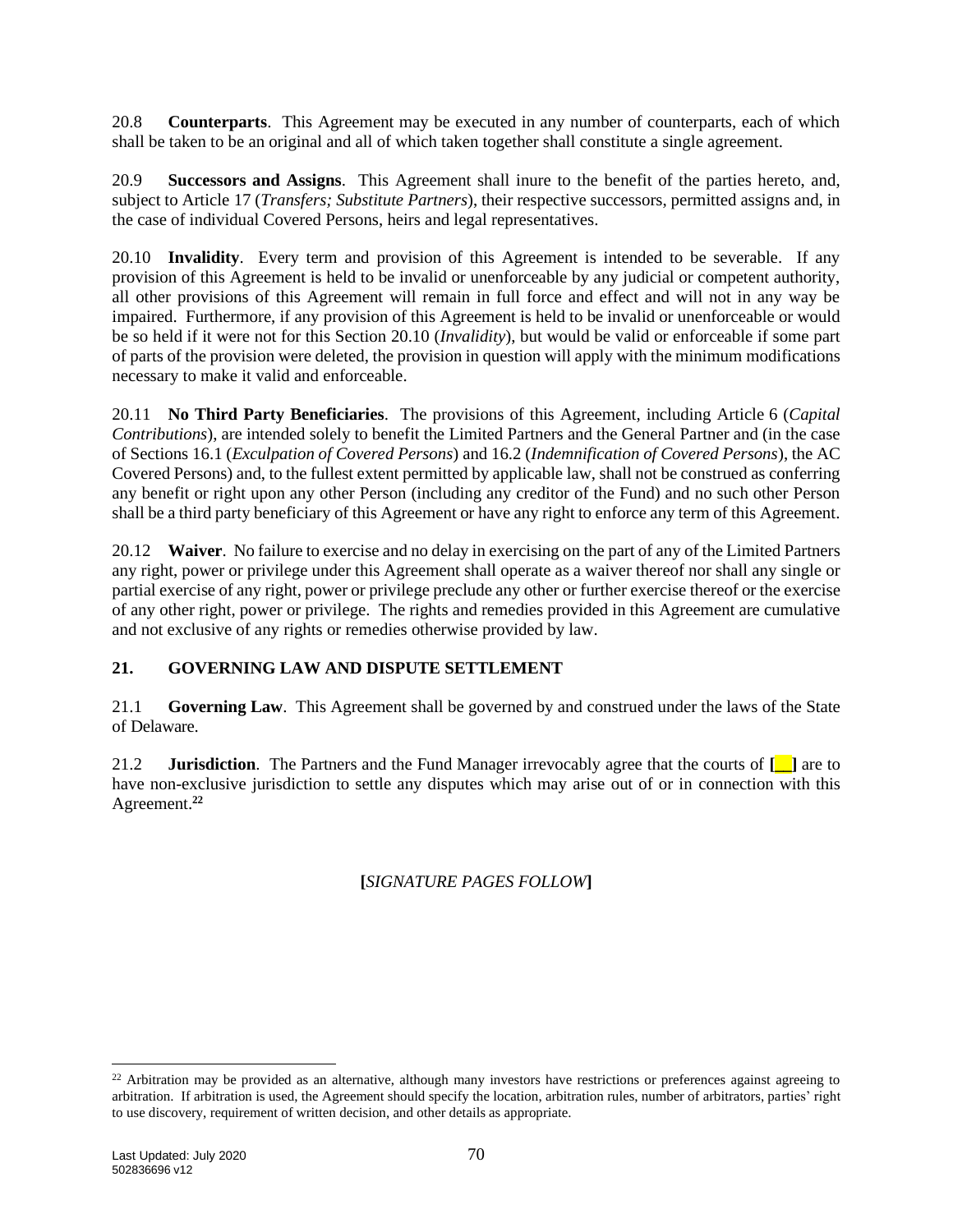**EXECUTED** on the date first written above.

| <b>GENERAL PARTNER<sup>23</sup></b>                      | <b>FUND MANAGER</b>                                                                                          |
|----------------------------------------------------------|--------------------------------------------------------------------------------------------------------------|
| $\left[\begin{array}{c} \blacksquare \end{array}\right]$ | [11] (in its capacity as Fund Manager, but not<br>with the intention or effect that it becomes a<br>Partner) |
|                                                          |                                                                                                              |
| Name:                                                    | Name:                                                                                                        |
| Title:                                                   | Title:                                                                                                       |
| [LIMITED PARTNERS]                                       |                                                                                                              |
| <u> </u>                                                 |                                                                                                              |

Name:

\_\_\_\_\_\_\_\_\_\_\_\_\_\_\_\_\_\_\_\_\_\_\_\_\_\_\_\_\_\_\_\_

Title:

 $^{23}$  Consider whether Carried Interest recipients should be signatories to the Agreement for purposes of the Carried Interest clawback. See Section 14.7.4.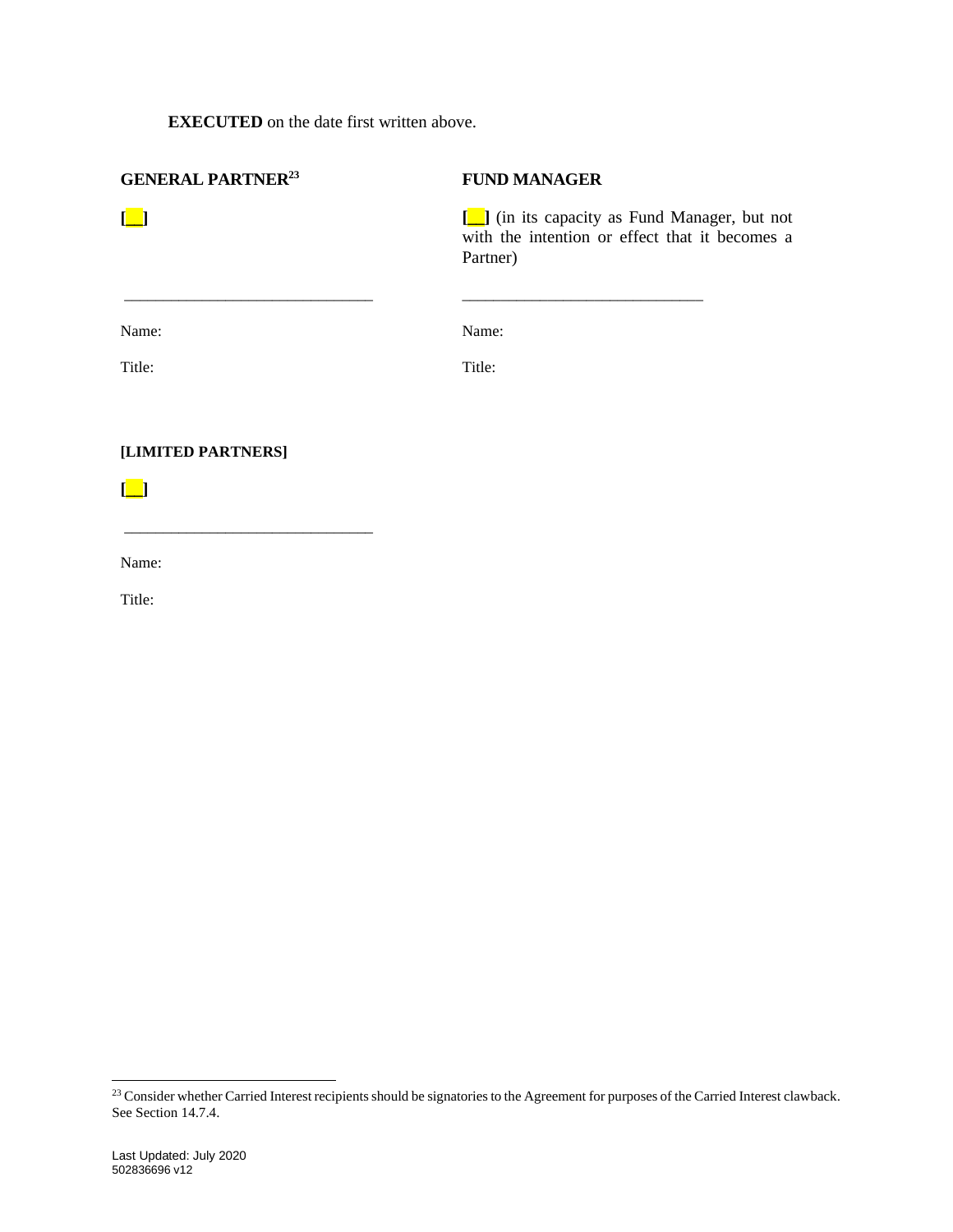| <b>Limited Partners</b>                             | $\label{1.1} {\bf Commitments}$                     | <b>Address; Attention; Email</b>                    |
|-----------------------------------------------------|-----------------------------------------------------|-----------------------------------------------------|
| $\begin{bmatrix} \boxed{\phantom{0}} \end{bmatrix}$ | $[\_]$                                              | $\boxed{\phantom{1}}$                               |
| $\left[\begin{array}{c} \end{array}\right]$         | $\begin{bmatrix} \boxed{\phantom{0}} \end{bmatrix}$ | $\begin{bmatrix} \boxed{\phantom{0}} \end{bmatrix}$ |
| $\left[\begin{array}{c} \end{array}\right]$         | $\left[\_\right]$                                   | $\begin{bmatrix} \boxed{\phantom{0}} \end{bmatrix}$ |
| $\begin{bmatrix} \boxed{\phantom{0}} \end{bmatrix}$ | $\left[\_\right]$                                   | $\left[\_\right]$                                   |
| $\lfloor \blacksquare \rfloor$                      | $\left[\_\right]$                                   | $\lfloor \_ \rfloor$                                |
| $\begin{bmatrix} \boxed{\phantom{0}} \end{bmatrix}$ | $\begin{bmatrix} \boxed{\phantom{0}} \end{bmatrix}$ | $\begin{bmatrix} \_ \end{bmatrix}$                  |
| $\begin{bmatrix} \_ \end{bmatrix}$                  | $\begin{bmatrix} \_ \end{bmatrix}$                  | $\begin{bmatrix} \_ \end{bmatrix}$                  |
| $\begin{bmatrix} \boxed{\phantom{0}} \end{bmatrix}$ | $\left[\_\right]$                                   | $\begin{bmatrix} \_ \end{bmatrix}$                  |
| <b>Total Commitments</b>                            | [vacuuding the commitment of the General Partner)   |                                                     |

## **SCHEDULE 1: PARTNER COMMITMENTS**